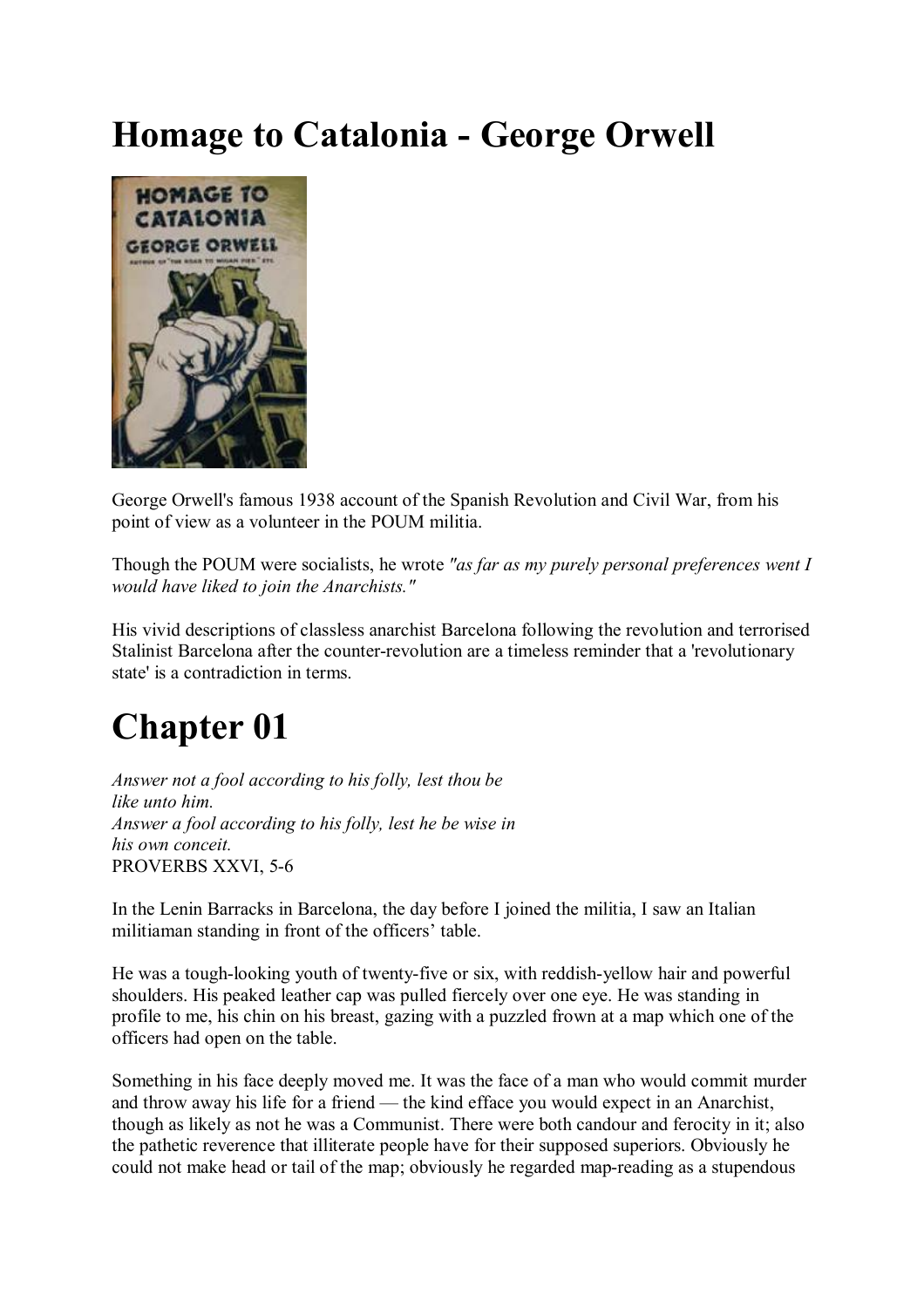intellectual feat. I hardly know why, but I have seldom seen anyone — any man, I mean — to whom I have taken such an immediate liking. While they were talking round the table some remark brought it out that I was a foreigner. The Italian raised his head and said quickly:

'Italiano?' I answered in my bad Spanish: 'No, Inglés. Y tú?' 'Italiano.'

As we went out he stepped across the room and gripped my hand very hard. Queer, the affection you can feel for a stranger! It was as though his spirit and mine had momentarily succeeded in bridging the gulf of language and tradition and meeting in utter intimacy. I hoped he liked me as well as I liked him. But I also knew that to retain my first impression of him I must not see him again; and needless to say I never did see him again. One was always making contacts of that kind in Spain.

I mention this Italian militiaman because he has stuck vividly in my memory. With his shabby uniform and fierce pathetic face he typifies for me the special atmosphere of that time. He is bound up with all my memories of that period of the war — the red flags in Barcelona, the gaunt trains full of shabby soldiers creeping to the front, the grey war-stricken towns farther up the line, the muddy, ice-cold trenches in the mountains.

This was in late December 1936, less than seven months ago as I write, and yet it is a period that has already receded into enormous distance. Later events have obliterated it much more completely than they have obliterated 1935, or 1905, for that matter. I had come to Spain with some notion of writing newspaper articles, but I had joined the militia almost immediately, because at that time and in that atmosphere it seemed the only conceivable thing to do. The Anarchists were still in virtual control of Catalonia and the revolution was still in full swing. To anyone who had been there since the beginning it probably seemed even in December or January that the revolutionary period was ending; but when one came straight from England the aspect of Barcelona was something startling and overwhelming. It was the first time that I had ever been in a town where the working class was in the saddle. Practically every building of any size had been seized by the workers and was draped with red flags or with the red and black flag of the Anarchists; every wall was scrawled with the hammer and sickle and with the initials of the revolutionary parties; almost every church had been gutted and its images burnt. Churches here and there were being systematically demolished by gangs of workmen. Every shop and café had an inscription saying that it had been collectivized; even the bootblacks had been collectivized and their boxes painted red and black. Waiters and shop-walkers looked you in the face and treated you as an equal. Servile and even ceremonial forms of speech had temporarily disappeared. Nobody said 'Señior' or 'Don' or even 'Usted'; everyone called everyone else 'Comrade' and 'Thou', and said 'Salud!' instead of 'Buenos dias'. Tipping was forbidden by law; almost my first experience was receiving a lecture from a hotel manager for trying to tip a lift-boy. There were no private motor-cars, they had all been commandeered, and all the trams and taxis and much of the other transport were painted red and black. The revolutionary posters were everywhere, flaming from the walls in clean reds and blues that made the few remaining advertisements look like daubs of mud. Down the Ramblas, the wide central artery of the town where crowds of people streamed constantly to and fro, the loudspeakers were bellowing revolutionary songs all day and far into the night. And it was the aspect of the crowds that was the queerest thing of all. In outward appearance it was a town in which the wealthy classes had practically ceased to exist. Except for a small number of women and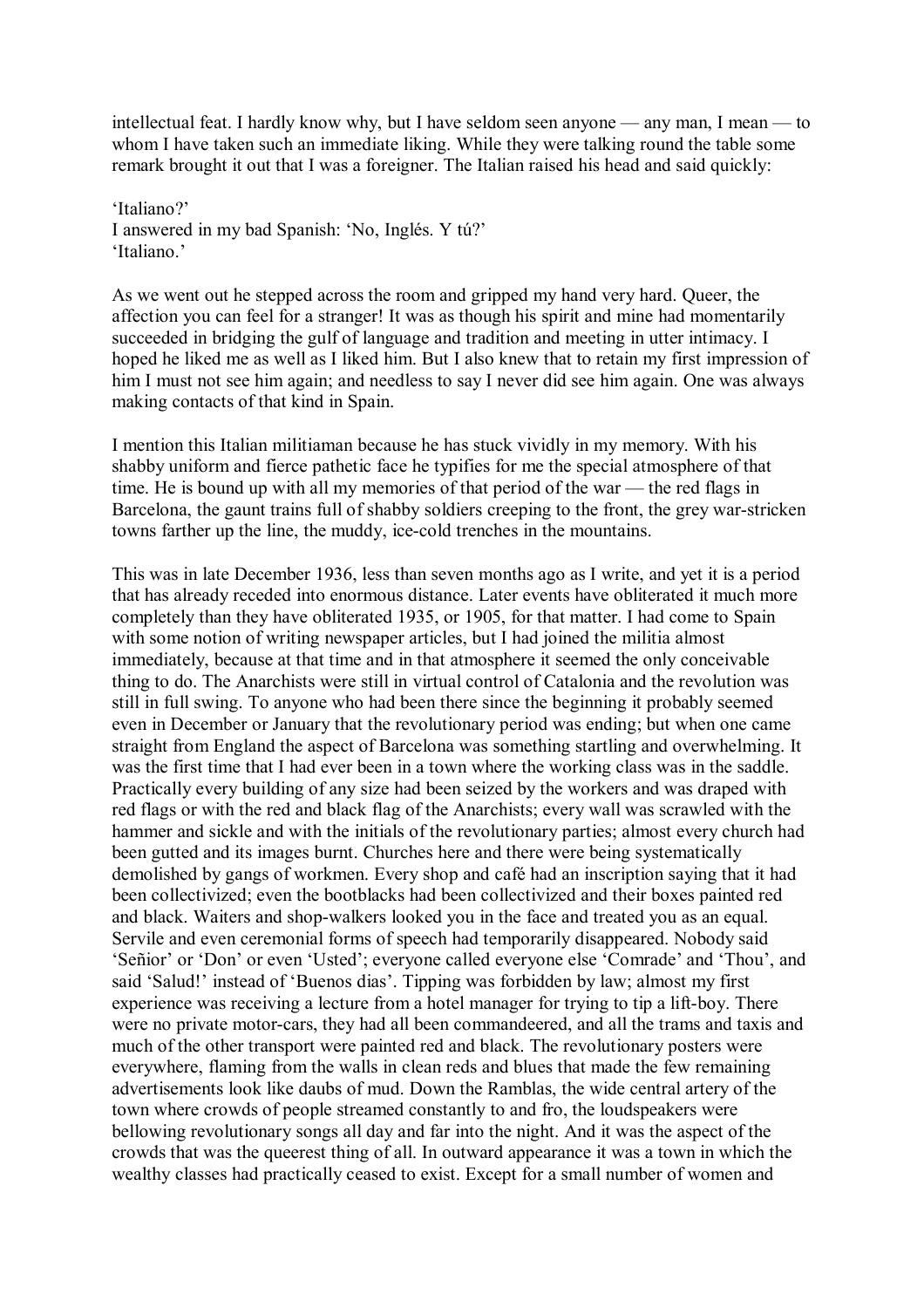foreigners there were no 'well-dressed' people at all. Practically everyone wore rough working-class clothes, or blue overalls, or some variant of the militia uniform. All this was queer and moving. There was much in it that I did not understand, in some ways I did not even like it, but I recognized it immediately as a state of affairs worth fighting for. Also I believed that things were as they appeared, that this was really a workers' State and that the entire bourgeoisie had either fled, been killed, or voluntarily come over to the workers' side; I did not realize that great numbers of well-to-do bourgeois were simply lying low and disguising themselves as proletarians for the time being.

Together with all this there was something of the evil atmosphere of war. The town had a gaunt untidy look, roads and buildings were in poor repair, the streets at night were dimly lit for fear of air-raids, the shops were mostly shabby and half-empty. Meat was scarce and milk practically unobtainable, there was a shortage of coal, sugar, and petrol, and a really serious shortage of bread. Even at this period the bread-queues were often hundreds of yards long. Yet so far as one could judge the people were contented and hopeful. There was no unemployment, and the price of living was still extremely low; you saw very few conspicuously destitute people, and no beggars except the gipsies. Above all, there was a belief in the revolution and the future, a feeling of having suddenly emerged into an era of equality and freedom. Human beings were trying to behave as human beings and not as cogs in the capitalist machine. In the barbers' shops were Anarchist notices (the barbers were mostly Anarchists) solemnly explaining that barbers were no longer slaves. In the streets were coloured posters appealing to prostitutes to stop being prostitutes. To anyone from the hard-boiled, sneering civilization of the English-speaking races there was something rather pathetic in the literalness with which these idealistic Spaniards took the hackneyed phrases of revolution. At that time revolutionary ballads of the naivest kind, all about proletarian brotherhood and the wickedness of Mussolini, were being sold on the streets for a few centimes each. I have often seen an illiterate militiaman buy one of these ballads, laboriously spell out the words, and then, when he had got the hang of it, begin singing it to an appropriate tune.

All this time I was at the Lenin Barracks, ostensibly in training for the front. When I joined the militia I had been told that I should be sent to the front the next day, but in fact I had to wait while a fresh centuria was got ready. The workers' militias, hurriedly raised by the trade unions at the beginning of the war, had not yet been organized on an ordinary army basis. The units of command were the 'section', of about thirty men, the centuria, of about a hundred men, and the 'column', which in practice meant any large number of men. The Lenin Barracks was a block of splendid stone buildings with a riding-school and enormous cobbled courtyards; it had been a cavalry barracks and had been captured during the July fighting. My centuria slept in one of the stables, under the stone mangers where the names of the cavalry chargers were still inscribed. All the horses had been seized and sent to the front, but the whole place still smelt of horse-piss and rotten oats. I was at the barracks about a week. Chiefly I remember the horsy smells, the quavering bugle-calls (all our buglers were amateurs — I first learned the Spanish bugle-calls by listening to them outside the Fascist lines), the tramp-tramp of hobnailed boots in the barrack yard, the long morning parades in the wintry sunshine, the wild games of football, fifty a side, in the gravelled riding-school.

There were perhaps a thousand men at the barracks, and a score or so of women, apart from the militiamen's wives who did the cooking. There were still women serving in the militias, though not very many. In the early battles they had fought side by side with the men as a matter of course. It is a thing that seems natural in time of revolution. Ideas were changing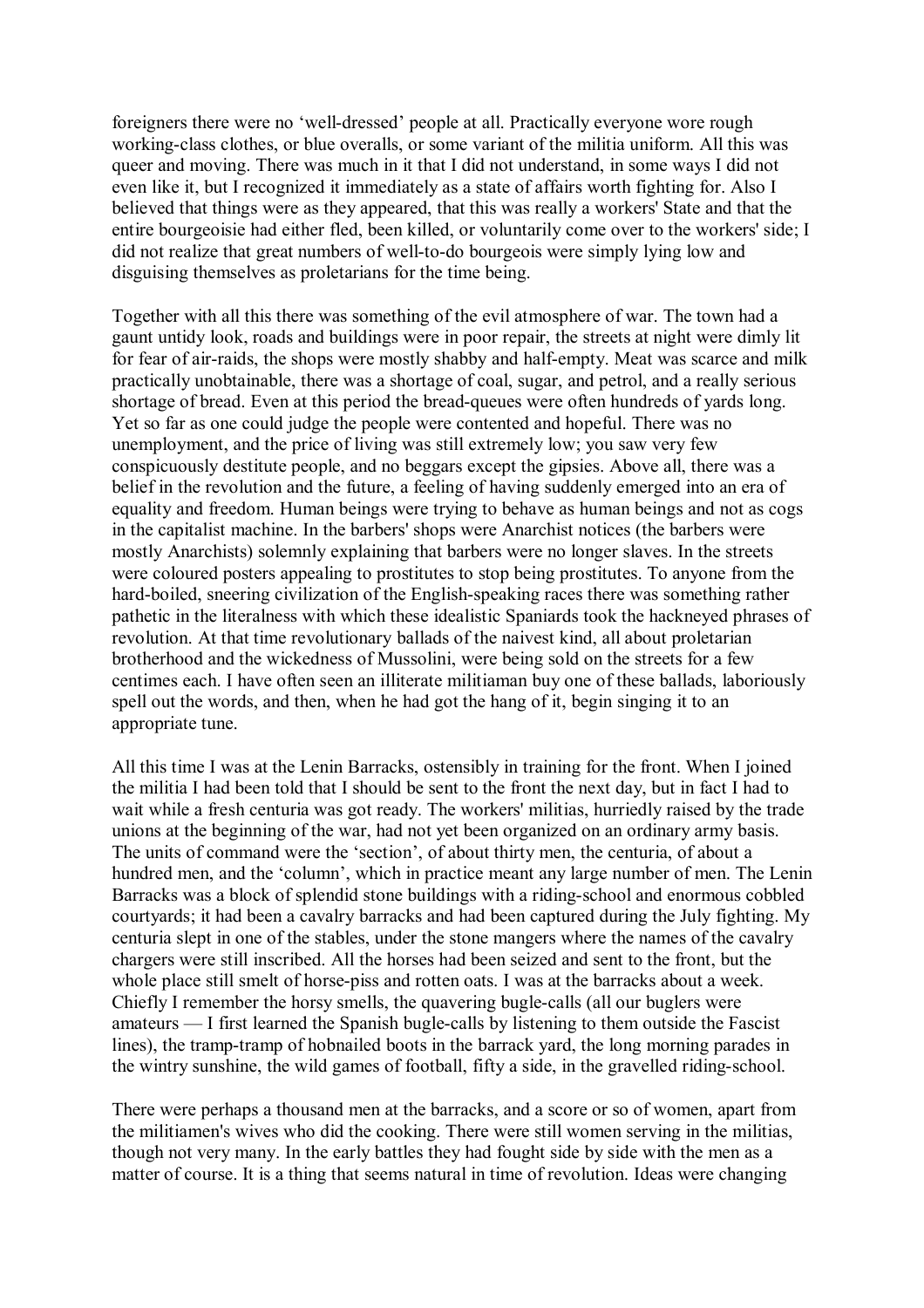already, however. The militiamen had to be kept out of the riding-school while the women were drilling there because they laughed at the women and put them off. A few months earlier no one would have seen anything comic in a woman handling a gun.

The whole barracks was in the state of filth and chaos to which the militia reduced every building they occupied and which seems to be one of the by-products of revolution. In every comer you came upon piles of smashed furniture, broken saddles, brass cavalry-helmets, empty sabre-scabbards, and decaying food. There was frightful wastage of food, especially bread. From my barrack-room alone a basketful of bread was thrown away at every meal — a disgraceful thing when the civilian population was short of it. We ate at long trestle-tables out of permanently greasy tin pannikins, and drank out of a dreadful thing called a porron. A porron is a sort of glass bottle with a pointed spout from which a thin jet of wine spurts out whenever you tip it up; you can thus drink from a distance, without touching it with your lips, and it can be passed from hand to hand. I went on strike and demanded a drinking-cup as soon as I saw a porron in use. To my eye the things were altogether too like bed-bottles, especially when they were filled with white wine.

By degrees they were issuing the recruits with uniforms, and because this was Spain everything was issued piecemeal, so that it was never quite certain who had received what, and various of the things we most needed, such as belts and cartridge-boxes, were not issued till the last moment, when the train was actually waiting to take us to the front. I have spoken of the militia 'uniform', which probably gives a wrong impression. It was not exactly a uniform. Perhaps a 'multiform' would be the proper name for it. Everyone's clothes followed the same general plan, but they were never quite the same in any two cases. Practically everyone in the army wore corduroy knee-breeches, but there the uniformity ended. Some wore puttees, others corduroy gaiters, others leather leggings or high boots. Everyone wore a zipper jacket, but some of the jackets were of leather, others of wool and of every conceivable colour. The kinds of cap were about as numerous as their wearers. It was usual to adorn the front of your cap with a party badge, and in addition nearly every man. wore a red or red and black handkerchief round his throat. A militia column at that time was an extraordinary-looking rabble. But the clothes had to be issued as this or that factory rushed them out, and they were not bad clothes considering the circumstances. The shirts and socks were wretched cotton things, however, quite useless against cold. I hate to think of what the militiamen must have gone through in the earlier months before anything was organized. I remember coming upon a newspaper of only about two months earlier in which one of the P.O.U.M. leaders, after a visit to the front, said that he would try to see to it that 'every militiaman had a blanket'. A phrase to make you shudder if you have ever slept in a trench.

On my second day at the barracks there began what was comically called 'instruction'. At the beginning there were frightful scenes of chaos. The recruits were mostly boys of sixteen or seventeen from the back streets of Barcelona, full of revolutionary ardour but completely ignorant of the meaning of war. It was impossible even to get them to stand in line. Discipline did not exist; if a man disliked an order he would step out of the ranks and argue fiercely with the officer. The lieutenant who instructed us was a stout, fresh-faced, pleasant young man who had previously been a Regular Army officer, and still looked like one, with his smart carriage and spick-and-span uniform. Curiously enough he was a sincere and ardent Socialist. Even more than the men themselves he insisted upon complete social equality between all ranks. I remember his pained surprise when an ignorant recruit addressed him as 'Senor'. 'What! Senor? Who is that calling me Senor? Are we not all comrades?' I doubt whether it made his job any easier. Meanwhile the raw recruits were getting no military training that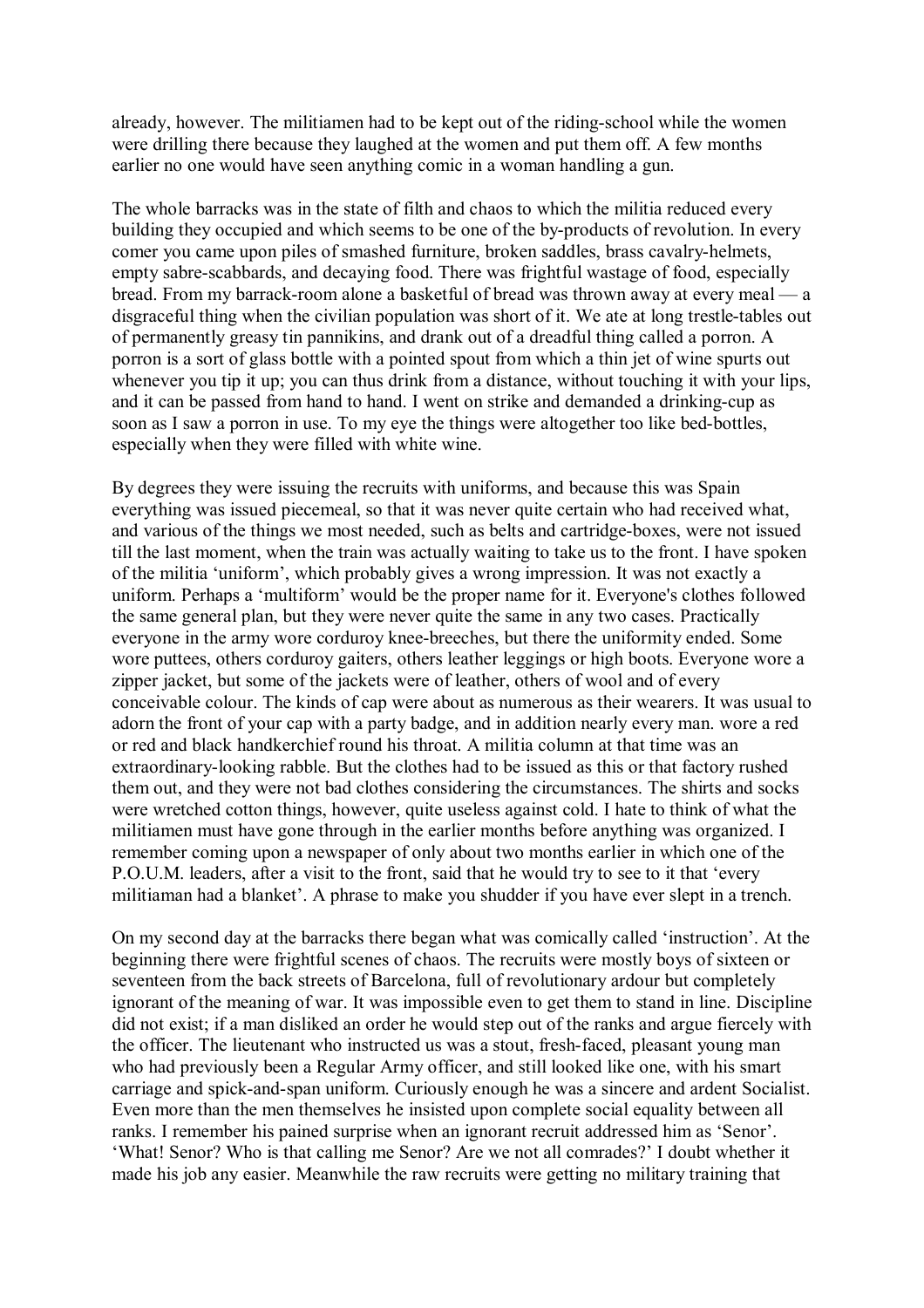could be of the slightest use to them. I had been told that foreigners were not obliged to attend 'instruction' (the Spaniards, I noticed, had a pathetic belief that all foreigners knew more of military matters than themselves), but naturally I turned out with the others. I was very anxious to learn how to use a machine-gun; it was a weapon I had never had a chance to handle. To my dismay I found that we were taught nothing about the use of weapons. The socalled instruction was simply parade-ground drill of the most antiquated, stupid kind; right turn, left turn, about turn, marching at attention in column of threes and all the rest of that useless nonsense which I had learned when I was fifteen years old. It was an extraordinary form for the training of a guerilla army to take. Obviously if you have only a few days in which to train a soldier, you must teach him the things he will most need; how to take cover, how to advance across open ground, how to mount guards and build a parapet — above all, how to use his weapons. Yet this mob of eager children, who were going to be thrown into the front line in a few days' time, were not even taught how to fire a rifle or pull the pin out of a bomb. At the time I did not grasp that this was because there were no weapons to be had. In the P.O.U.M. militia the shortage of rifles was so desperate that fresh troops reaching the front always had to take their rifles from the troops they relieved in the line. In the whole of the Lenin Barracks there were, I believe, no rifles except those used by the sentries.

After a few days, though still a complete rabble by any ordinary standard, we were considered fit to be seen in public, and in the mornings we were marched out to the public gardens on the hill beyond the Plaza de Espana. This was the common drill-ground of all the party militias, besides the Carabineros and the first contingents of the newly formed Popular Army. Up in the public gardens it was a strange and heartening sight. Down every path and alley-way, amid the formal flower-beds, squads and companies of men marched stiffly to and fro, throwing out their chests and trying desperately to look like soldiers. All of them were unarmed and none completely in uniform, though on most of them the militia uniform was breaking out in patches here and there. The procedure was always very much the same. For three hours we strutted to and fro (the Spanish marching step is very short and rapid), then we halted, broke the ranks, and flocked thirstily to a little grocer's shop which was half-way down the hill and was doing a roaring trade in cheap wine. Everyone was very friendly to me. As an Englishman I was something of a curiosity, and the Carabinero officers made much of me and stood me drinks. Meanwhile, whenever I could get our lieutenant into a corner, I was clamouring to be instructed in the use of a machine-gun. I used to drag my Hugo's dictionary out of my pocket and start on him in my villainous Spanish:

#### *'Yo sé manejar fusil. No sé manejar ametralladora. Quiero apprender ametralladora. Quándo vamos apprender ametralladora?'*

The answer was always a harassed smile and a promise that there should be machine-gun instruction mañana. Needless to say mañana never came. Several days passed and the recruits learned to march in step and spring to attention almost smartly, but if they knew which end of a rifle the bullet came out of, that was all they knew. One day an armed Carabinero strolled up to us when we were halting and allowed us to examine his rifle. It turned out that in the whole of my section no one except myself even knew how to load the rifle, much less how to take aim.

All this time I was having the usual struggles with the Spanish language. Apart from myself there was only one Englishman at the barracks, and nobody even among the officers spoke a word of French. Things were not made easier for me by the fact that when my companions spoke to one another they generally spoke in Catalan. The only way I could get along was to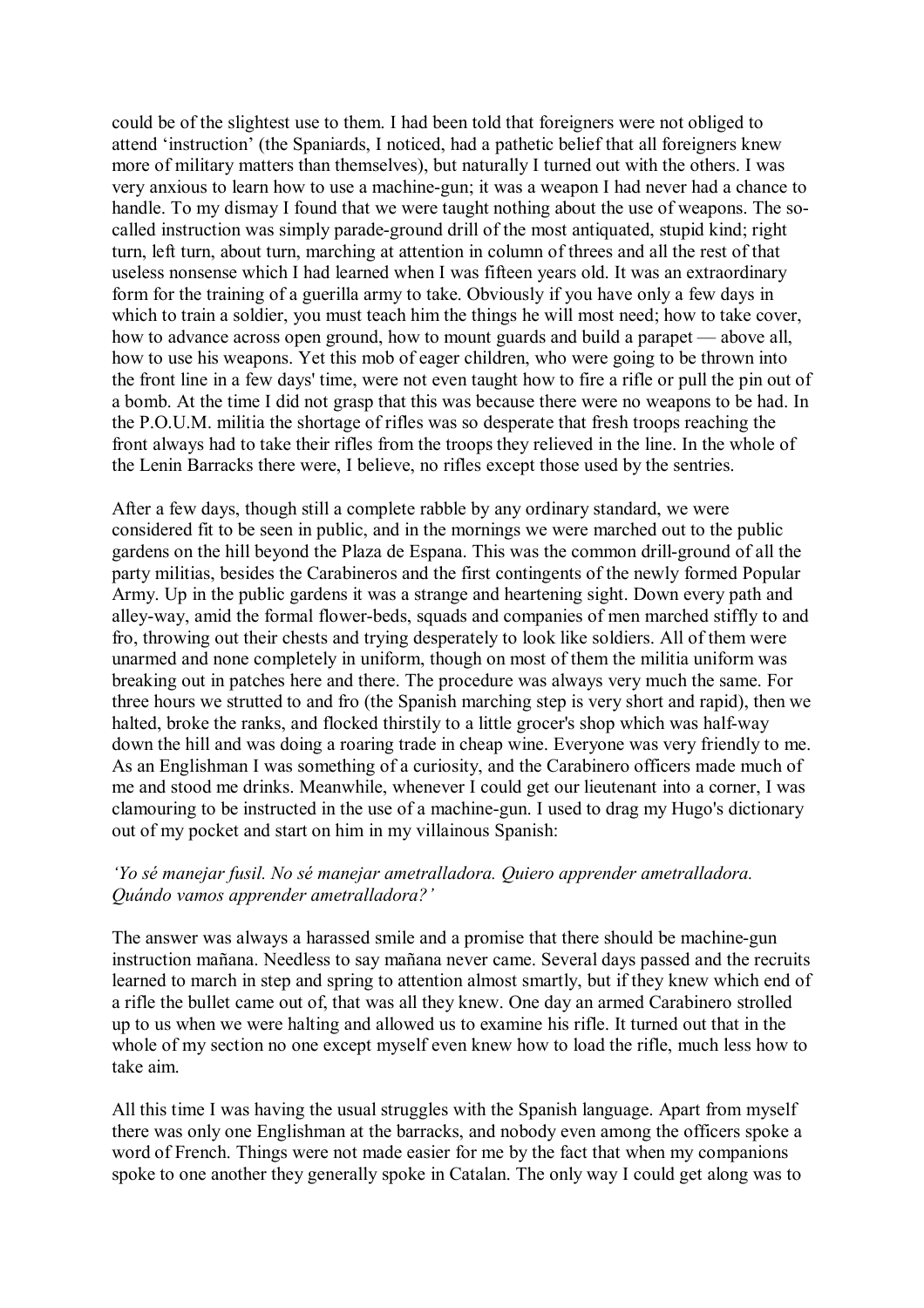carry everywhere a small dictionary which I whipped out of my pocket in moments of crisis. But I would sooner be a foreigner in Spain than in most countries. How easy it is to make friends in Spain I Within a day or two there was a score of militiamen who called me by my Christian name, showed me the ropes, and overwhelmed me with hospitality. I am not writing a book of propaganda and I do not want to idealize the P.O.U.M. militia. The whole militiasystem had serious faults, and the men themselves were a mixed lot, for by this time voluntary recruitment was falling off and many of the best men were already at the front or dead. There was always among us a certain percentage who were completely useless. Boys of fifteen were being brought up for enlistment by their parents, quite openly for the sake of the ten pesetas a day which was the militiaman's wage; also for the sake of the bread which the militia received in plenty and could smuggle home to their parents. But I defy anyone to be thrown as I was among the Spanish working class — I ought perhaps to say the Catalan working class, for apart from a few Aragonese and Andalusians I mixed only with Catalans — and not be struck by their essential decency; above all, their straightforwardness and generosity. A Spaniard's generosity, in the ordinary sense of the word, is at times almost embarrassing. If you ask him for a cigarette he will force the whole packet upon you. And beyond this there is generosity in a deeper sense, a real largeness of spirit, which I have met with again and again in the most unpromising circumstances. Some of the journalists and other foreigners who travelled in Spain during the war have declared that in secret the Spaniards were bitterly jealous of foreign aid. All I can say is that I never observed anything of the kind. I remember that a few days before I left the barracks a group of men returned on leave from the front. They were talking excitedly about their experiences and were full of enthusiasm for some French troops who had been next to them at Huesca. The French were very brave, they said; adding enthusiastically: 'Más valientes que nosotros' — 'Braver than we are!' Of course I demurred, whereupon they explained that the French knew more of the art of war — were more expert with bombs, machine-guns, and so forth. Yet the remark was significant. An Englishman would cut his hand off sooner than say a thing like that.

Every foreigner who served in the militia spent his first few weeks in learning to love the Spaniards and in being exasperated by certain of their characteristics. In the front line my own exasperation sometimes reached the pitch of fury. The Spaniards are good at many things, but not at making war. All foreigners alike are appalled by their inefficiency, above all their maddening unpunctuality. The one Spanish word that no foreigner can avoid learning is mañana — 'tomorrow' (literally, 'the morning'). Whenever it is conceivably possible, the business of today is put off until mañana. This is so notorious that even the Spaniards themselves make jokes about it. In Spain nothing, from a meal to a battle, ever happens at the appointed time. As a general rule things happen too late, but just occasionally — just so that you shan't even be able to depend on their happening late — they happen too early. A train which is due to leave at eight will normally leave at any time between nine and ten, but perhaps once a week, thanks to some private whim of the engine-driver, it leaves at half past seven. Such things can be a little trying. In theory I rather admire the Spaniards for not sharing our Northern time-neurosis; but unfortunately I share it myself.

After endless rumours, mañanas, and delays we were suddenly ordered to the front at two hours' notice, when much of our equipment was still unissued. There were terrible tumults in the quartermaster's store; in the end numbers of men had to leave without their full equipment. The barracks had promptly filled with women who seemed to have sprung up from the ground and were helping their men-folk to roll their blankets and pack their kit-bags. It was rather humiliating that I had to be shown how to put on my new leather cartridgeboxes by a Spanish girl, the wife of Williams, the other English militiaman. She was a gentle,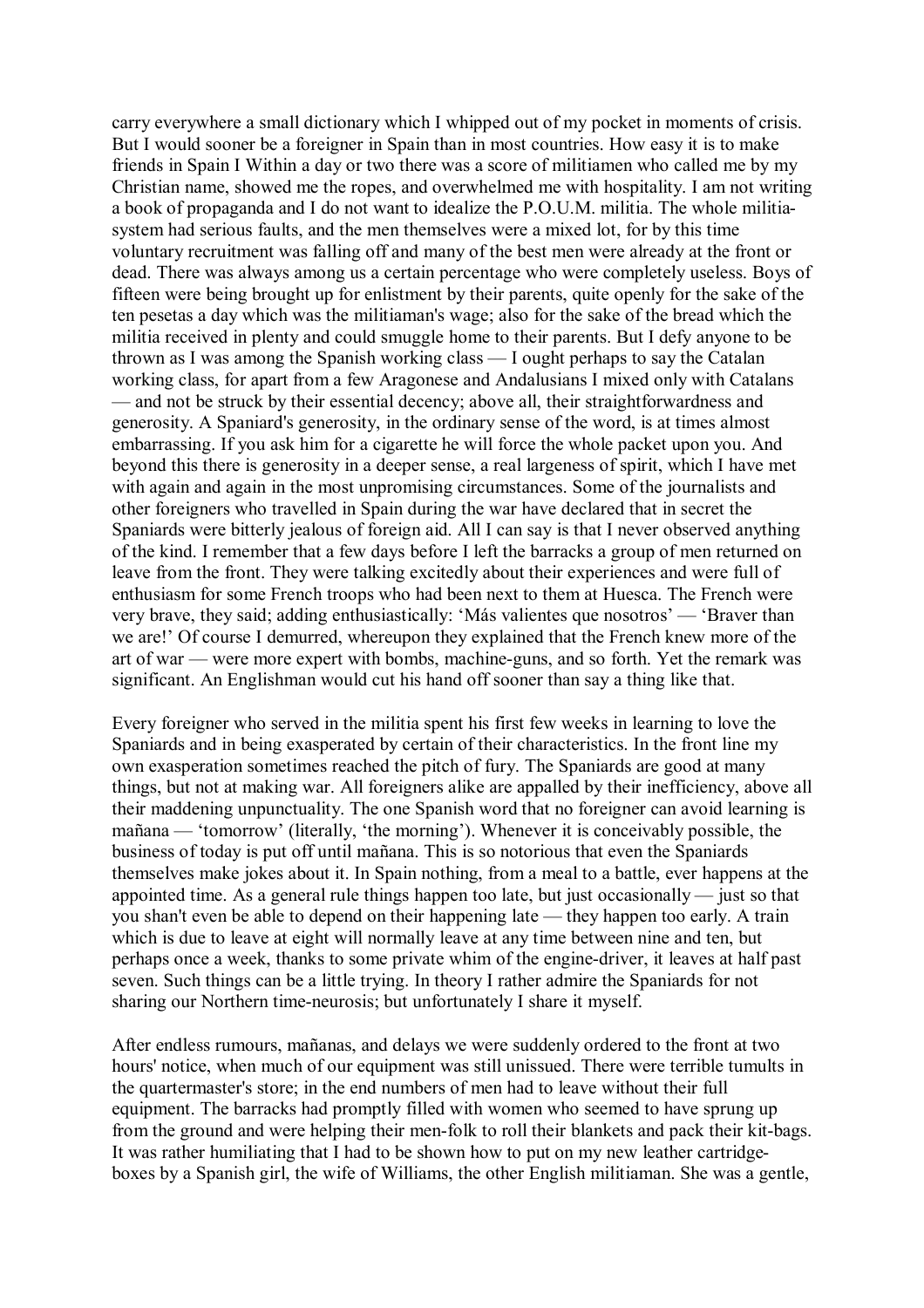dark-eyed, intensely feminine creature who looked as though her life-work was to rock a cradle, but who as a matter of fact had fought bravely in the street-battles of July. At this time she was carrying a baby which was born just ten months after the outbreak of war and had perhaps been begotten behind a barricade.

The train was due to leave at eight, and it was about ten past eight when the harassed, sweating officers managed to marshal us in the barrack square. I remember very vividly the torchlit scene — the uproar and excitement, the red flags flapping in the torchlight, the massed ranks of militiamen with their knapsacks on their backs and their rolled blankets worn bandolier-wise across the shoulder; and the shouting and the clatter of boots and tin pannikins, and then a tremendous and finally successful hissing for silence; and then some political commissar standing beneath a huge rolling red banner and making us a speech in Catalan. Finally they marched us to the station, taking the longest route, three or four miles, so as to show us to the whole town. In the Ramblas they halted us while a borrowed band played some revolutionary tune or other. Once again the conquering-hero stuff — shouting and enthusiasm, red flags and red and black flags everywhere, friendly crowds thronging the pavement to have a look at us, women waving from the windows. How natural it all seemed then; how remote and improbable now! The train was packed so tight with men that there was barely room even on the floor, let alone on the seats. At the last moment Williams's wife came rushing down the platform and gave us a bottle of wine and a foot of that bright red sausage which tastes of soap and gives you diarrhoea. The train crawled out of Catalonia and on to the plateau of Aragon at the normal wartime speed of something under twenty kilometres an hour.

## **Chapter 02**

Barbastro, though a long way from the front line, looked bleak and chipped. Swarms of militiamen in shabby uniforms wandered up and down the streets, trying to keep warm. On a ruinous wall I came upon a poster dating from the previous year and announcing that 'six handsome bulls' would be killed in the arena on such and such a date. How forlorn its faded colours looked! Where were the handsome bulls and the handsome bull-fighters now? It appeared that even in Barcelona there were hardly any bullfights nowadays; for some reason all the best matadors were Fascists.

They sent my company by lorry to Sietamo, then westward to Alcubierre, which was just behind the line fronting Zaragoza. Sietamo had been fought over three times before the Anarchists finally took it in October, and parts of it were smashed to pieces by shell-fire and most of the houses pockmarked by rifle-bullets. We were 1500 feet above sea-level now. It was beastly cold, with dense mists that came swirling up from nowhere. Between Sietamo and Alcubierre the lorry-driver lost his way (this was one of the regular features of the war) and we were wandering for hours in the mist. It was late at night when we reached Alcubierre. Somebody shepherded us through morasses of mud into a mule-stable where we dug ourselves down into the chaff and promptly fell asleep. Chaff is not bad to sleep in when it is clean, not so good as hay but better than straw. It was only in the morning light that I discovered that the chaff was full of breadcrusts, torn newspapers, bones, dead rats, and jagged milk tins.

We were near the front line now, near enough to smell the characteristic smell of war — in my experience a smell of excrement and decaying food. Alcubierre had never been shelled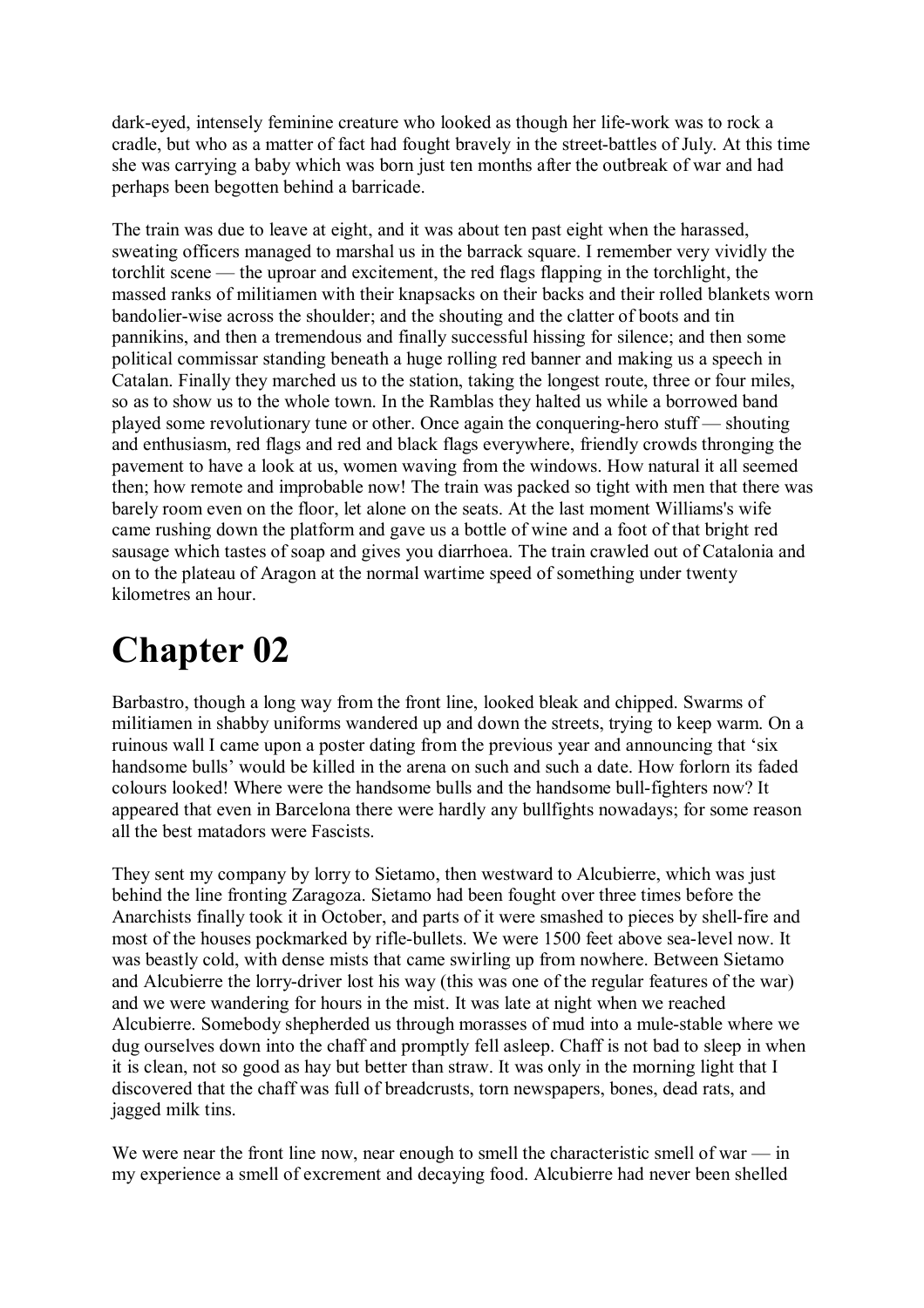and was in a better state than most of the villages immediately behind the line. Yet I believe that even in peacetime you could not travel in that part of Spain without being struck by the peculiar squalid misery of the Aragonese villages. They are built like fortresses, a mass of mean little houses of mud and stone huddling round the church, and even in spring you see hardly a flower anywhere; the houses have no gardens, only back-yards where ragged fowls skate over the beds of mule-dung. It was vile weather, with alternate mist and rain. The narrow earth roads had been churned into a sea of mud, in places two feet deep, through which the lorries struggled with racing wheels and the peasants led their clumsy carts which were pulled by strings of mules, sometimes as many as six in a string, always pulling tandem. The constant come-and-go of troops had reduced the village to a state of unspeakable filth. It did not possess and never had possessed such a thing as a lavatory or a drain of any kind, and there was not a square yard anywhere where you could tread without watching your step. The church had long been used as a latrine; so had all the fields for a quarter of a mile round. I never think of my first two months at war without thinking of wintry stubble fields whose edges are crusted with dung.

Two days passed and no rifles were issued to us. When you had been to the Comité de Guerra and inspected the row of holes in the wall — holes made by rifle-volleys, various Fascists having been executed there — you had seen all the sights that Alcubierre contained. Up in the front line things were obviously quiet; very few wounded were coming in. The chief excitement was the arrival of Fascist deserters, who were brought under guard from the front line. Many of the troops opposite us on this part of the line were not Fascists at all, merely wretched conscripts who had been doing their military service at the time when war broke out and were only too anxious to escape. Occasionally small batches of them took the risk of slipping across to our lines. No doubt more would have done so if their relatives had not been in Fascist territory. These deserters were the first 'real' Fascists I had ever seen. It struck me that they were indistinguishable from ourselves, except that they wore khaki overalls. They were always ravenously hungry when they arrived — natural enough after a day or two of dodging about in no man's land, but it was always triumphantly pointed to as a proof that the Fascist troops were starving. I watched one of them being fed in a peasant's house. It was somehow rather a pitiful sight. A tall boy of twenty, deeply windburnt, with his clothes in rags, crouched over the fire shovelling a pannikinful of stew into himself at desperate speed; and all the while his eyes flitted nervously round the ring of militiamen who stood watching him. I think he still half-believed that we were bloodthirsty 'Reds' and were going to shoot him as soon as he had finished his meal; the armed man who guarded him kept stroking his shoulder and making reassuring noises. On one memorable day fifteen deserters arrived in a single batch. They were led through the village in triumph with a man riding in front of them on a white horse. I managed to take a rather blurry photograph which was stolen from me **later** 

On our third morning in Alcubierre the rifles arrived. A sergeant with a coarse dark-yellow face was handing them out in the mule-stable. I got a shock of dismay when I saw the thing they gave me. It was a German Mauser dated 1896 — more than forty years old! It was rusty, the bolt was stiff, the wooden barrel-guard was split; one glance down the muzzle showed that it was corroded and past praying for. Most of the rifles were equally bad, some of them even worse, and no attempt was made to give the best weapons to the men who knew how to use them. The best rifle of the lot, only ten years old, was given to a half-witted little beast of fifteen, known to everyone as the maricóon (Nancy-boy). The sergeant gave us five minutes' 'instruction', which consisted in explaining how you loaded a rifle and how you took the bolt to pieces. Many of the militiamen had never had a gun in their hands before, and very few, I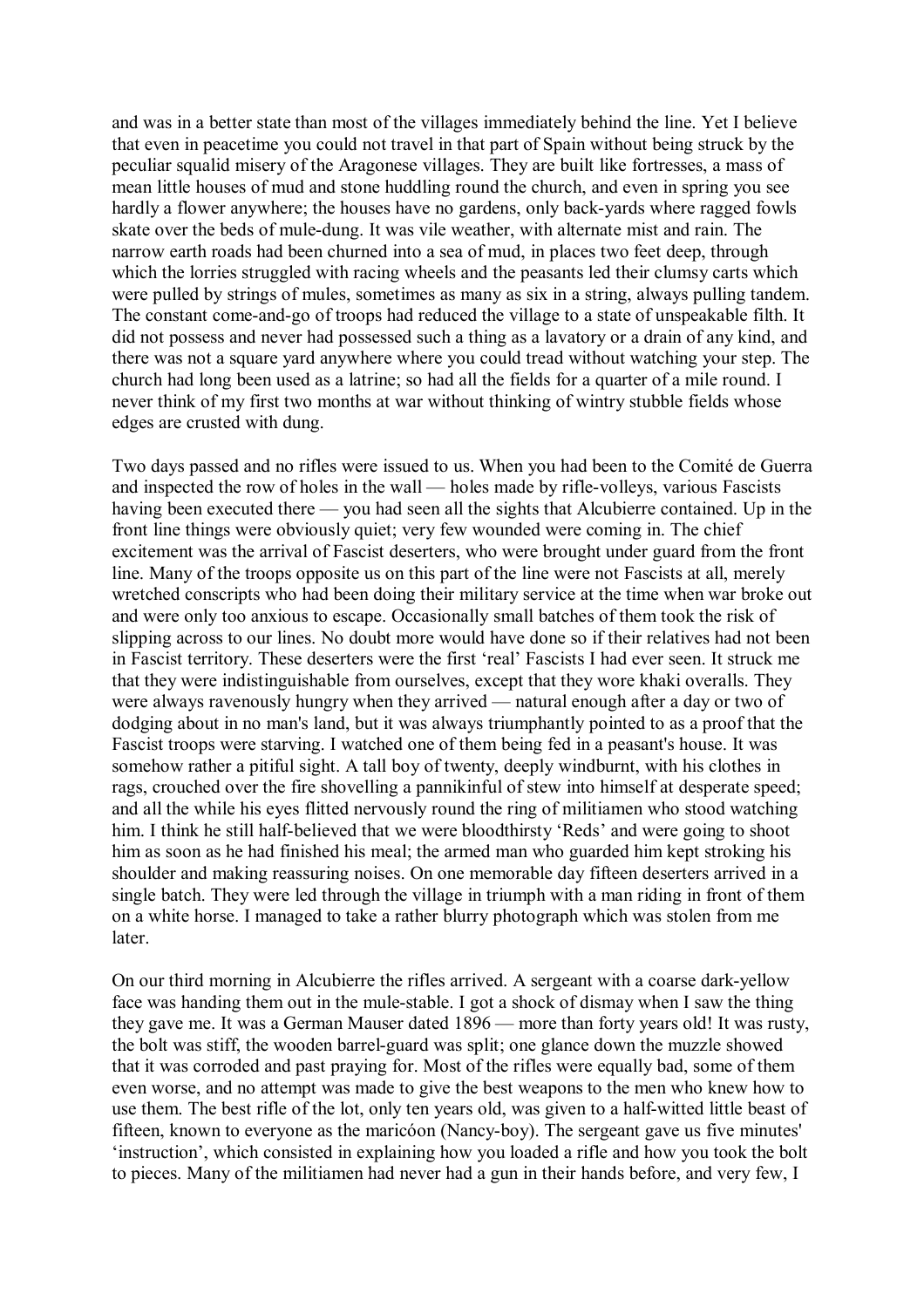imagine, knew what the sights were for. Cartridges were handed out, fifty to a man, and then the ranks were formed and we strapped our kits on our backs and set out for the front line, about three miles away.

The centuria, eighty men and several dogs, wound raggedly up the road. Every militia column had at least one dog attached to it as a mascot. One wretched brute that marched with us had had P.O.U.M. branded on it in huge letters and slunk along as though conscious that there was something wrong with its appearance. At the head of the column, beside the red flag, Georges Kopp, the stout Belgian commandante, was riding a black horse; a little way ahead a youth from the brigand-like militia cavalry pranced to and fro, galloping up every piece of rising ground and posing himself in picturesque attitudes at the summit. The splendid horses of the Spanish cavalry had been captured in large numbers during the revolution and handed over to the militia, who, of course, were busy riding them to death.

The road wound between yellow infertile fields, untouched since last year's harvest. Ahead of us was the low sierra that lies between Alcubierre and Zaragoza. We were getting near the front line now, near the bombs, the machine-guns, and the mud. In secret I was frightened. I knew the line was quiet at present, but unlike most of the men about me I was old enough to remember the Great War, though not old enough to have fought in it. War, to me, meant roaring projectiles and skipping shards of steel; above all it meant mud, lice, hunger, and cold. It is curious, but I dreaded the cold much more than I dreaded the enemy. The thought of it had been haunting me all the time I was in Barcelona; I had even lain awake at nights thinking of the cold in the trenches, the stand-to's in the grisly dawns, the long hours on sentry-go with a frosted rifle, the icy mud that would slop over my boot-tops. I admit, too, that I felt a kind of horror as I looked at the people I was marching among. You cannot possibly conceive what a rabble we looked. We straggled along with far less cohesion than a flock of sheep; before we had gone two miles the rear of the column was out of sight. And quite half of the so-called men were children — but I mean literally children, of sixteen years old at the very most. Yet they were all happy and excited at the prospect of getting to the front at last. As we neared the line the boys round the red flag in front began to utter shouts of 'Visca P.O.U.M.!' 'Fascistas-maricones!' and so forth — shouts which were meant to be war-like and menacing, but which, from those childish throats, sounded as pathetic as the cries of kittens. It seemed dreadful that the defenders of the Republic should be this mob of ragged children carrying worn-out rifles which they did not know how to use. I remember wondering what would happen if a Fascist aeroplane passed our way whether the airman would even bother to dive down and give us a burst from his machine-gun. Surely even from the air he could see that we were not real soldiers?

As the road struck into the sierra we branched off to the right and climbed a narrow muletrack that wound round the mountain-side. The hills in that part of Spain are of a queer formation, horseshoe-shaped with flattish tops and very steep sides running down into immense ravines. On the higher slopes nothing grows except stunted shrubs and heath, with the white bones of the limestone sticking out everywhere. The front line here was not a continuous line of trenches, which would have been impossible in such mountainous country; it was simply a chain of fortified posts, always known as 'positions', perched on each hilltop. In the distance you could see our 'position' at the crown of the horseshoe; a ragged barricade of sand-bags, a red flag fluttering, the smoke of dug-out fires. A little nearer, and you could smell a sickening sweetish stink that lived in my nostrils for weeks afterwards. Into the cleft immediately behind the position all the refuse of months had been tipped — a deep festering bed of breadcrusts, excrement, and rusty tins.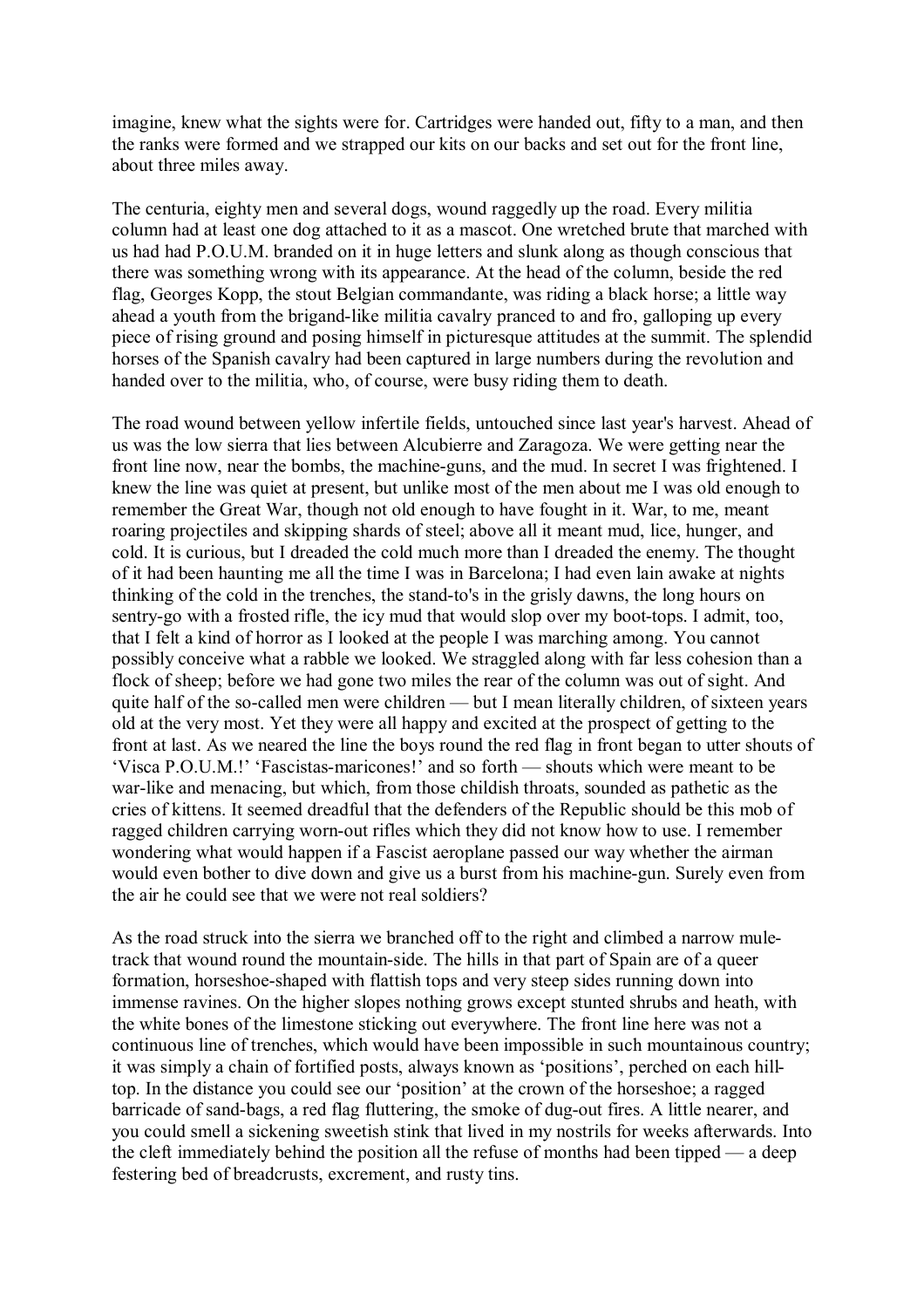The company we were relieving were getting their kits together. They had been three months in the line; their uniforms were caked with mud, their boots falling to pieces, their faces mostly bearded. The captain commanding the position, Levinski by name, but known to everyone as Benjamin, and by birth a Polish Jew, but speaking French as his native language, crawled out of his dug-out and greeted us. He was a short youth of about twenty-five, with stiff black hair and a pale eager face which at this period of the war was always very dirty. A few stray bullets were cracking high overhead. The position was a semi-circular enclosure about fifty yards across, with a parapet that was partly sand-bags and partly lumps of limestone. There were thirty or forty dug-outs running into the ground like rat-holes. Williams, myself, and Williams's Spanish brother-in-law made a swift dive for the nearest unoccupied dug-out that looked habitable. Somewhere in front an occasional rifle banged, making queer rolling echoes among the stony hills. We had just dumped our kits and were crawling out of the dug-out when there was another bang and one of the children of our company rushed back from the parapet with his face pouring blood. He had fired his rifle and had somehow managed to blow out the bolt; his scalp was torn to ribbons by the splinters of the burst cartridge-case. It was our first casualty, and, characteristically, self-inflicted.

In the afternoon we did our first guard and Benjamin showed us round the position. In front of the parapet there ran a system of narrow trenches hewn out of the rock, with extremely primitive loopholes made of piles of limestone. There were twelve sentries, placed at various points in the trench and behind the inner parapet. In front of the trench was the barbed wire, and then the hillside slid down into a seemingly bottomless ravine; opposite were naked hills, in places mere cliffs of rock, all grey and wintry, with no life anywhere, not even a bird. I peered cautiously through a loophole, trying to find the Fascist trench.

'Where are the enemy?' Benjamin waved his hand expansively. 'Over zere.' (Benjamin spoke English — terrible English.) 'But where?'

According to my ideas of trench warfare the Fascists would be fifty or a hundred yards away. I could see nothing — seemingly their trenches were very well concealed. Then with a shock of dismay I saw where Benjamin was pointing; on the opposite hill-top, beyond the ravine, seven hundred metres away at the very least, the tiny outline of a parapet and a red-andyellow flag — the Fascist position. I was indescribably disappointed. We were nowhere near them! At that range our rifles were completely useless. But at this moment there was a shout of excitement. Two Fascists, greyish figurines in the distance, were scrambling up the naked hill-side opposite. Benjamin grabbed the nearest man's rifle, took aim, and pulled the trigger. Click! A dud cartridge; I thought it a bad omen.

The new sentries were no sooner in the trench than they began firing a terrific fusillade at nothing in particular. I could see the Fascists, tiny as ants, dodging to and fro behind their parapet, and sometimes a black dot which was a head would pause for a moment, impudently exposed. It was obviously no use firing. But presently the sentry on my left, leaving his post in the typical Spanish fashion, sidled up to me and began urging me to fire. I tried to explain that at that range and with these rifles you could not hit a man except by accident. But he was only a child, and he kept motioning with his rifle towards one of the dots, grinning as eagerly as a dog that expects a pebble to be thrown. Finally I put my sights up to seven hundred and let fly. The dot disappeared. I hope it went near enough to make him jump. It was the first time in my life that I had fired a gun at a human being.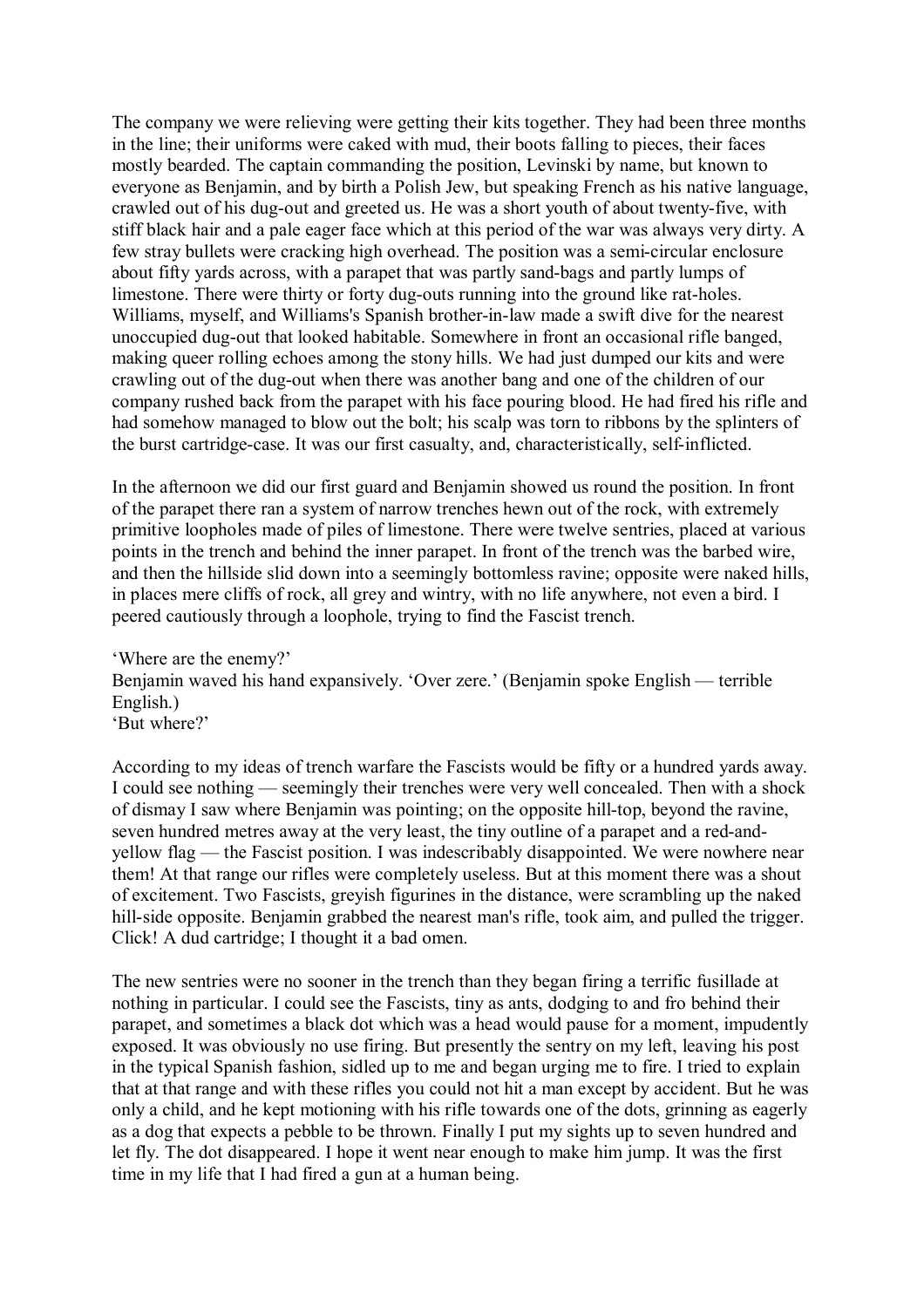Now that I had seen the front I was profoundly disgusted. They called this war! And we were hardly even in touch with the enemy! I made no attempt to keep my head below the level of the trench. A little while later, however, a bullet shot past my ear with a vicious crack and banged into the parados behind. Alas! I ducked. All my life I had sworn that I would not duck the first time a bullet passed over me; but the movement appears to be instinctive, and almost everybody does it at least once.

## **Chapter 03**

In trench warfare five things are important: firewood, food, tobacco, candles, and the enemy. In winter on the Zaragoza front they were important in that order, with the enemy a bad last. Except at night, when a surprise-attack was always conceivable, nobody bothered about the enemy. They were simply remote black insects whom one occasionally saw hopping to and fro. The real preoccupation of both armies was trying to keep warm.

I ought to say in passing that all the time I was in Spain I saw very little fighting. I was on the Aragon front from January to May, and between January and late March little or nothing happened on that front, except at Teruel. In March there was heavy fighting round Huesca, but I personally played only a minor part in it. Later, in June, there was the disastrous attack on Huesca in which several thousand men were killed in a single day, but I had been wounded and disabled before that happened. The things that one normally thinks of as the horrors of war seldom happened to me. No aeroplane ever dropped a bomb anywhere near me, I do not think a shell ever exploded within fifty yards of me, and I was only in hand-tohand fighting once (once is once too often, I may say). Of course I was often under heavy machine-gun fire, but usually at longish. ranges. Even at Huesca you were generally safe enough if you took reasonable precautions.

Up here, in the hills round Zaragoza, it was simply the mingled boredom and discomfort of stationary warfare. A life as uneventful as a city clerk's, and almost as regular. Sentry-go, patrols, digging; digging, patrols, sentry-go. On every hill-top. Fascist or Loyalist, a knot of ragged, dirty men shivering round their flag and trying to keep warm. And all day and night the meaningless bullets wandering across the empty valleys and only by some rare improbable chance getting home on a human body.

Often I used to gaze round the wintry landscape and marvel at the futility of it all. The inconclusiveness of such a kind of war! Earlier, about October, there had been savage fighting for all these hills; then, because the lack of men and arms, especially artillery, made any large-scale operation impossible, each army had dug itself in and settled down on the hill-tops it had won. Over to our right there was a small outpost, also P.O.U.M., and on the spur to our left, at seven o'clock of us, a P.S.U.C. position faced a taller spur with several small Fascist posts dotted on its peaks. The so-called line zigzagged to and fro in a pattern that would have been quite unintelligible if every position had not flown a flag. The P.O.U.M. and P.S.U.C. flags were red, those of the Anarchists red and black; the Fascists generally flew the monarchist flag (red-yellow-red), but occasionally they flew the flag of the Republic (red-yellow-purple). The scenery was stupendous, if you could forget that every mountain-top was occupied by troops and was therefore littered with tin cans and crusted with dung. To the right of us the sierra bent south-eastwards and made way for the wide, veined valley that stretched across to Huesca. In the middle of the plain a few tiny cubes sprawled like a throw of dice; this was the town of Robres, which was in Loyalist possession.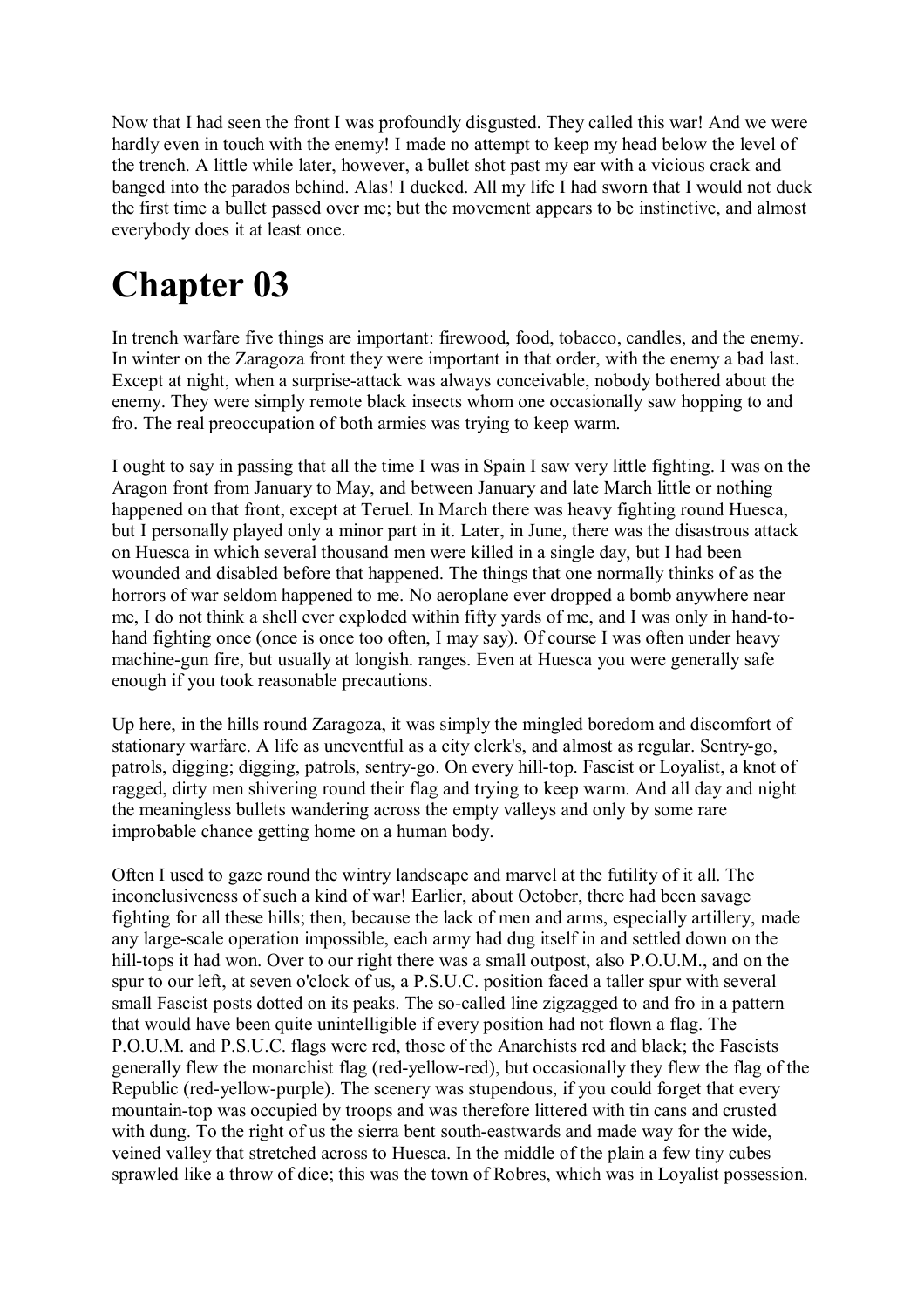Often in the mornings the valley was hidden under seas of cloud, out of which the hills rose flat and blue, giving the landscape a strange resemblance to a photographic negative. Beyond Huesca there were more hills of the same formation as our own, streaked with a pattern of snow which altered day by day. In the far distance the monstrous peaks of the Pyrenees, where the snow never melts, seemed to float upon nothing. Even down in the plain everything looked dead and bare. The hills opposite us were grey and wrinkled like the skins of elephants. Almost always the sky was empty of birds. I do not think I have ever seen a country where there were so few birds. The only birds one saw at any time were a kind of magpie, and the coveys of partridges that startled one at night with their sudden whirring, and, very rarely, the flights of eagles that drifted slowly over, generally followed by rifleshots which they did not deign to notice.

At night and in misty weather, patrols were sent out in the valley between ourselves and the Fascists. The job was not popular, it was too cold and too easy to get lost, and I soon found that I could get leave to go out on patrol as often as I wished. In the huge jagged ravines there were no paths or tracks of any kind; you could only find your way about by making successive journeys and noting fresh landmarks each time. As the bullet flies the nearest Fascist post was seven hundred metres from our own, but it was a mile and a half by the only practicable route. It was rather fun wandering about the dark valleys with the stray bullets flying high overhead like redshanks whistling. Better than night-time were the heavy mists, which often lasted all day and which had a habit of clinging round the hill-tops and leaving the valleys clear. When you were anywhere near the Fascist lines you had to creep at a snail's pace; it was very difficult to move quietly on those hill-sides, among the crackling shrubs and tinkling limestones. It was only at the third or fourth attempt that I managed to find my way to the Fascist lines. The mist was very thick, and I crept up to the barbed wire to listen. I could hear the Fascists talking and singing inside. Then to my alarm I heard several of them coming down the hill towards me. I cowered behind a bush that suddenly seemed very small, and tried to cock my rifle without noise. However, they branched off and did not come within sight of me. Behind the bush where I was hiding I came upon various relics of the earlier fighting — a pile of empty cartridge-cases, a leather cap with a bullet-hole in it, and a red flag, obviously one-of our own. I took it back to the position, where it was unsentimentally torn up for cleaning-rags.

I had been made a corporal, or cabo, as it was called, as soon as we reached the front, and was in command of a guard of twelve men. It was no sinecure, especially at first. The centuria was an untrained mob composed mostly of boys in their teens. Here and there in the militia you came across children as young as eleven or twelve, usually refugees from Fascist territory who had been enlisted as militiamen as the easiest way of providing for them. As a rule they were employed on light work in the rear, but sometimes they managed to worm their way to the front line, where they were a public menace. I remember one little brute throwing a hand-grenade into the dug-out fire 'for a joke'. At Monte Pocero I do not think there was anyone younger than fifteen, but the average age must have been well under twenty. Boys of this age ought never to be used in the front line, because they cannot stand the lack of sleep which is inseparable from trench warfare. At the beginning it was almost impossible to keep our position properly guarded at night. The wretched children of my section could only be roused by dragging them out of their dug-outs feet foremost, and as soon as your back was turned they left their posts and slipped into shelter; or they would even, in spite of the frightful cold, lean up against the wall of the trench and fall fast asleep. Luckily the enemy were very unenterprising. There were nights when it seemed to me that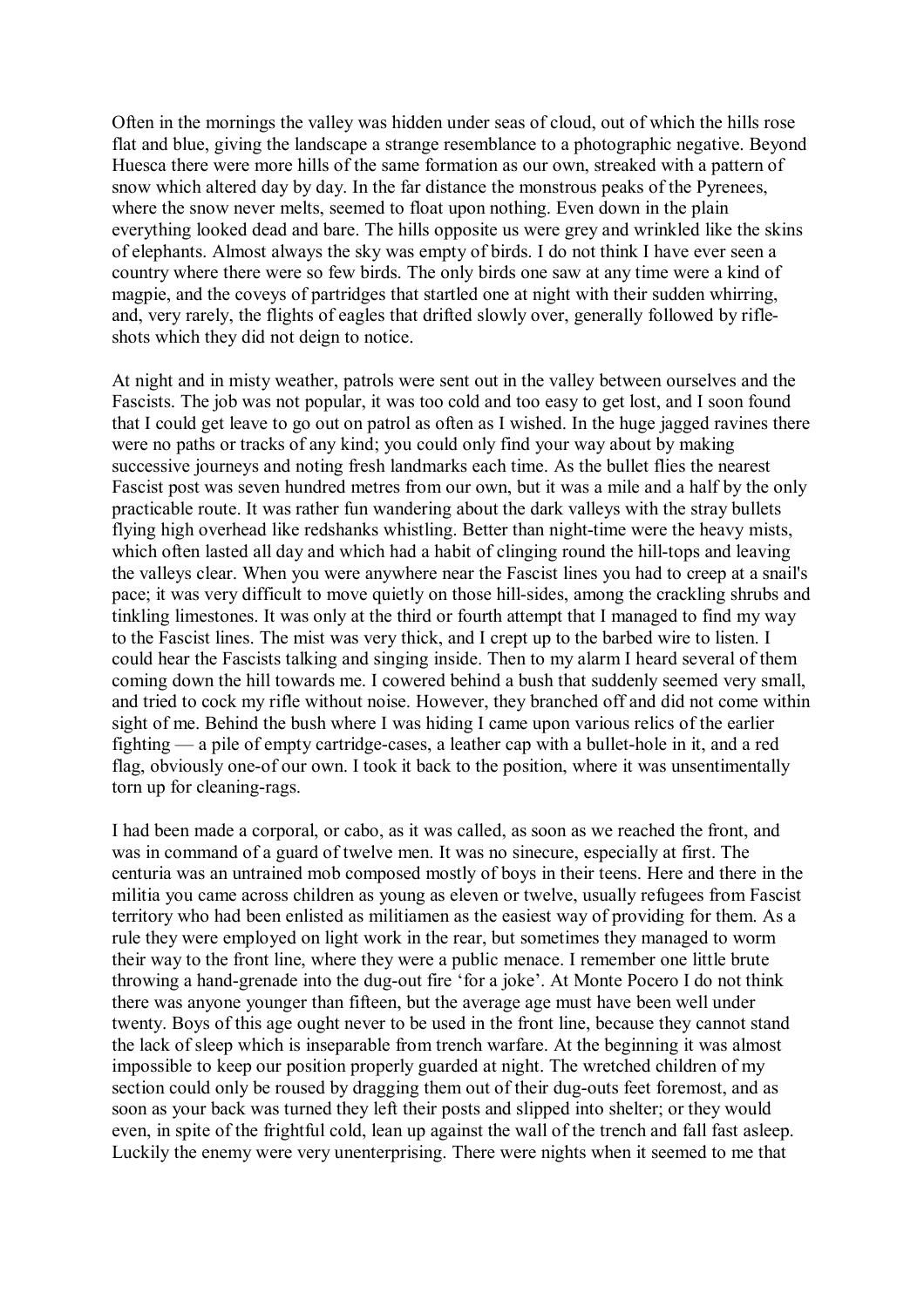our position could be stormed by twenty Boy Scouts armed with airguns, or twenty Girl Guides armed with battledores, for that matter.

At this time and until much later the Catalan militias were still on the same basis as they had been at the beginning of the war. In the early days of Franco's revolt the militias had been hurriedly raised by the various trade unions and political parties; each was essentially a political organization, owing allegiance to its party as much as to the central Government. When the Popular Army, which was a 'non-political' army organized on more or less ordinary lines, was raised at the beginning of 1937, the party militias were theoretically incorporated in it. But for a long time the only changes that occurred were on paper; the new Popular Army troops did not reach the Aragon front in any numbers till June, and until that time the militia-system remained unchanged. The essential point of the system was social equality between officers and men. Everyone from general to private drew the same pay, ate the same food, wore the same clothes, and mingled on terms of complete equality. If you wanted to slap the general commanding the division on the back and ask him for a cigarette, you could do so, and no one thought it curious. In theory at any rate each militia was a democracy and not a hierarchy. It was understood that orders had to be obeyed, but it was also understood that when you gave an order you gave it as comrade to comrade and not as superior to inferior. There were officers and N.C.O.S. but there was no military rank in the ordinary sense; no titles, no badges, no heel-clicking and saluting. They had attempted to produce within the militias a sort of temporary working model of the classless society. Of course there was no perfect equality, but there was a nearer approach to it than I had ever seen or than I would have thought conceivable in time of war.

But I admit that at first sight the state of affairs at the front horrified me. How on earth could the war be won by an army of this type? It was what everyone was saying at the time, and though it was true it was also unreasonable. For in the circumstances the militias could not have been much better than they were. A modern mechanized army does not spring up out of the ground, and if the Government had waited until it had trained troops at its disposal, Franco would-never have been resisted. Later it became the fashion to decry the militias, and therefore to pretend that the faults which were due to lack of training and weapons were the result of the equalitarian system. Actually, a newly raised draft 'of militia was an undisciplined mob not because the officers called the private 'Comrade' but because raw troops are always an undisciplined mob. In practice the democratic 'revolutionary' type of discipline is more reliable than might be expected. In a workers' army discipline is theoretically voluntary. It is based on class-loyalty, whereas the discipline of a bourgeois conscript army is based ultimately on fear. (The Popular Army that replaced the militias was midway between the two types.) In the militias the bullying and abuse that go on in an ordinary army would never have been tolerated for a moment. The normal military punishments existed, but they were only invoked for very serious offences. When a man refused to obey an order you did not immediately get him punished; you first appealed to him in the name of comradeship. Cynical people with no experience of handling men will say instantly that this would never 'work', but as a matter of fact it does 'work' in the long run. The discipline of even the worst drafts of militia visibly improved as time went on. In January the job of keeping a dozen raw recruits up to the mark almost turned my hair grey. In May for a short while I was acting-lieutenant in command of about thirty men, English and Spanish. We had all been under fire for months, and I never had the slightest difficulty in getting an order obeyed or in getting men to volunteer for a dangerous job. 'Revolutionary' discipline depends on political consciousness — on an understanding of why orders must be obeyed; it takes time to diffuse this, but it also takes time to drill a man into an automaton on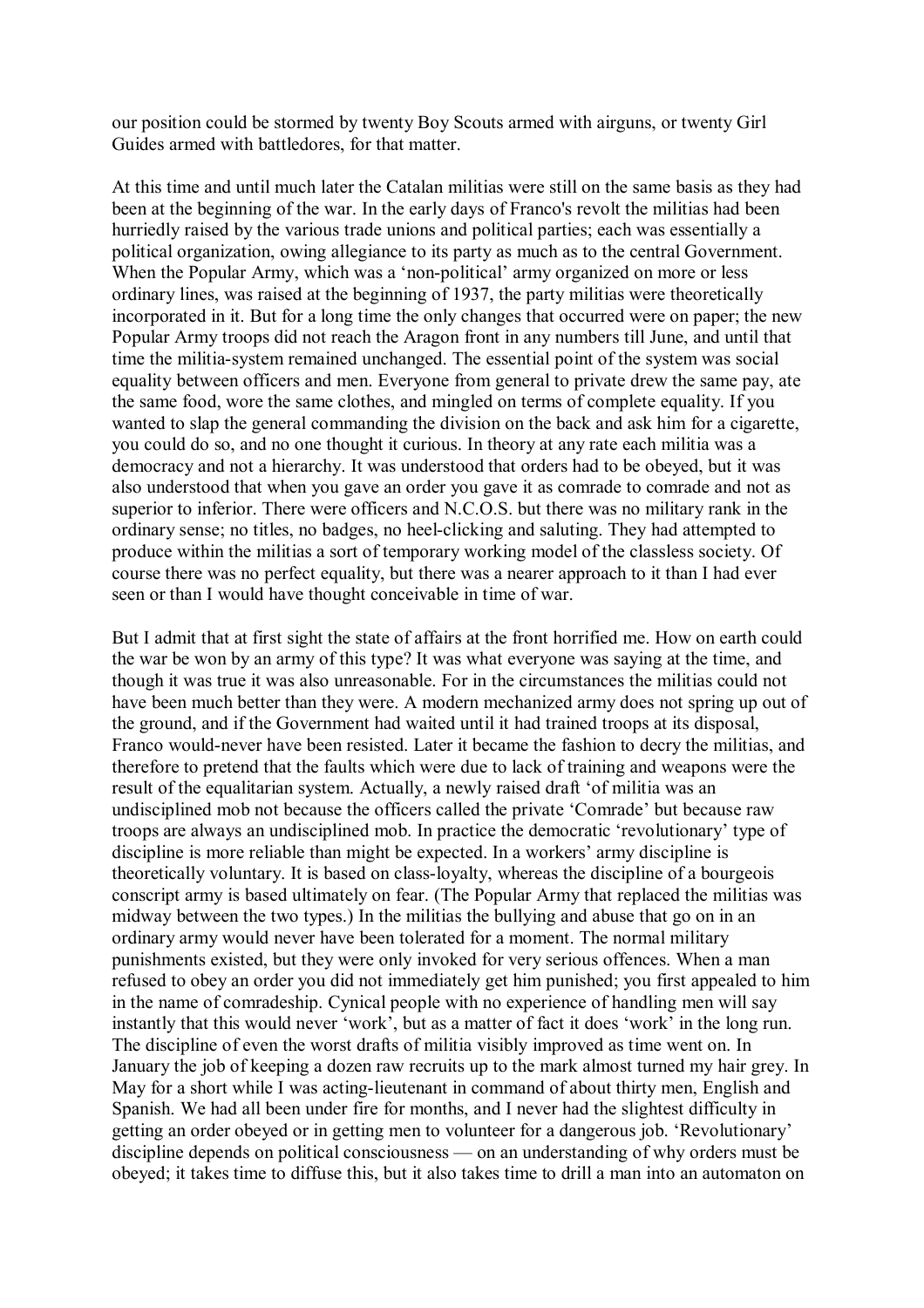the barrack-square. The journalists who sneered at the militia-system seldom remembered that the militias had to hold the line while the Popular Army was training in the rear. And it is a tribute to the strength of 'revolutionary' discipline that the militias stayed in the field-at all. For until about June 1937 there was nothing to keep them there, except class loyalty. Individual deserters could be shot — were shot, occasionally — but if a thousand men had decided to walk out of the line together there was no force to stop them. A conscript army in the same circumstances — with its battle-police removed — would have melted away. Yet the militias held the line, though God knows they won very few victories, and even individual desertions were not common. In four or five months in the P.O.U.M. militia I only heard of four men deserting, and two of those were fairly certainly spies who had enlisted to obtain information. At the beginning the apparent chaos, the general lack of training, the fact that you often had to argue for five minutes before you could get an order obeyed, appalled and infuriated me. I had British Army ideas, and certainly the Spanish militias were very unlike the British Army. But considering the circumstances they were better troops than one had any right to expect.

Meanwhile, firewood — always firewood. Throughout that period there is probably no entry in my diary that does not mention firewood, or rather the lack of it. We were between two and three thousand feet above sea-level, it was mid winter and the cold was unspeakable. The temperature was not exceptionally low, on many nights it did not even freeze, and the wintry sun often shone for an hour in the middle of the day; but even if it was not really cold, I assure you that it seemed so. Sometimes there were shrieking winds that tore your cap off and twisted your hair in all directions, sometimes there were mists that poured into the trench like a liquid and seemed to penetrate your bones; frequently it rained, and even a quarter of an hour's rain was enough to make conditions intolerable. The thin skin of earth over the limestone turned promptly into a slippery grease, and as you were always walking on a slope it was impossible to keep your footing. On dark nights I have often fallen half a dozen times in twenty yards; and this was dangerous, because it meant that the lock of one's rifle became jammed with mud. For days together clothes, boots, blankets, and rifles were more or less coated with mud. I had brought as many thick clothes as I could carry, but many of the men were terribly underclad. For the whole garrison, about a hundred men, there were only twelve great-coats, which had to be handed from sentry to sentry, and most of the men had only one blanket. One icy night I made a list in my diary of the clothes I was wearing. It is of some interest as showing the amount of clothes the human body can carry. I was wearing a thick vest and pants, a flannel shirt, two pull-overs, a woollen jacket, a pigskin jacket, corduroy breeches, puttees, thick socks, boots, a stout trench-coat, a muffler, lined leather gloves, and a woollen cap. Nevertheless I was shivering like a jelly. But I admit I am unusually sensitive to cold.

Firewood was the one thing that really mattered. The point about the firewood was that there was practically no firewood to be had. Our miserable mountain had not even at its best much vegetation, and for months it had been ranged over by freezing militiamen, with the result that everything thicker than one's finger had long since been burnt. When we were not eating, sleeping, on guard, or on fatigue-duty we were in the valley behind the position, scrounging for fuel. All my memories of that time are memories of scrambling up and down the almost perpendicular slopes, over the jagged limestone that knocked one's boots to pieces, pouncing eagerly on tiny twigs of wood. Three people searching for a couple of hours could collect enough fuel to keep the dug-out fire alight for about an hour. The eagerness of our search for firewood turned us all into botanists. We classified according to their burning qualities every plant that grew on the mountain-side; the various heaths and grasses that were good to start a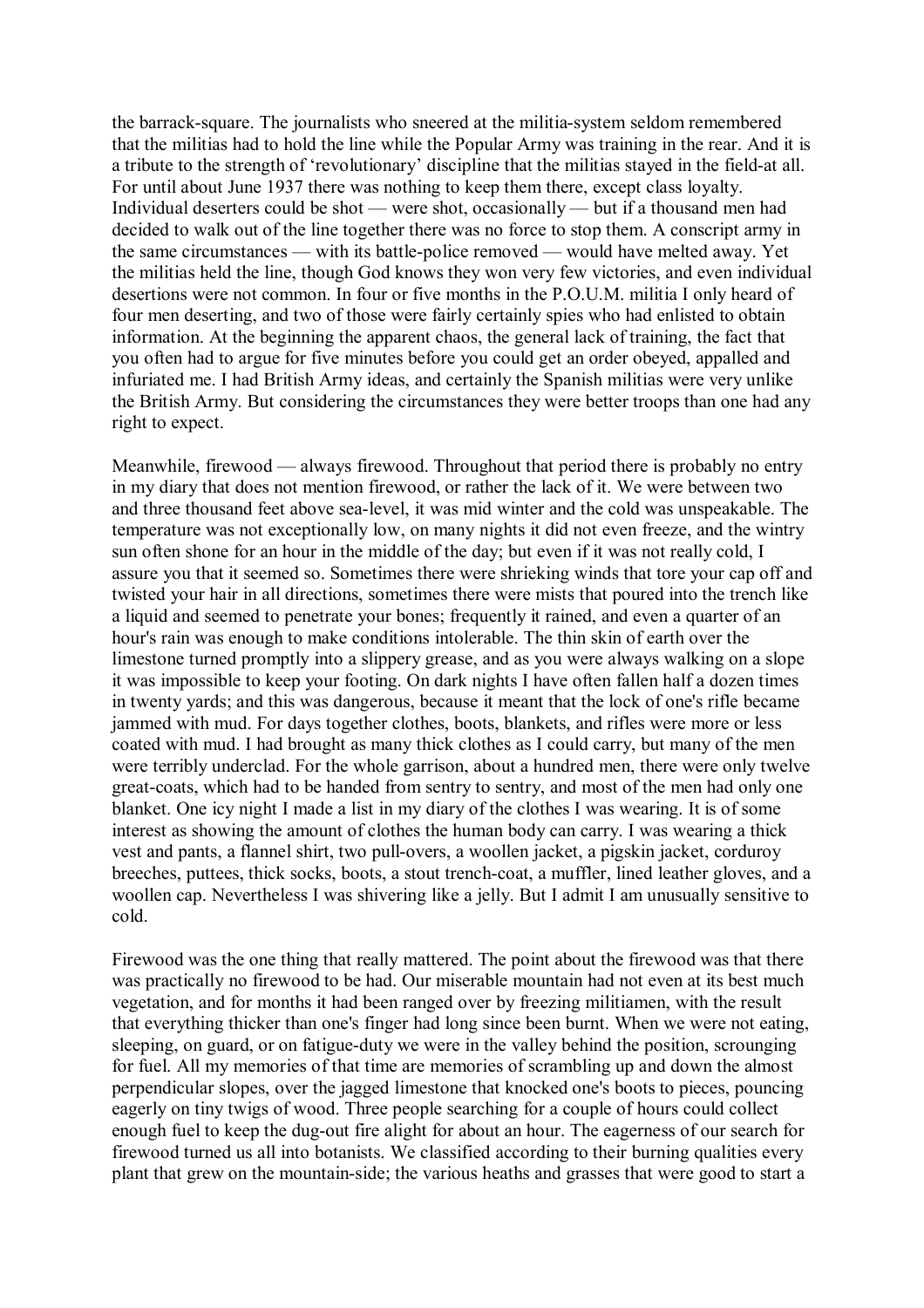fire with but burnt out in a few minutes, the wild rosemary and the tiny whin bushes that would burn when the fire was well alight, the stunted oak tree, smaller than a gooseberry bush, that was practically unburnable. There was a kind of dried-up reed that was very good for starting fires with, but these grew only on the hill-top to the left of the position, and you had to go under fire to get them. If the Fascist machine-gunners saw you they gave you a drum of ammunition all to yourself. Generally their aim was high and the bullets sang overhead like birds, but sometime they crackled and chipped the limestone uncomfortably close, whereupon you flung yourself on your face. You went on gathering reeds, however; nothing mattered in comparison with firewood.

Beside the cold the other discomforts seemed petty. Of course all of us were permanently dirty. Our water, like our food, came on mule-back from Alcubierre, and each man's share worked out at about a quart a day. It was beastly water, hardly more transparent than milk. Theoretically it was for drinking only, but I always stole a pannikinful for washing in the mornings. I used to wash one day and shave the next; there was never enough water for both. The position stank abominably, and outside the little enclosure of the barricade there was excrement everywhere. Some of the militiamen habitually defecated in the trench, a disgusting thing when one had to walk round it in the darkness. But the dirt never worried me. Dirt is a thing people make too much fuss about. It is astonishing how quickly you get used to doing without a handkerchief and to eating out of the tin pannikin in which you also wash. Nor was sleeping in one's clothes any hardship after a day or two. It was of course impossible to take one's clothes and especially one's boots off at night; one had to be ready to turn out instantly in case of an attack. In eighty nights I only took my clothes off three times, though I did occasionally manage to get them off in the daytime. It was too cold for lice as yet, but rats and mice abounded. It is often said that you don't find rats and mice in the same place, but you do when there is enough food for them.

In other ways we were not badly off. The food was good enough and there was plenty of wine. Cigarettes were still being issued at the rate of a packet a day, matches were issued every other day, and there was even an issue of candles. They were very thin candles, like those on a Christmas cake, and were popularly supposed to have been looted from churches. Every dug-out was issued daily with three inches of candle, which would bum for about twenty minutes. At that time it was still possible to buy candles, and I had brought several pounds of them with me. Later on the famine of matches and candles made life a misery. You do not realize the importance of these things until you lack them. In a night-alarm, for instance, when everyone in the dug-out is scrambling for his rifle and treading on everybody else's face, being able to strike a light may make the difference between life and death. Every militiaman possessed a tinder-lighter and several yards of yellow wick. Next to his rifle it was his most important possession. The tinder-lighters had the great advantage that they could be struck in a wind, but they would only smoulder, so that they were no use for lighting a fire. When the match famine was at its worst our only way of producing a flame was to pull the bullet out of a cartridge and touch the cordite off with a tinder-lighter.

It was an extraordinary life that we were living — an extraordinary way to be at war, if you could call it war. The whole militia chafed against the inaction and clamoured constantly to know why we were not allowed to attack. But it was perfectly obvious that there would be no battle for a long while yet, unless the enemy started it. Georges Kopp, on his periodical tours of inspection, was quite frank with us. 'This is not a war,' he used to say, 'it is a comic opera with an occasional death.' As a matter of fact the stagnation on the Aragon front had political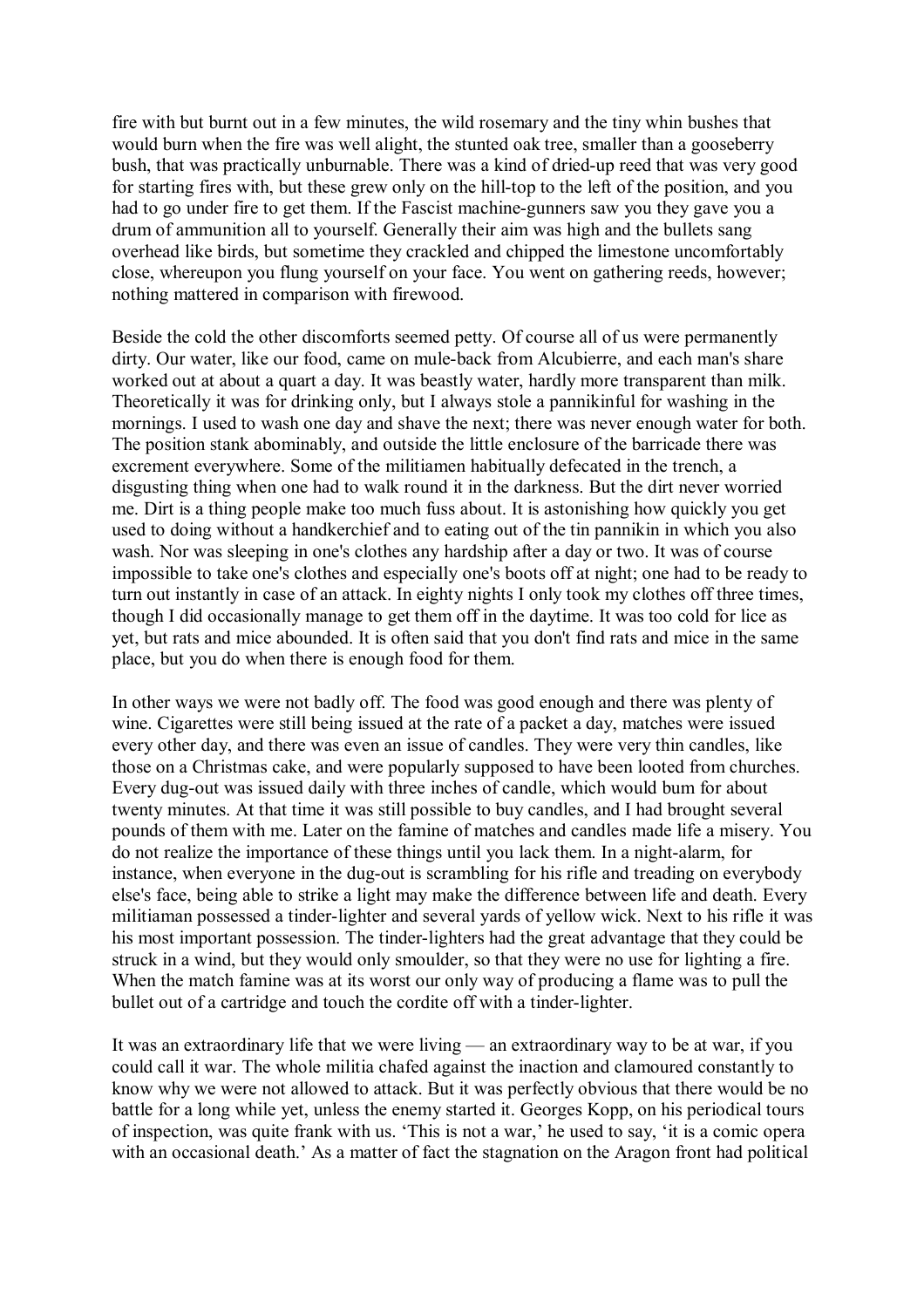causes of which I knew nothing at that time; but the purely military difficulties — quite apart from the lack of reserves of men — were obvious to anybody.

To begin with, there was the nature of the country. The front line, ours and the Fascists', lay in positions of immense natural strength, which as a rule could only be approached from one side. Provided a few trenches have been dug, such places cannot be taken by infantry, except in overwhelming numbers. In our own position or most of those round us a dozen men with two machine-guns could have held off a battalion. Perched on the hill-tops as we were, we should have made lovely marks for artillery; but there was no artillery. Sometimes I used to gaze round the landscape and long — oh, how passionately! — for a couple of batteries of guns. One could have destroyed the enemy positions one after another as easily as smashing nuts with a hammer. But on our side the guns simply did not exist. The Fascists did occasionally manage to bring a gun or two from Zaragoza and fire a very few shells, so few that they never even found the range and the shells plunged harmlessly into the empty ravines. Against machine-guns and without artillery there are only three things you can do: dig yourself in at a safe distance — four hundred yards, say — advance across the open and be massacred, or make small-scale night-attacks that will not alter the general situation. Practically the alternatives are stagnation or suicide.

And beyond this there was the complete lack of war materials of every description. It needs an effort to realize how badly the militias were armed at this time. Any public school O.T.C. in England is far more like a modern army than we were. The badness of our weapons was so astonishing that it is worth recording in detail.

For this sector of the front the entire artillery consisted of four trench-mortars with fifteen rounds for each gun. Of course they were far too precious to be fired and the mortars were kept in Alcubierre. There were machine-guns at the rate of approximately one to fifty men; they were oldish guns, but fairly accurate up to three or four hundred yards. Beyond this we had only rifles, and the majority of the rifles were scrap-iron. There were three types of rifle in use. The first was the long Mauser. These were seldom less than twenty years old, their sights were about as much use as a broken speedometer, and in most of them the rifling was hopelessly corroded; about one rifle in ten was not bad, however. Then there was the short Mauser, or mousqueton, really a cavalry weapon. These were more popular than the others because they were lighter to carry and less nuisance in a trench, also because they were comparatively new and looked efficient. Actually they were almost useless. They were made out of reassembled parts, no bolt belonged to its rifle, and three-quarters of them could be counted on to jam after five shots. There were also a few Winchester rifles. These were nice to shoot with, but they were wildly inaccurate, and as their cartridges had no clips they could only be fired one shot at a time. Ammunition was so scarce that each man entering the line was only issued with fifty rounds, and most of it was exceedingly bad. The Spanish-made cartridges were all refills and would jam even the best rifles. The Mexican cartridges were better and were therefore reserved for the machine-guns. Best of all was the German-made ammunition, but as this came only from prisoners and deserters there was not much of it. I always kept a clip of German or Mexican ammunition in my pocket for use in an emergency. But in practice when the emergency came I seldom fired my rifle; I was too frightened of the beastly thing jamming and too anxious to reserve at any rate one round that would go off.

We had no tin hats, no bayonets, hardly any revolvers or pistols, and not more than one bomb between five or ten men. The bomb in use at this time was a frightful object known as the 'F.A.I. bomb', it having been produced by the Anarchists in the early days of the war. It was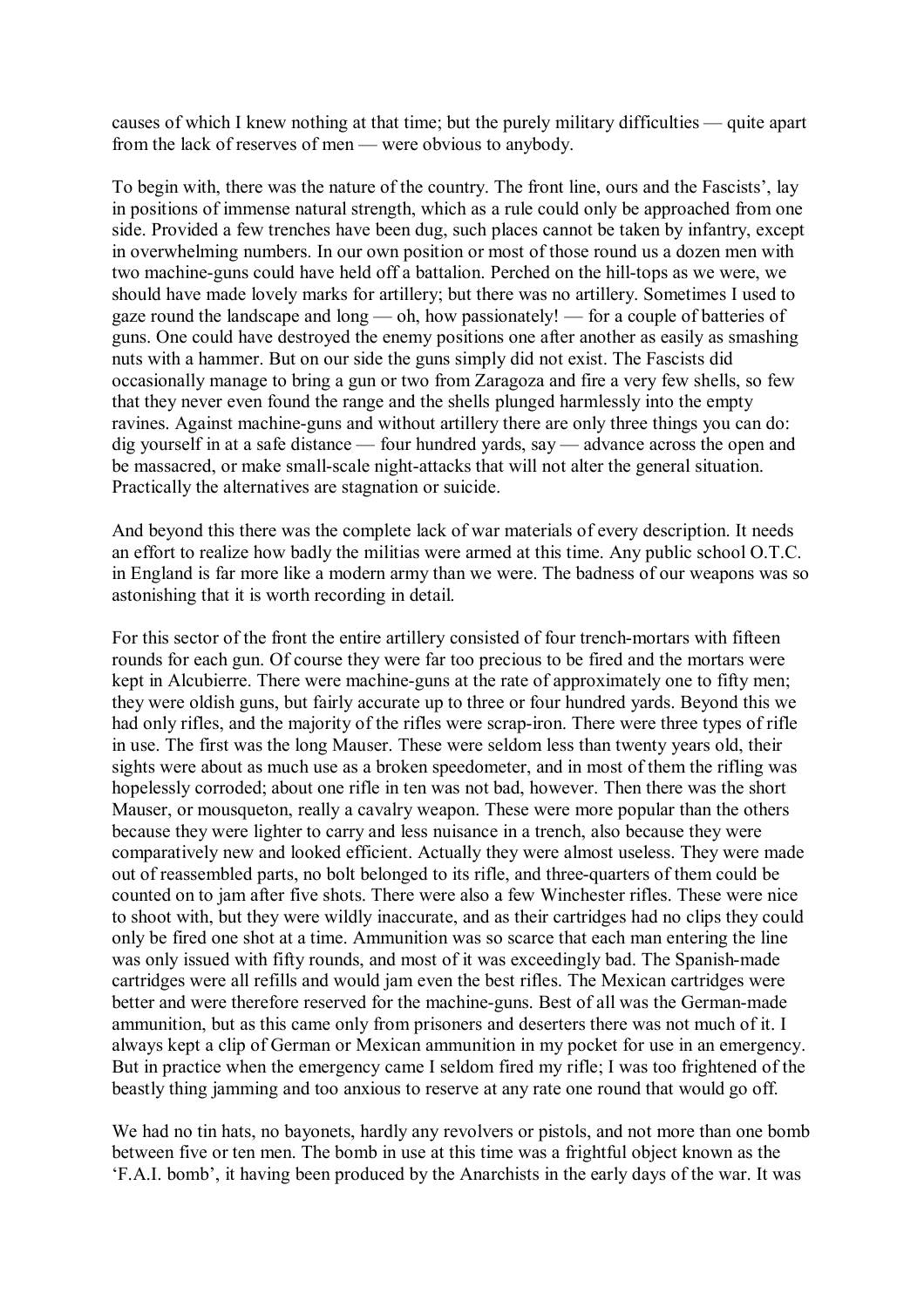on the principle of a Mills bomb, but the lever was held down not by a pin but a piece of tape. You broke the tape and then got rid of the bomb with the utmost possible speed. It was said of these bombs that they were 'impartial'; they killed the man they were thrown at and the man who threw them. There were several other types, even more primitive but probably a little less dangerous — to the thrower, I mean. It was not till late March that I saw a bomb worth throwing.

And apart from weapons there was a shortage of all the minor necessities of war. We had no maps or charts, for instance. Spain has never been fully surveyed, and the only detailed maps of this area were the old military ones, which were almost all in the possession of the Fascists. We had no range-finders, no telescopes, no periscopes, no field-glasses except for a few privately-owned pairs, no flares or Very lights, no wire-cutters, no armourers' tools, hardly even any cleaning materials. The Spaniards seemed never to have heard of a pullthrough and looked on in surprise when I constructed one. When you wanted your rifle cleaned you took it to the sergeant, who possessed a long brass ramrod which was invariably bent and therefore scratched the rifling. There was not even any gun oil. You greased your rifle with olive oil, when you could get hold of it; at different times I have greased mine with vaseline, with cold cream, and even with bacon-fat. Moreover, there were no lanterns or electric torches — at this time there was not, I believe, such a thing as an electric torch throughout the whole of our sector of the front, and you could not buy one nearer than Barcelona, and only with difficulty even there.

As time went on, and the desultory rifle-fire rattled among the hills, I began to wonder with increasing scepticism whether anything would ever happen to bring a bit of life, or rather a bit of death, into this cock-eyed war. It was pneumonia that we were fighting against, not against men. When the trenches are more than five hundred yards apart no one gets hit except by accident. Of course there were casualties, but the majority of them were self-inflicted. If I remember rightly, the first five men I saw wounded in Spain were all wounded by our own weapons — I don't mean intentionally, but owing to accident or carelessness. Our worn-out rifles were a danger in themselves. Some of them had a nasty trick of going off if the butt was tapped on the ground; I saw a man shoot himself through the hand owing to this. And in the darkness the raw recruits were always firing at one another. One evening when it was barely even dusk a sentry let fly at me from a distance of twenty yards; but he missed me by a yard — goodness knows how many times the Spanish standard of marksmanship has saved my life. Another time I had gone out on patrol in the mist and had carefully warned the guard commander beforehand. But in coming back I stumbled against a bush, the startled sentry called out that the Fascists were coming, and I had the pleasure of hearing the guard commander order everyone to open rapid fire in my direction. Of course I lay down and the bullets went harmlessly over me. Nothing will convince a Spaniard, at least a young Spaniard, that fire-arms are dangerous. Once, rather later than this, I was photographing some machine-gunners with their gun, which was pointed directly towards me.

'Don't fire,' I said half-jokingly as I focused the camera. 'Oh no, we won't fire.'

The next moment there was a frightful roar and a stream of bullets tore past my face so close that my cheek was stung by grains of cordite. It was unintentional, but the machine-gunners considered it a great joke. Yet only a few days earlier they had seen a mule-driver accidentally shot by a political delegate who was playing the fool with an automatic pistol and had put five bullets in the mule-driver's lungs.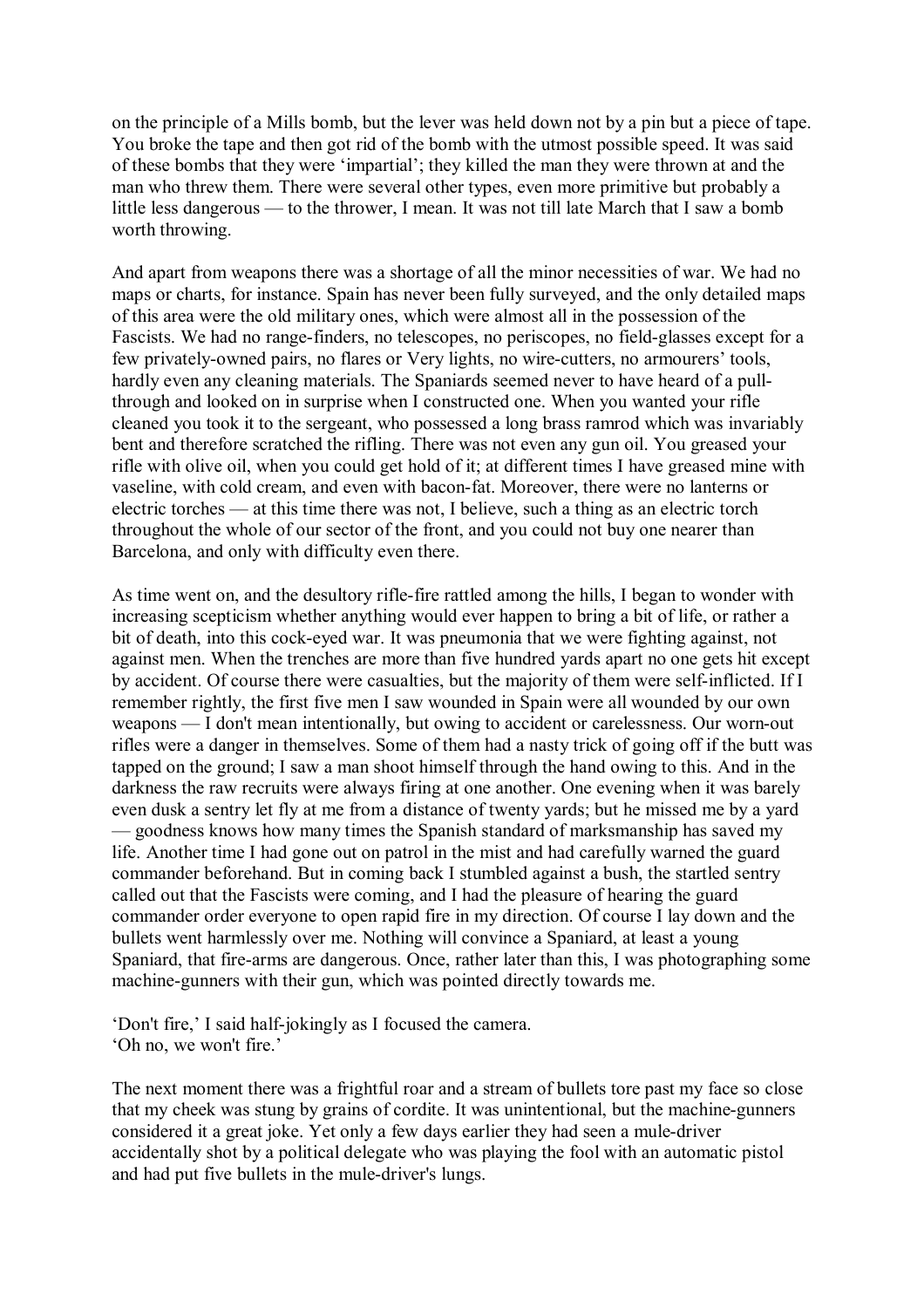The difficult passwords which the army was using at this time were a minor source of danger. They were those tiresome double passwords in which one word has to be answered by another. Usually they were of an elevating and revolutionary nature, such as Cultura progreso, or Seremos — invencibles, and it was often impossible to get illiterate sentries to remember these highfalutin' words. One night, I remember, the password was Cataluña eroica, and a moonfaced peasant lad named Jaime Domenech approached me, greatly puzzled, and asked me to explain.

'Eroica — what does eroica mean?'

I told him that it meant the same as valiente. A little while later he was stumbling up the trench in the darkness, and the sentry challenged him:

```
'Alto! Cataluña!'
'Valiente!' yelled Jaime, certain that he was saying the right thing.
Bang!
```
However, the sentry missed him. In this war everyone always did miss everyone else, when it was humanly possible.

#### **Chapter 04**

When I had been about three weeks in the line a contingent of twenty or thirty men, sent out from England by the I.L.P., arrived at Alcubierre, and in order to keep the English on this front together Williams and I were sent to join them. Our new position was at Monte Oscuro, several miles farther west and within sight of Zaragoza.

The position was perched on a sort of razor-back of limestone with dug-outs driven horizontally into the cliff like sand-martins' nests. They went into the ground for prodigious distances, and inside they were pitch dark and so low that you could not even kneel in them, let alone stand. On the peaks to the left of us there were two more P.O.U.M. positions, one of them an object of fascination to every man in the line, because there were three militiawomen there who did the cooking. These women were not exactly beautiful, but it was found necessary to put the position out of bounds to men of other companies. Five hundred yards to our right there was a P.S.U.C. post at the bend of the Alcubierre road. It was just here that the road changed hands. At night you could watch the lamps of our supply-lorries winding out from Alcubierre and, simultaneously, those of the Fascists coming from Zaragoza. You could see Zaragoza itself, a thin string of lights like the lighted portholes of a ship, twelve miles south-westward. The Government troops had gazed at it from that distance since August 1936, and they are gazing at it still.

There were about thirty of ourselves, including one Spaniard (Ramón, Williams's brother-inlaw), and there were a dozen Spanish machine-gunners. Apart from the one or two inevitable nuisances — for, as everyone knows, war attracts riff-raff — the English were an exceptionally good crowd, both physically and mentally. Perhaps the best of the bunch was Bob Smillie — the grandson of the famous miners' leader — who afterwards died such an evil and meaningless death in Valencia. It says a lot for the Spanish character that the English and the Spaniards always got on well together, in spite of the language difficulty. All Spaniards, we discovered, knew two English expressions. One was 'O.K., baby', the other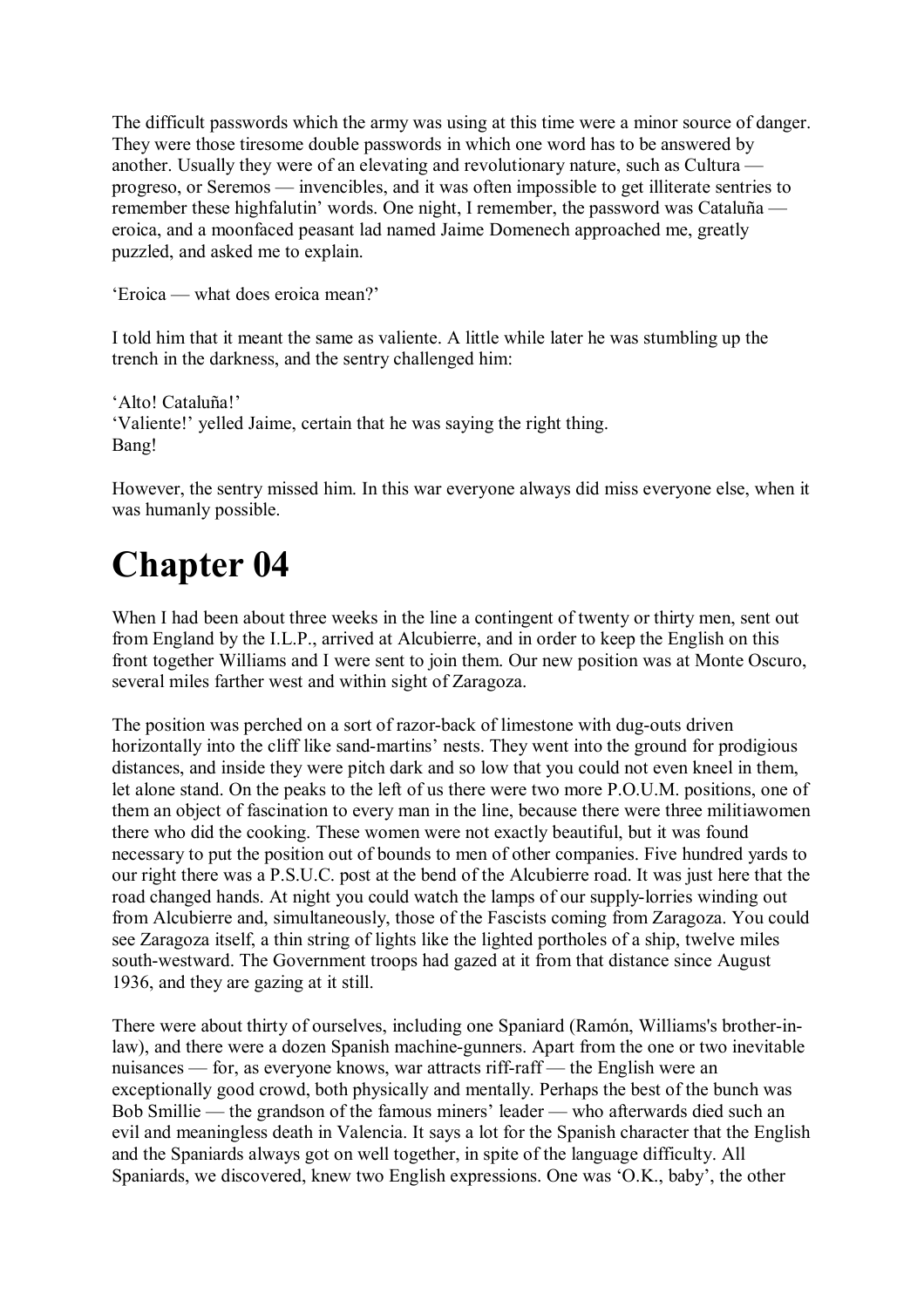was a word used by the Barcelona whores in their dealings with English sailors, and I am afraid the compositors would not print it.

Once again there was nothing happening all along the line: only the random crack of bullets and, very rarely, the crash of a Fascist mortar that sent everyone running to the top trench to see which hill the shells were bursting on. The enemy was somewhat closer to us here, perhaps three or four hundred yards away. Their nearest position was exactly opposite ours, with a machine-gun nest whose loopholes constantly tempted one to waste cartridges. The Fascists seldom bothered with rifle-shots, but sent bursts of accurate machine-gun fire at anyone who exposed himself. Nevertheless it was ten days or more before we had our first casualty. The troops opposite us were Spaniards, but according to the deserters there were a few German N.C.O.S. among them. At some time in the past there had also been Moors there — poor devils, how they must have felt the cold! — for out in no man's land there was a dead Moor who was one of the sights of the locality. A mile or two to the left of us the line ceased to be continuous and there was a tract of country, lower-lying and thickly wooded, which belonged neither to the Fascists nor ourselves. Both we and they used to make daylight patrols there. It was not bad fun in a Boy Scoutish way, though I never saw a Fascist patrol nearer than several hundred yards. By a lot of crawling on your belly you could work your way partly through the Fascist lines and could even see the farm-house flying the monarchist flag, which was the local Fascist headquarters. Occasionally we gave it a rifle-volley and then slipped into cover before the machine-guns could locate us. I hope we broke a few windows, but it was a good eight hundred metres away, and with our rifles you could not make sure of hitting even a house at that range.

The weather was mostly clear and cold; sometimes sunny at midday, but always cold. Here and there in the soil of the hill-sides you found the green beaks of wild crocuses or irises poking through; evidently spring was coming, but coming very slowly. The nights were colder than ever. Coming off guard in the small hours we used to rake together what was left of the cook-house fire and then stand in the red-hot embers. It was bad for your boots, but it was very good for your feet. But there were mornings when the sight of the dawn among the mountain-tops made it almost worth while to be out of bed at godless hours. I hate mountains, even from a spectacular point of view. But sometimes the dawn breaking behind the hill-tops in our rear, the first narrow streaks of gold, like swords slitting the darkness, and then the growing light and the seas of carmine cloud stretching away into inconceivable distances, were worth watching even when you had been up all night, when your legs were numb from the knees down, and you were sullenly reflecting that there was no hope of food for another three hours. I saw the dawn oftener during this campaign than during the rest of my life put together — or during the part that is to come, I hope.

We were short-handed here, which meant longer guards and more fatigues. I was beginning to suffer a little from the lack of sleep which is inevitable even in the quietest kind of war. Apart from guard-duties and patrols there were constant night-alarms and stand-to's, and in any case you can't sleep properly in a beastly hole in the ground with your feet aching with the cold. In my first three or four months in the line I do not suppose I had more than a dozen periods of twenty-four hours that were completely without sleep; on the other hand I certainly did not have a dozen nights of full sleep. Twenty or thirty hours' sleep in a week was quite a normal amount. The effects of this were not so bad as might be expected; one grew very stupid, and the job of climbing up and down the hills grew harder instead of easier, but one felt well and one was constantly hungry — heavens, how hungry! All food seemed good, even the eternal haricot beans which everyone in Spain finally learned to hate the sight of.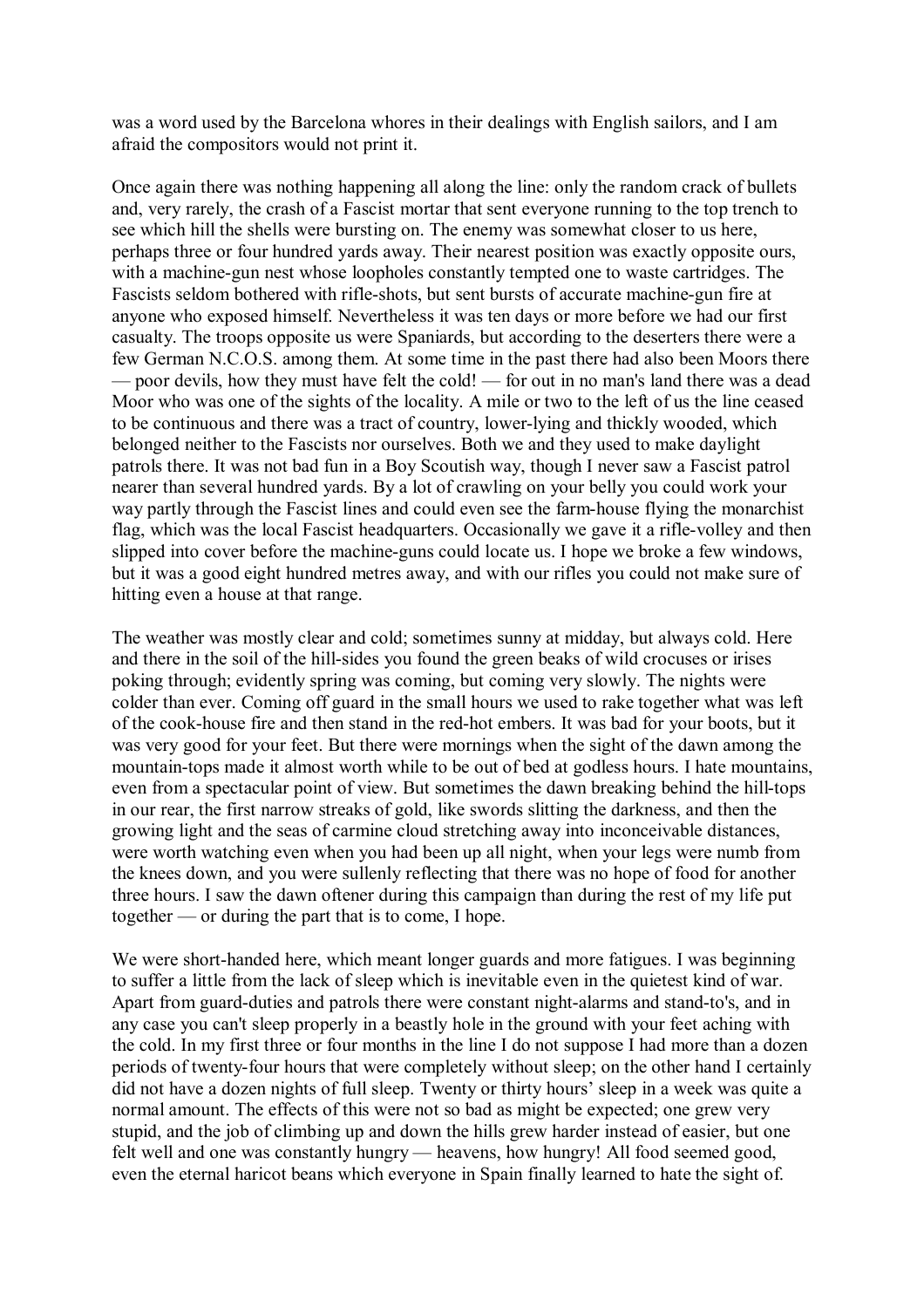Our water, what there was of it, came from miles away, on the backs of mules or little persecuted donkeys. For some reason the Aragon peasants treated their mules well but their donkeys abominably. If a donkey refused to go it was quite usual to kick him in the testicles. The issue of candles had ceased, and matches were running short. The Spaniards taught us how to make olive oil lamps out of a condensed milk tin, a cartridge-clip, and a bit of rag. When you had any olive oil, which was not often, these things would burn with a smoky flicker, about a quarter candle power, just enough to find your rifle by.

There seemed no hope of any real fighting. When we left Monte Pocero I had counted my cartridges and found that in nearly three weeks I had fired just three shots at the enemy. They say it takes a thousand bullets to kill a man, and at this rate it would be twenty years before I killed my first Fascist. At Monte Oscuro the lines were closer and one fired oftener, but I am reasonably certain that I never hit anyone. As a matter of fact, on this front and at this period of the war the real weapon was not the rifle but the megaphone. Being unable to kill your enemy you shouted at him instead. This method of warfare is so extraordinary that it needs explaining.

Wherever the lines were within hailing distance of one another there was always a good deal of shouting from trench to trench. From ourselves: 'Fascistas — maricones!' From the Fascists: 'Viva España! Viva Franco!' — or, when they knew that there were English opposite them: 'Go home, you English! We don't want foreigners here!' On the Government side, in the party militias, the shouting of propaganda to undermine the enemy morale had been developed into a regular technique. In every suitable position men, usually machinegunners, were told off for shouting-duty and provided with megaphones. Generally they shouted a set-piece, full of revolutionary sentiments which explained to the Fascist soldiers that they were merely the hirelings of international capitalism, that they were fighting against their own class, etc., etc., and urged them to come over to our side. This was repeated over and over by relays of men; sometimes it continued almost the whole night. There is very little doubt that it had its effect; everyone agreed that the trickle of Fascist deserters was partly caused by it. If one comes to think of it, when some poor devil of a sentry — very likely a Socialist or Anarchist trade union member who has been conscripted against his will — is freezing at his post, the slogan 'Don't fight against your own class!' ringing again and again through the darkness is bound to make an impression on him. It might make just the difference between deserting and not deserting. Of course such a proceeding does not fit in with the English conception of war. I admit I was amazed and scandalized when I first saw it done. The idea of trying to convert your enemy instead of shooting him! I now think that from any point of view it was a legitimate manoeuvre. In ordinary trench warfare, when there is no artillery, it is extremely difficult to inflict casualties on the enemy without receiving an equal number yourself. If you can immobilize a certain number of men by making them desert, so much the better; deserters are actually more useful to you than corpses, because they can give information. But at the beginning it dismayed all of us; it made us fed that the Spaniards were not taking this war of theirs sufficiently seriously. The man who did the shouting at the P.S.U.C. post down on our right was an artist at the job. Sometimes, instead of shouting revolutionary slogans he simply told the Fascists how much better we were fed than they were. His account of the Government rations was apt to be a little imaginative.' Buttered toast!' — you could hear his voice echoing across the lonely valley — 'We're just sitting down to buttered toast over here! Lovely slices of buttered toast!' I do not doubt that, like the rest of us, he had not seen butter for weeks or months past, but in the icy night the news of buttered toast probably set many a Fascist mouth watering. It even made mine water, though I knew he was lying.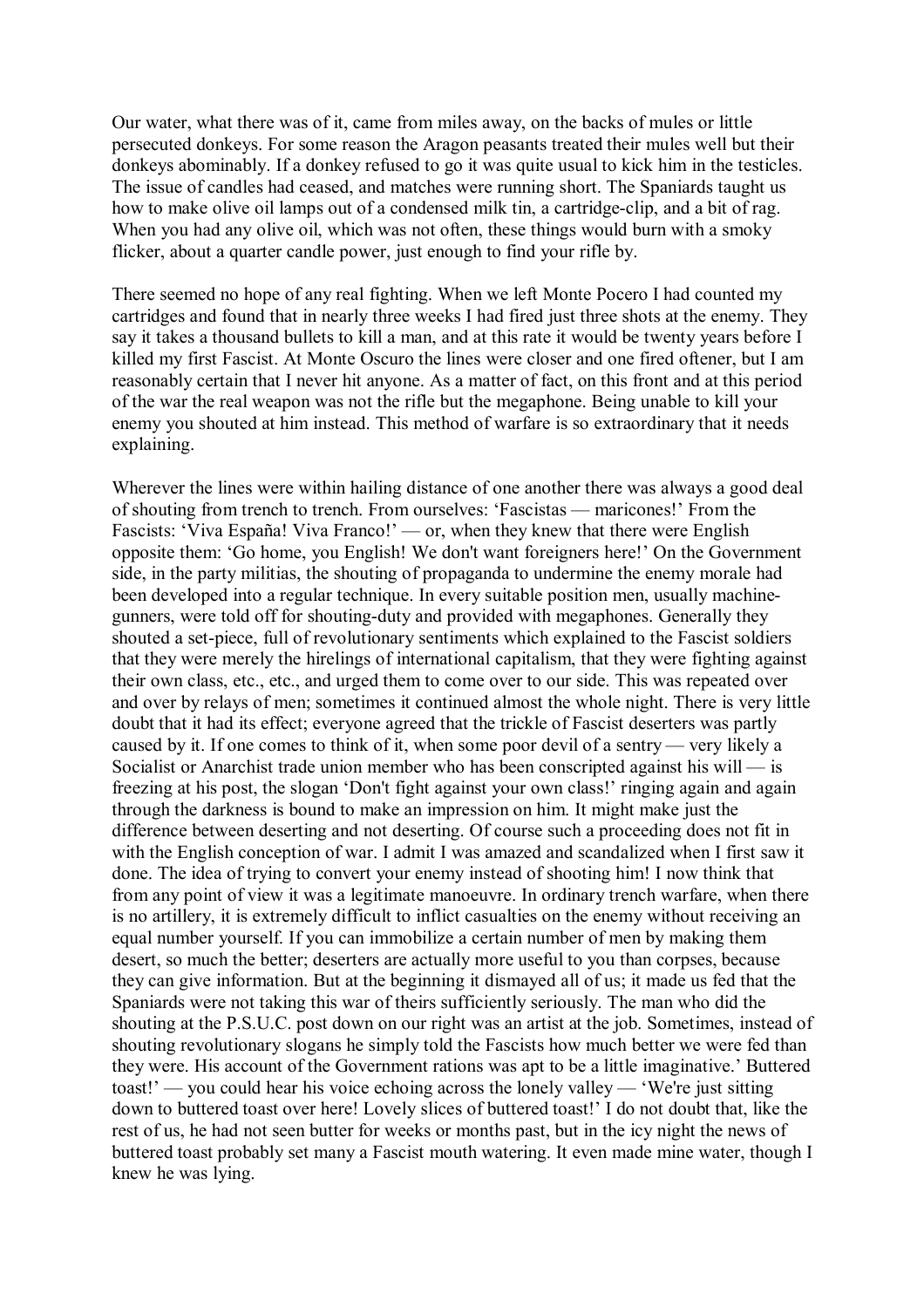One day in February we saw a Fascist aeroplane approaching. As usual, a machine-gun was dragged into the open and its barrel cocked up, and everyone lay on his back to get a good aim. Our isolated positions were not worth bombing, and as a rule the few Fascist aeroplanes that passed our way circled round to avoid machine-gun fire. This time the aeroplane came straight over, too high up to be worth shooting at, and out of it came tumbling not bombs but white glittering things that turned over and over in the air. A few fluttered down into the position. They were copies of a Fascist newspaper, the Heraldo de Aragón, announcing the fall of Malaga.

That night the Fascists made a sort of abortive attack. I was just getting down into kip, half dead with sleep, when there was a heavy stream of bullets overhead and someone shouted into the dug-out: 'They're attacking!' I grabbed my rifle and slithered up to my post, which was at the top of the position, beside the machine-gun. There was utter darkness and diabolical noise. The fire of, I think five machine-guns was pouring upon us, and there was a series of heavy crashes caused by the Fascists flinging bombs over their own parapet in the most idiotic manner. It was intensely dark. Down in the valley to the left of us I could see the greenish flash of rifles where a small party of Fascists, probably a patrol, were chipping in. The bullets were flying round us in the darkness, crack-zip-crack. A few shells came whistling over, but they fell nowhere near us and (as usual in this war) most of them failed to explode. I had a bad moment when yet another machine-gun opened fire from the hill-top in our rear — actually a gun that had been brought up to support us, but at the time it looked as though we were surrounded. .Presently our own machine-gun jammed, as it always did jam with those vile cartridges, and the ramrod was lost in the impenetrable darkness. Apparently there was nothing that one could do except stand still and be shot at. The Spanish machinegunners disdained to take cover, in fact exposed themselves deliberately, so I had to do likewise. Petty though it was, the whole experience was very interesting. It was the first time that I had been properly speaking under fire, and to my humiliation I found that I was horribly frightened. You always, I notice, feel the same when you are under heavy fire — not so much afraid of being hit as afraid because you don't know where you will be hit. You are wondering all the while just where the bullet will nip you, and it gives your whole body a most unpleasant sensitiveness.

After an hour or two the firing slowed down and died away. Meanwhile we had had only one casualty. The Fascists had advanced a couple of machine-guns into no man's land, but they had kept a safe distance and made no attempt to storm our parapet. They were in fact not attacking, merely wasting cartridges and making a cheerful noise to celebrate the fall of Malaga. The chief importance of the affair was that it taught me to read the war news in the papers with a more disbelieving eye. A day or two later the newspapers and the radio published reports of a tremendous attack with cavalry and tanks (up a perpendicular hillside!) which had been beaten off by the heroic English.

When the Fascists told us that Malaga had fallen we set it down as a lie, but next day there were more convincing rumours, and it must have been a day or two later that it was admitted officially. By degrees the whole disgraceful story leaked out — how the town had been evacuated without firing a shot, and how the fury of the Italians had fallen not upon the troops, who were gone, but upon the wretched civilian population, some of whom were pursued and machine-gunned for a hundred miles. The news sent a sort of chill all along the line, for, whatever the truth may have been, every man in the militia believed that the loss of Malaga was due to treachery. It was the first talk I had heard of treachery or divided aims. It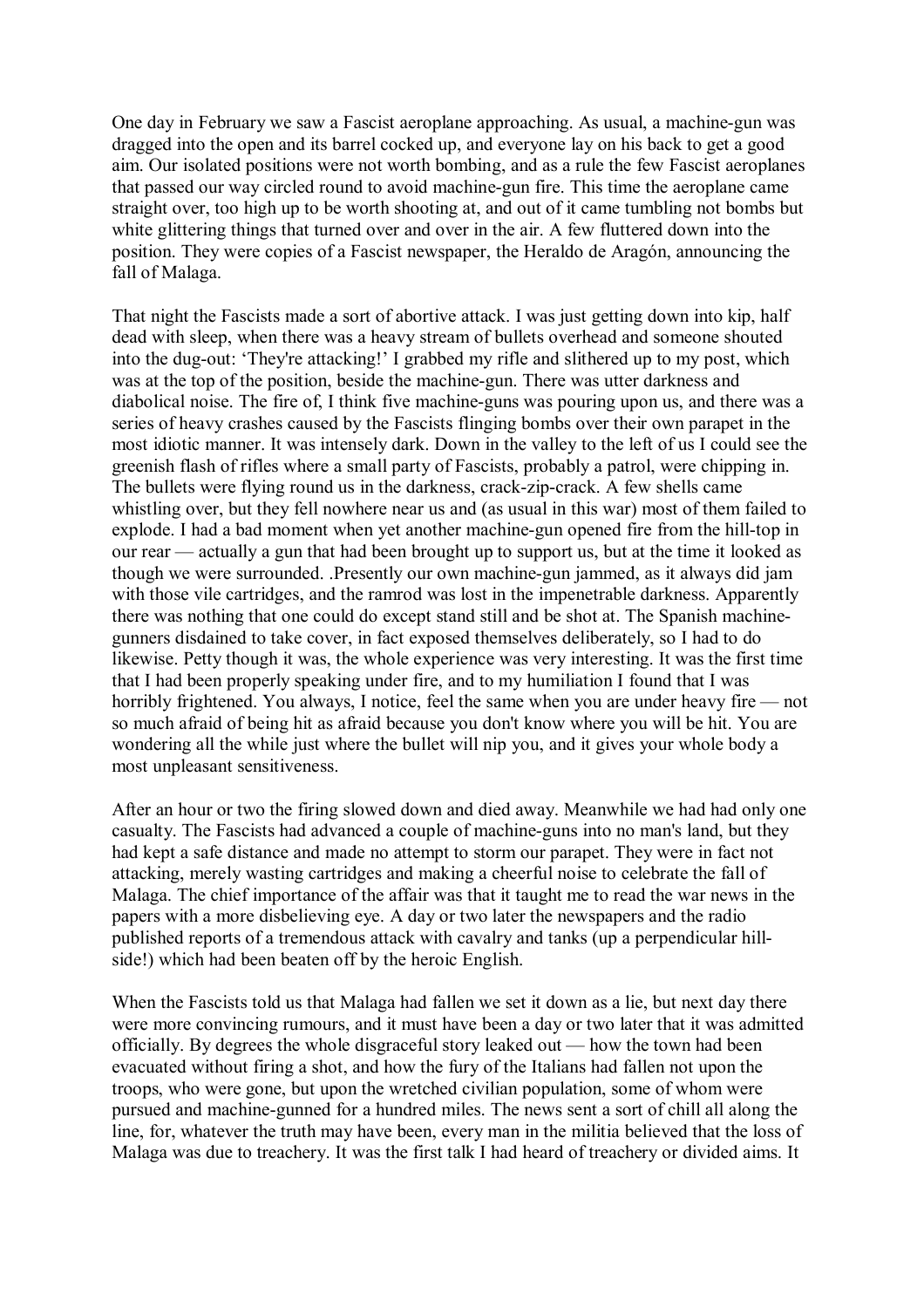set up in my mind the first vague doubts about this war in which, hitherto, the rights and wrongs had seemed so beautifully simple.

In mid February we left Monte Oscuro and were sent, together with all the P.O.U.M. troops in this sector, to make a part of the army besieging Huesca. It was a fifty-mile lorry journey across the wintry plain, where the clipped vines were not yet budding and the blades of the winter barley were just poking through the lumpy soil. Four kilometres from our new trenches Huesca glittered small and clear like a city of dolls' houses. Months earlier, when Sietamo was taken, the general commanding the Government troops had said gaily: 'Tomorrow we'll have coffee in Huesca.' It turned out that he was mistaken. There had been bloody attacks, but the town did not fall, and 'Tomorrow we'll have coffee in Huesca' had become a standing joke throughout the army. If I ever go back to Spain I shall make a point of having a cup of coffee in Huesca.

# **Chapter 05**

On the eastern side of Huesca, until late March, nothing happened — almost literally nothing. We were twelve hundred metres from the enemy. When the Fascists were driven back into Huesca the Republican Army troops who held this part of the line had not been over-zealous in their advance, so that the line formed a kind of pocket. Later it would have to be advanced — a ticklish job under fire — but for the present the enemy might as well have been nonexistent; our sole preoccupation was keeping warm and getting enough to eat. As a matter of fact there were things in this period that interested me greatly, and I will describe some of them later. But I shall be keeping nearer to the order of events if I try here to give some account of the internal political situation on the Government side.

At the beginning I had ignored the political side of the war, and it was only about this time that it began to force itself upon my attention. If you are not interested in the horrors of party politics, please skip; I am trying to keep the political parts of this narrative in separate chapters for precisely that purpose. But at the same time it would be quite impossible to write about the Spanish war from a purely military angle. It was above all things a political war. No event in it, at any rate during the first year, is intelligible unless one has some grasp of the inter-party struggle that was going on behind the Government lines.

When I came to Spain, and for some time afterwards, I was not only uninterested in the political situation but unaware of it. I knew there was a war on, but I had no notion what kind of a war. If you had asked me why I had joined the militia I should have answered: 'To fight against Fascism,' and if you had asked me what I was fighting for, I should have answered: 'Common decency.' I had accepted the News Chronicle-New Statesman version of the war as the defence of civilization against a maniacal outbreak by an army of Colonel Blimps in the pay of Hitler. The revolutionary atmosphere of Barcelona had attracted me deeply, but I had made no attempt to understand it. As for the kaleidoscope of political parties and trade unions, with their tiresome names — P.S.U.C., P.O.U.M., F.A.I., C.N.T., U.G.T., J.C.I., J.S.U., A.I.T. — they merely exasperated me. It looked at first sight as though Spain were suffering from a plague of initials. I knew that I was serving in something called the P.O.U.M. (I had only joined the P.O.U.M. militia rather than any other because I happened to arrive in Barcelona with I.L.P. papers), but I did not realize that there were serious differences between the political parties. At Monte Pocero, when they pointed to the position on our left and said: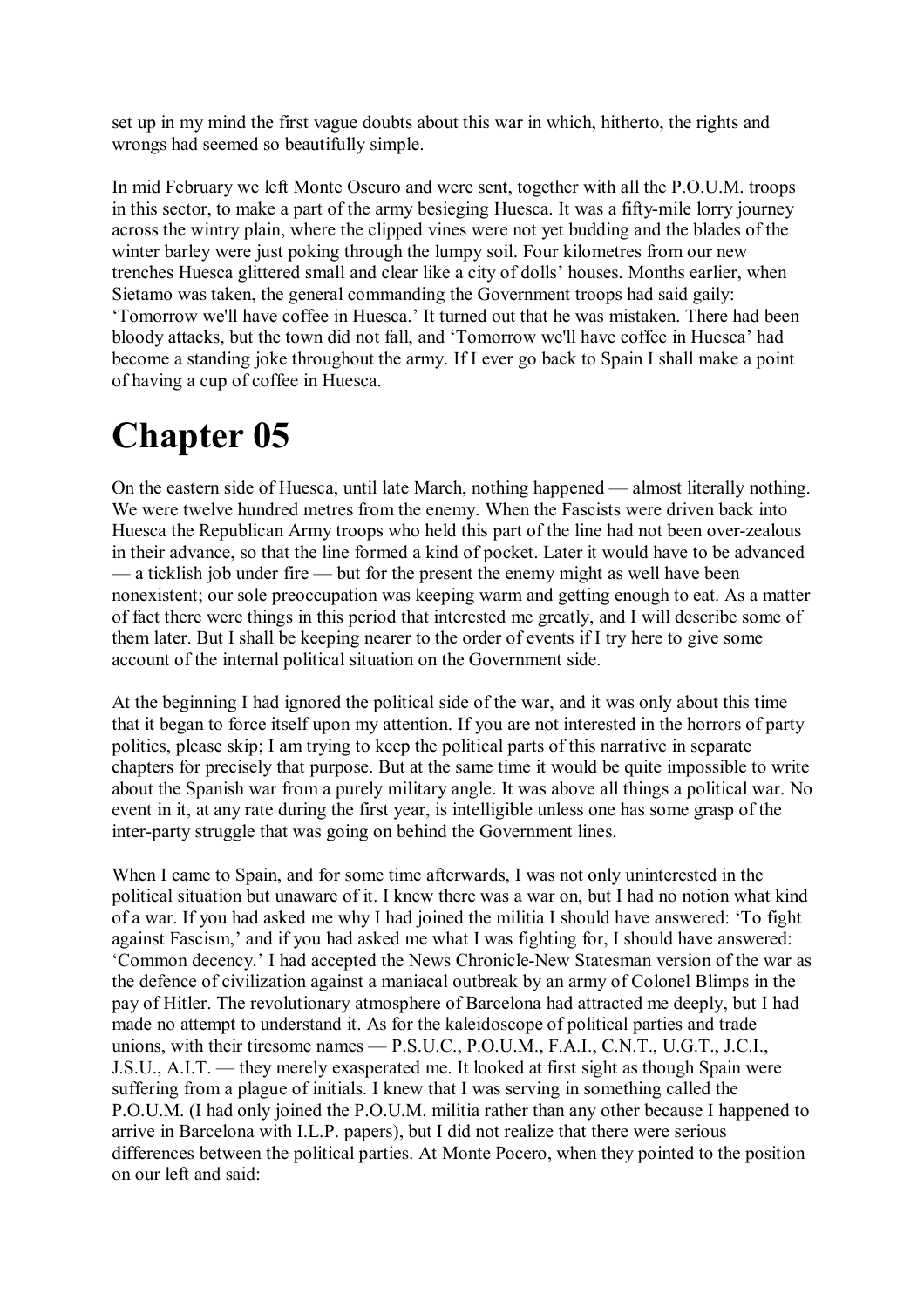'Those are the Socialists' (meaning the P.S.U.C.), I was puzzled and said: 'Aren't we all Socialists?' I thought it idiotic that people fighting for their lives should have separate parties; my attitude always was, 'Why can't we drop all this political nonsense and get on with the war?' This of course was the correct 'anti-Fascist' attitude which had been carefully disseminated by the English newspapers, largely in order to prevent people from grasping the real nature of the struggle. But in Spain, especially in Catalonia, it was an attitude that no one could or did keep up indefinitely. Everyone, however unwillingly, took sides sooner or later. For even if one cared nothing for the political parties and their conflicting 'lines', it was too obvious that one's own destiny was involved. As a militiaman one was a soldier against Franco, but one was also a pawn in an enormous struggle that was being fought out between two political theories. When I scrounged for firewood on the mountainside and wondered whether this was really a war or whether the News Chronicle had made it up, when I dodged the Communist machine-guns in the Barcelona riots, when I finally fled from Spain with the police one jump behind me — all these things happened to me in that particular way because I was serving in the P.O.U.M. militia and not in the P.S.U.C. So great is the difference between two sets of initials!

To understand the alignment on the Government side one has got to remember how the war started. When the fighting broke out on 18 July it is probable that every anti-Fascist in Europe felt a thrill of hope. For here at last, apparently, was democracy standing up to Fascism. For years past the so-called democratic countries had been surrendering to Fascism at every step. The Japanese had been allowed to do as they liked in Manchuria. Hitler had walked into power and proceeded to massacre political opponents of all shades. Mussolini had bombed the Abyssinians while fifty-three nations (I think it was fifty-three) made pious noises 'off'. But when Franco tried to overthrow a mildly Left-wing Government the Spanish people, against all expectation, had risen against him. It seemed — possibly it was — the turning of the tide.

But there were several points that escaped general notice. To begin with, Franco was not strictly comparable with Hitler or Mussolini. His rising was a military mutiny backed up by the aristocracy and the Church, and in the main, especially at the beginning, it was an attempt not so much to impose Fascism as to restore feudalism. This meant that Franco had against him not only the working class but also various sections of the liberal bourgeoisie — the very people who are the supporters of Fascism when it appears in a more modern form. More important than this was the fact that the Spanish working class did not, as we might conceivably do in England, resist Franco in the name of 'democracy' and the status quo', their resistance was accompanied by — one might almost say it consisted of — a definite revolutionary outbreak. Land was seized by the peasants; many factories and most of the transport were seized by the trade unions; churches were wrecked and the priests driven out or killed. The Daily Mail, amid the cheers of the Catholic clergy, was able to represent Franco as a patriot delivering his country from hordes of fiendish 'Reds'.

For the first few months of the war Franco's real opponent was not so much the Government as the trade unions. As soon as the rising broke out the organized town workers replied by calling a general strike and then by demanding — and, after a struggle, getting — arms from the public arsenals. If they had not acted spontaneously and more or less independently it is quite conceivable that Franco would never have been resisted. There can, of course, be no certainty about this, but there is at least reason for thinking it. The Government had made little or no attempt to forestall the rising, which had been foreseen for a long time past, and when the trouble started its attitude was weak and hesitant, so much so, indeed, that Spain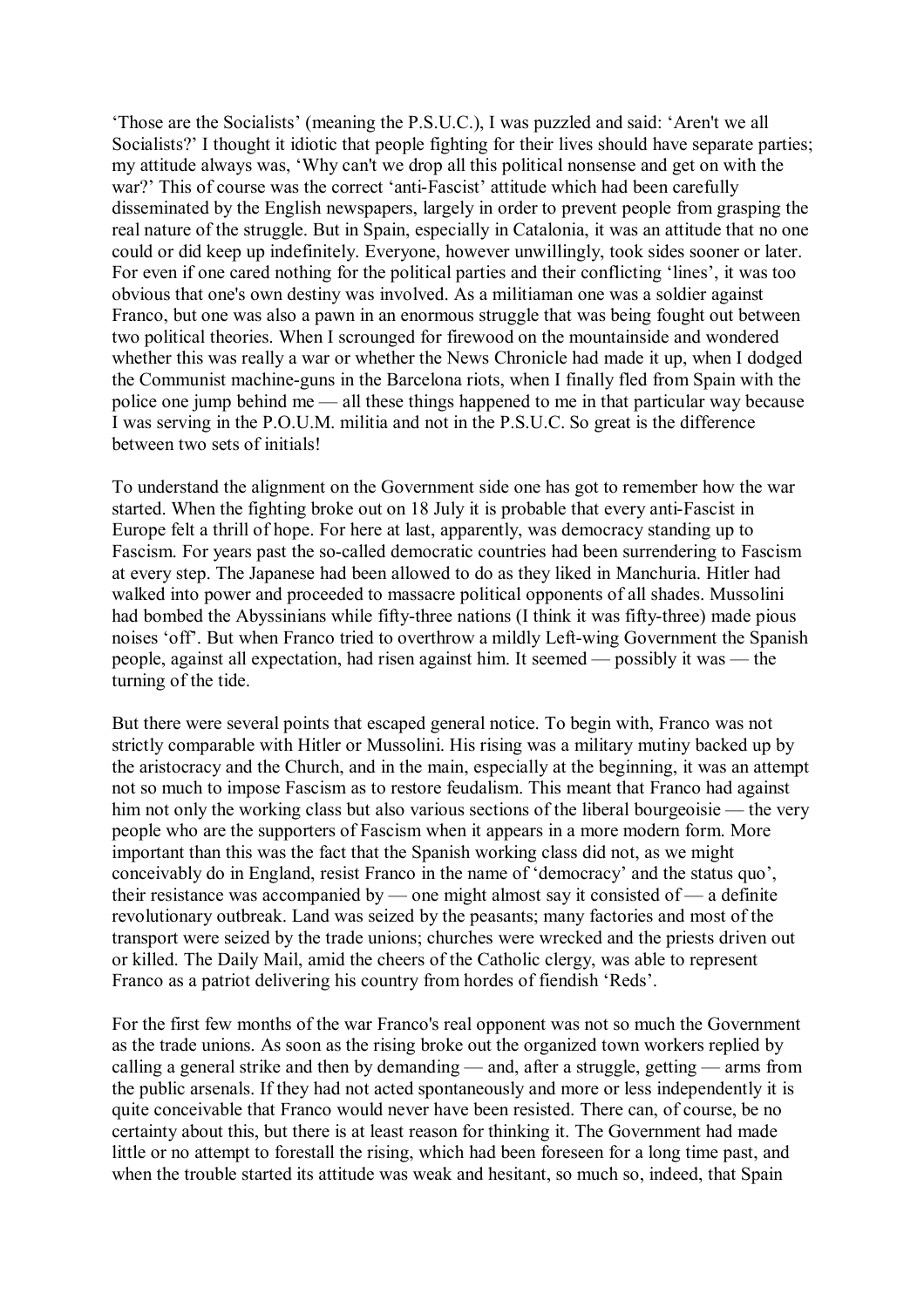had three premiers in a single day(1). Moreover, the one step that could save the immediate situation, the arming of the workers, was only taken unwillingly and in response to violent popular clamour. However, the arms were distributed, and in the big towns of eastern Spain the Fascists were defeated by a huge effort, mainly of the working class, aided by some of the armed forces (Assault Guards, etc.) who had remained loyal. It was the kind of effort that could probably only be made by people who were fighting with a revolutionary intention i.e. believed that they were fighting for something better than the status quo. In the various centres of revolt it is thought that three thousand people died in the streets in a single day. Men and women armed only with sticks of dynamite rushed across the open squares and stormed stone buildings held by trained soldiers with machine-guns. Machine-gun nests that the Fascists had placed at strategic spots were smashed by rushing taxis at them at sixty miles an hour. Even if one had heard nothing of the seizure of the land by the peasants, the setting up of local Soviets, etc., it would be hard to believe that the Anarchists and Socialists who were the backbone of the resistance were doing this kind of thing for the preservation of capitalist democracy, which especially in the Anarchist view was no more than a centralized swindling machine.

Meanwhile the workers had weapons in their hands, and at this stage they refrained from giving them up. (Even a year later it was computed that the Anarcho-Syndicalists in Catalonia possessed 30,000 rifles.) The estates of the big pro-Fascist landlords were in many places seized by the peasants. Along with the collectivization of industry and transport there was an attempt to set up the rough beginnings of a workers' government by means of local committees, workers' patrols to replace the old pro-capitalist police forces, workers' militias based on the trade unions, and so forth. Of course the process was not uniform, and it went further in Catalonia than elsewhere. There were areas where the institutions of local government remained almost untouched, and others where they existed side by side with revolutionary committees. In a few places independent Anarchist communes were set up, and some of them remained in being till about a year later, when they were forcibly suppressed by the Government. In Catalonia, for the first few months, most of the actual power was in the hands of the Anarcho-syndicalists, who controlled most of the key industries. The thing that had happened in Spain was, in fact, not merely a civil war, but the beginning of a revolution. It is this fact that the anti-Fascist press outside Spain has made it its special business to obscure. The issue has been narrowed down to 'Fascism versus democracy' and the revolutionary aspect concealed as much as possible. In England, where the Press is more centralized and the public more easily deceived than elsewhere, only two versions of the Spanish war have had any publicity to speak of: the Right-wing version of Christian patriots versus Bolsheviks dripping with blood, and the Left-wing version of gentlemanly republicans quelling a military revolt. The central issue has been successfully covered up.

There were several reasons for this. To begin with, appalling lies about atrocities were being circulated by the pro-Fascist press, and well-meaning propagandists undoubtedly thought that they were aiding the Spanish Government by denying that Spain had 'gone Red'. But the main reason was this: that, except for the small revolutionary groups which exist in all countries, the whole world was determined, upon preventing revolution in Spain. In particular the Communist Party, with Soviet Russia behind it, had thrown its whole weight against the revolution. It was the Communist thesis that revolution at this stage would be fatal and that what was to be aimed at in Spain was not workers' control, but bourgeois democracy. It hardly needs pointing out why 'liberal' capitalist opinion took the same line. Foreign capital was heavily invested in Spain. The Barcelona Traction Company, for instance, represented ten millions of British capital; and meanwhile the trade unions had seized all the transport in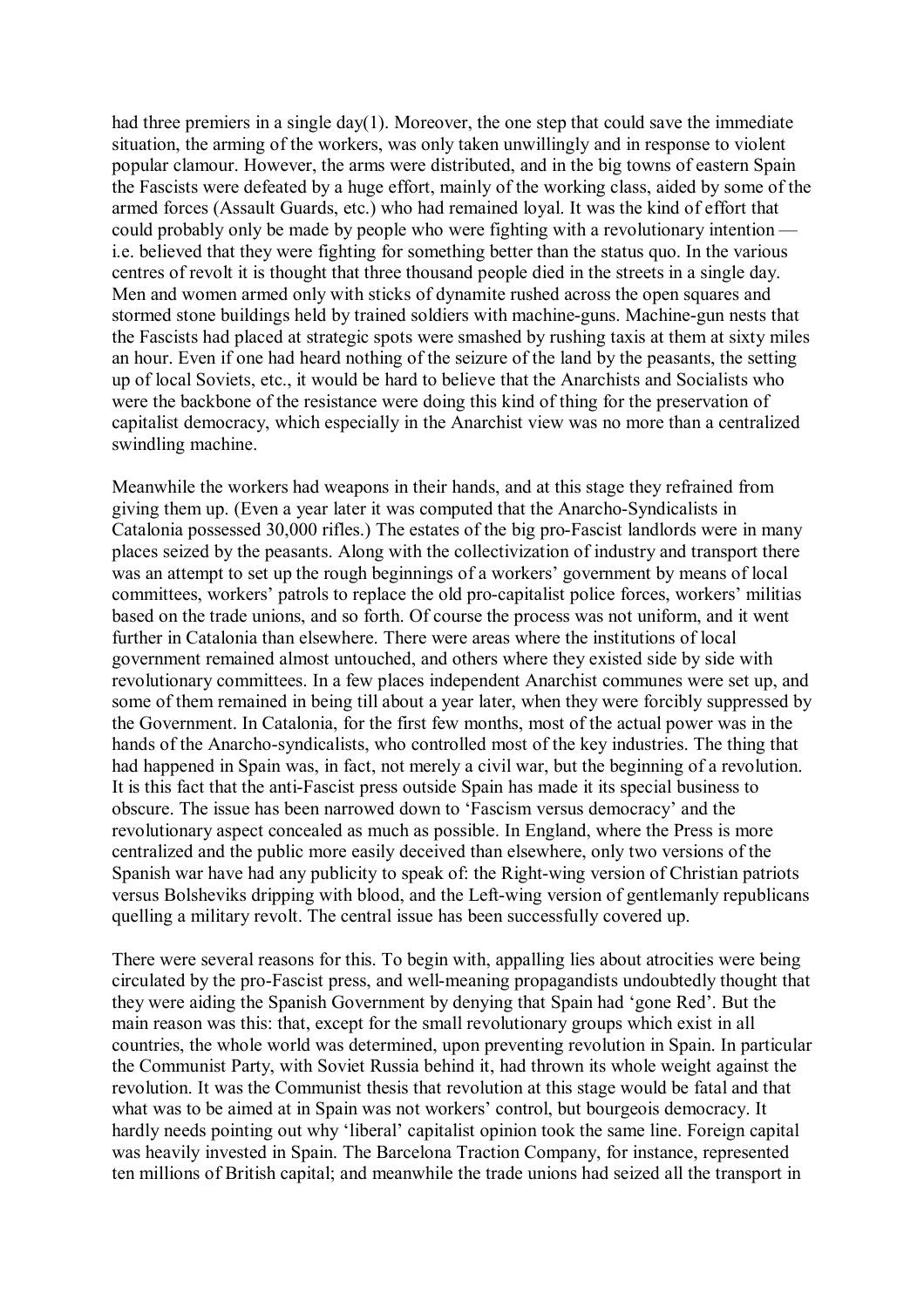Catalonia. If the revolution went forward there would be no compensation, or very little; if the capitalist republic prevailed, foreign investments would be safe. And since the revolution had got to be crushed, it greatly simplified things to pretend that no revolution had happened. In this way the real significance of every event could be covered up; every shift of power from the trade unions to the central Government could be represented as a necessary step in military reorganization. The situation produced was curious in the extreme. Outside Spain few people grasped that there was a revolution; inside Spain nobody doubted it. Even the P.S.U.C. newspapers. Communist-controlled and more or less committed to an antirevolutionary policy, talked about 'our glorious revolution'. And meanwhile the Communist press in foreign countries was shouting that there was no sign of revolution anywhere; the seizure of factories, setting up of workers' committees, etc., had not happened — or, alternatively, had happened, but 'had no political significance'. According to the Daily Worker (6 August 1936) those who said that the Spanish people were fighting for social revolution, or for anything other than bourgeois democracy, were' downright lying scoundrels'. On the other hand, Juan López, a member of the Valencia Government, declared in February 1937 that 'the Spanish people are shedding their blood, not for the democratic Republic and its paper Constitution, but for ... a revolution'. So it would appear that the downright lying scoundrels included members of the Government for which we were bidden to fight. Some of the foreign anti-Fascist papers even descended to the pitiful lie of pretending that churches were only attacked when they were used as Fascist fortresses. Actually churches were pillaged everywhere and as a matter of course, because it was perfectly well understood that the Spanish Church was part of the capitalist racket. In six months in Spain I only saw two undamaged churches, and until about July 1937 no churches were allowed to reopen and hold services, except for one or two Protestant churches in Madrid.

But, after all, it was only the beginning of a revolution, not the complete thing. Even when the workers, certainly in Catalonia and possibly elsewhere, had the power to do so, they did not overthrow or completely replace the Government. Obviously they could not do so when Franco was hammering at the gate and sections of the middle class were on their side. The country was in a transitional state that was capable either of developing in the direction of Socialism or of reverting to an ordinary capitalist republic. The peasants had most of the land, and they were likely to keep it, unless Franco won; all large industries had been collectivized, but whether they remained collectivized, or whether capitalism was reintroduced, would depend finally upon which group gained control. At the beginning both the Central Government and the Generalite de Cataluña (the semi-autonomous Catalan Government) could definitely be said to represent the working class. The Government was headed by Caballero, a Left-wing Socialist, and contained ministers representing the U.G.T. (Socialist trade unions) and the C.N.T. (Syndicalist unions controlled by the Anarchists). The Catalan Generalite was for a while virtually superseded by an anti-Fascist Defence Committee(2) consisting mainly of delegates from the trade unions. Later the Defence Committee was dissolved and the Generalite was reconstituted so as to represent the unions and the various Left-wing parties. But every subsequent reshuffling of the Government was a move towards the Right. First the P.O.U.M. was expelled from the Generalite; six months later Caballero was replaced by the Right-wing Socialist Negrín; shortly afterwards the C.N.T. was eliminated from the Government; then the U.G.T.; then the C.N.T. was turned out of the Generalite; finally, a year after the outbreak of war and revolution, there remained a Government composed entirely of Right-wing Socialists, Liberals, and Communists.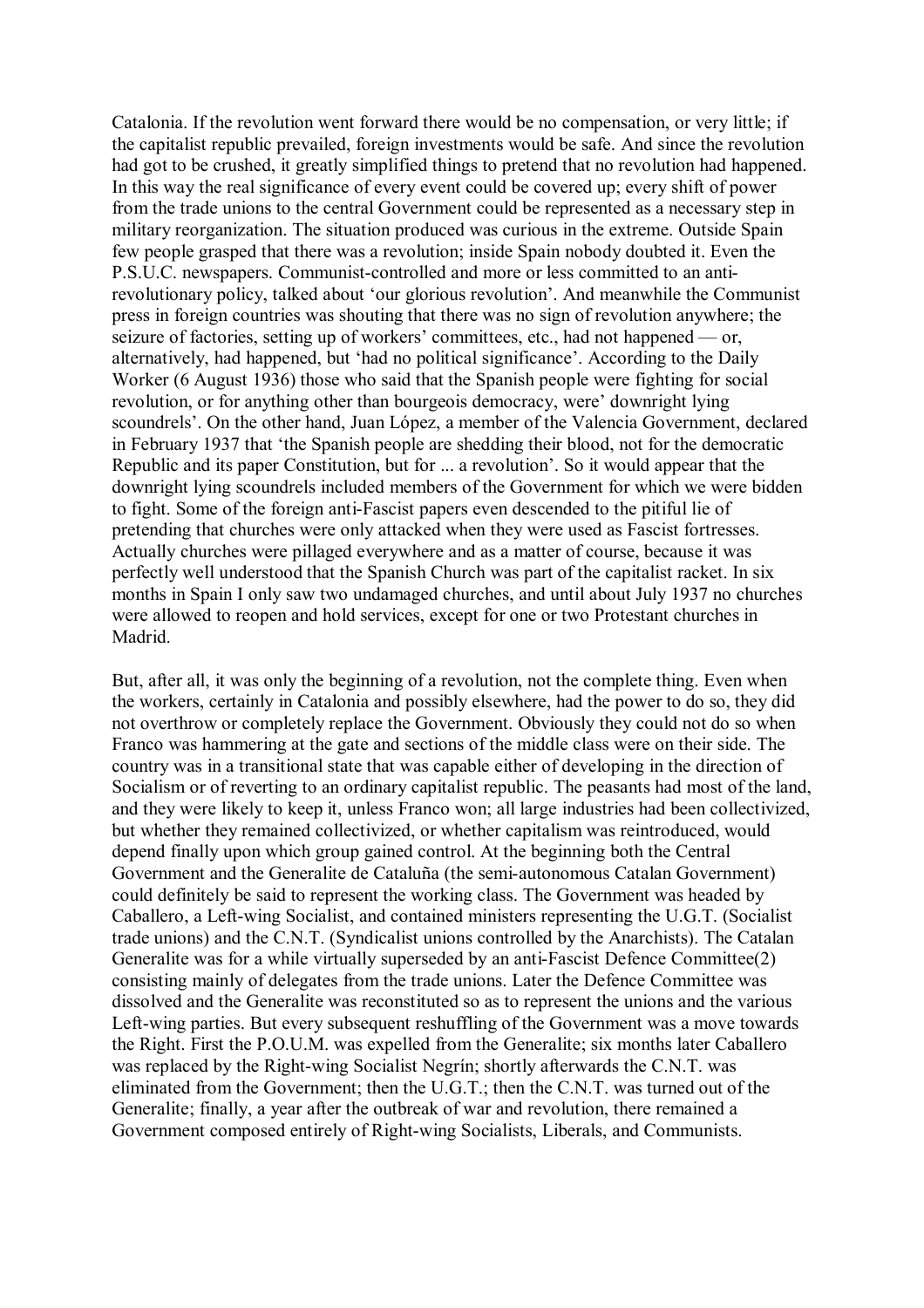The general swing to the Right dates from about October-November 1936, when the U.S.S.R. began to supply arms to the Government and power began to pass from the Anarchists to the Communists. Except Russia and Mexico no country had had the decency to come to the rescue of the Government, and Mexico, for obvious reasons, could not supply arms in large quantities. Consequently the Russians were in a position to dictate terms. There is very little doubt that these terms were, in substance, 'Prevent revolution or you get no weapons', and that the first move against the revolutionary elements, the expulsion of the P.O.U.M. from the Catalan Generalite, was done under orders from the U.S.S.R. It has been denied that any direct pressure was exerted by the Russian Government, but the point is not of great importance, for the Communist parties of all countries can be taken as carrying out Russian policy, and it is not denied that the Communist Party was the chief mover first against the P.O.U.M., later against the Anarchists and against Caballero's section of the Socialists, and, in general, against a revolutionary policy. Once the U.S.S.R. had intervened the triumph of the Communist Party was assured. To begin with, gratitude to Russia for the arms and the fact that the Communist Party, especially since the arrival of the International Brigades, looked capable of winning the war, immensely raised the Communist prestige. Secondly, the Russian arms were supplied via the Communist Party and the parties allied to them, who saw to it that as few as possible got to their political opponents(3). Thirdly, by proclaiming a nonrevolutionary policy the Communists were able to gather in all those whom the extremists had scared. It was easy, for instance, to rally the wealthier peasants against the collectivization policy of the Anarchists. There was an enormous growth in the membership of the party, and the influx was largely from the middle class — shopkeepers, officials, army officers, well-to-do peasants, etc., etc. The war was essentially a triangular struggle. The fight against Franco had to continue, but the simultaneous aim of the Government was to recover such power as remained in the hands of the trade unions. It was done by a series of small moves — a policy of pin-pricks, as somebody called it — and on the whole very cleverly. There was no general and obvious counter-revolutionary move, and until May 1937 it was scarcely necessary to use force. The workers could always be brought to heel by an argument that is almost too obvious to need stating: 'Unless you do this, that, and the other we shall lose the war.' In every case, needless to say, it appeared that the thing demanded by military necessity was the surrender of something that the workers had won for themselves in 1936. But the argument could hardly fail, because to lose the war was the last thing that the revolutionary parties wanted; if the war was lost democracy and revolution. Socialism and Anarchism, became meaningless words. The Anarchists, the only revolutionary party that was big enough to matter, were obliged to give way on point after point. The process of collectivization was checked, the local committees were got rid of, the workers patrols were abolished and the pre-war police forces, largely reinforced and very heavily armed, were restored, and various key industries which had been under the control of the trade unions were taken over by the Government (the seizure of the Barcelona Telephone Exchange, which led to the May fighting, was one incident in this process); finally, most important of all, the workers' militias, based on the trade unions, were gradually broken up and redistributed among the new Popular Army, a 'non-political' army on semi-bourgeois lines, with a differential pay rate, a privileged officer-caste, etc., etc. In the special circumstances this was the really decisive step; it happened later in Catalonia than elsewhere because it was there that the revolutionary parties were strongest. Obviously the only guarantee that the workers could have of retaining their winnings was to keep some of the armed forces under their own control. As usual, the breaking-up of the militias was done in the name of military efficiency; and no one denied that a thorough military reorganization was needed. It would, however, have been quite possible to reorganize the militias and make them more efficient while keeping them under direct control of the trade unions; the main purpose of the change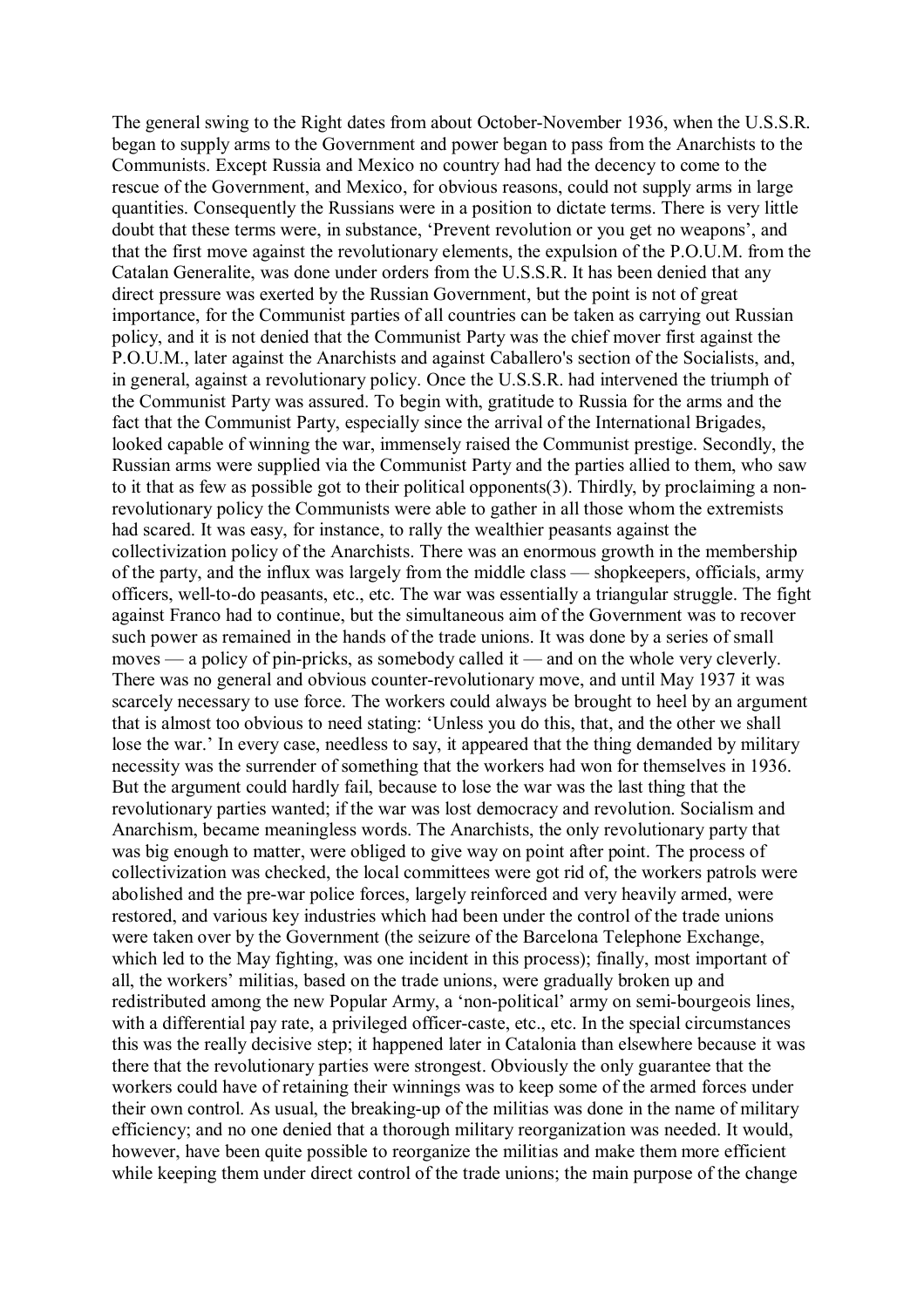was to make sure that the Anarchists did not possess an army of their own. Moreover, the democratic spirit of the militias made them breeding-grounds for revolutionary ideas. The Communists were well aware of this, and inveighed ceaselessly and bitterly against the P.O.U.M. and Anarchist principle of equal pay for all ranks. A general 'bourgeoisification', a deliberate destruction of the equalitarian spirit of the first few months of the revolution, was taking place. All happened so swiftly that people making successive visits to Spain at intervals of a few months have declared that they seemed scarcely to be visiting the same country; what had seemed on the surface and for a brief instant to be a workers' State was changing before one's eyes into an ordinary bourgeois republic with the normal division into rich and poor. By the autumn of 1937 the 'Socialist' Negrín was declaring in public speeches that 'we respect private property', and members of the Cortes who at the beginning of the war had had to fly the country because of their suspected Fascist sympathies were returning to Spain. The whole process is easy to understand if one remembers that it proceeds from the temporary alliance that Fascism, in certain forms, forces upon the bourgeois and the worker. This alliance, known as the Popular Front, is in essential an alliance of enemies, and it seems probable that it must always end by one partner swallowing the other. The only unexpected feature in the Spanish situation — and outside Spain it has caused an immense amount of misunderstanding — is that among the parties on the Government side the Communists stood not upon the extreme Left, but upon the extreme Right. In reality this should cause no surprise, because the tactics of the Communist Party elsewhere, especially in France, have made it clear that Official Communism must be regarded, at any rate for the time being, as an anti-revolutionary force. The whole of Comintern policy is now subordinated (excusably, considering the world situation) to the defence of U.S.S.R., which depends upon a system of military alliances. In particular, the U.S.S.R. is in alliance with France, a capitalist-imperialist country. The alliance is of little use to Russia unless French capitalism is strong, therefore Communist policy in France has got to be anti-revolutionary. This means not only that French Communists now march behind the tricolour and sing the Marseillaise, but, what is more important, that they have had to drop all effective agitation in the French colonies. It is less than three years since Thorez, the Secretary of the French Communist Party, was declaring that the French workers would never be bamboozled into fighting against their German comrades(4); he is now one of the loudest-lunged patriots in France. The clue to the behaviour of the Communist Party in any country is the military relation of that country, actual or potential, towards the U.S.S.R. In England, for instance, the position is still uncertain, hence the English Communist Party is still hostile to the National Government, and, ostensibly, opposed to rearmament. If, however, Great Britain enters into an alliance or military understanding with the U.S.S.R., the English Communist, like the French Communist, will have no choice but to become a good patriot and imperialist; there are premonitory signs of this already. In Spain the Communist 'line' was undoubtedly influenced by the fact that France, Russia's ally, would strongly object to a revolutionary neighbour and would raise heaven and earth to prevent the liberation of Spanish Morocco. The Daily Mail, with its tales of red revolution financed by Moscow, was even more wildly wrong than usual. In reality it was the Communists above all others who prevented revolution in Spain. Later, when the Right-wing forces were in full control, the Communists showed themselves willing to go a great deal further than the Liberals in hunting down the revolutionary leaders(5).

I have tried to sketch the general course of the Spanish revolution during its first year, because this makes it easier to understand the situation at any given moment. But I do not want to suggest that in February I held all of the opinions that are implied in what I have said above. To begin with, the things that most enlightened me had not yet happened, and in any case my sympathies were in some ways different from what they are now. This was partly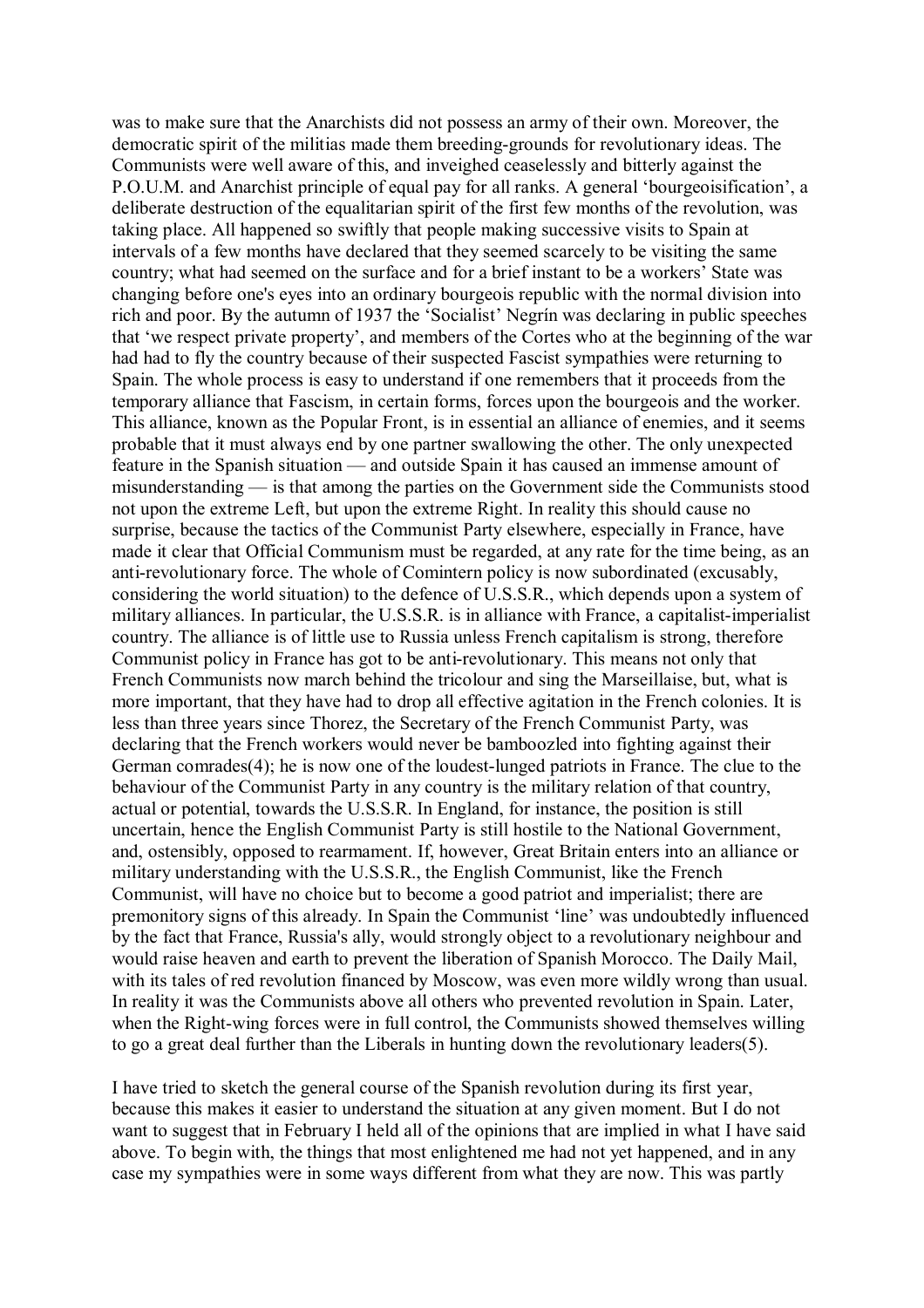because the political side of the war bored me and I naturally reacted against the viewpoint of which I heard most — i.e. the P.O.U.M.—I.L.P. viewpoint. The Englishmen I was among were mostly I.L.P. members, with a few C.P. members among them, and most of them were much better educated politically than myself. For weeks on end, during the dull period when nothing was happening round Huesca, I found myself in the middle of a political discussion that practically never ended. In the draughty evil-smelling barn of the farm-house where we were billeted, in the stuffy blackness of dug-outs, behind the parapet in the freezing midnight hours, the conflicting party 'lines' were debated over and over. Among the Spaniards it was the same, and most of the newspapers we saw made the inter-party feud their chief feature. One would have had to be deaf or an imbecile not to pick up some idea of what the various parties stood for.

From the point of view of political theory there were only three parties that mattered, the P.S.U.C., the P.O.U.M., and the C.N.T.—F.A.I., loosely described as the Anarchists. I take the P.S.U.C. first, as being the most important; it was the party that finally triumphed, and even at this time it was visibly in the ascendant.

It is necessary to explain that when one speaks of the P.S.U.C. 'line' one really means the Communist Party 'line'. The P.S.U.C. (Partido Socialista Unificado de Cataluña) was the Socialist Party of Catalonia; it had been formed at the beginning of the war by the fusion of various Marxist parties, including the Catalan Communist Party, but it was now entirely under Communist control and was affiliated to the Third International. Elsewhere in Spain no formal unification between Socialists and Communists had taken place, but the Communist viewpoint and the Right-wing Socialist viewpoint could everywhere be regarded as identical. Roughly speaking, the P.S.U.C. was the political organ of the U.G.T. (Unión General de Trabajadores), the Socialist trade unions. The membership of these unions throughout Spain now numbered about a million and a half. They contained many sections of the manual workers, but since the outbreak of war they had also been swollen by a large influx of middle-class members, for in the early 'revolutionary' days people of all kinds had found it useful to join either the U.G.T. or the C.N.T. The two blocks of unions overlapped, but of the two the C.N.T. was more definitely a working-class organization. The P.S.U.C. was therefore a party partly of the workers and partly of the small bourgeoisie — the shopkeepers, the officials, and the wealthier peasants.

The P.S.U.C. 'line' which was preached in the Communist and pro-Communist press throughout the world, was approximately this:

'At present nothing matters except winning the war; without victory in the war all else is meaningless. Therefore this is not the moment to talk of pressing forward with the revolution. We can't afford to alienate the peasants by forcing Collectivization upon them, and we can't afford to frighten away the middle classes who were fighting on our side. Above all for the sake of efficiency we must do away with revolutionary chaos. We must have a strong central government in place of local committees, and we must have a properly trained and fully militarized army under a unified command. Clinging on to fragments of workers' control and parroting revolutionary phrases is worse than useless; it is not merely obstructive, but even counterrevolutionary, because it leads to divisions which can be used against us by the Fascists. At this stage we are not fighting for the dictatorship of the proletariat, we are fighting for parliamentary democracy. Whoever tries to turn the civil war into a social revolution is playing into the hands of the Fascists and is in effect, if not in intention, a traitor<sup>'</sup>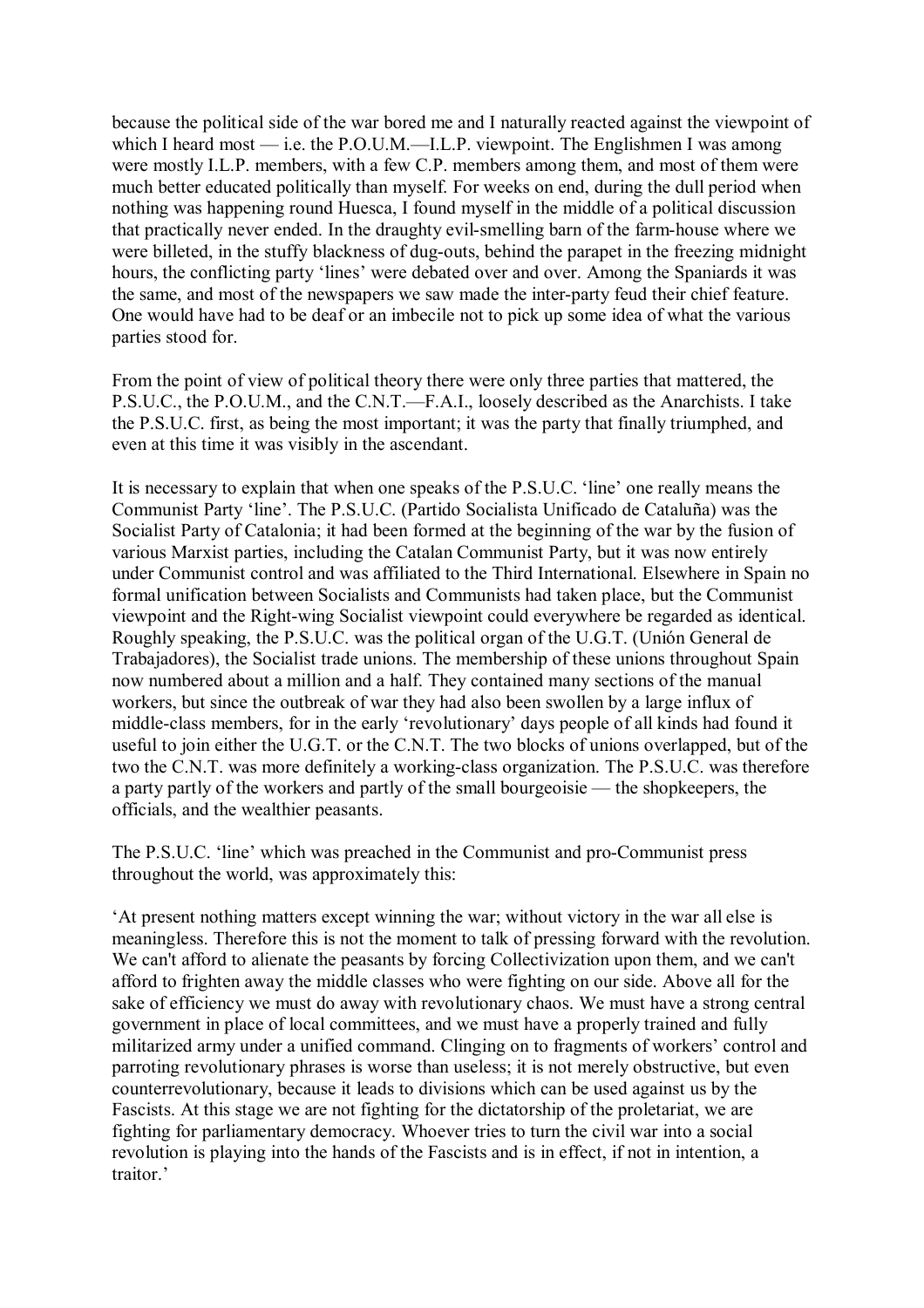The P.O.U.M. 'line' differed from this on every point except, of course, the importance of winning the war. The P.O.U.M. (Partido Obrero de Unificación Marxista) was one of those dissident Communist parties which have appeared in many countries in the last few years as a result of the opposition to 'Stalinism'; i.e. to the change, real or apparent, in Communist policy. It was made up partly of ex-Communists and partly of an earlier party, the Workers' and Peasants' Bloc. Numerically it was a small party(6). with not much influence outside Catalonia, and chiefly important because it contained an unusually high proportion of politically conscious members. In Catalonia its chief stronghold was Lerida. It did not represent any block of trade unions. The P.O.U.M. militiamen were mostly C.N.T. members, but the actual party-members generally belonged to the U.G.T. It was, however, only in the C.N.T. that the P.O.U.M. had any influence. The P.O.U.M. 'line' was approximately this:

'It is nonsense to talk of opposing Fascism by bourgeois "democracy". Bourgeois "democracy" is only another name for capitalism, and so is Fascism; to fight against Fascism on behalf of "democracy" is to fight against one form of capitalism on behalf of a second which is liable to turn into the first at any moment. The only real alternative to Fascism is workers' control. If you set up any less goal than this, you will either hand the victory to Franco, or, at best, let in Fascism by the back door. Meanwhile the workers must cling to every scrap of what they have won; if they yield anything to the semi-bourgeois Government they can depend upon being cheated. The workers' militias and police-forces must be preserved in their present form and every effort to "bourgeoisify" them must be resisted. If the workers do not control the armed forces, the armed forces will control the workers. The war and the revolution are inseparable.'

The Anarchist viewpoint is less easily defined. In any case the loose term 'Anarchists' is used to cover a multitude of people of very varying opinions. The huge block of unions making up the C.N.T. (Confederación Nacional de Trabajadores), with round about two million members in all, had for its political organ the F.A.I. (Federación Anarquista Ibérica), an actual Anarchist organization. But even the members of the F.A.I., though always tinged, as perhaps most Spaniards are, with the Anarchist philosophy, were not necessarily Anarchists in the purest sense. Especially since the beginning of the war they had moved more in the direction of ordinary Socialism, because circumstances had forced them to take part in centralized administration and even to break all their principles by entering the Government. Nevertheless they differed fundamentally from the Communists in so much that, like the P.O.U.M., they aimed at workers' control and not a parliamentary democracy. They accepted the P.O.U.M. slogan: 'The war and the revolution are inseparable', though they were less dogmatic about it. Roughly speaking, the C.N.T.—F.A.I. stood for: (i) Direct control over industry by the workers engaged in each industry, e.g. transport, the textile factories, etc.; (2) Government by local committees and resistance to all forms of centralized authoritarianism; (3) Uncompromising hostility to the bourgeoisie and the Church. The last point, though the least precise, was the most important. The Anarchists were the opposite of the majority of socalled revolutionaries in so much that though their principles were rather vague their hatred of privilege and injustice was perfectly genuine. Philosophically, Communism and Anarchism are poles apart. Practically  $-$  i.e. in the form of society aimed at  $-$  the difference is mainly one of emphasis, but it is quite irreconcilable. The Communist's emphasis is always on centralism and efficiency, the Anarchist's on liberty and equality. Anarchism is deeply rooted in Spain and is likely to outlive Communism when the Russian influence is withdrawn. During the first two months of the war it was the Anarchists more than anyone else who had saved the situation, and much later than this the Anarchist militia, in spite of their indiscipline, were notoriously the best fighters among the purely Spanish forces. From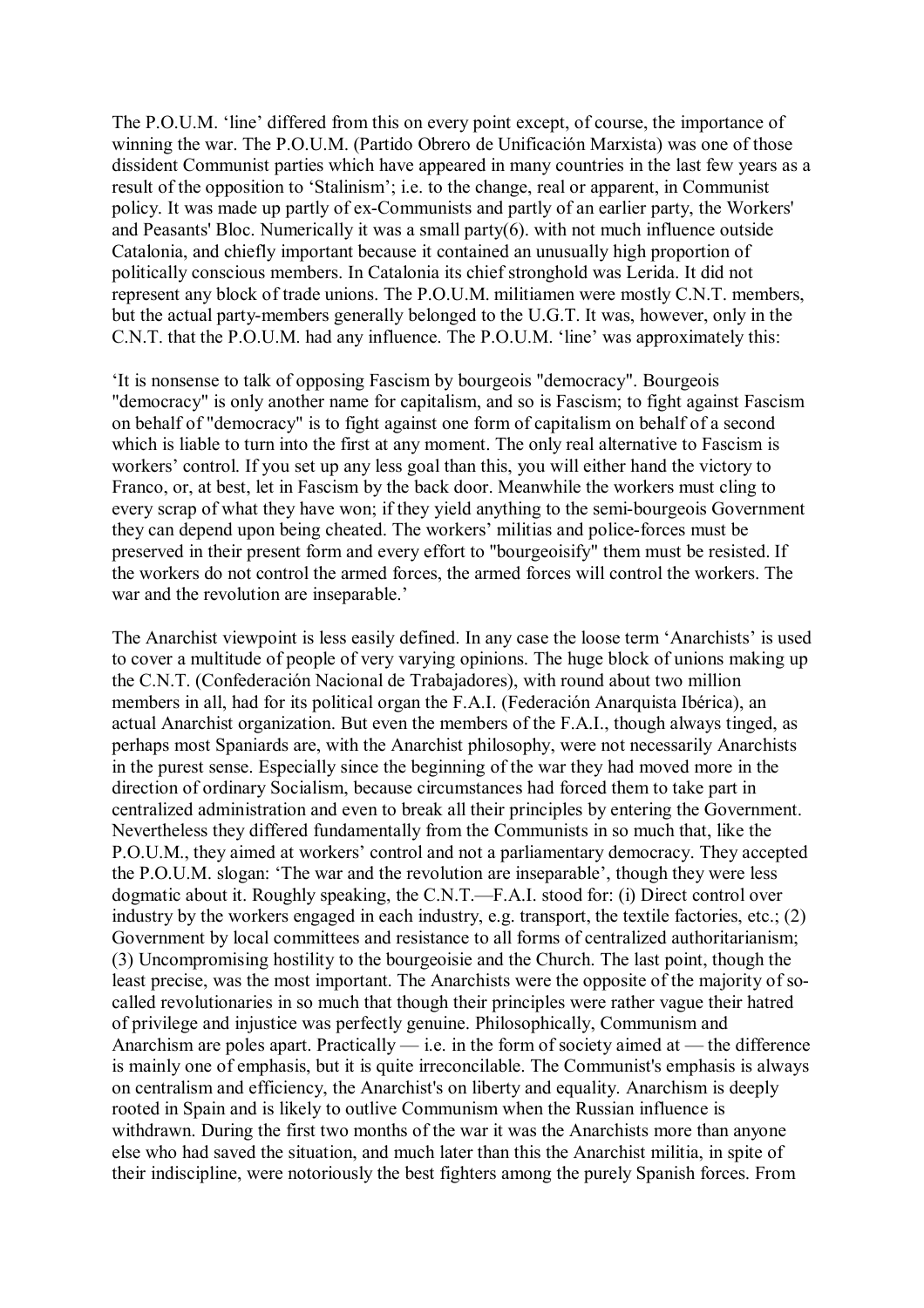about February 1937 onwards the Anarchists and the P.O.U.M. could to some extent be lumped together. If the Anarchists, the P.O.U.M., and the Left wing of the Socialists had had the sense to combine at the start and press a realistic policy, the history of the war might have been different. But in the early period, when the revolutionary parties seemed to have the game in their hands, this was impossible. Between the Anarchists and the Socialists there were ancient jealousies, the P.O.U.M., as Marxists, were sceptical of Anarchism, while from the pure Anarchist standpoint the 'Trotskyism' of the P.O.U.M. was not much preferable to the 'Stalinism' of the Communists. Nevertheless the Communist tactics tended to drive the two parties together. When the P.O.U.M. joined in the disastrous fighting in Barcelona in May, it was mainly from an instinct to stand by the C.N.T., and later, when the P.O.U.M. was suppressed, the Anarchists were the only people who dared to raise a voice in its defence.

So, roughly speaking, the alignment of forces was this. On the one side the C.N.T.—F.A.I., the P.O.U.M., and a section of the Socialists, standing for workers' control: on the other side the Right-wing Socialists, Liberals, and Communists, standing for centralized government and a militarized army.

It is easy to see why, at this time, I preferred the Communist viewpoint to that of the P.O.U.M. The Communists had a definite practical policy, an obviously better policy from the point of view of the common sense which looks only a few months ahead. And certainly the day-to-day policy of the P.O.U.M., their propaganda and so forth, was unspeakably bad; it must have been so, or they would have been able to attract a bigger mass-following. What clinched everything was that the Communists — so it seemed to me — were getting on with the war while we and the Anarchists were standing still. This was the general feeling at the time. The Communists had gained power and a vast increase of membership partly by appealing to the middle classes against the revolutionaries, but partly also because they were the only people who looked capable of winning the war. The Russian arms and the magnificent defence of Madrid by troops mainly under Communist control had made the Communists the heroes of Spain. As someone put it, every Russian aeroplane that flew over our heads was Communist propaganda. The revolutionary purism of the P.O.U.M., though I saw its logic, seemed to me rather futile. After all, the one thing that mattered was to win the war.

Meanwhile there was the diabolical inter-party feud that was going on in the newspapers, in pamphlets, on posters, in books — everywhere. At this time the newspapers I saw most often were the P.O.U.M. papers La Batalla and Adelante, and their ceaseless carping against the 'counter-revolutionary' P.S.U.C. struck me as priggish and tiresome. Later, when I studied the P.S.U.C. and Communist press more closely, I realized that the P.O.U.M. were almost blameless compared with their adversaries. Apart from anything else, they had much smaller opportunities. Unlike the Communists, they had no footing in any press outside their own country, and inside Spain they were at an immense disadvantage because the press censorship was mainly under Communist control, which meant that the P.O.U.M. papers were liable to be suppressed or fined if they said anything damaging. It is also fair to the P.O.U.M. to say that though they might preach endless sermons on revolution and quote Lenin ad nauseam, they did not usually indulge in personal libel. Also they kept their polemics mainly to newspaper articles. Their large coloured posters, designed for a wider public (posters are important in Spain, with its large illiterate population), did not attack rival parties, but were simply anti-Fascist or abstractedly revolutionary; so were the songs the militiamen sang. The Communist attacks were quite a different matter. I shall have to deal with some of these later in this book. Here I can only give a brief indication of the Communist line of attack.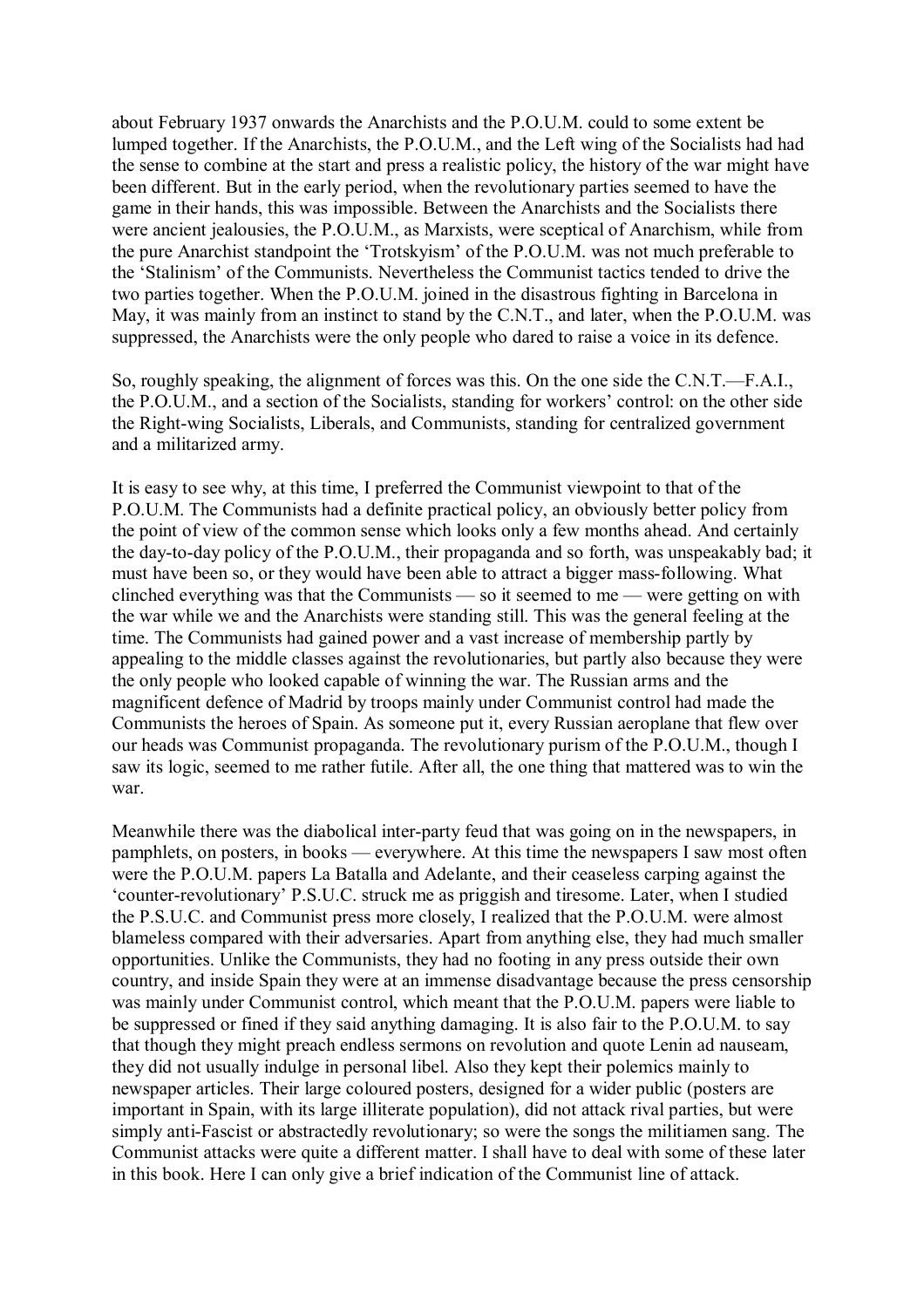On the surface the quarrel between the Communists and the P.O.U.M. was one of tactics. The P.O.U.M. was for immediate revolution, the Communists not. So far so good; there was much to be said on both sides. Further, the Communists contended that the P.O.U.M. propaganda divided and weakened the Government forces and thus endangered the war; again, though finally I do not agree, a good case could be made out for this. But here the peculiarity of Communist tactics came in. Tentatively at first, then more loudly, they began to assert that the P.O.U.M. was splitting the Government forces not by bad judgement but by deliberate design. The P.O.U.M. was declared to be no more than a gang of disguised Fascists, in the pay of Franco and Hitler, who were pressing a pseudo-revolutionary policy as a way of aiding the Fascist cause. The P.O.U.M. was a 'Trotskyist' organization and 'Franco's Fifth Column'. This implied that scores of thousands of working-class people, including eight or ten thousand soldiers who were freezing in the front-line trenches and hundreds of foreigners who had come to Spain to fight against Fascism, often sacrificing their livelihood and their nationality by doing so, were simply traitors in the pay of the enemy. And this story was spread all over Spain by means of posters, etc., and repeated over and over in the Communist and pro-Communist press of the whole world. I could fill half a dozen books with quotations if I chose to collect them.

This, then, was what they were saying about us: we were Trotskyists, Fascists, traitors, murderers, cowards, spies, and so forth. I admit it was not pleasant, especially when one thought of some of the people who were responsible for it. It is not a nice thing to see a Spanish boy of fifteen carried down the line on a stretcher, with a dazed white face looking out from among the blankets, and to think of the sleek persons in London and Paris who are writing pamphlets to prove that this boy is a Fascist in disguise. One of the most horrible features of war is that all the war-propaganda, all the screaming and lies and hatred, comes invariably from people who are not fighting. The P.S.U.C. militiamen whom I knew in the line, the Communists from the International Brigade whom I met from time to time, never called me a Trotskyist or a traitor; they left that kind of thing to the journalists in the rear. The people who wrote pamphlets against us and vilified us in the newspapers all remained safe at home, or at worst in the newspaper offices of Valencia, hundreds of miles from the bullets and the mud. And apart from the libels of the inter-party feud, all the usual war-stuff, the tubthumping, the heroics, the vilification of the enemy — all these were done, as usual, by people who were not fighting and who in many cases would have run a hundred miles sooner than fight. One of the dreariest effects of this war has been to teach me that the Left-wing press is every bit as spurious and dishonest as that of the Right(7). I do earnestly feel that on our side — the Government side — this war was different from ordinary, imperialistic wars; but from the nature of the war-propaganda you would never have guessed it. The fighting had barely started when the newspapers of the Right and Left dived simultaneously into the same cesspool of abuse. We all remember the Daily Mail's poster: 'REDS CRUCIFY NUNS', while to the Daily Worker Franco's Foreign Legion was 'composed of murderers, whiteslavers, dope-fiends, and the offal of every European country'. As late as October 1937 the New Statesman was treating us to tales of Fascist barricades made of the bodies of living children (a most unhandy thing to make barricades with), and Mr Arthur Bryant was declaring that 'the sawing-off of a Conservative tradesman's legs' was 'a commonplace' in Loyalist Spain. The people who write that kind of stuff never fight; possibly they believe that to write it is a substitute for fighting. It is the same in all wars; the soldiers do the fighting, the journalists do the shouting, and no true patriot ever gets near a front-line trench, except on the briefest of propaganda-tours. Sometimes it is a comfort to me to think that the aeroplane is altering the conditions of war. Perhaps when the next great war comes we may see that sight unprecedented in all history, a jingo with a bullet-hole in him.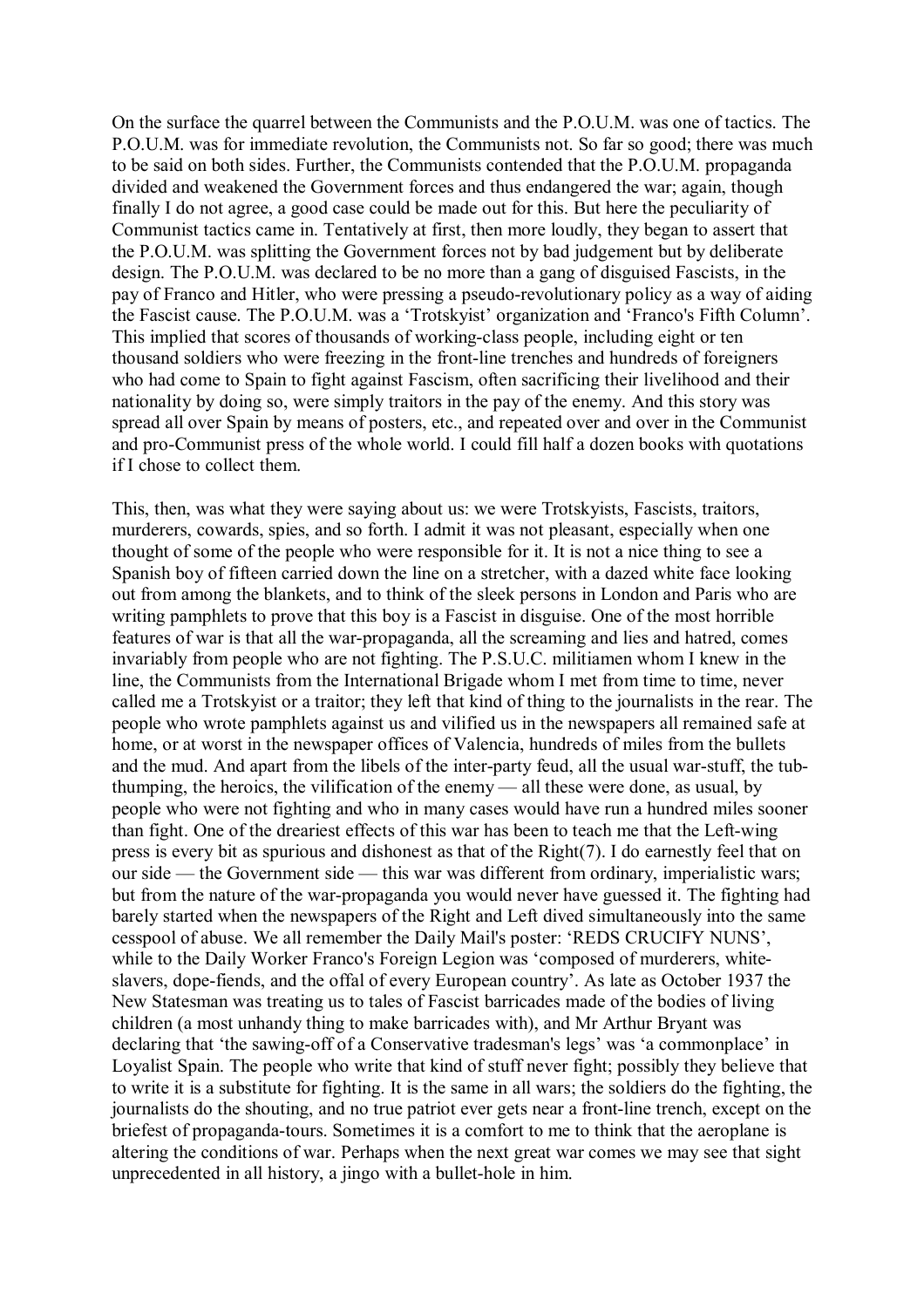As far as the journalistic part of it went, this war was a racket like all other wars. But there was this difference, that whereas the journalists usually reserve their most murderous invective for the enemy, in this case, as time went on, the Communists and the P.O.U.M. came to write more bitterly about one another than about the Fascists. Nevertheless at the time I could not bring myself to take it very seriously. The inter-party feud was annoying and even disgusting, but it appeared to me as a domestic squabble. I did not believe that it would alter anything or that there was any really irreconcilable difference of policy. I grasped that the Communists and Liberals had set their faces against allowing the revolution to go forward; I did not grasp that they might be capable of swinging it back.

There was a good reason for this. All this time I was at the front, and at the front the social and political atmosphere did not change. I had left Barcelona in early January and I did not go on leave till late April; and all this time — indeed, till later — in the strip of Aragon controlled by Anarchist and P.O.U.M. troops, the same conditions persisted, at least outwardly. The revolutionary atmosphere remained as I had first known it. General and private, peasant and militiaman, still met as equals; everyone drew the same pay, wore the same clothes, ate the same food, and called everyone else 'thou' and 'comrade'; there was no boss-class, no menial-class, no beggars, no prostitutes, no lawyers, no priests, no bootlicking, no cap-touching. I was breathing the air of equality, and I was simple enough to imagine that it existed all over Spain. I did not realize that more or less by chance I was isolated among the most revolutionary section of the Spanish working class.

So, when my more politically educated comrades told me that one could not take a purely military attitude towards the war, and that the choice lay between revolution and Fascism, I was inclined to laugh at them. On the whole I accepted the Communist viewpoint, which boiled down to saying: 'We can't talk of revolution till we've won the war', and not the P.O.U.M. viewpoint, which boiled down to saying: 'We must go forward or we shall go back.' When later on I decided that the P.O.U.M. were right, or at any rate righter than the Communists, it was not altogether upon a point of theory. On paper the Communist case was a good one; the trouble was that their actual behaviour made it difficult to believe that they were advancing it in good faith. The often-repeated slogan: 'The war first and the revolution afterwards', though devoutly believed in by the average P.S.U.C. militiaman, who honestly thought that the revolution could continue when the war had been won, was eyewash. The thing for which the Communists were working was not to postpone the Spanish revolution till a more suitable time, but to make sure that it never happened. This became more and more obvious as time went on, as power was twisted more and more out of working-class hands, and as more and more revolutionaries of every shade were flung into jail. Every move was made in the name of military necessity, because this pretext was, so to speak, ready-made, but the effect was to drive the workers back from an advantageous position and into a position in which, when the war was over, they would find it impossible to resist the reintroduction of capitalism. Please notice that I am saying nothing against the rank-and-file Communists, least of all against the thousands of Communists who died heroically round Madrid. But those were not the men who were directing party policy. As for the people higher up, it is inconceivable that they were not acting with their eyes open.

But, finally, the war was worth winning even if the revolution was lost. And in the end I came to doubt whether, in the long run, the Communist policy made for victory. Very few people seem to have reflected that a different policy might be appropriate at different periods of the war. The Anarchists probably saved the situation in the first two months, but they were incapable of organizing resistance beyond a certain point; the Communists probably saved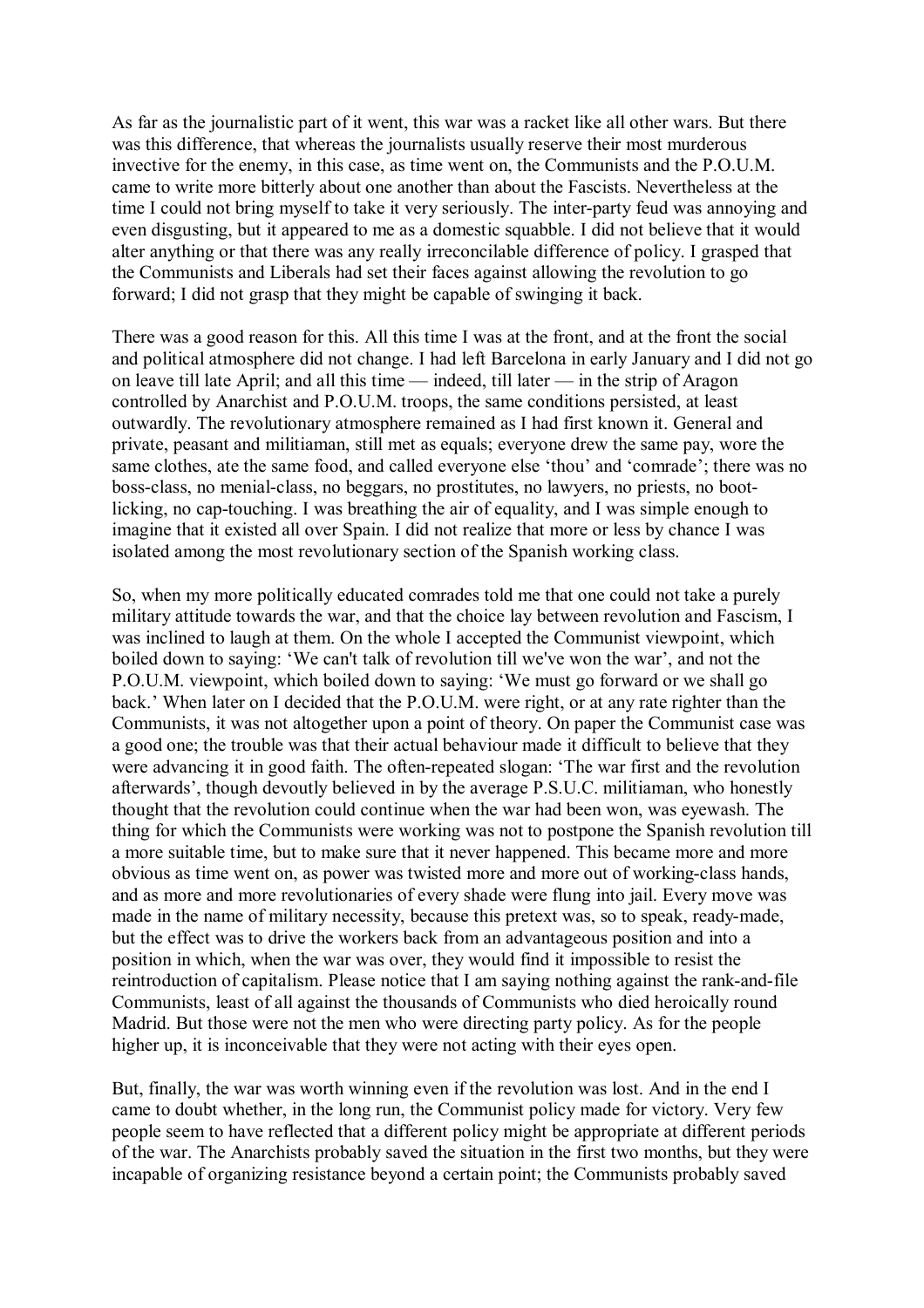the situation in October-December, but to win the war outright was a different matter. In England the Communist war-policy has been accepted without question, because very few criticisms of it have been allowed to get into print and because its general line — do away with revolutionary chaos, speed up production, militarize the army — sounds realistic and efficient. It is worth pointing out its inherent weakness.

In order to check every revolutionary tendency and make the war as much like an ordinary war as possible, it became necessary to throw away the strategic opportunities that actually existed. I have described how we were armed, or not armed, on the Aragon front. There is very little doubt that arms were deliberately withheld lest too many of them should get into the hands of the Anarchists, who would afterwards use them for a revolutionary purpose; consequently the big Aragon offensive which would have made Franco draw back from Bilbao, and possibly from Madrid, never happened. But this was comparatively a small matter. What was more important was that once the war had been narrowed down to a 'war for democracy' it became impossible to make any large-scale appeal for working-class aid abroad. If we face facts we must admit that the working class of the world has regarded the Spanish war with detachment. Tens of thousands of individuals came to fight, but the tens of millions behind them remained apathetic. During the first year of the war the entire British public is thought to have subscribed to various 'aid Spain' funds about a quarter of a million pounds — probably less than half of what they spend in a single week on going to the pictures. The way in which the working class in the democratic countries could really have helped her Spanish comrades was by industrial action — strikes and boycotts. No such thing ever even began to happen. The Labour and Communist leaders everywhere declared that it was unthinkable; and no doubt they were right, so long as they were also shouting at the tops of their voices that' red' Spain was not 'red'. Since 1914-18 'war for democracy' has had a sinister sound. For years past the Communists themselves had been teaching the militant workers in all countries that 'democracy' was a polite name for capitalism. To say first 'Democracy is a swindle', and then 'Fight for democracy!' is not good tactics. If, with the huge prestige of Soviet Russia behind them, they had appealed to the workers of the world in the name not of 'democratic Spain', but of 'revolutionary Spain', it is hard to believe that they would not have got a response.

But what was most important of all, with a non-revolutionary policy it was difficult, if not impossible, to strike at Franco's rear. By the summer of 1937 Franco was controlling a larger population than the Government — much larger, if one counts in the colonies — with about the same number of troops. As everyone knows, with a hostile population at your back it is impossible to keep an army in the field without an equally large army to guard your communications, suppress sabotage, etc. Obviously, therefore, there was no real popular movement in Franco's rear. It was inconceivable that the people in his territory, at any rate the town-workers and the poorer peasants, liked or wanted Franco, but with every swing to the Right the Government's superiority became less apparent. What clinches everything is the case of Morocco. Why was there no rising in Morocco? Franco was trying to set up an infamous dictatorship, and the Moors actually preferred him to the Popular Front Government! The palpable truth is that no attempt was made to foment a rising in Morocco, because to do so would have meant putting a revolutionary construction on the war. The first necessity, to convince the Moors of the Government's good faith, would have been to proclaim Morocco liberated. And we can imagine how pleased the French would have been by that! The best strategic opportunity of the war was flung away in the vain hope of placating French and British capitalism. The whole tendency of the Communist policy was to reduce the war to an ordinary, non-revolutionary war in which the Government was heavily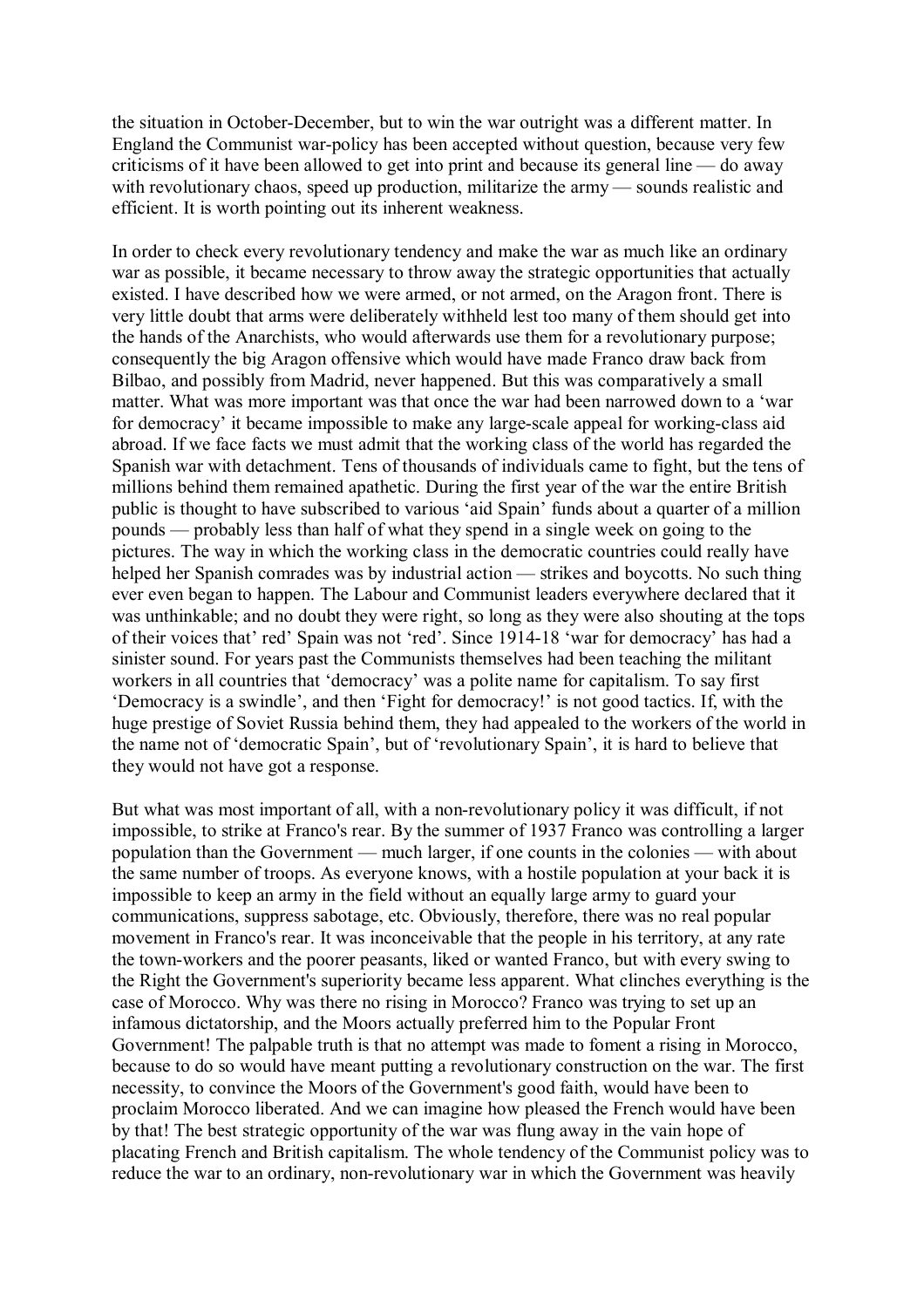handicapped. For a war of that kind has got to be won by mechanical means, i.e. ultimately, by limitless supplies of weapons; and the Government's chief donor of weapons, the U.S.S.R., was at a great disadvantage, geographically, compared with Italy and Germany. Perhaps the P.O.U.M. and Anarchist slogan: 'The war and the revolution are inseparable', was less visionary than it sounds.

I have given my reasons for thinking that the Communist anti-revolutionary policy was mistaken, but so far as its effect upon the war goes I do not hope that my judgement is right. A thousand times I hope that it is wrong. I would wish to see this war won by any means whatever. And of course we cannot tell yet what may happen. The Government may swing to the Left again, the Moors may revolt of their own accord, England may decide to buy Italy out, the war may be won by straightforward military means — there is no knowing. I let the above opinions stand, and time will show how far I am right or wrong.

But in February 1937 I did not see things quite in this light. I was sick of the inaction on the Aragon front and chiefly conscious that I had not done my fair share of the fighting. I used to think of the recruiting poster in Barcelona which demanded accusingly of passers-by: 'What have yoy done for democracy?' and feel that I could only answer: 'I have drawn my rations.' When I joined the militia I had promised myself to kill one Fascist — after all, if each of us killed one they would soon be extinct — and I had killed nobody yet, had hardly had the chance to do so. And of course I wanted to go to Madrid. Everyone in the army, whatever his political opinions, always wanted to go to Madrid. This would probably mean exchanging into the International Column, for the P.O.U.M. had now very few troops at Madrid and the Anarchists not so many as formerly.

For the present, of course, one had to stay in the line, but I told everyone that when we went on leave I should, if possible, exchange into the International Column, which meant putting myself under Communist control. Various people tried to dissuade me, but no one attempted to interfere. It is fair to say that there was very little heresy-hunting in the P.O.U.M., perhaps not enough, considering their special circumstances; short of being a pro-Fascist no one was penalized for holding the wrong political opinions. I spent much of my time in the militia in bitterly criticizing the P.O.U.M. 'line', but I never got into trouble for it. There was not even any pressure upon one to become a political member of the party, though I think the majority of the militiamen did so. I myself never joined the party — for which afterwards, when the P.O.U.M. was suppressed, I was rather sorry.

1) Quiroga, Barrios, and Giral. The first two refused to distribute arms to the trade unions. 2) Comité Central de Milicias Antifascistas. Delegates were chosen in proportion to the membership of their organizations. Nine delegates represented the trade unions, three the Catalan Liberal parties, and two the various Marxist parties (P.O.U.M., Communists, and others).

3) This was why there were so few Russian arms on the Aragon front, where the troops were predominantly Anarchist. Until April 1937 the only Russian weapon I saw — with the exception of some aeroplanes which may or may not have been Russian — was a solitary sub-machine-gun.

4) In the Chamber of Deputies, March 1935.

5) For the best account of the interplay between the parties on the Government side, see Franz Borkenau's The Spanish Cockpit. This is by a long way the ablest book that has yet appeared on the Spanish war.

6) The figures for the P.O.U.M. membership are given as: July 1936, 10,000; December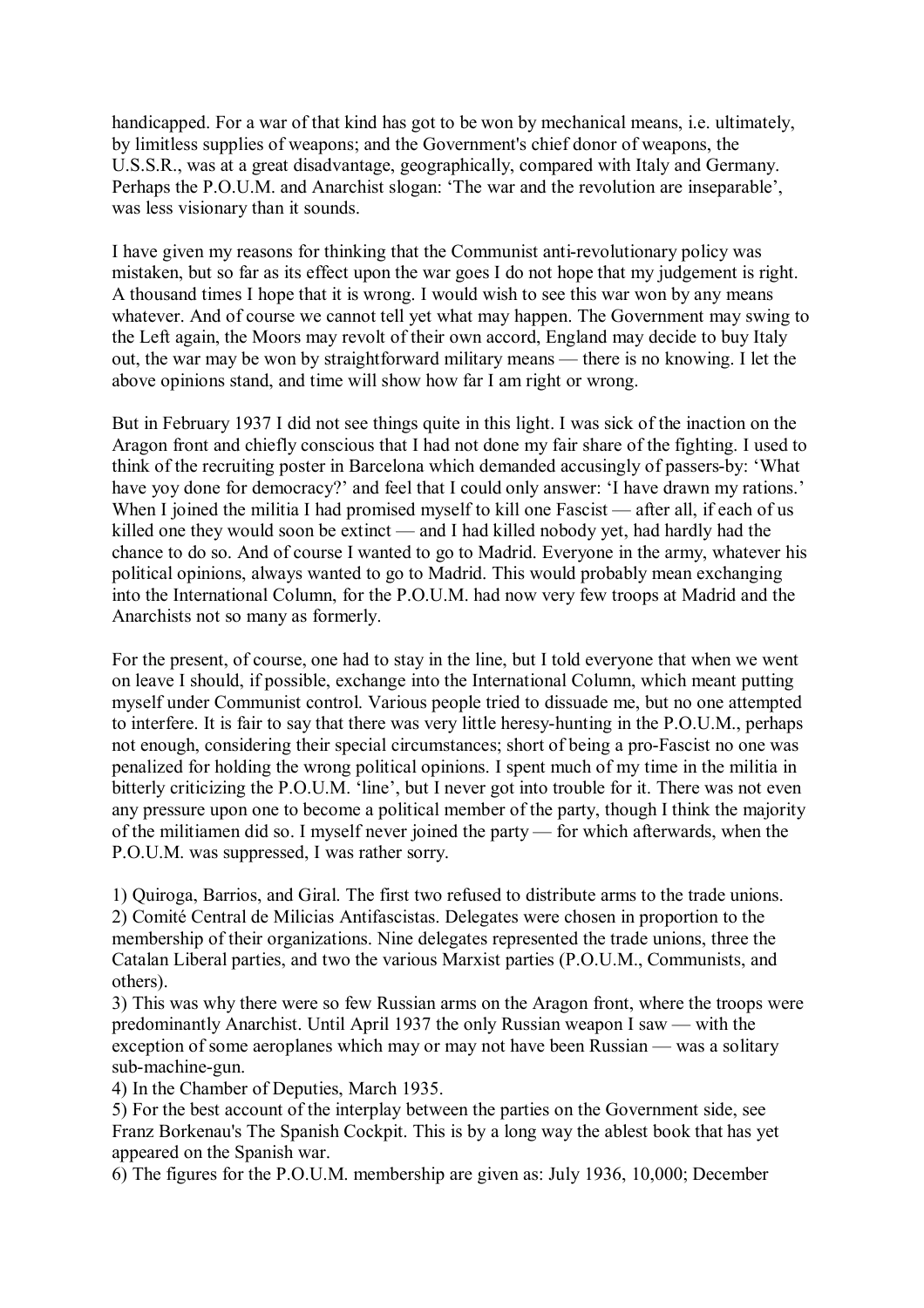1936, 70,000; June 1937, 40,000. But these are from P.O.U.M. sources; a hostile estimate would probably divide them by four. The only thing one can say with any certainty about the membership of the Spanish political parties is that every party over-estimates its own numbers.

7) I should like to make an exception of the Manchester Guardian. In connexion with this book I have had to go through the files of a good many English papers. Of our larger papers, the Manchester Guardian is the only one that leaves me with an increased respect for its honesty.

## **Chapter 06**

Meanwhile, the daily — more particularly nightly — round, the common task. Sentry-go, patrols, digging; mud, rain, shrieking winds, and occasional snow. It was not till well into April that the nights grew noticeably warmer. Up here on the plateau the March days were mostly like an English March, with bright blue skies and nagging winds. The winter barley was a foot high, crimson buds were forming on the cherry trees (the line here ran through deserted orchards and vegetable gardens), and if you searched the ditches you could find violets and a kind of wild hyacinth like a poor specimen of a bluebell. Immediately behind the line there ran a wonderful, green, bubbling stream, the first transparent water I had seen since coming to the front. One day I set my teeth and crawled into the river to have my first bath in six weeks. It was what you might call a brief bath, for the water was mainly snowwater and not much above freezing-point.

Meanwhile nothing happened, nothing ever happened. The English had got into the habit of saying that this wasn't a war, it was a bloody pantomime. We were hardly under direct fire from the Fascists. The only danger was from stray bullets, which, as the lines curved forward on either side, came from several directions. All the casualties at this time were from strays. Arthur Clinton got a mysterious bullet that smashed his left shoulder and disabled his arm, permanently, I am afraid. There was a little shell-fire, but it was extraordinarily ineffectual. The scream and crash of the shells was actually looked upon as a mild diversion. The Fascists never dropped their shells on our parapet. A few hundred yards behind us there was a country house, called La Granja, with big farm-buildings, which was used as a store, headquarters, and cook-house for this sector of the line. It was this that the Fascist gunners were trying for, but they were five or six kilometres away and they never aimed well enough to do more than smash the windows and chip the walls. You were only in danger if you happened to be coming up the road when the firing started, and the shells plunged into the fields on either side of you. One learned almost immediately the mysterious art of knowing by the sound of a shell how close it will fall. The shells the Fascists were firing at this period were wretchedly bad. Although they were 150 mm. they only made a crater about six feet wide by four deep, and at least one in four failed to explode. There were the usual romantic tales of sabotage in the Fascist factories and unexploded shells in which, instead of the charge, there was found a scrap of paper saying 'Red Front', but I never saw one. The truth was that the shells were hopelessly old; someone picked up a brass fuse-cap stamped with the date, and it was 1917. The Fascist guns were of the same make and calibre as our own, and the unexploded shells were often reconditioned and fired back. There was said to be one old shell with a nickname of its own which travelled daily to and fro, never exploding.

At night small patrols used to be sent into no man's land to lie in ditches near the Fascist lines and listen for sounds (bugle-calls, motor-horns, and so forth) that indicated activity in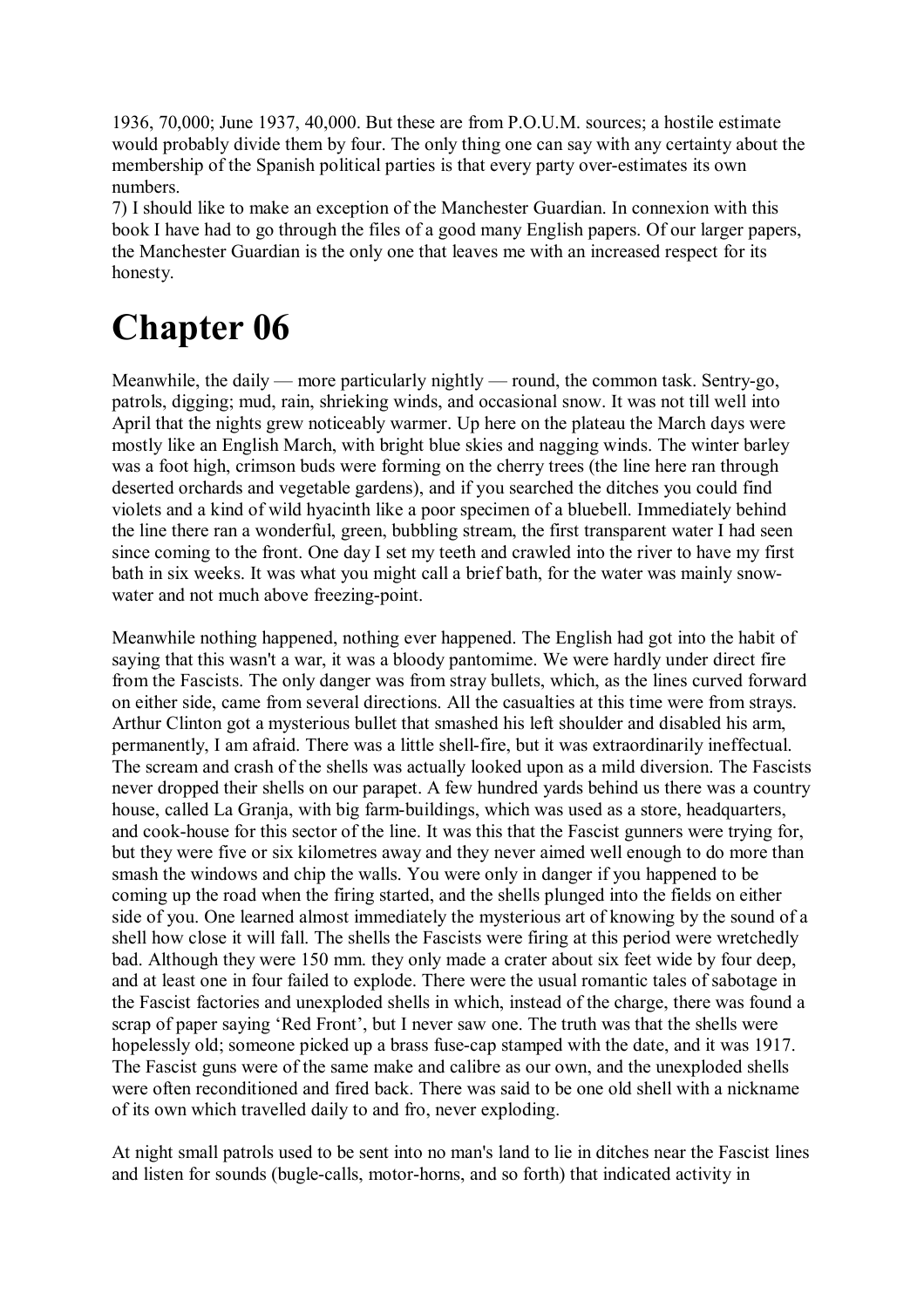Huesca. There was a constant come-and-go of Fascist troops, and the numbers could be checked to some extent from listeners' reports. We always had special orders to report the ringing of church bells. It seemed that the Fascists always heard mass before going into action. In among the fields and orchards there were deserted mud-walled huts which it was safe to explore with a lighted match when you had plugged up the windows. Sometimes you came on valuable pieces of loot such as a hatchet or a Fascist water-bottle (better than ours and greatly sought after). You could explore in the daytime as well, but mostly it had to be done crawling on all fours. It was queer to creep about in those empty, fertile fields where everything had been arrested just at the harvest-moment. Last year's crops had never been touched. The unpruned vines were snaking across the ground, the cobs on the standing maize had gone as hard as stone, the mangels and sugar-beets were hyper-trophied into huge woody lumps. How the peasants must have cursed both armies! Sometimes parties of men went spud-gathering in no man's land. About a mile to the right of us, where the lines were closer together, there was a patch of potatoes that was frequented both by the Fascists and ourselves. We went there in the daytime, they only at night, as it was commanded by our machine-guns. One night to our annoyance they turned out en masse and cleared up the whole patch. We discovered another patch farther on, where there was practically no cover and you had to lift the potatoes lying on your belly — a fatiguing job. If their machine-gunners spotted you, you had to flatten yourself out like a rat when it squirms under a door, with the bullets cutting up the clods a few yards behind you. It seemed worth it at the time. Potatoes were getting very scarce. If you got a sackful you could take them down to the cook-house and swap them for a water-bottleful of coffee.

And still nothing happened, nothing ever looked like happening. 'When are we going to attack? Why don't we attack?' were the questions you heard night and day from Spaniard and Englishman alike. When you think what fighting means it is queer that soldiers want to fight, and yet undoubtedly they do. In stationary warfare there are three things that all soldiers long for: a battle, more cigarettes, and a week's leave. We were somewhat better armed now than before. Each man had a hundred and fifty rounds of ammunition instead of fifty, and by degrees we were being issued with bayonets, steel helmets, and a few bombs. There were constant rumours of forthcoming battles, which I have since thought were deliberately circulated to keep up the spirits of the troops. It did not need much military knowledge to see that there would be no major action on this side of Huesca, at any rate for the time being. The strategic point was the road to Jaca, over on the other side. Later, when the Anarchists made their attacks on the Jaca road, our job was to make 'holding attacks' and force the Fascists to divert troops from the other side.

During all this time, about six weeks, there was only one action on our part of the front. This was when our Shock Troopers attacked the Manicomio, a disused lunatic asylum which the Fascists had converted into a fortress. There were several hundred refugee Germans serving with the P.O.U.M. They were organized in a special battalion called the Batall6n de Cheque, and from a military point of view they were on quite a different level from the rest of the militia — indeed, were more like soldiers than anyone I saw in Spain, except the Assault Guards and some of the International Column. The attack was mucked up, as usual. How many operations in this war, on the Government side, were not mucked up, I wonder? The Shock Troops took the Manicomio by storm, but the troops, of I forget which militia, who were to support them by seizing the neighbouring hill that commanded the Manicomio, were badly let down. The captain who led them was one of those Regular Army officers of doubtful loyalty whom the Government persisted in employing. Either from fright or treachery he warned the Fascists by flinging a bomb when they were two hundred yards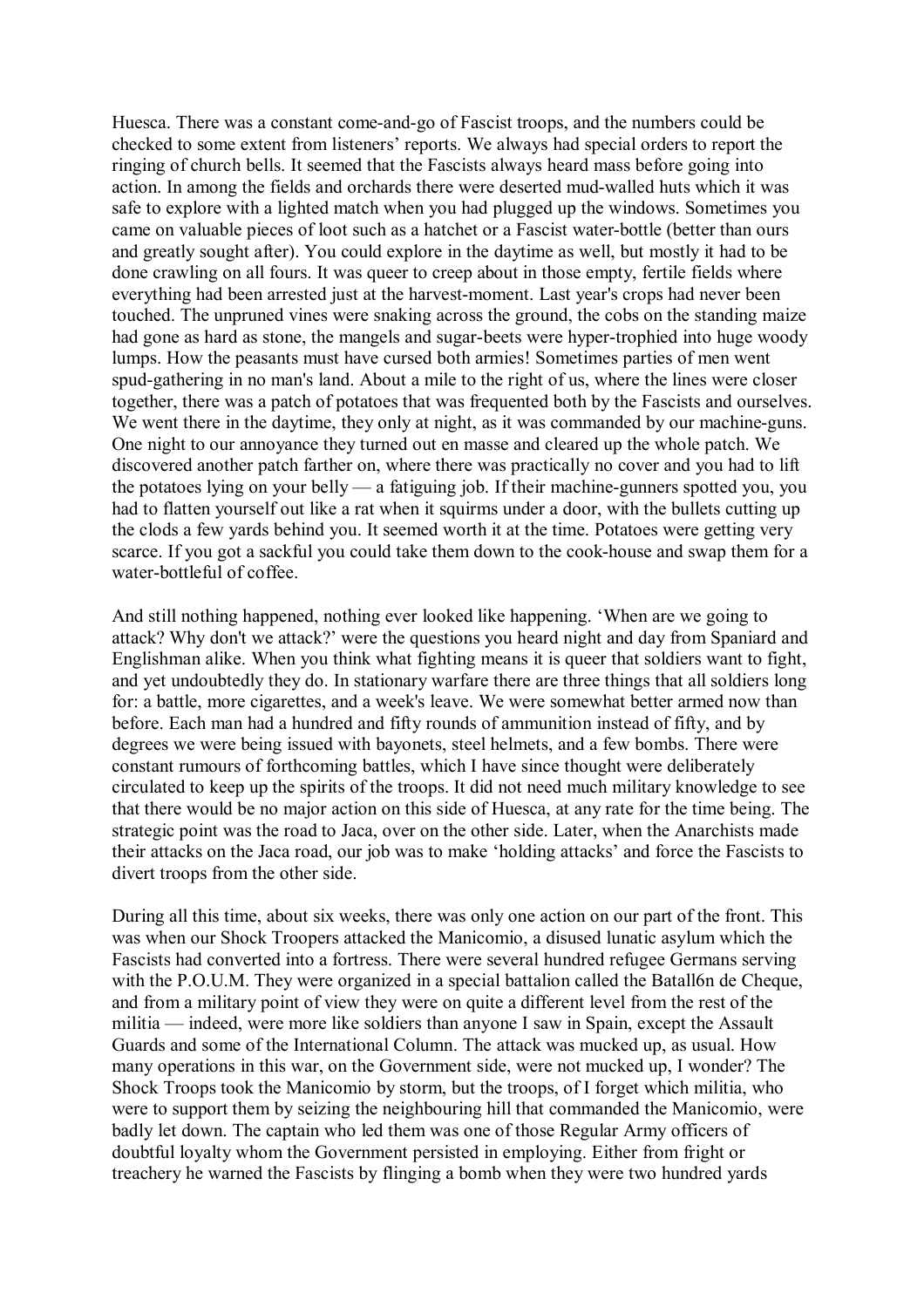away. I am glad to say his men shot him dead on the spot. But the surprise-attack was no surprise, and the militiamen were mown down by heavy fire and driven off the hill, and at nightfall the Shock Troops had to abandon the Manicomio. Through the night the ambulances filed down the abominable road to Sietamo, killing the badly wounded with their joltings.

All of us were lousy by this time; though still cold it was warm enough for that. I have had a big experience of body vermin of various kinds, and for sheer beastliness the louse beats everything I have encountered. Other insects, mosquitoes for instance, make you suffer more, but at least they aren't resident vermin. The human louse somewhat resembles a tiny lobster, and he lives chiefly in your trousers. Short of burning all your clothes there is no known way of getting rid of him. Down the seams of your trousers he lays his glittering white eggs, like tiny grains of rice, which hatch out and breed families of their own at horrible speed. I think the pacifists might find it helpful to illustrate their pamphlets with enlarged photographs of lice. Glory of war, indeed! In war all soldiers are lousy, at least when it is warm enough. The men who fought at Verdun, at Waterloo, at Flodden, at Senlac, at Thermopylae — every one of them had lice crawling over his testicles. We kept the brutes down to some extent by burning out the eggs and by bathing as often as we could face it. Nothing short of lice could have driven me into that ice-cold river.

Everything was running short — boots, clothes, tobacco, soap, candles, matches, olive oil. Our uniforms were dropping to pieces, and many of the men had no boots, only rope-soled sandals. You came on piles of worn-out boots everywhere. Once we kept a dug-out fire burning for two days mainly with boots, which are not bad fuel. By this time my wife was in Barcelona and used to send me tea, chocolate, and even cigars when such things were procurable, but even in Barcelona everything was running short, especially tobacco. The tea was a godsend, though we had no milk and seldom any sugar. Parcels were constantly being sent from England to men in the contingent but they never arrived; food, clothes, cigarettes — everything was either refused by the Post Office or seized in France. Curiously enough, the only firm that succeeded in sending packets of tea — even, on one memorable occasion, a tin of biscuits — to my wife was the Army and Navy Stores. Poor old Army and Navy! They did their duty nobly, but perhaps they might have felt happier if the stuff had been going to Franco's side of the barricade. The shortage of tobacco was the worst of all. At the beginning we had been issued with a packet of cigarettes a day, then it got down to eight cigarettes a day, then to five. Finally there were ten deadly days when there was no issue of tobacco at all. For the first time, in Spain, I saw something that you see every day in London — people picking up fag-ends.

Towards the end of March I got a poisoned hand that had to be lanced and put in a sling. I had to go into hospital, but it was not worth sending me to Sietamo for such a petty injury, so I stayed in the so-called hospital at Monflorite, which was merely a casualty clearing station. I was there ten days, part of the time in bed. The practicantes (hospital assistants) stole practically every valuable object I possessed, including my camera and all my photographs. At the front everyone stole, it was the inevitable effect of shortage, but the hospital people were always the worst. Later, in the hospital at Barcelona, an American who had come to join the International Column on a ship that was torpedoed by an Italian submarine, told me how he was carried ashore wounded, and how, even as they lifted him into the ambulance, the stretcher-bearers pinched his wrist-watch.

While my arm was in the sling I spent several blissful days wandering about the country-side. Monflorite was the usual huddle of mud and stone houses, with narrow tortuous alleys that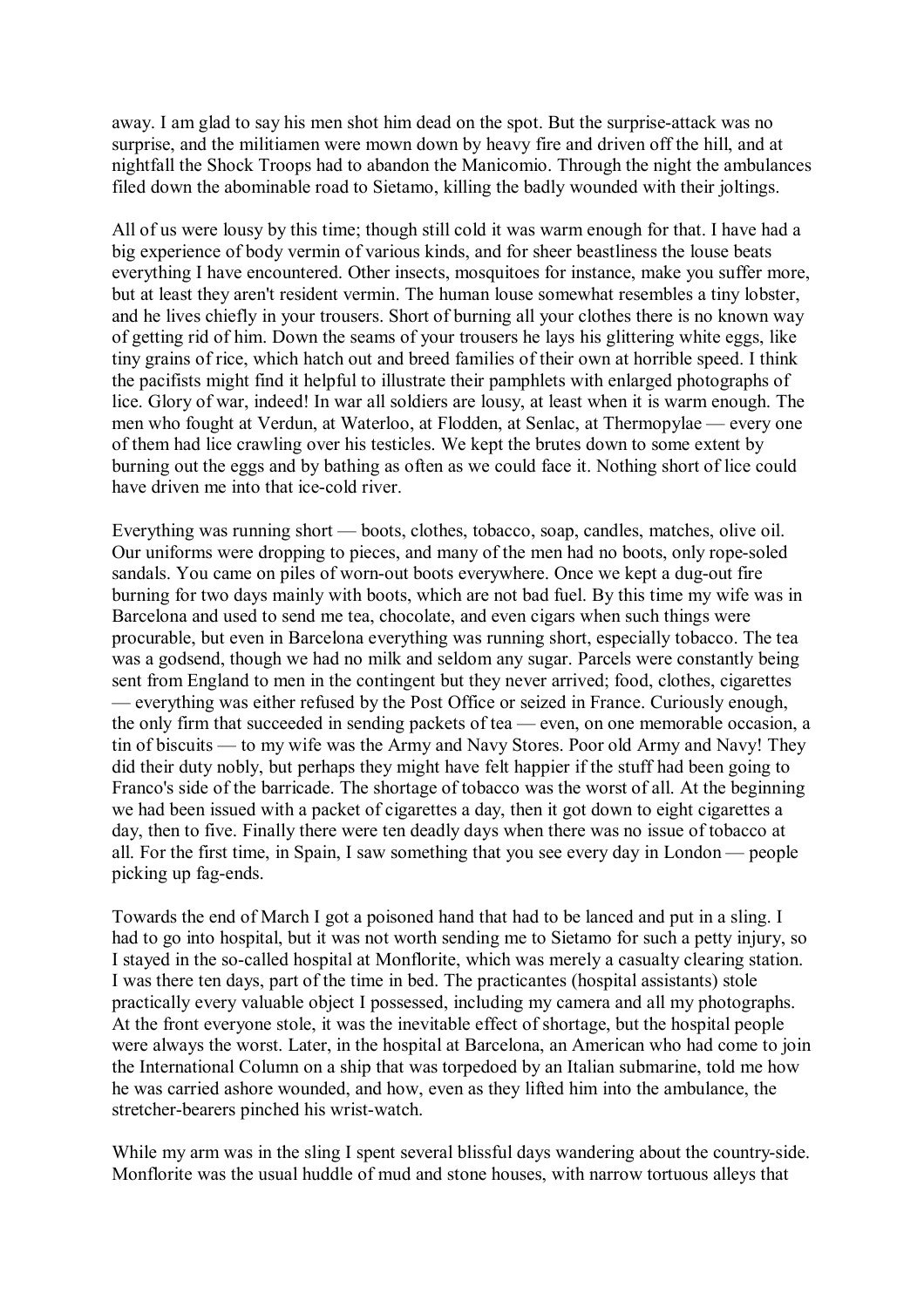had been churned by lorries till they looked like the craters of the moon. The church had been badly knocked about but was used as a military store. In the whole neighbourhood there were only two farm-houses of any size, Torre Lorenzo and Torre Fabián, and only two really large buildings, obviously the houses of the landowners who had once lorded it over the countryside; you could see their wealth reflected in the miserable huts of the peasants. Just behind the river, close to the front line, there was an enormous flour-mill with a countryhouse attached to it. It seemed shameful to see the huge costly machine rusting useless and the wooden flour-chutes torn down for firewood. Later on, to get firewood for the troops farther back, parties of men were sent in lorries to wreck the place systematically. They used to smash the floorboards of a room by bursting a hand-grenade in it. La Granja, our store and cook-house, had possibly at one time been a convent. It had huge courtyards and out-houses, covering an acre or more, with stabling for thirty or forty horses. The country-houses in that part of Spain are of no interest architecturally, but their farm-buildings, of lime-washed stone with round arches and magnificent roof-beams, are noble places, built on a plan that has probably not altered for centuries. Sometimes it gave you a sneaking sympathy with the Fascist ex-owners to see the way the militia treated the buildings they had seized. In La Granja every room that was not in use had been turned into a latrine — a frightful shambles of smashed furniture and excrement. The little church that adjoined it, its walls perforated by shell-holes, had its floor inches deep in dung. In the great courtyard where the cooks ladled out the rations the litter of rusty tins, mud, mule dung, and decaying food was revolting. It gave point to the old army song:

There are rats, rats, Rats as big as cats, In the quartermaster's store!

The ones at La Granja itself really were as big as cats, or nearly; great bloated brutes that waddled over the beds of muck, too impudent even to run away unless you shot at them.

Spring was really here at last. The blue in the sky was softer, the air grew suddenly balmy. The frogs were mating noisily in the ditches. Round the drinking-pool that served for the village mules I found exquisite green frogs the size of a penny, so brilliant that the young grass looked dull beside them. Peasant lads went out with buckets hunting for snails, which they roasted alive on sheets of tin. As soon as the weather improved the peasants had turned out for the spring ploughing. It is typical of the utter vagueness in which the Spanish agrarian revolution is wrapped that I could not even discover for certain whether the land here was collectivized or whether the peasants had simply divided it up among themselves. I fancy that in theory it was collectivized, this being P.O.U.M. and Anarchist territory. At any rate the landowners were gone, the fields were being cultivated, and people seemed satisfied. The friendliness of the peasants towards ourselves never ceased to astonish me. To some of the older ones the war must have seemed meaningless, visibly it produced a shortage of everything and a dismal dull life for everybody, and at the best of times peasants hate having troops quartered upon them. Yet they were invariably friendly — I suppose reflecting that, however intolerable we might be in other ways, we did stand between them and their onetime landlords. Civil war is a queer thing. Huesca was not five miles away, it was these people's market town, all of them had relatives there, every week of their lives they had gone there to sell their poultry and vegetables. And now for eight months an impenetrable barrier of barbed wire and machine-guns had lain between. Occasionally it slipped their memory. Once I was talking to an old woman who was carrying one of those tiny iron lamps in which the Spaniards bum olive oil. 'Where can I buy a lamp like that?' I said. 'In Huesca,' she said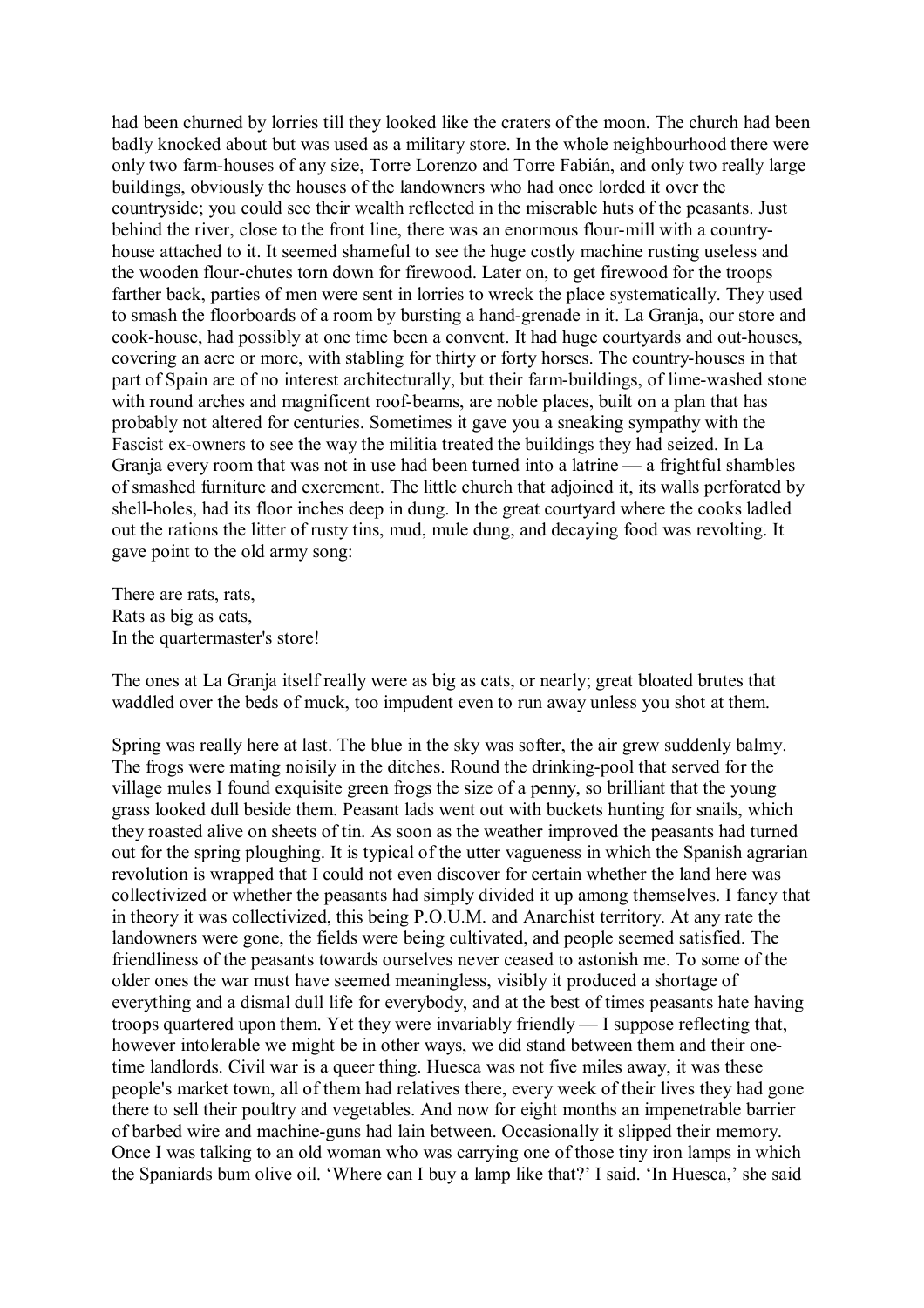without thinking, and then we both laughed. The village girls were splendid vivid creatures with coal-black hair, a swinging walk, and a straightforward, man-to-man demeanour which was probably a by-product of the revolution.

Men in ragged blue shirts and black corduroy breeches, with broad-brimmed straw hats, were ploughing the fields behind teams of mules with rhythmically flopping ears. Their ploughs were wretched things, only stirring the soil, not cutting anything we should regard as a furrow. All the agricultural implements were pitifully antiquated, everything being governed by the expensiveness of metal. A broken ploughshare, for instance, was patched, and then patched again, till sometimes it was mainly patches. Rakes and pitchforks were made of wood. Spades, among a people who seldom possessed boots, were unknown; they did their digging with a clumsy hoe like those used in India. There was a kind of harrow that took one straight back to the later Stone Age. It was made of boards joined together, to about the size of a kitchen table; in the boards hundreds of holes were morticed, and into each hole was jammed a piece of flint which had been chipped into shape exactly as men used to chip them ten thousand years ago. I remember my feelings almost of horror when I first came upon one of these things in a derelict hut in no man's land. I had to puzzle over it for a long while before grasping that it was a harrow. It made me sick to think of the work that must go into the making of such a thing, and the poverty that was obliged to use flint in place of steel. I have felt more kindly towards industrialism ever since. But in the village there were two upto-date farm tractors, no doubt seized from some big landowner's estate. Once or twice I wandered out to the little walled graveyard that stood a mile or so from the village. The dead from the front were normally sent to Sietamo; these were the village dead. It was queerly different from an English graveyard. No reverence for the dead here! Everything overgrown with bushes and coarse grass, human bones littered everywhere. But the really surprising thing was the almost complete lack of religious inscriptions on the gravestones, though they all dated from before the revolution. Only once, I think, I saw the 'Pray for the Soul of So-and-So' which is usual on Catholic graves. Most of the inscriptions were purely secular, with ludicrous poems about the virtues of the deceased. On perhaps one

grave in four or five there was a small cross or a perfunctory reference to Heaven; this had usually been chipped off by some industrious atheist with a chisel.

It struck me that the people in this part of Spain must be genuinely without religious feeling — religious feeling, I mean, in the orthodox sense. It is curious that all the time I was in Spain I never once saw a person cross himself; yet you would think such a movement would become instinctive, revolution or no revolution. Obviously the Spanish Church will come back (as the saying goes, night and the Jesuits always return), but there is no doubt that at the outbreak of the revolution it collapsed and was smashed up to an extent that would be unthinkable even for the moribund C. of E. in like circumstances. To the Spanish people, at any rate in Catalonia and Aragon, the Church was a racket pure and simple. And possibly Christian belief was replaced to some extent by Anarchism, whose influence is widely spread and which undoubtedly has a religious tinge.

It was the day I came back from hospital that we advanced the line to what was really its proper position, about a thousand yards forward, along the little stream that lay a couple of hundred yards in front of the Fascist line. This operation ought to have been carried out months earlier. The point of doing it now was that the Anarchists were attacking on theJaca road, and to advance on this side made them divert troops to face us.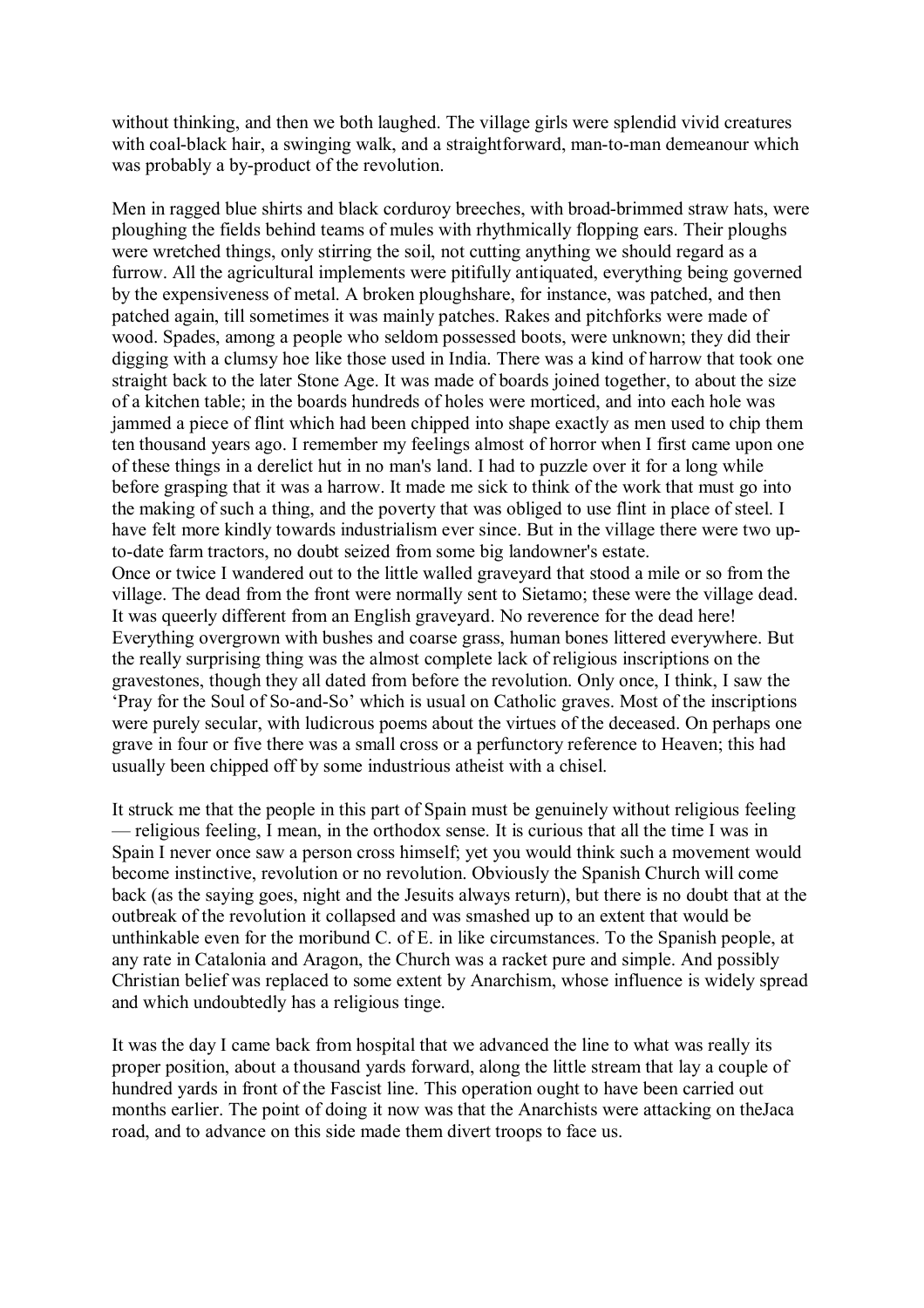We were sixty or seventy hours without sleep, and my memories go down into a sort of blue, or rather a series of pictures. Listening-duty in no man's land, a hundred yards from the Casa Francesa, a fortified farm-house which was part of the Fascist line. Seven hours lying in a horrible marsh, in reedy-smelling water into which one's body subsided gradually deeper and deeper: the reedy smell, the numbing cold, the stars immovable in the black sky, the harsh croaking of the frogs. Though this was April it was the coldest night that I remember in Spain. Only a hundred yards behind us the working-parties were hard at it, but there was utter silence except for the chorus of the frogs. Just once during the night I heard a sound — the familiar noise of a sand-bag being flattened with a spade. It is queer how, just now and again, Spaniards can carry out a brilliant feat of organization. The whole move was beautifully planned. In seven hours six hundred men constructed twelve hundred metres of trench and parapet, at distances of from a hundred and fifty to three hundred yards from the Fascist line, and all so silently that the Fascists heard nothing, and during the night there was only one casualty. There were more next day, of course. Every man had his job assigned to him, even to the cook-house orderlies who suddenly arrived when the work was done with buckets of wine laced with brandy.

And then the dawn coming up and the Fascists suddenly discovering that we were there. The square white block of the Casa Francesa, though it was two hundred yards away, seemed to tower over us, and the machine-guns in its sandbagged upper windows seemed to be pointing straight down into the trench. We all stood gaping at it, wondering why the Fascists didn't see us. Then a vicious swirl of bullets, and everyone had flung himself on his knees and was frantically digging, deepening the trench and scooping out small shelters in the side. My arm was still in bandages, I could not dig, and I spent most of that day reading a detective story — The Missing Money-lender its name was. I don't remember the plot of it, but I remember very clearly the feeling of sitting there reading it; the dampish clay of the trench bottom underneath me, the constant shifting of my legs out of the way as men hurried stopping down the trench, the crack-crack-crack of bullets a foot or two overhead. Thomas Parker got a bullet through the top of his thigh, which, as he said, was nearer to being a D.S.O. than he cared about. Casualties were happening all along the line, but nothing to what there would have been if they had caught us on the move during the night. A deserter told us afterwards that five Fascist sentries were shot for negligence. Even now they could have massacred us if they had had the initiative to bring up a few mortars. It was an awkward job getting the wounded down the narrow, crowded trench. I saw one poor devil, his breeches dark with blood, flung out of his stretcher and gasping in agony. One had to carry wounded men a long distance, a mile or more, for even when a road existed the ambulances never came very near the front line. If they came too near the Fascists had a habit of shelling them — justifiably, for in modern war no one scruples to use an ambulance for carrying ammunition.

And then, next night, waiting at Torre Fabián for an attack that was called off at the last moment by wireless. In the barn where we waited the floor was a thin layer of chaff over deep beds of bones, human bones and cows' bones mixed up, and the place was alive with rats. The filthy brutes came swarming out of the ground on every side. If there is one thing I hate more than another it is a rat running over me in the darkness. However, I had the satisfaction of catching one of them a good punch that sent him flying.

And then waiting fifty or sixty yards from the Fascist parapet for the order to attack. A long line of men crouching in an irrigation ditch with their bayonets peeping over the edge and the whites of their eyes shining through the darkness. Kopp and Benjamin squatting behind us with a man who had a wireless receiving-box strapped to his shoulders. On the western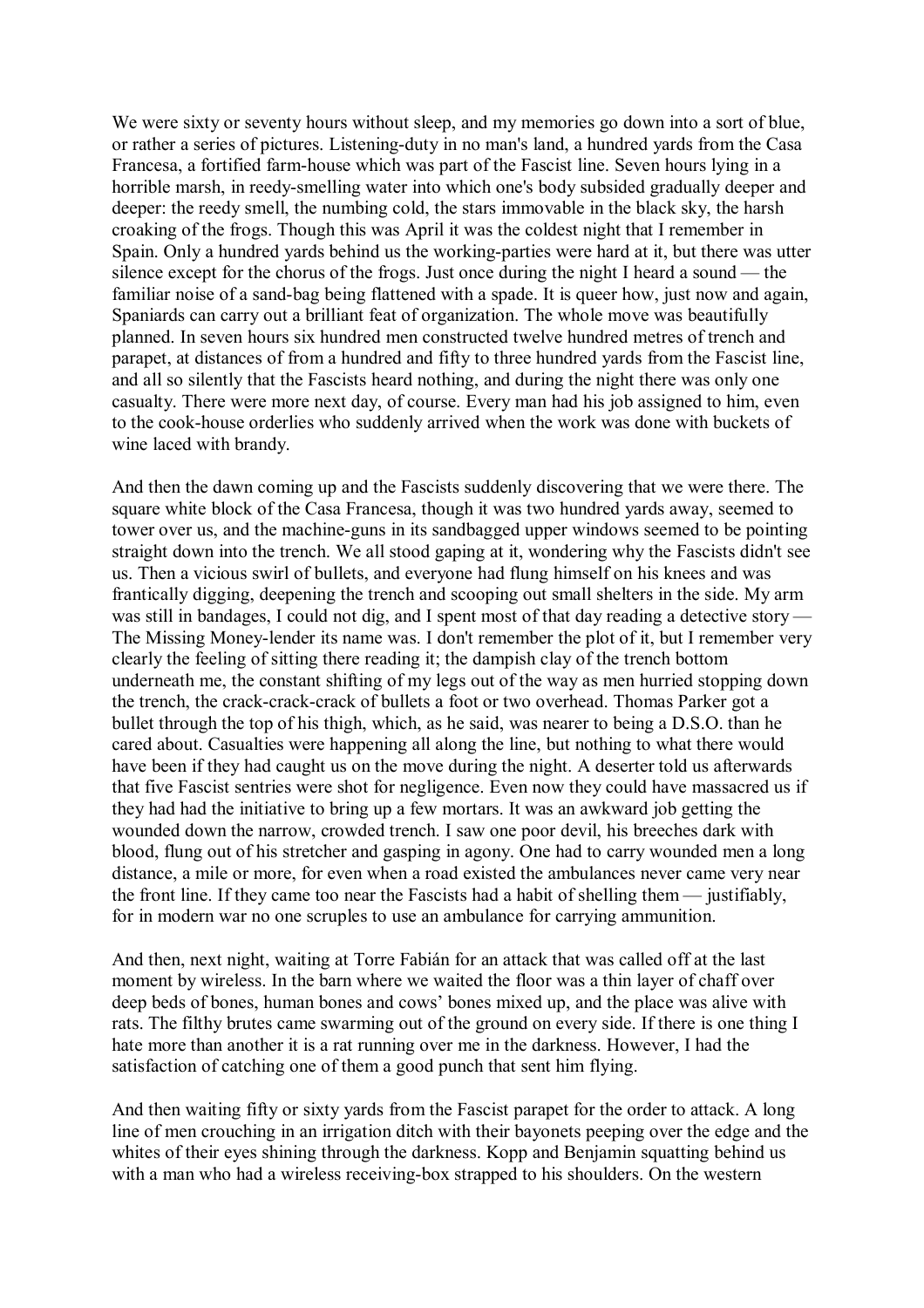horizon rosy gun-flashes followed at intervals of several seconds by enormous explosions. And then a pip-pip-pip noise from the wireless and the whispered order that we were to get out of it while the going was good. We did so, but not quickly enough. Twelve wretched children of the J.C.I. (the Youth League of the P.O.U.M., corresponding to the J.S.U. of the P.S.U.C.) who had been posted only about forty yards from the Fascist parapet, were caught by the dawn and unable to escape. All day they had to lie there, with only tufts of grass for cover, the Fascists shooting at them every time they moved. By nightfall seven were dead, then the other five managed to creep away in the darkness.

And then, for many mornings to follow, the sound of the Anarchist attacks on the other side of Huesca. Always the same sound. Suddenly, at some time in the small hours, the opening crash of several score bombs bursting simultaneously — even from miles away a diabolical, rending crash — and then the unbroken roar of massed rifles and machine-guns, a heavy rolling sound curiously similar to the roll of drums. By degrees the firing would spread all round the lines that encircled Huesca, and we would stumble out into the trench to lean sleepily against the parapet while a ragged meaningless fire swept overhead.

In the daytime the guns thundered fitfully. Torre Fabián, now our cookhouse, was shelled and partially destroyed. It is curious that when you are watching artillery-fire from a safe distance you always want the gunner to hit his mark, even though the mark contains your dinner and some of your comrades. The Fascists were shooting well that morning; perhaps there were German gunners on the job. They bracketed neatly on Torre Fabián. One shell beyond it, one shell short of it, then whizz-BOOM' Burst rafters leaping upwards and a sheet of uralite skimming down the air like a nicked playing-card. The next shell took off a corner of a building as neatly as a giant might do it with a knife. But the cooks produced dinner on time — a memorable feat.

As the days went on the unseen but audible guns began each to assume a distinct personality. There were the two batteries of Russian 75-mm. guns which fired from close in our rear and which somehow evoked in my mind the picture of a fat man hitting a golf-ball. These were the first Russian guns I had seen — or heard, rather. They had a low trajectory and a very high velocity, so that you heard the cartridge explosion, the whizz, and the shell-burst almost simultaneously. Behind Monflorite were two very heavy guns which fired a few times a day, with a deep, muffled roar that was like the baying of distant chained-up monsters. Up at Mount Aragon, the medieval fortress which the Government troops had stormed last year (the first time in its history, it was said), and which guarded one of the approaches to Huesca, there was a heavy gun which must have dated well back into the nineteenth century. Its great shells whistled over so slowly that you felt certain you could run beside them and keep up with them. A shell from this gun sounded like nothing so much as a man riding along on a bicycle and whistling. The trench-mortars, small though they were, made the most evil sound of all. Their shells are really a kind of winged torpedo, shaped like the darts thrown in publichouses and about the size of a quart bottle; they go off with a devilish metallic crash, as of some monstrous globe of brittle steel being shattered on an anvil. Sometimes our aeroplanes flew over and let loose the aerial torpedoes whose tremendous echoing roar makes the earth tremble even at two miles' distance. The shell-bursts from the Fascist anti-aircraft guns dotted the sky like cloudlets in a bad water-colour, but I never saw them get within a thousand yards of an aeroplane. When an aeroplane swoops down and uses its machine-gun the sound, from below, is like the fluttering of wings.

On our part of the line not much was happening. Two hundred yards to the right of us, where the Fascists were on higher ground, their snipers picked off a few of our comrades. Two hundred yards to the left, at the bridge over the stream, a sort of duel was going on between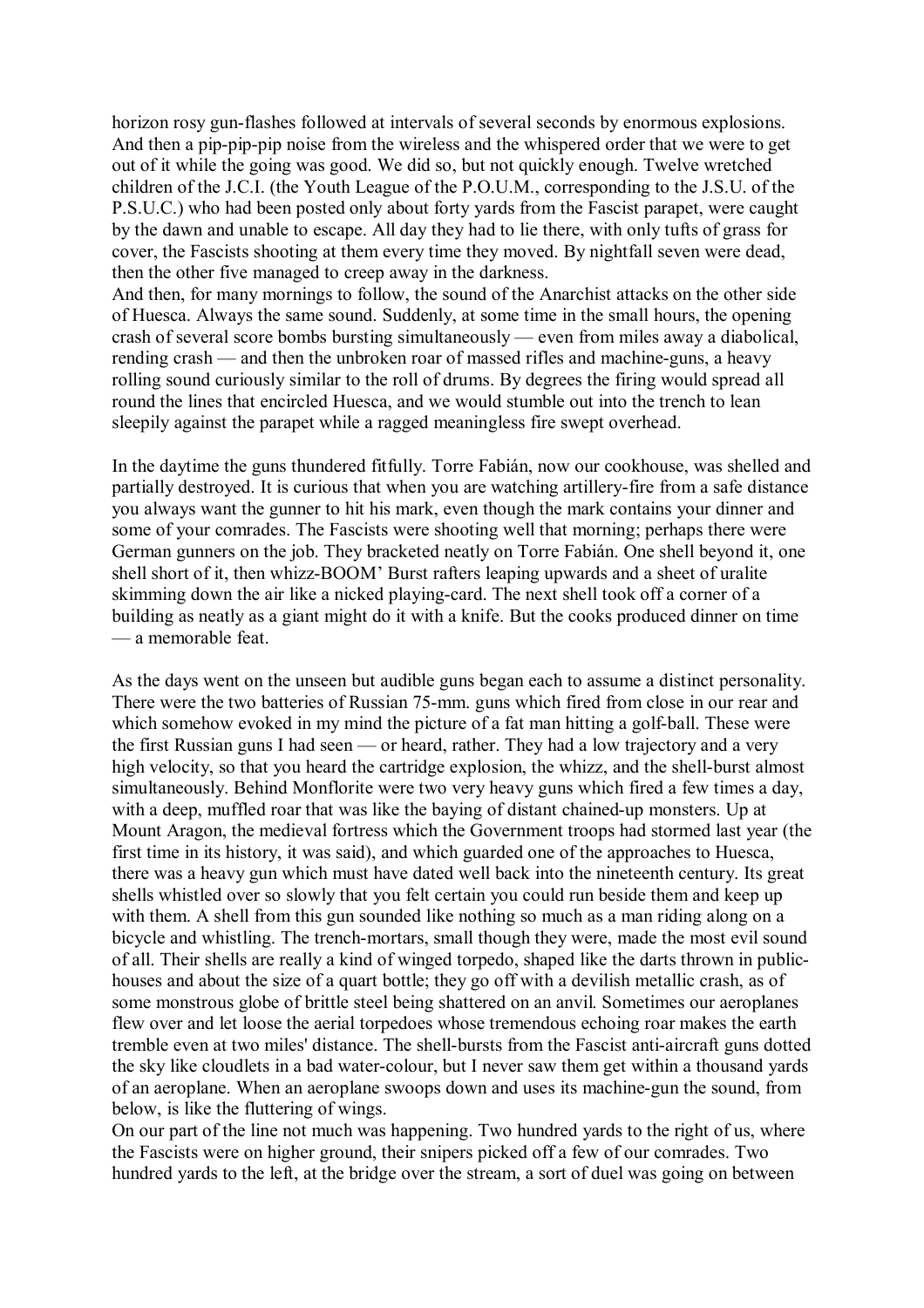the Fascist mortars and the men who were building a concrete barricade across the bridge. The evil little shells whizzed over, zwing-crash! zwing-crash!, making a doubly diabolical noise when they landed on the asphalt road. A hundred yards away you could stand in perfect safety and watch the columns of earth and black smoke leaping into the air like magic trees. The poor devils round the bridge spent much of the daytime cowering in the little man-holes they had scooped in the side of the trench. But there were less casualties than might have been expected, and the barricade rose steadily, a wall of concrete two feet thick, with embrasures for two machine-guns and a small field gun. The concrete was being reinforced with old bedsteads, which apparently was the only iron that could be found for the purpose.

## **Chapter 07**

One afternoon Benjamin told us that he wanted fifteen volunteers. The attack on the Fascist redoubt which had been called off on the previous occasion was to be carried out tonight. I oiled my ten Mexican cartridges, dirtied my bayonet (the things give your position away if they flash too much), and packed up a hunk of bread, three inches of red sausage, and a cigar which my wife had sent from Barcelona and which I had been hoarding for a long time. Bombs were served out, three to a man. The Spanish Government had at last succeeded in producing a decent bomb. It was on the principle of a Mills bomb, but with two pins instead of one. After you had pulled the pins out there was an interval of seven seconds before the bomb exploded. Its chief disadvantage was that one pin was very stiff and the other very loose, so that you had the choice of leaving both pins in place and being unable to pull the stiff one out in a moment of emergency, or pulling out the stiff one beforehand and being in a constant stew lest the thing should explode in your pocket. But it was a handy little bomb to throw.

A little before midnight Benjamin led the fifteen of us down to Torre Fabián. Ever since evening the rain had been pelting down. The irrigation ditches were brimming over, and every time you stumbled into one you were in water up to your waist. In the pitch darkness and sheeting rain in the farm-yard a dim mass of men was waiting. Kopp addressed us, first in Spanish, then in English, and explained the plan of attack. The Fascist line here made an Lbend and the parapet we were to attack lay on rising ground at the corner of the L. About thirty of us, half English, and half Spanish, under the command of Jorge Roca, our battalion commander (a battalion in the militia was about four hundred men), and Benjamin, were to creep up and cut the Fascist wire. Jorge would fling the first bomb as a signal, then the rest of us were to send in a rain of bombs, drive the Fascists out of the parapet, and seize it before they could rally. Simultaneously seventy Shock Troopers were to assault the next Fascist 'position', which lay two hundred yards to the right of the other, joined to it by a communication-trench. To prevent us from shooting each other in the darkness white armlets would be worn. At this moment a messenger arrived to say that there were no white armlets. Out of the darkness a plaintive voice suggested: 'Couldn't we arrange for the Fascists to wear white armlets instead?'

There was an hour or two to put in. The barn over the mule stable was so wrecked by shellfire that you could not move about in it without a light. Half the floor had been torn away by a plunging shell and there was a twenty-foot drop on to the stones beneath. Someone found a pick and levered a burst plank out of the floor, and in a few minutes we had got a fire alight and our drenched clothes were steaming. Someone else produced a pack of cards. A rumour — one of those mysterious rumours that are endemic in war — flew round that hot coffee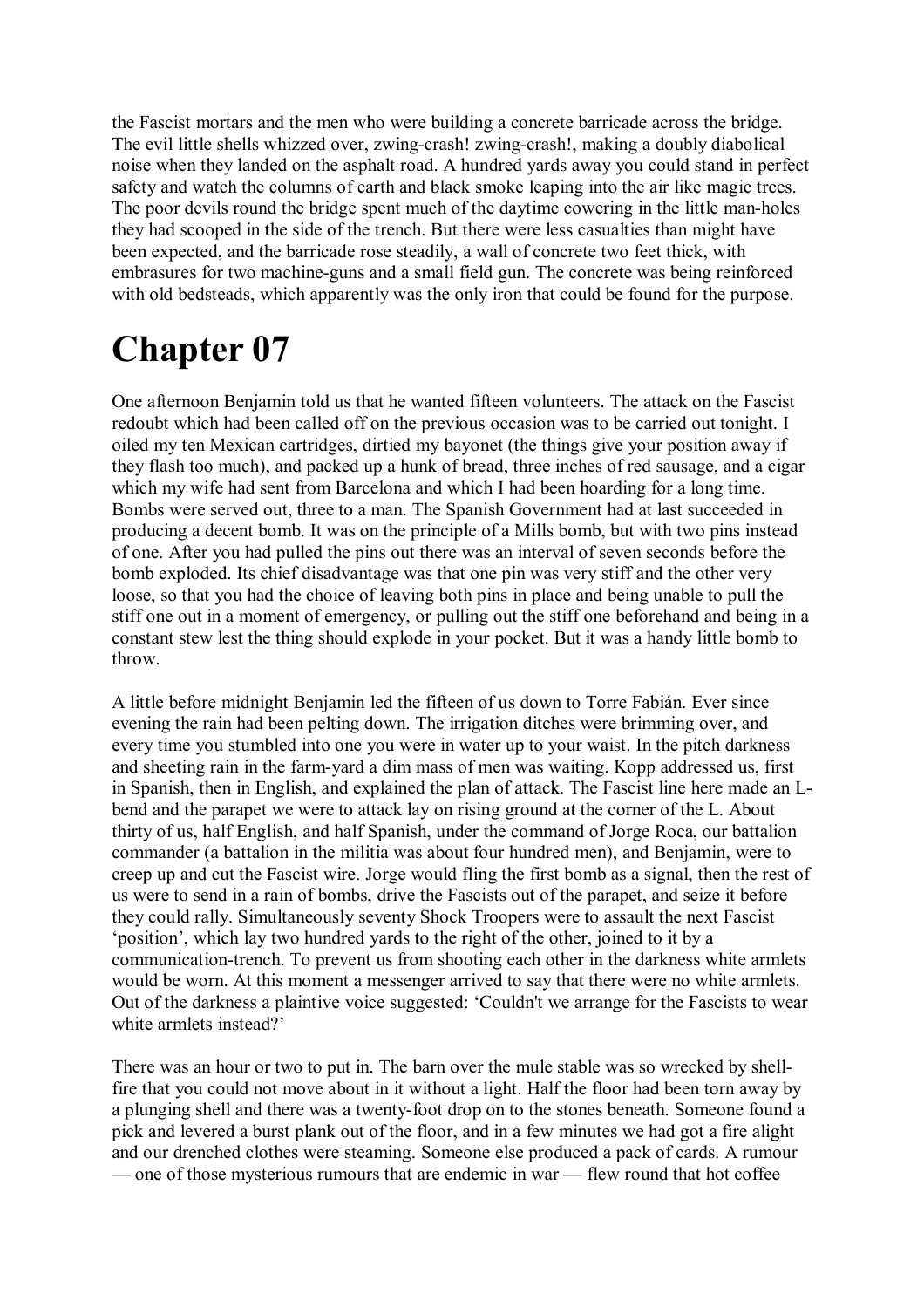with brandy in it was about to be served out. We filed eagerly down the almost-collapsing staircase and wandered round the dark yard, inquiring where the coffee was to be found. Alas! there was no coffee. Instead, they called us together, ranged us into single file, and then Jorge and Benjamin set off rapidly into the darkness, the rest of us following.

It was still raining and intensely dark, but the wind had dropped. The mud was unspeakable. The paths through the beet-fields were simply a succession of lumps, as slippery as a greasy pole, with huge pools everywhere. Long before we got to the place where we were to leave our own parapet everyone had fallen several times and our rifles were coated with mud. At the parapet a small knot of men, our reserves, were waiting, and the doctor and a row of stretchers. We filed through the gap in the parapet and waded through another irrigation ditch. Splash-gurgle! Once again in water up to your waist, with the filthy, slimy mud oozing over your boot-tops. On the grass outside Jorge waited till we were all through. Then, bent almost double, he began creeping slowly forward. The Fascist parapet was about a hundred and fifty yards away. Our one chance of getting there was to move without noise. I was in front with Jorge and Benjamin. Bent double, but with faces raised, we crept into the almost utter darkness at a pace that grew slower at every step. The rain beat lightly in our faces. When I glanced back I could see the men who were nearest to me, a bunch of humped shapes like huge black mushrooms gliding slowly forward. But every time I raised my head Benjamin, close beside me, whispered fiercely in my ear: 'To keep ze head down! To keep ze head down!' I could have told him that he needn't worry. I knew by experiment that on a dark night you can never see a man at twenty paces. It was far more important to go quietly. If they once heard us we were done for. They had only to spray the darkness with their machine-gun and there was nothing for it but to run or be massacred.

But on the sodden ground it was almost impossible to move quietly. Do what you would your feet stuck to the mud, and every step you took was slop-slop, slop-slop. And the devil of it was that the wind had dropped, and in spite of the rain it was a very quiet night. Sounds would carry a long way. There was a dreadful moment when I kicked against a tin and thought every Fascist within miles must have heard it. But no, not a sound, no answering shot, no movement in the Fascist lines. We crept onwards, always more slowly. I cannot convey to you the depth of my desire to get there. Just to get within bombing distance before they heard us! At such a time you have not even any fear, only a tremendous hopeless longing to get over the intervening ground. I have felt exactly the same thing when stalking a wild animal; the same agonized desire to get within range, the same dreamlike certainty that it is impossible. And how the distance stretched out! I knew the ground well, it was barely a hundred and fifty yards, and yet it seemed more like a mile. When you are creeping at that pace you are aware as an ant might be of the enormous variations in the ground; the splendid patch of smooth grass here, the evil patch of sticky mud there, the tall rustling reeds that have got to be avoided, the heap of stones that almost makes you give up hope because it seems impossible to get over it without noise.

We had been creeping forward for such an age that I began to think we had gone the wrong way. Then in the darkness thin parallel lines of something blacker were faintly visible. It was the outer wire (the Fascists had two lines of wire). Jorge knelt down, fumbled in his pocket. He had our only pair of wire-cutters. Snip, snip. The trailing stuff was lifted delicately aside. We waited for the men at the back to close up. They seemed to be making a frightful noise. It might be fifty yards to the Fascist parapet now. Still onwards, bent double. A stealthy step, lowering your foot as gently as a cat approaching a mousehole; then a pause to listen; then another step. Once I raised my head; in silence Benjamin put his hand behind my neck and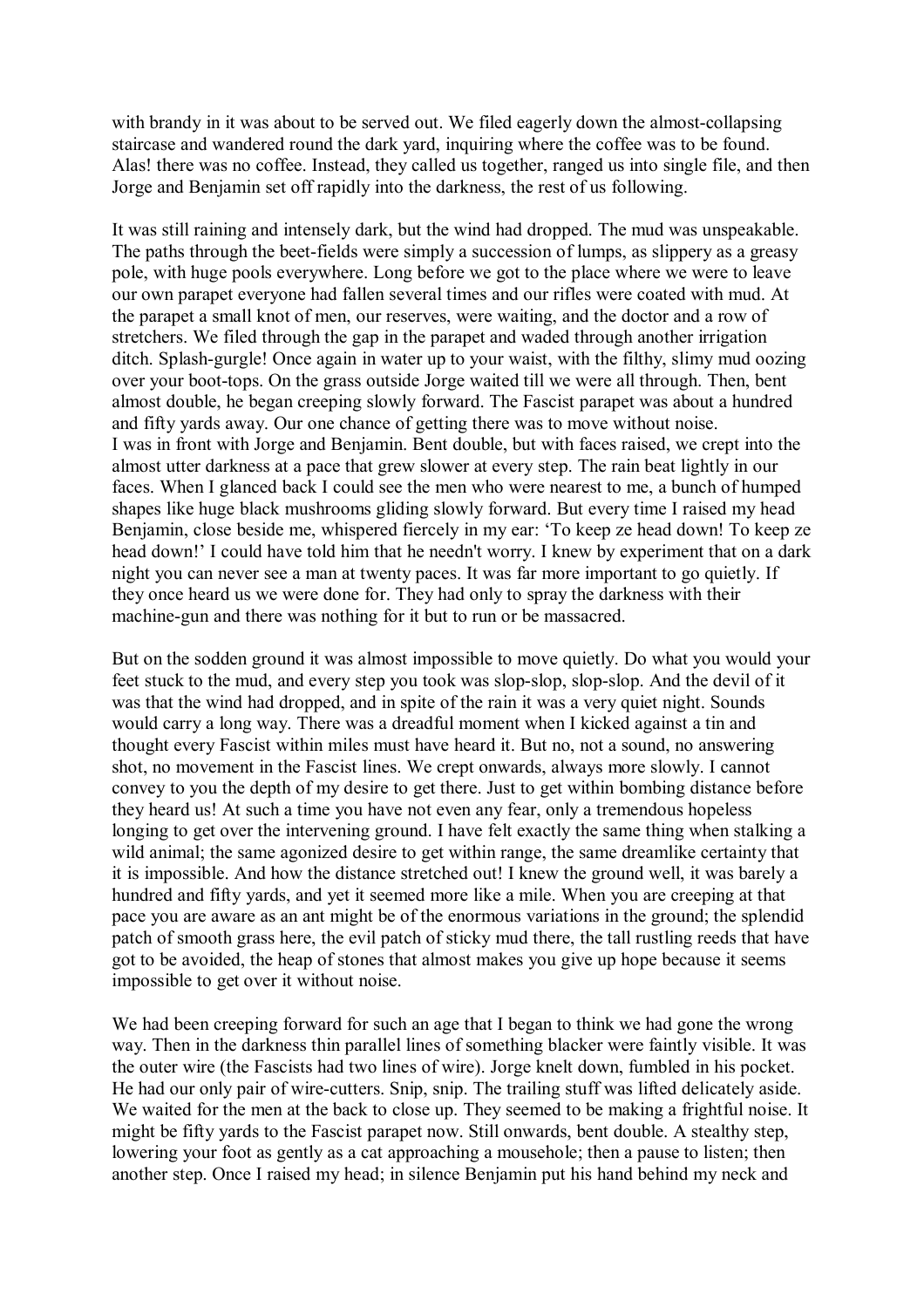pulled it violently down. I knew that the inner wire was barely twenty yards from the parapet. It seemed to me inconceivable that thirty men could get there unheard. Our breathing was enough to give us away. Yet somehow we did get there. The Fascist parapet was visible now, a dim black mound, looming high above us. Once again Jorge knelt and fumbled. Snip, snip. There was no way of cutting the stuff silently.

So that was the inner wire. We crawled through it on all fours and rather more rapidly. If we had time to deploy now all was well. Jorge and Benjamin crawled across to the right. But the men behind, who were spread out, had to form into single file to get through the narrow gap in the wire, and just as this moment there was a flash and a bang from the Fascist parapet. The sentry had heard us at last. Jorge poised himself on one knee and swung his arm like a bowler. Crash! His bomb burst somewhere over the parapet. At once, far more promptly than one would have thought possible, a roar of fire, ten or twenty rifles, burst out from the Fascist parapet. They had been waiting for us after all. Momentarily you could see every sand-bag in the lurid light. Men too far back were flinging their bombs and some of them were falling short of the parapet. Every loophole seemed to be spouting jets of flame. It is always hateful to be shot at in the dark — every rifle-flash seems to be pointed straight at yourself — but it was the bombs that were the worst. You cannot conceive the horror of these things till you have seen one burst close to you in darkness; in the daytime there is only the crash of the explosion, in the darkness there is the blinding red glare as well. I had flung myself down at the first volley. All this while I was lying on my side in the greasy mud, wrestling savagely with the pin of a bomb. The damned thing would not come out. Finally I realized that I was twisting it in the wrong direction. I got the pin out, rose to my knees, hurled the bomb, and threw myself down again. The bomb burst over to the right, outside the parapet; fright had spoiled my aim. Just at this moment another bomb burst right in front of me, so close that I could feel the heat of the explosion. I flattened myself out and dug my face into the mud so hard that I hurt my neck and thought that I was wounded. Through the din I heard an English voice behind me say quietly: 'I'm hit.' The bomb had, in fact, wounded several people round about me without touching myself. I rose to my knees and flung my second bomb. I forget where that one went.

The Fascists were firing, our people behind were firing, and I was very conscious of being in the middle. I felt the blast of a shot and realized that a man was firing from immediately behind me. I stood up and shouted at him:

'Don't shoot at me, you bloody fool!' At this moment I saw that Benjamin, ten or fifteen yards to my right, was motioning to me with his arm. I ran across to him. It meant crossing the line of spouting loop-holes, and as I went I clapped my left hand over my cheek; an idiotic gesture — as though one's hand could stop a bullet! — but I had a horror of being hit in the face. Benjamin was kneeling on one knee with a pleased, devilish sort of expression on his face and firing carefully at the rifle-flashes with his automatic pistol. Jorge had dropped wounded at the first volley and was somewhere out of sight. I knelt beside Benjamin, pulled the pin out of my third bomb and flung it. Ah! No doubt about it that time. The bomb crashed inside the parapet, at the corner, just by the machine-gun nest.

The Fascist fire seemed to have slackened very suddenly. Benjamin leapt to his feet and shouted: 'Forward! Charge!' We dashed up the short steep slope on which the parapet stood. I say 'dashed'; 'lumbered' would be a better word; the fact is that you can't move fast when you are sodden and mudded from head to foot and weighted down with a heavy rifle and bayonet and a hundred and fifty cartridges. I took it for granted that there would be a Fascist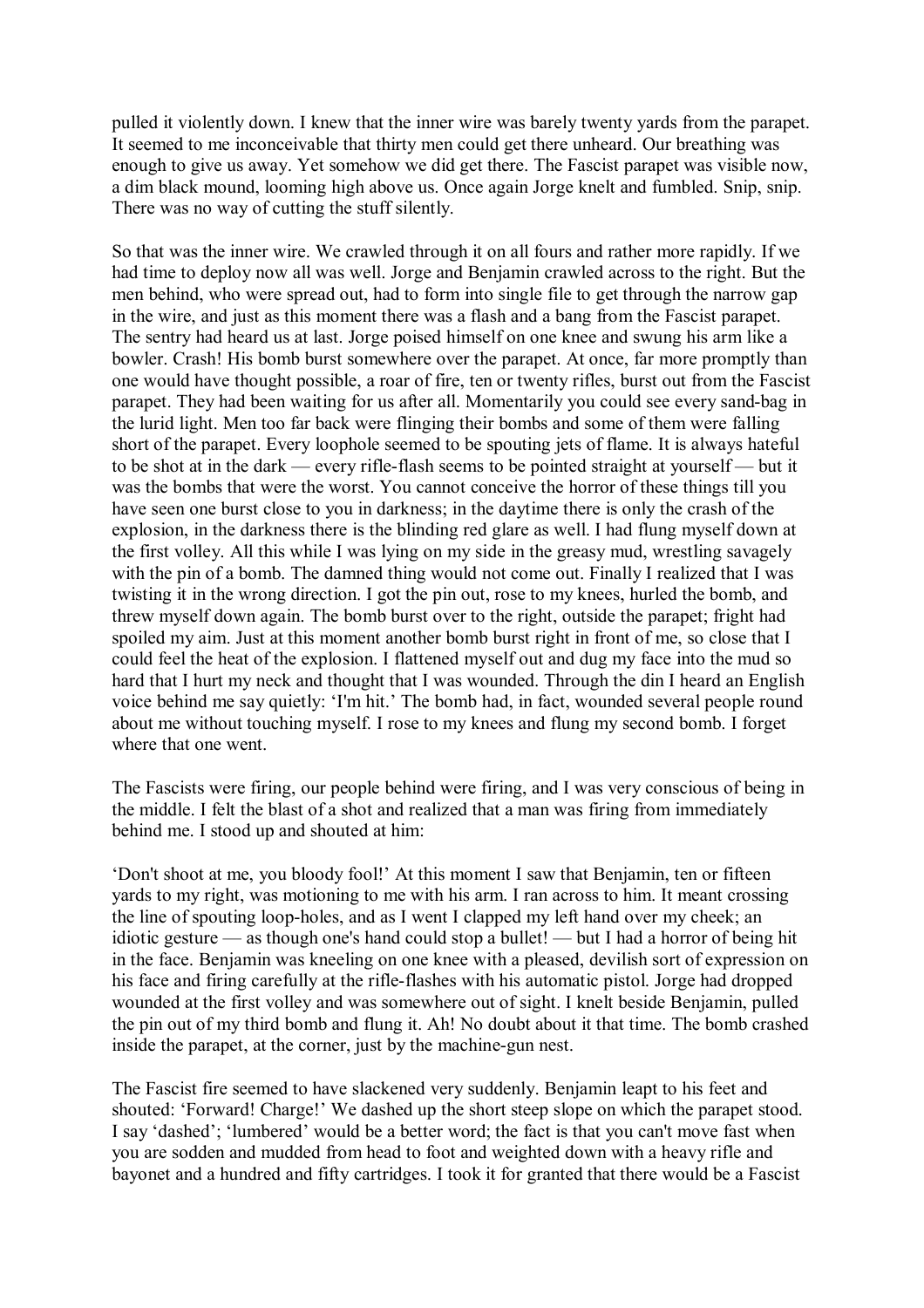waiting for me at the top. If he fired at that range he could not miss me, and yet somehow I never expected him to fire, only to try for me with his bayonet. I seemed to feel in advance the sensation of our bayonets crossing, and I wondered whether his arm would be stronger than mine. However, there was no Fascist waiting. With a vague feeling of relief I found that it was a low parapet and the sand-bags gave a good foothold. As a rule they are difficult to get over. Everything inside was smashed to pieces, beams flung all over the place, and great shards of uralite littered everywhere. Our bombs had wrecked all the huts and dug-outs. And still there was not a soul visible. I thought they would be lurking somewhere underground, and shouted in English (I could not think of any Spanish at the moment): 'Come on out of it! Surrender!' No answer. Then a man, a shadowy figure in the half-light, skipped over the roof of one of the ruined huts and dashed away to the left. I started after him, prodding my bayonet ineffectually into the darkness. As I rounded the comer of the hut I saw a man — I don't know whether or not it was the same man as I had seen before — fleeing up the communication-trench that led to the other Fascist position. I must have been very close to him, for I could see him clearly. He was bareheaded and seemed to have nothing on except a blanket which he was clutching round his shoulders. If I had fired I could have blown him to pieces. But for fear of shooting one another we had been ordered to use only bayonets once we were inside the parapet, and in any case I never even thought of firing. Instead, my mind leapt backwards twenty years, to our boxing instructor at school, showing me in vivid pantomime how he had bayoneted a Turk at the Dardanelles. I gripped my rifle by the small of the butt and lunged at the man's back. He was just out of my reach. Another lunge: still out of reach. And for a little distance we proceeded like this, he rushing up the trench and I after him on the ground above, prodding at his shoulder-blades and never quite getting there — a comic memory for me to look back upon, though I suppose it seemed less comic to him.

Of course, he knew the ground better than I and had soon slipped away from me. When I came back the position was full of shouting men. The noise of firing had lessened somewhat. The Fascists were still pouring a heavy fire at us from three sides, but it was coming from a greater distance.

We had driven them back for the time being. I remember saying in an oracular manner: 'We can hold this place for half an hour, not more.' I don't know why I picked on half an hour. Looking over the right-hand parapet you could see innumerable greenish rifle-flashes stabbing the darkness; but they were a long way back, a hundred or two hundred yards. Our job now was to search the position and loot anything that was worth looting. Benjamin and some others were already scrabbling among the ruins of a big hut or dug-out in the middle of the position. Benjamin staggered excitedly through the ruined roof, tugging at the rope handle of an ammunition box.

'Comrades! Ammunition! Plenty ammunition here!' 'We don't want ammunition,' said a voice, 'we want rifles.'

This was true. Half our rifles were jammed with mud and unusable. They could be cleaned, but it is dangerous to take the bolt out of a rifle in the darkness; you put it down somewhere and then you lose it. I had a tiny electric torch which my wife had managed to buy in Barcelona, otherwise we had no light of any description between us. A few men with good rifles began a desultory fire at the flashes in the distance. No one dared fire too rapidly; even the best of the rifles were liable to jam if they got too hot. There were about sixteen of us inside the parapet, including one or two who were wounded. A number of wounded, English and Spanish, were lying outside. Patrick O'Hara, a Belfast Irishman who had had some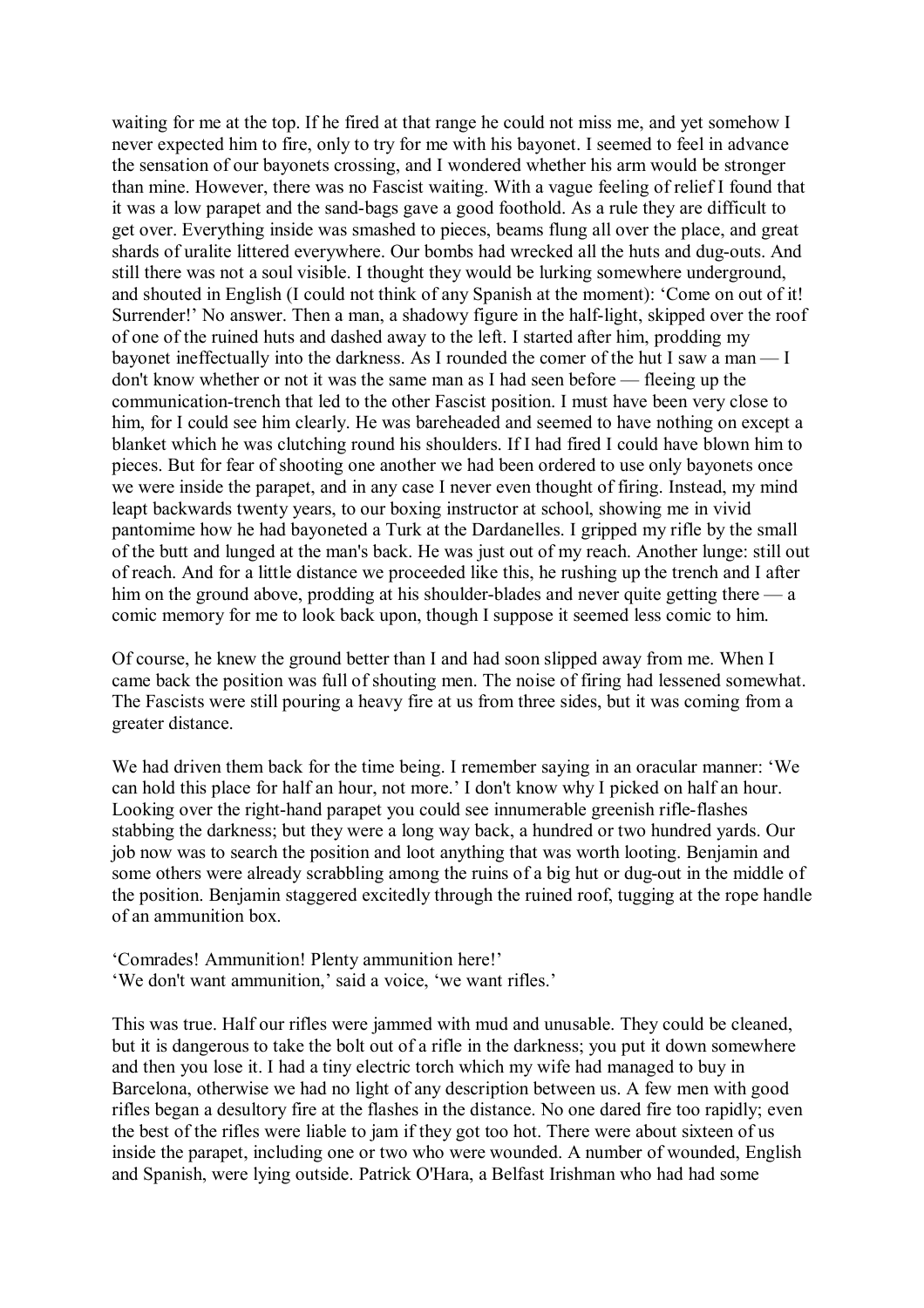training in first-aid, went to and fro with packets of bandages, binding up the wounded men and, of course, being shot at every time he returned to the parapet, in spite of his indignant shouts of 'Poum!'

We began searching the position. There were several dead men lying about, but I did not stop to examine them. The thing I was after was the machine-gun. All the while when we were lying outside I had been wondering vaguely why the gun did not fire. I flashed my torch inside the machine-gun nest. A bitter disappointment! The gun was not there. Its tripod was there, and various boxes of ammunition and spare parts, but the gun was gone. They must have unscrewed it and carried it off at the first alarm. No doubt they were acting under orders, but it was a stupid and cowardly thing to do, for if they had kept the gun in place they could have slaughtered the whole lot of us. We were furious. We had set our hearts on capturing a machine-gun.

We poked here and there but did not find anything of much value. There were quantities of Fascist bombs lying about — a rather inferior type of bomb, which you touched off by pulling a string — and I put a couple of them in my pocket as souvenirs. It was impossible not to be struck by the bare misery of the Fascist dug-outs. The litter of spare clothes, books, food, petty personal belongings that you saw in our own dug-outs was completely absent; these poor unpaid conscripts seemed to own nothing except blankets and a few soggy hunks of bread. Up at the far end there was a small dug-out which was partly above ground and had a tiny window. We flashed the torch through the window and instantly raised a cheer. A cylindrical object in a leather case, four feet high and six inches in diameter, was leaning against the wall. Obviously the machine-gun barrel. We dashed round and got in at the doorway, to find that the thing in the leather case was not a machine-gun but something which, in our weapon-starved army, was even more precious. It was an enormous telescope, probably of at least sixty or seventy magnifications, with a folding tripod. Such telescopes simply did not exist on our side of the line and they were desperately needed. We brought it out in triumph and leaned it against the parapet, to be carried off after.

At this moment someone shouted that the Fascists were closing in. Certainly the din of firing had grown very much louder. But it was obvious that the Fascists would not counter-attack from the right, which meant crossing no man's land and assaulting their own parapet. If they had any sense at all they would come at us from inside the line. I went round to the other side of the dug-outs. The position was roughly horseshoe-shaped, with the dug-outs in the middle, so that we had another parapet covering us on the left. A heavy fire was coming from that direction, but it did not matter greatly. The danger-spot was straight in front, where there was no protection at all. A stream of bullets was passing just overhead. They must be coming from the other Fascist position farther up the line; evidently the Shock Troopers had not captured it after all. But this time the noise was deafening. It was the unbroken, drum-like roar of massed rifles which I was used to hearing from a little distance; this was the first time I had been in the middle of it. And by now, of course, the firing had spread along the line for miles around. Douglas Thompson, with a wounded arm dangling useless at his side, was leaning against the parapet and firing one-handed at the flashes. Someone whose rifle had jammed was loading for him.

There were four or five of us round this side. It was obvious what we must do. We must drag the sand-bags from the front parapet and make a barricade across the unprotected side. And we had got to be quick. The fire was high at present, but they might lower it at any moment; by the flashes all round I could see that we had a hundred or two hundred men against us. We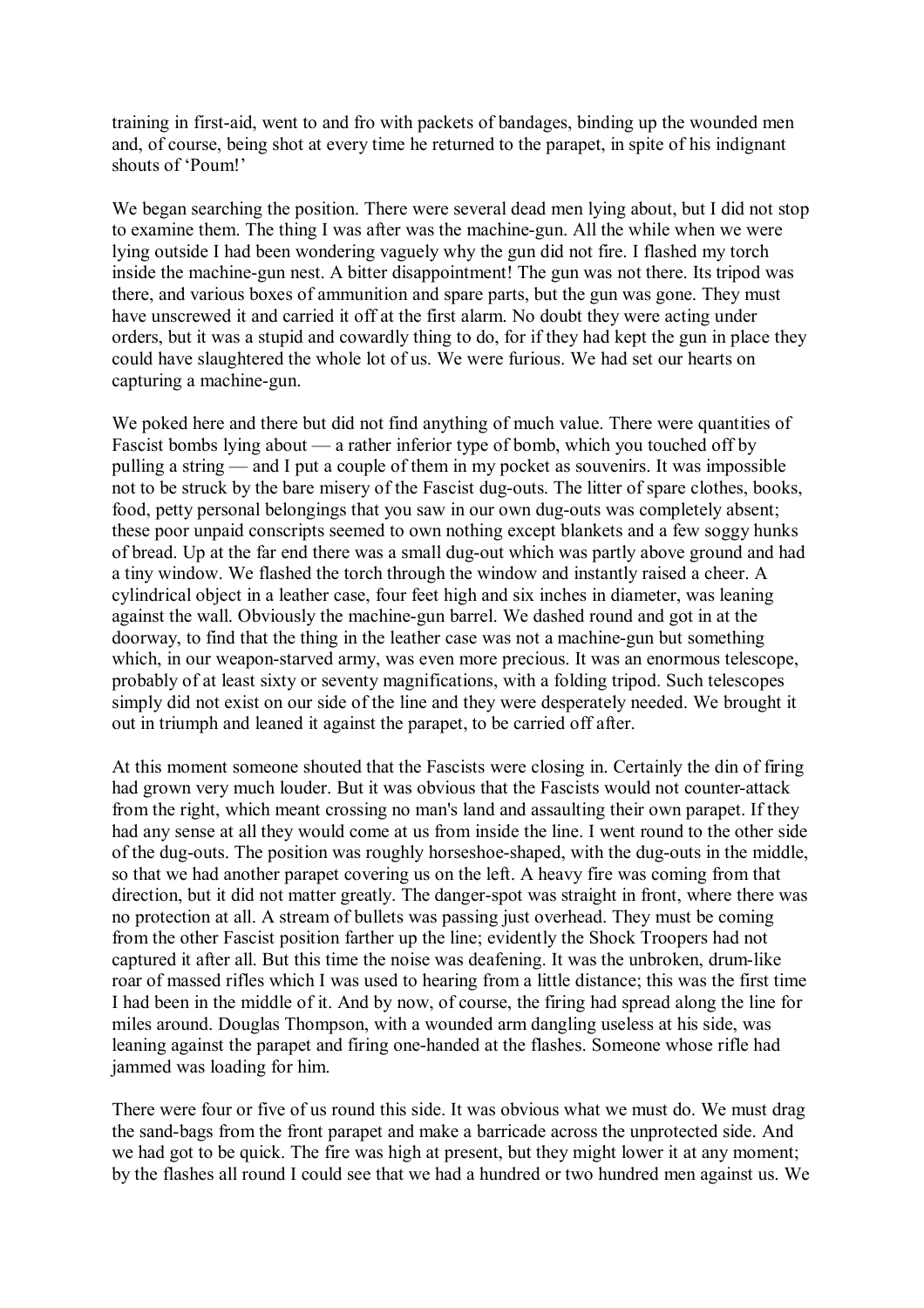began wrenching the sand-bags loose, carrying them twenty yards forward and dumping them into a rough heap. It was a vile job. They were big sand-bags, weighing a hundredweight each and it took every ounce of your strength to prise them loose; and then the rotten sacking split and the damp earth cascaded all over you, down your neck and up your sleeves. I remember feeling a deep horror at everything: the chaos, the darkness, the frightful din, the slithering to and fro in the mud, the struggles with the bursting sand-bags — all the time encumbered with my rifle, which I dared not put down for fear of losing it. I even shouted to someone as we staggered along with a bag between us: 'This is war! Isn't it bloody?' Suddenly a succession of tall figures came leaping over the front parapet. As they came nearer we saw that they wore the uniform of the Shock Troopers, and we cheered, thinking they were reinforcements. However, there were only four of them, three Germans and a Spaniard.

We heard afterwards what had happened to the Shock Troopers. They did not know the ground and in the darkness had been led to the wrong place, where they were caught on the Fascist wire and numbers of them were shot down. These were four who had got lost, luckily for themselves. The Germans did not speak a word of English, French, or Spanish. With difficulty and much gesticulation we explained what we were doing and got them to help us in building the barricade.

The Fascists had brought up a machine-gun now. You could see it spitting like a squib a hundred or two hundred yards away; the bullets came over us with a steady, frosty crackle. Before long we had flung enough sand-bags into place to make a low breastwork behind which the few men who were on this side of the position could lie down and fire. I was kneeling behind them. A mortar-shell whizzed over and crashed somewhere in no man's land. That was another danger, but it would take them some minutes to find our range. Now that we had finished wrestling with those beastly sand-bags it was not bad fun in a way; the noise, the darkness, the flashes approaching, our own men blazing back at the flashes. One even had time to think a little. I remember wondering whether I was frightened, and deciding that I was not. Outside, where I was probably in less danger, I had been half sick with fright. Suddenly there was another shout that the Fascists were closing in. There was no doubt about it this time, the rifle-flashes were much nearer. I saw a flash hardly twenty yards away. Obviously they were working their way up the communication-trench. At twenty yards they were within easy bombing range; there were eight or nine of us bunched together and a single well-placed bomb would blow us all to fragments. Bob Smillie, the blood running down his face from a small wound, sprang to his knee and flung a bomb. We cowered, waiting for the crash. The fuse fizzled red as it sailed through the air, but the bomb failed to explode. (At least a quarter of these bombs were duds'). I had no bombs left except the Fascist ones and I was not certain how these worked. I shouted to the others to know if anyone had a bomb to spare. Douglas Moyle felt in his pocket and passed one across. I flung it and threw myself on my face. By one of those strokes of luck that happen about once in a year I had managed to drop the bomb almost exactly where the rifle had flashed. There was the roar of the explosion and then, instantly, a diabolical outcry of screams and groans. We had got one of them, anyway; I don't know whether he was killed, but certainly he was badly hurt. Poor wretch, poor wretch! I felt a vague sorrow as I heard him screaming. But at the same instant, in the dim light of the rifleflashes, I saw or thought I saw a figure standing near the place where the rifle had flashed. I threw up my rifle and let fly. Another scream, but I think it was still the effect of the bomb. Several more bombs were thrown. The next rifle-flashes we saw were a long way off, a hundred yards or more. So we had driven them back, temporarily at least.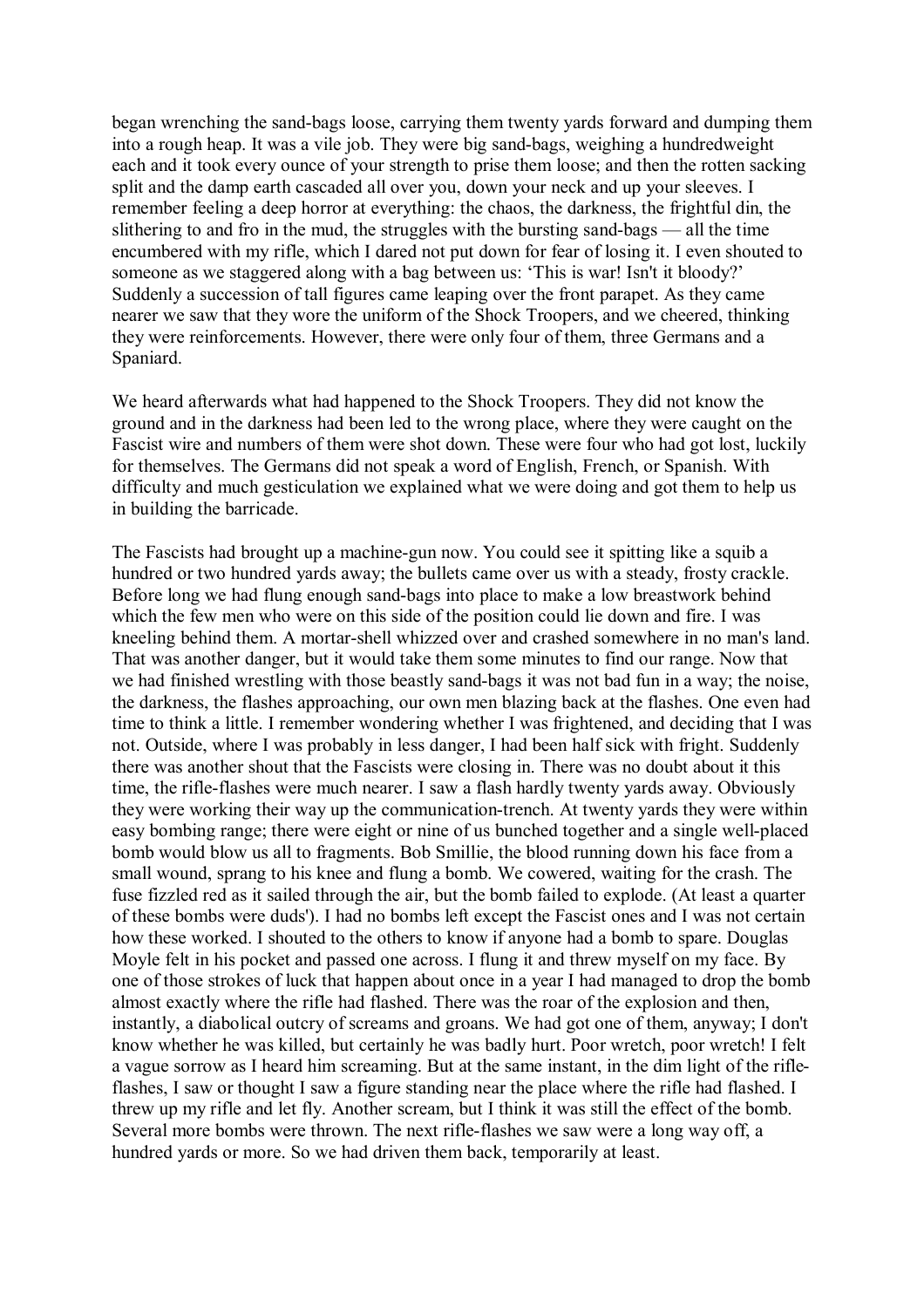Everyone began cursing and saying why the hell didn't they send us some supports. With a sub-machine-gun or twenty men with clean rifles we could hold this place against a battalion. At this moment Paddy Donovan, who was second-in-command to Benjamin and had been sent back for orders, climbed over the front parapet.

'Hi! Come on out of it! All men to retire at once!' 'What?' 'Retire! Get out of it!' 'Why?' 'Orders. Back to our own lines double-quick.'

People were already climbing over the front parapet. Several of them were struggling with a heavy ammunition box. My mind flew to the telescope which I had left leaning against the parapet on the other side of the position. But at this moment I saw that the four Shock Troopers, acting I suppose on some mysterious orders they had received beforehand, had begun running up the communication-trench. It led to the other Fascist position and — if they got there — to certain death. They were disappearing into the darkness. I ran after them, trying to think of the Spanish for 'retire'; finally I shouted, 'Atrás! Atrás!' which perhaps conveyed the right meaning. The Spaniard understood it and brought the others back. Paddy was waiting at the parapet.

'Come on, hurry up.' 'But the telescope!' 'B — the telescope! Benjamin's waiting outside.'

We climbed out. Paddy held the wire aside for me. As soon as we got away from the shelter of the Fascist parapet we were under a devilish fire that seemed to be coming at us from every direction. Part of it, I do not doubt, came from our own side, for everyone was firing all along the line. Whichever way we turned a fresh stream of bullets swept past; we were driven this way and that in the darkness like a flock of sheep. It did not make it any easier that we were dragging a captured box of ammunition — one of those boxes that hold 1750 rounds and weigh about a hundredweight — besides a box of bombs and several Fascist rifles. In a few minutes, although the distance from parapet to parapet was not two hundred yards and most of us knew the ground, we were completely lost. We found ourselves slithering about in a muddy field, knowing nothing except that bullets were coming from both sides. There was no moon to go by, but the sky was growing a little lighter. Our lines lay east of Huesca; I wanted to stay where we were till the first crack of dawn showed us which was east and which was west; but the others were against it. We slithered onwards, changing our direction several times and taking it in turns to haul at the ammunition-box. At last we saw the low flat line of a parapet looming in front of us. It might be ours or it might be the Fascists'; nobody had the dimmest idea which way we were going. Benjamin crawled on his belly through some tall whitish weed till he was about twenty yards from the parapet and tried a challenge. A shout of 'Poum!' answered him. We jumped to our feet, found our way along the parapet, slopped once more through the irrigation ditch — splash-gurgle! — and were in safety.

Kopp was waiting inside the parapet with a few Spaniards. The doctor and the stretchers were gone. It appeared that all the wounded had been got in except Jorge and one of our own men, Hiddlestone by name, who were missing. Kopp was pacing up and down, very pale. Even the fat folds at the back of his neck were pale; he was paying no attention to the bullets that streamed over the low parapet and cracked close to his head. Most of us were squatting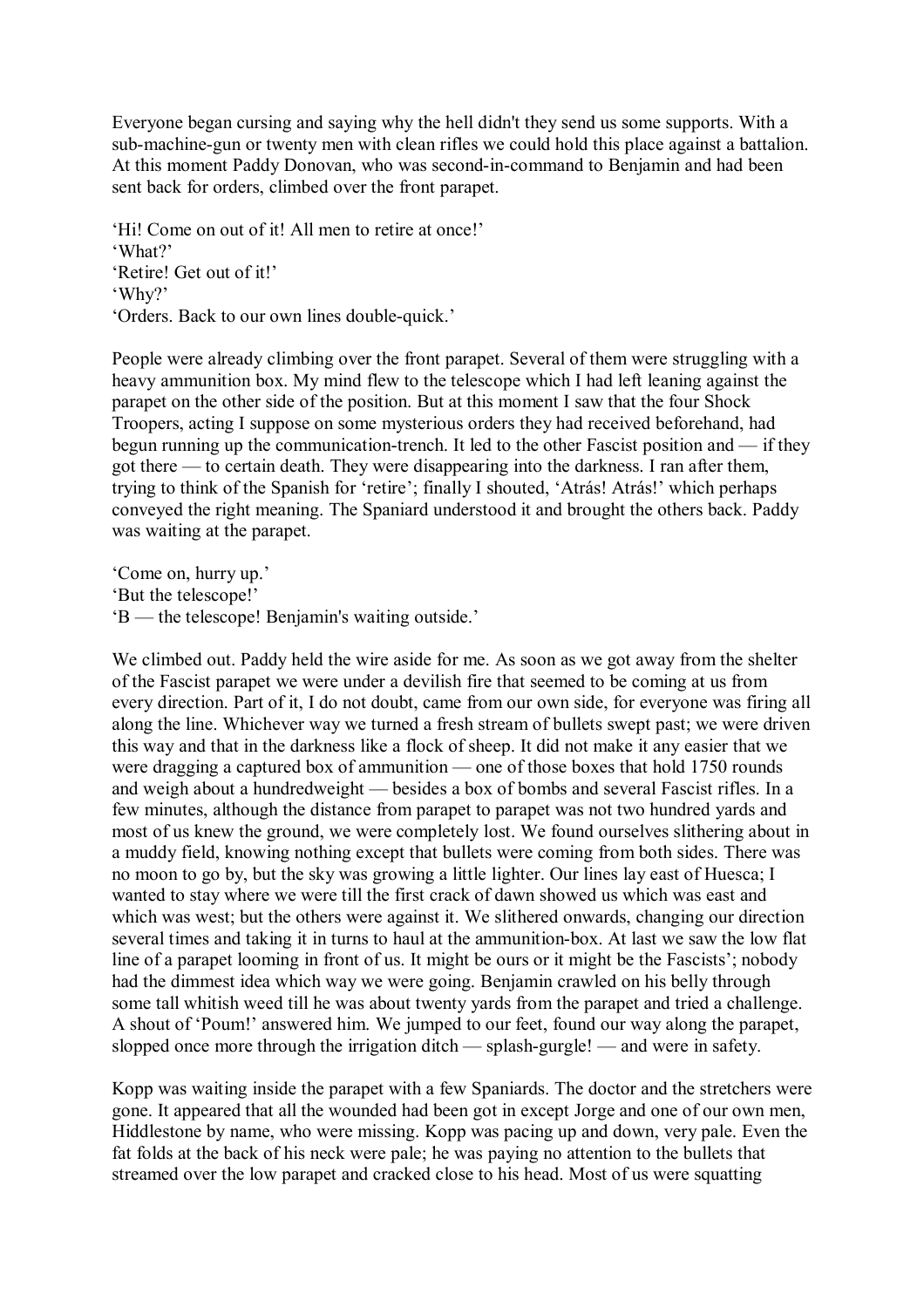behind the parapet for cover. Kopp was muttering. 'Jorge! Cogño! Jorge!' And then in English. 'If Jorge is gone it is terreeble, terreeble!' Jorge was his personal friend and one of his best officers. Suddenly he turned to us and asked for five volunteers, two English and three Spanish, to go and look for the missing men. Moyle and I volunteered with three Spaniards.

As we got outside the Spaniards murmured that it was getting dangerously light. This was true enough; the sky was dimly blue. There was a tremendous noise of excited voices coming from the Fascist redoubt. Evidently they had re-occupied the place in much greater force than before. We were sixty or seventy yards from the parapet when they must have seen or heard us, for they sent over a heavy burst of fire which made us drop on our faces. One of them flung a bomb over the parapet — a sure sign of panic. We were lying in the grass, waiting for an opportunity to move on, when we heard or thought we heard — I have no doubt it was pure imagination, but it seemed real enough at the time — that the Fascist voices were much closer. They had left the parapet and were coming after us. 'Run!' I yelled to Moyle, and jumped to my feet. And heavens, how I ran! I had thought earlier in the night that you can't run when you are sodden from head to foot and weighted down with a rifle and cartridges; I learned now you can always run when you think you have fifty or a hundred armed men after you. But if I could run fast, others could run faster. In my flight something that might have been a shower of meteors sped past me. It was the three Spaniards, who had been in front. They were back to our own parapet before they stopped and I could catch up with them. The truth was that our nerves were all to pieces. I knew, however, that in a half light one man is invisible where five are clearly visible, so I went back alone. I managed to get to the outer wire and searched the ground as well as I could, which was not very well, for I had to lie on my belly. There was no sign of Jorge or Hiddlestone, so I crept back. We learned afterwards that both Jorge and Hiddlestone had been taken to the dressing-station earlier. Jorge was lightly wounded through the shoulder. Hiddlestone had received a dreadful wound — a bullet which travelled right up his left arm, breaking the bone in several places; as he lay helpless on the ground a bomb had burst near him and torn various other parts of his body. He recovered, I am glad to say. Later he told me that he had worked his way some distance lying on his back, then had clutched hold of a wounded Spaniard and they had helped one another in.

It was getting light now. Along the line for miles around a ragged meaningless fire was thundering, like the rain that goes on raining after a storm. I remember the desolate look of everything, the morasses of mud, the weeping poplar trees, the yellow water in the trenchbottoms; and men's exhausted faces, unshaven, streaked with mud, and blackened to the eyes with smoke. When I got back to my dug-out the three men I shared it with were already fast sleep. They had flung themselves down with all their equipment on and their muddy rifles clutched against them. Everything was sodden, inside the dug-out as well as outside. By long searching I managed to collect enough chips of dry wood to make a tiny fire. Then I smoked the cigar which I had been hoarding and which, surprisingly enough, had not got broken during the night.

Afterwards we learned that the action had been a success, as such things go. It was merely a raid to make the Fascists divert troops from the other side of Huesca, where the Anarchists were attacking again. I had judged that the Fascists had thrown a hundred or two hundred men into the counter-attack, but a deserter told us later on that it was six hundred. I dare say he was lying — deserters, for obvious reasons, often try to curry favour. It was a great pity about the telescope. The thought of losing that beautiful bit of loot worries me even now.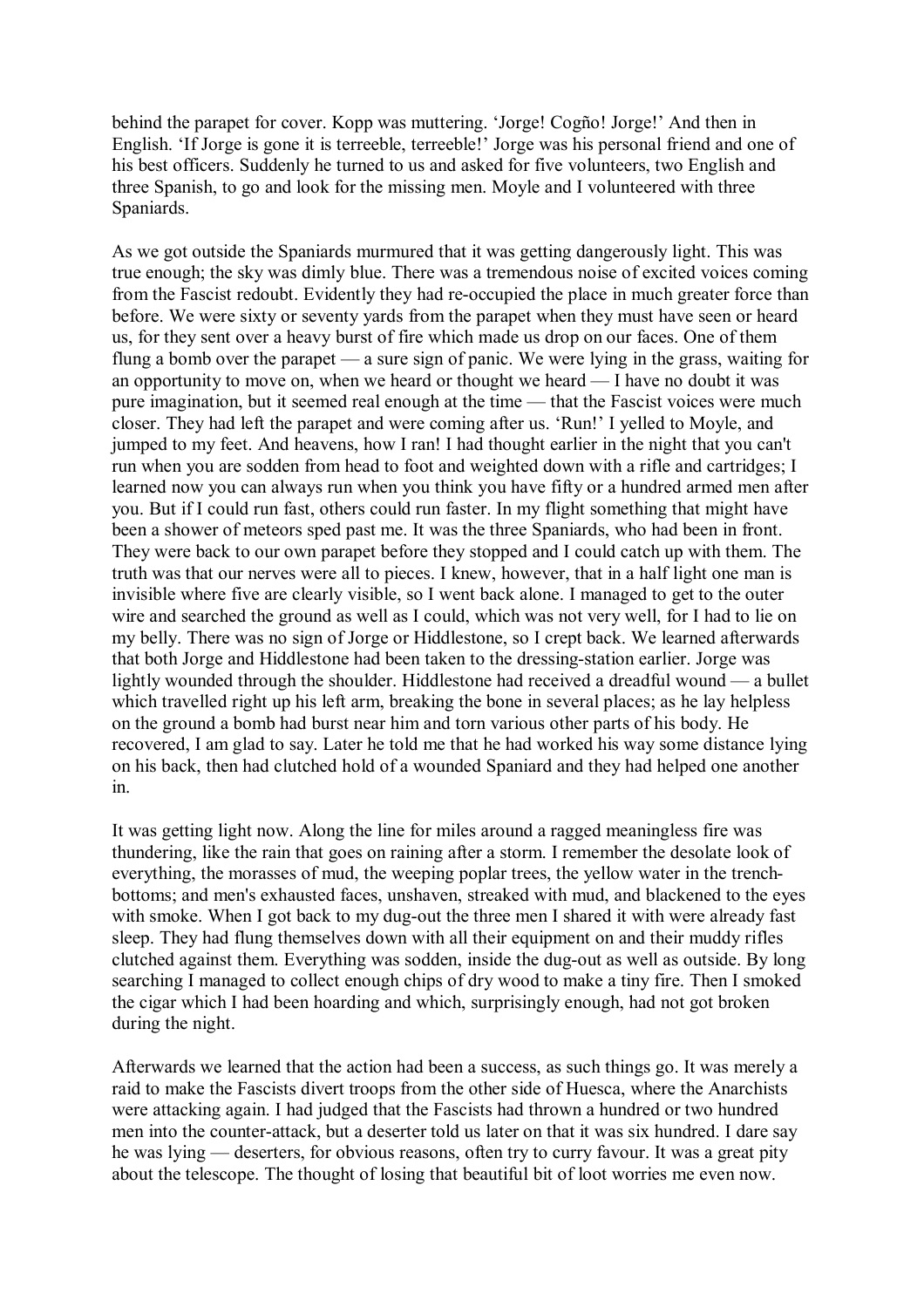## **Chapter 08**

The days grew hotter and even the nights grew tolerably warm. On a bullet-chipped tree in front of our parapet thick clusters of cherries were forming. Bathing in the river ceased to be an agony and became almost a pleasure. Wild roses with pink blooms the size of saucers straggled over the shell-holes round Torre Fabian. Behind the line you met peasants wearing wild roses over their ears. In the evenings they used to go out with green nets, hunting quails. You spread the net over the tops of the grasses and then lay down and made a noise like a female quail. Any male quail that was within hearing then came running towards you, and when he was underneath the net you threw a stone to scare him, whereupon he sprang into the air and was entangled in the net. Apparently only male quails were caught, which struck me as unfair.

There was a section of Andalusians next to us in the line now. I do not know quite how they got to this front. The current explanation was that they had run away from Malaga so fast that they had forgotten to stop at Valencia; but this, of course, came from the Catalans, who professed to look down on the Andalusians as a race of semi-savages. Certainly the Andalusians were very ignorant. Few if any of them could read, and they seemed not even to know the one thing that everybody knows in Spain — which political party they belonged to. They thought they were Anarchists, but were not quite certain; perhaps they were Communists. They were gnarled, rustic-looking men, shepherds or labourers from the olive groves, perhaps, with faces deeply stained by the ferocious suns of farther south. They were very useful to us, for they had an extraordinary dexterity at rolling the dried-up Spanish tobacco into cigarettes. The issue of cigarettes had ceased, but in Monflorite it was occasionally possible to buy packets of the cheapest kind of tobacco, which in appearance and texture was very like chopped chaff. Its flavour was not bad, but it was so dry that even when you had succeeded in making a cigarette the tobacco promptly fell out and left an empty cylinder. The Andalusians, however, could roll admirable cigarettes and had a special technique for tucking the ends in.

Two Englishmen were laid low by sunstroke. My salient memories of that time are the heat of the midday sun, and working half-naked with sand-bags punishing one's shoulders which were already flayed by the sun; and the lousiness of our clothes and boots, which were literally dropping to pieces; and the struggles with the mule which brought our rations and which did not mind rifle-fire but took to flight when shrapnel burst in the air; and the mosquitoes (just beginning to be active) and the rats, which were a public nuisance and would even devour leather belts and cartridge-pouches. Nothing was happening except an occasional casualty from a sniper's bullet and the sporadic artillery-fire and air-raids on Huesca. Now that the trees were in full leaf we had constructed snipers' platforms, like machans, in the poplar trees that fringed the line. On the other side of Huesca the attacks were petering out. The Anarchists had had heavy losses and had not succeeded in completely cutting the Jaca road. They had managed to establish themselves close enough on either side to bring the road itself under machine-gun fire and make it impassable for traffic; but the gap was a kilometre wide and the Fascists had constructed a sunken road, a sort of enormous trench, along which a certain number of lorries could come and go. Deserters reported that in Huesca there were plenty of munitions and very little food. But the town was evidently not going to fall. Probably it would have been impossible to take it with the fifteen thousand illarmed men who were available. Later, in June, the Government brought troops from the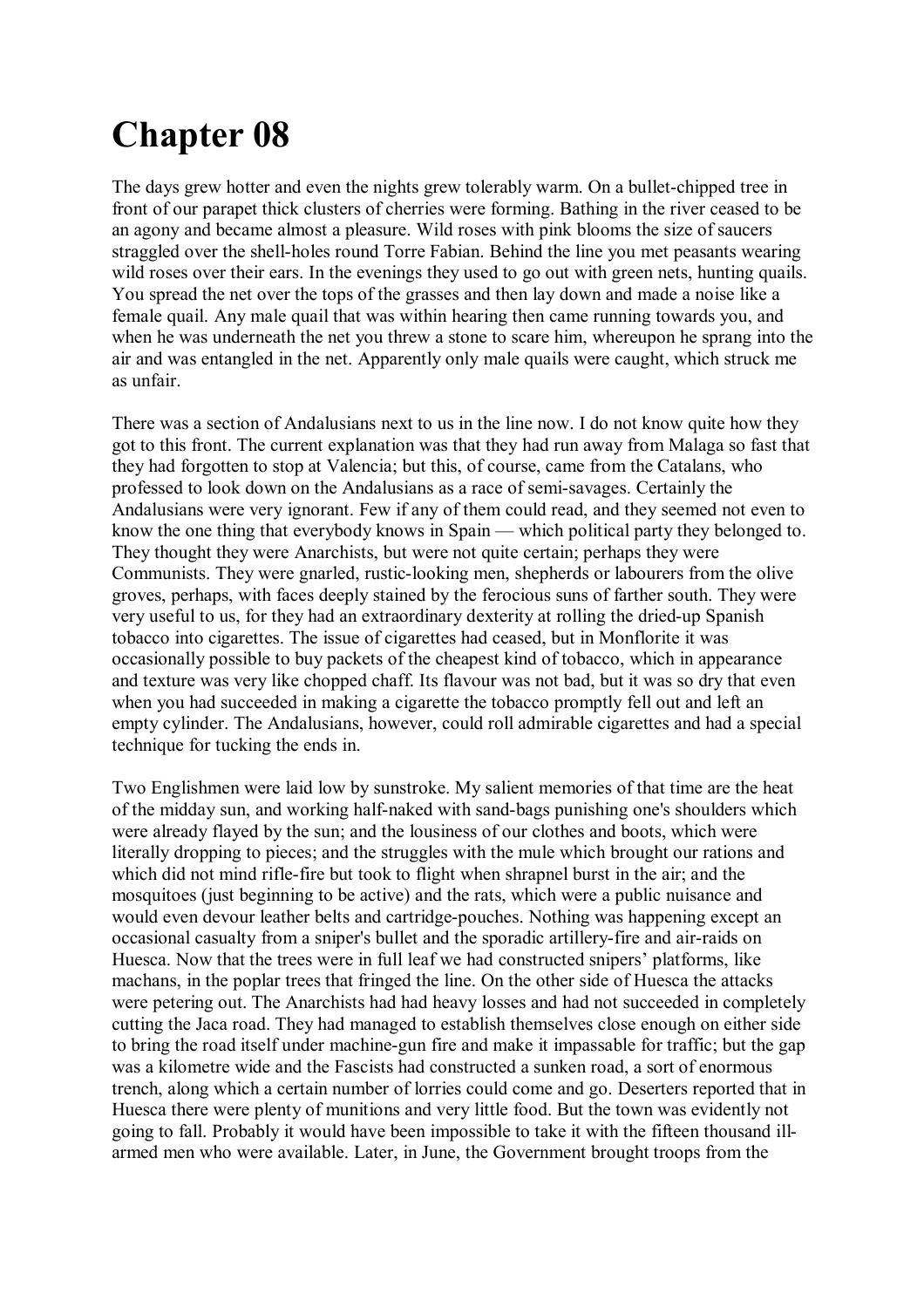Madrid front and concentrated thirty thousand men on Huesca, with an enormous quantity of aeroplanes, but still the town did not fall.

When we went on leave I had been a hundred and fifteen days in the line, and at the time this period seemed to me to have been one of the most futile of my whole life. I had joined the militia in order to fight against Fascism, and as yet I had scarcely fought at all, had merely existed as a sort of passive object, doing nothing in return for my rations except to suffer from cold and lack of sleep. Perhaps that is the fate of most soldiers in most wars. But now that I can see this period in perspective I do not altogether regret it. I wish, indeed, that I could have served the Spanish Government a little more effectively; but from a personal point of view — from the point of view of my own development — those first three or four months that I spent in the line were less futile than I then thought. They formed a kind of interregnum in my life, quite different from anything that had gone before and perhaps from anything that is to come, and they taught me things that I could not have learned in any other way.

The essential point is that all this time I had been isolated — for at the front one was almost completely isolated from the outside world: even of what was happening in Barcelona one had only a dim conception — among people who could roughly but not too inaccurately be described as revolutionaries. This was the result of the militia-system, which on the Aragon front was not radically altered till about June 1937. The workers' militias, based on the trade unions and each composed of people of approximately the same political opinions, had the effect of canalizing into one place all the most revolutionary sentiment in the country. I had dropped more or less by chance into the only community of any size in Western Europe where political consciousness and disbelief in capitalism were more normal than their opposites. Up here in Aragon one was among tens of thousands of people, mainly though not entirely of working-class origin, all living at the same level and mingling on terms of equality. In theory it was perfect equality, and even in practice it was not far from it. There is a sense in which it would be true to say that one was experiencing a foretaste of Socialism, by which I mean that the prevailing mental atmosphere was that of Socialism. Many of the normal motives of civilized life — snobbishness, money-grubbing, fear of the boss, etc. had simply ceased to exist. The ordinary class-division of society had disappeared to an extent that is almost unthinkable in the money-tainted air of England; there was no one there except the peasants and ourselves, and no one owned anyone else as his master. Of course such a state of affairs could not last. It was simply a temporary and local phase in an enormous game that is being played over the whole surface of the earth. But it lasted long enough to have its effect upon anyone who experienced it. However much one cursed at the time, one realized afterwards that one had been in contact with something strange and valuable. One had been in a community where hope was more normal than apathy or cynicism, where the word 'comrade' stood for comradeship and not, as in most countries, for humbug. One had breathed the air of equality. I am well aware that it is now the fashion to deny that Socialism has anything to do with equality. In every country in the world a huge tribe of party-hacks and sleek little professors are busy 'proving' that Socialism means no more than a planned state-capitalism with the grab-motive left intact. But fortunately there also exists a vision of Socialism quite different from this. The thing that attracts ordinary men to Socialism and makes them willing to risk their skins for it, the 'mystique' of Socialism, is the idea of equality; to the vast majority of people Socialism means a classless society, or it means nothing at all. And it was here that those few months in the militia were valuable to me. For the Spanish militias, while they lasted, were a sort of microcosm of a classless society. In that community where no one was on the make, where there was a shortage of everything but no privilege and no boot-licking, one got, perhaps, a crude forecast of what the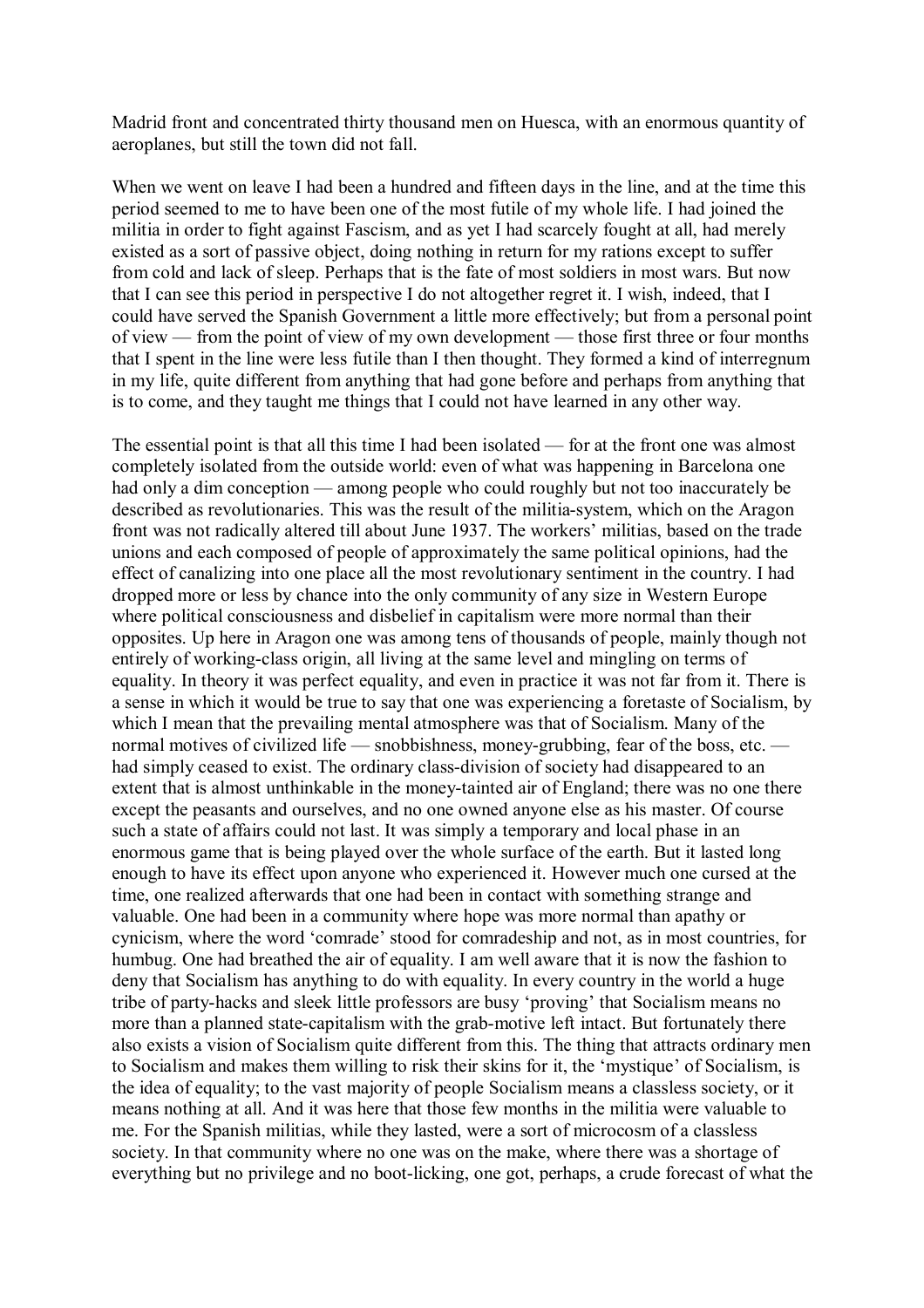opening stages of Socialism might be like. And, after all, instead of disillusioning me it deeply attracted me. The effect was to make my desire to see Socialism established much more actual than it had been before. Partly, perhaps, this was due to the good luck of being among Spaniards, who, with their innate decency and their ever-present Anarchist tinge, would make even the opening stages of Socialism tolerable if they had the chance.

Of course at the time I was hardly conscious of the changes that were occurring in my own mind. Like everyone about me I was chiefly conscious of boredom, heat, cold, dirt, lice, privation, and occasional danger. It is quite different now. This period which then seemed so futile and eventless is now of great importance to me. It is so different from the rest of my life that already it has taken on the magic quality which, as a rule, belongs only to memories that are years old. It was beastly while it was happening, but it is a good patch for my mind to browse upon. I wish I could convey to you the atmosphere of that time. I hope I have done so, a little, in the earlier chapters of this book. It is all bound up in my mind with the winter cold, the ragged uniforms of militiamen, the oval Spanish faces, the morse-like tapping of machine-guns, the smells of urine and rotting bread, the tinny taste of bean-stews wolfed hurriedly out of unclean pannikins.

The whole period stays by me with curious vividness. In my memory I live over incidents that might seem too petty to be worth recalling. I am in the dug-out at Monte Pocero again, on the ledge of limestone that serves as a bed, and young Ramon is snoring with his nose flattened between my shoulder-blades. I am stumbling up the mucky trench, through the mist that swirls round me like cold steam. I am half-way up a crack in the mountain-side, struggling to keep my balance and to tug a root of wild rosemary out of the ground. High overhead some meaningless bullets are singing.

I am lying hidden among small fir-trees on the low ground west of Monte Oscuro, with Kopp and Bob Edwards and three Spaniards. Up the naked grey hill to the right of us a string of Fascists are climbing like ants. Close in front a bugle-call rings out from the Fascist lines. Kopp catches my eye and, with a schoolboy gesture, thumbs his nose at the sound.

I am in the mucky yard at La Granja, among the mob of men who are struggling with their tin pannikins round the cauldron of stew. The fat and harassed cook is warding them off with the ladle. At a table nearby a bearded man with a huge automatic pistol strapped to his belt is hewing loaves of bread into five pieces. Behind me a Cockney voice (Bill Chambers, with whom I quarrelled bitterly and who was afterwards killed outside Huesca) is singing:

There are rats, rats, Rats as big as cats, In the ...

A shell comes screaming over. Children of fifteen fling themselves on their faces. The cook dodges behind the cauldron. Everyone rises with a sheepish expression as the shell plunges and booms a hundred yards away.

I am walking up and down the line of sentries, under the dark boughs of the poplars. In the flooded ditch outside the rats are paddling about, making as much noise as otters. As the yellow dawn comes up behind us, the Andalusian sentry, mufHed in his cloak, begins singing. Across no man's land, a hundred or two hundred yards away, you can hear the Fascist sentry also singing.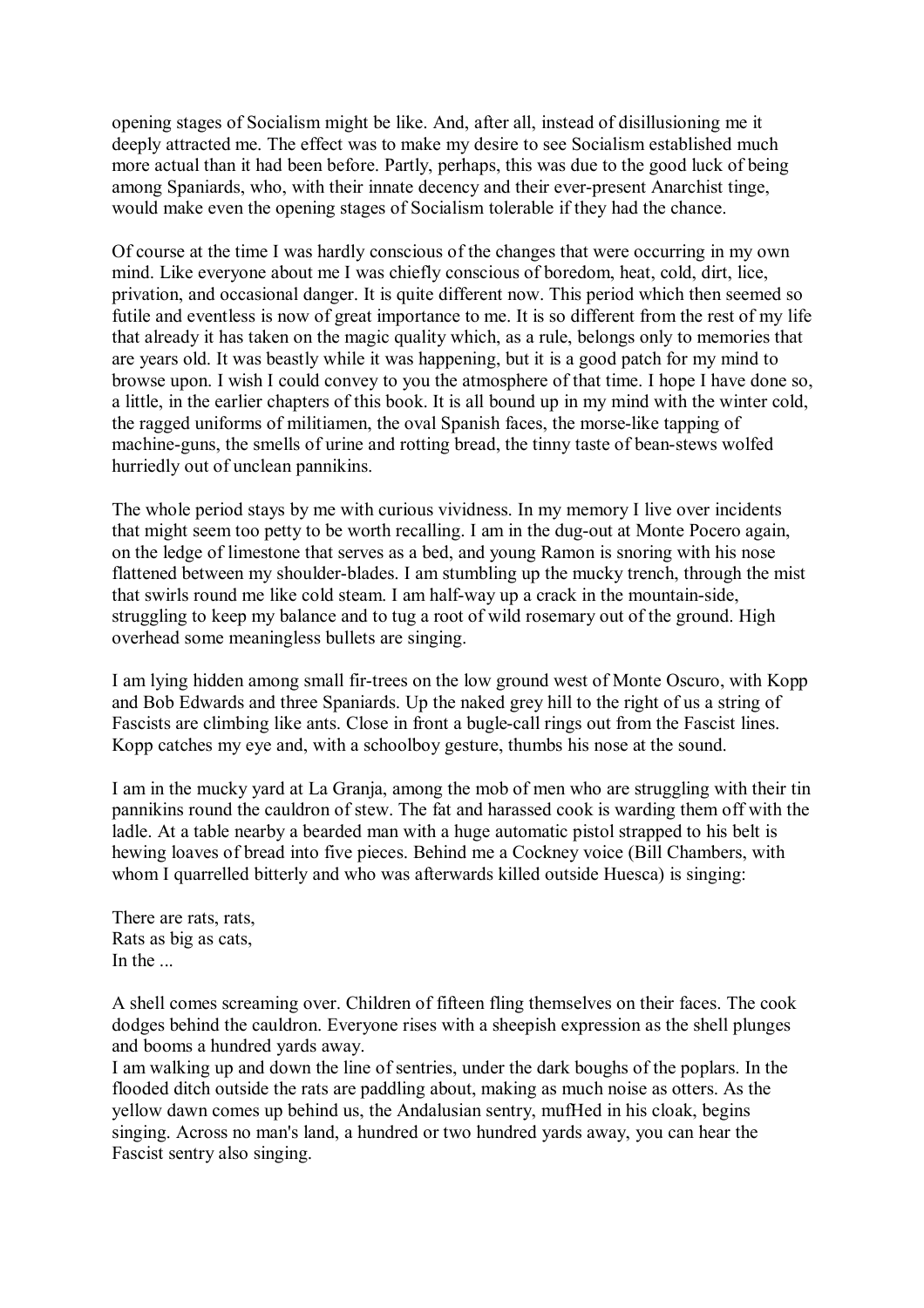On 25 April, after the usual mañanas, another section relieved us and we handed over our rifles, packed our kits, and marched back to Monflorite. I was not sorry to leave the line. The lice were multiplying in my trousers far faster than I could massacre them, and for a month past I had had no socks and my boots had very little sole left, so that I was walking more or less barefoot. I wanted a hot bath, clean clothes, and a night between sheets more passionately than it is possible to want anything when one has been living a normal civilized life. We slept a few hours in a barn in Monflorite, jumped a lorry in the small hours, caught the five o'clock train at Barbastro, and — having the luck to connect with a fast train at Lerida — were in Barcelona by three o'clock in the afternoon of the 26th. And after that the trouble began.

## **Chapter 09**

From Mandalay, in Upper Burma, you can travel by train to Maymyo, the principal hillstation of the province, on the edge of the Shan plateau. It is rather a queer experience. You start off in the typical atmosphere of an eastern city — the scorching sunlight, the dusty palms, the smells of fish and spices and garlic, the squashy tropical fruits, the swarming darkfaced human beings — and because you are so used to it you carry this atmosphere intact, so to speak, in your railway carriage. Mentally you are still in Mandalay when the train stops at Maymyo, four thousand feet above sea-level. But in stepping out of the carriage you step into a different hemisphere. Suddenly you are breathing cool sweet air that might be that of England, and all round you are green grass, bracken, fir-trees, and hill-women with pink cheeks selling baskets of strawberries.

Getting back to Barcelona, after three and a half months at the front, reminded me of this. There was the same abrupt and startling change of atmosphere. In the train, all the way to Barcelona, the atmosphere of the front persisted; the dirt, the noise, the discomfort, the ragged clothes the feeling of privation, comradeship, and equality. The train, already full of militiamen when it left Barbastro, was invaded by more and more peasants at every station on the line; peasants with bundles of vegetables, with terrified fowls which they carried headdownwards, with sacks which looped and writhed all over the floor and were discovered to be full of live rabbits — finally with a quite considerable flock of sheep which were driven into the compartments and wedged into every empty space. The militiamen shouted revolutionary songs which drowned the rattle of the train and kissed their hands or waved red and black handkerchiefs to every pretty girl along the line. Bottles of wine and of anis, the filthy Aragonese liqueur, travelled from hand to hand. With the Spanish goat-skin water-bottles you can squirt a jet of wine right across a railway carriage into your friend's mouth, which saves a lot of trouble. Next to me a black-eyed boy of fifteen was recounting sensational and, I do not doubt, completely untrue stories of his own exploits at the front to two old leather-faced peasants who listened open-mouthed. Presently the peasants undid their bundles and gave us some sticky dark-red wine. Everyone was profoundly happy, more happy than I can convey. But when the train had rolled through Sabadell and into Barcelona, we stepped into an atmosphere that was scarcely less alien and hostile to us and our kind than if this had been Paris or London.

Everyone who has made two visits, at intervals of months, to Barcelona during the war has remarked upon the extraordinary changes that took place in it. And curiously enough, whether they went there first in August and again in January, or, like myself, first in December and again in April, the thing they said was always the same: that the revolutionary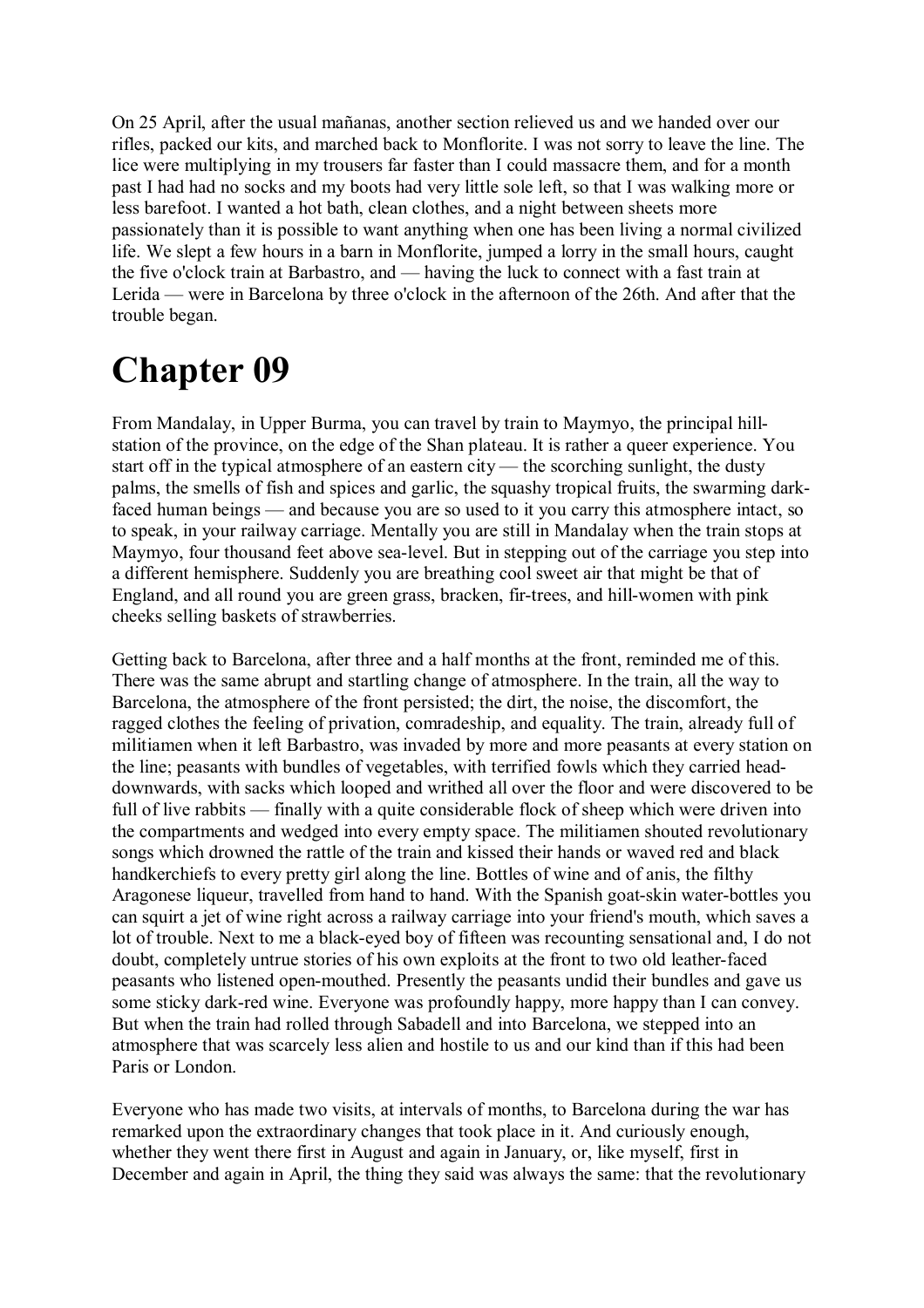atmosphere had vanished. No doubt to anyone who had been there in August, when the blood was scarcely dry in the streets and militia were quartered in the smart hotels, Barcelona in December would have seemed bourgeois; to me, fresh from England, it was liker to a workers' city than anything I had conceived possible. Now the tide had rolled back. Once again it was an ordinary city, a little pinched and chipped by war, but with no outward sign of working-class predominance.

The change in the aspect of the crowds was startling. The militia uniform and the blue overalls had almost disappeared; everyone seemed to be wearing the smart summer suits in which Spanish tailors specialize. Fat prosperous men, elegant women, and sleek cars were everywhere. (It appeared that there were still no private cars; nevertheless, anyone who 'was anyone' seemed able to command a car.) The officers of the new Popular Army, a type that had scarcely existed when I left Barcelona, swarmed in surprising numbers. The Popular Army was officered at the rate of one officer to ten men. A certain number of these officers had served in the militia and been brought back from the front for technical instruction, but the majority were young men who had gone to the School of War in preference to joining the militia. Their relation to their men was not quite the same as in a bourgeois army, but there was a definite social difference, expressed by the difference of pay and uniform. The men wore a kind of coarse brown overalls, the officers wore an elegant khaki uniform with a tight waist, like a British Army officer's uniform, only a little more so. I do not suppose that more than one in twenty of them had yet been to the front, but all of them had automatic pistols strapped to their belts; we, at the front, could not get pistols for love or money. As we made our way up the street I noticed that people were staring at our dirty exteriors. Of course, like all men who have been several months in the line, we were a dreadful sight. I was conscious of looking like a scarecrow. My leather jacket was in tatters, my woollen cap had lost its shape and slid perpetually over one eye, my boots consisted of very little beyond splayed-out uppers. All of us were in more or less the same state, and in addition we were dirty and unshaven, so it was no wonder that the people stared. But it dismayed me a little, and brought it home to me that some queer things had been happening in the last three months.

During the next few days I discovered by innumerable signs that my first impression had not been wrong. A deep change had come over the town. There were two facts that were the keynote of all else. One was that the people — the civil population — had lost much of their interest in the war; the other was that the normal division of society into rich and poor, upper class and lower class, was reasserting itself.

The general indifference to the war was surprising and rather disgusting. It horrified people who came to Barcelona from Madrid or even from Valencia. Partly it was due to the remoteness of Barcelona from the actual fighting; I noticed the same thing a month later in Tarragona, where the ordinary life of a smart seaside town was continuing almost undisturbed. But it was significant that all over Spain voluntary enlistment had dwindled from about January onwards. In Catalonia, in February, there had been a wave of enthusiasm over the first big drive for the Popular Army, but it had not led to any great increase in recruiting. The war was only six months old or thereabouts when the Spanish Government had to resort to conscription, which would be natural in a foreign war, but seems anomalous in a civil war. Undoubtedly it was bound up with the disappointment of the revolutionary hopes with which the war had started. The trade union members who formed themselves into militias and chased the Fascists back to Zaragoza in the first few weeks of war had done so largely because they believed themselves to be fighting for working-class control; but it was becoming more and more obvious that working-class control was a lost cause, and the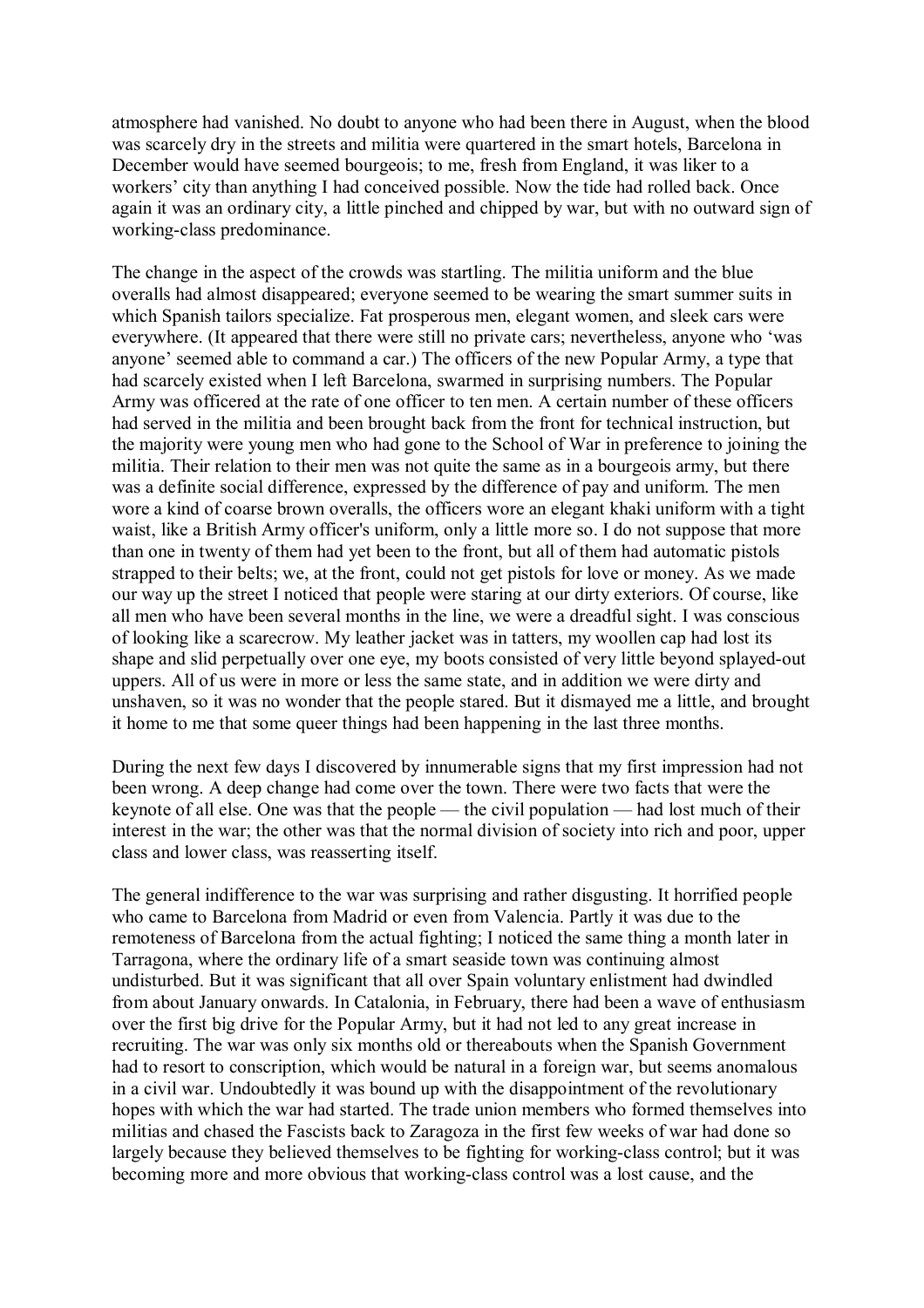common people, especially the town proletariat, who have to fill the ranks in any war, civil or foreign, could not be blamed for a certain apathy. Nobody wanted to lose the war, but the majority were chiefly anxious for it to be over. You noticed this wherever you went. Everywhere you met with the same perfunctory remark: 'This war — terrible, isn't it? When is it going to end?' Politically conscious people were far more aware of the internecine struggle between Anarchist and Communist than of the fight against Franco. To the mass of the people the food shortage was the most important thing. 'The front' had come to be thought of as a mythical far-off place to which young men disappeared and either did not return or returned after three or four months with vast sums of money in their pockets. (A militiaman usually received his back pay when he went on leave.) Wounded men, even when they were hopping about on crutches, did not receive any special consideration. To be in the militia was no longer fashionable. The shops, always the barometers of public taste, showed this clearly. When I first reached Barcelona the shops, poor and shabby though they were, had specialized in militiamen's equipment. Forage-caps, zipper jackets, Sam Browne belts, hunting-knives, water-bottles, revolver-holsters were displayed in every window. Now the shops were markedly smarter, but the war had been thrust into the background. As I discovered later, when buying my kit before going back to the front, certain things that one badly needed at the front were very difficult to procure.

Meanwhile there was going on a systematic propaganda against the party militias and in favour of the Popular Army. The position here was rather curious. Since February the entire armed forces had theoretically been incorporated in the Popular Army, and the militias were, on paper, reconstructed along Popular Army lines, with differential pay-rates, gazetted rank, etc., etc. The divisions were made up of 'mixed brigades', which were supposed to consist partly of Popular Army troops and partly of militia. But the only changes that had actually taken place were changes of name. The P.O.U.M. troops, for instance, previously called the Lenin Division, were now known as the 29th Division. Until June very few Popular Army troops reached the Aragon front, and in consequence the militias were able to retain their separate structure and their special character. But on every wall the Government agents had stencilled: 'We need a Popular Army', and over the radio and in the Communist Press there was a ceaseless and sometimes very malignant jibing against the militias, who were described as ill-trained, undisciplined, etc., etc.; the Popular Army was always described as 'heroic'. From much of this propaganda you would have derived the impression that there was something disgraceful in having gone to the front voluntarily and something praiseworthy in waiting to be conscripted. For the time being, however, the militias were holding the line while the Popular Army was training in the rear, and this fact had to be advertised as little as possible. Drafts of militia returning to the front were no longer marched through the streets with drums beating and flags flying. They were smuggled away by train or lorry at five o'clock in the morning. A few drafts of the Popular Army were now beginning to leave for the front, and these, as before, were marched ceremoniously through the streets; but even they, owing to the general waning of interest in the war, met with comparatively little enthusiasm. The fact that the militia troops were also, on paper. Popular Army troops, was skilfully used in the Press propaganda. Any credit that happened to be going was automatically handed to the Popular Army, while all blame was reserved for the militias. It sometimes happened that the same troops were praised in one capacity and blamed in the other.

But besides all this there was the startling change in the social atmosphere — a thing difficult to conceive unless you have actually experienced it. When I first reached Barcelona I had thought it a town where class distinctions and great differences of wealth hardly existed.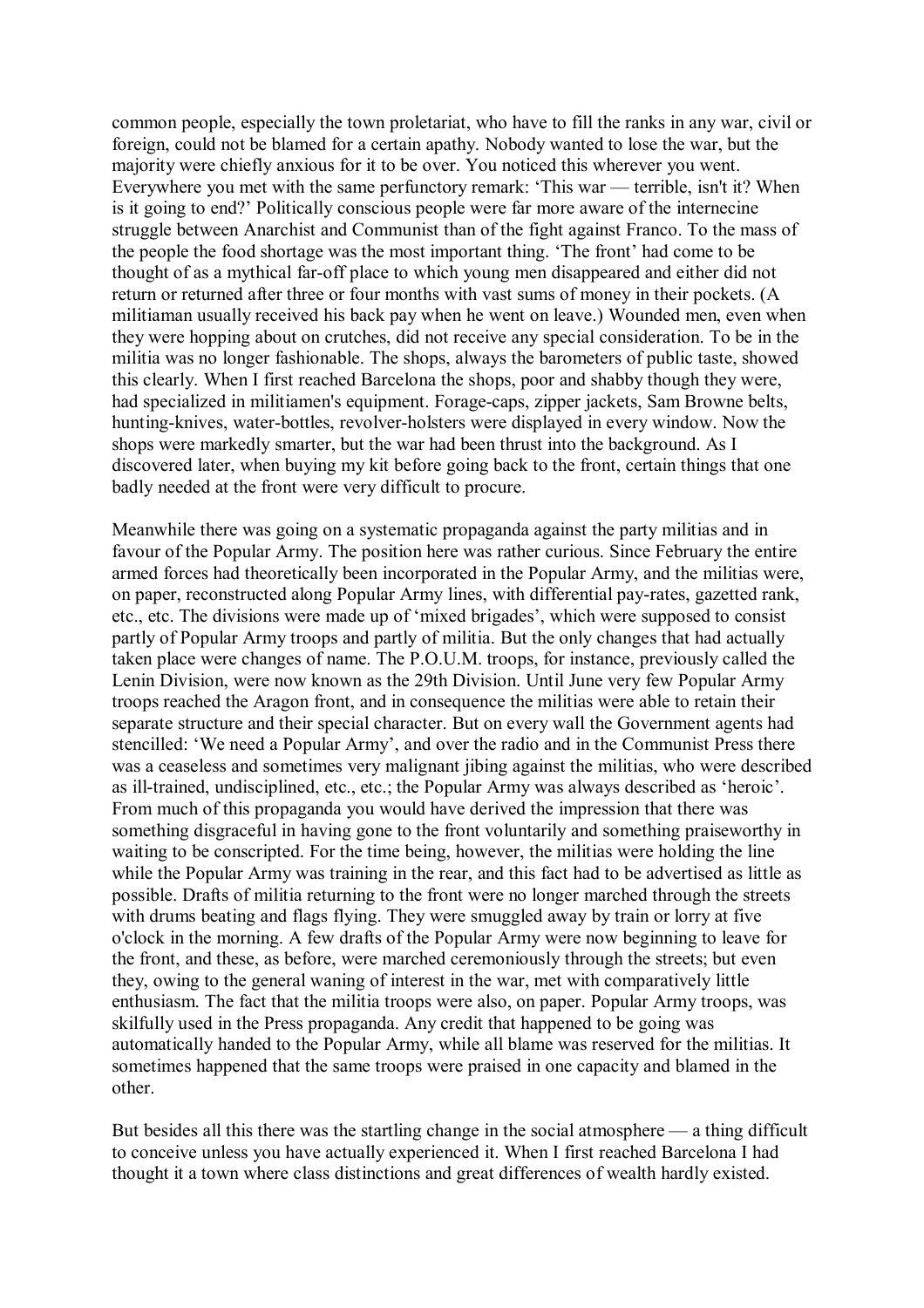Certainly that was what it looked like. 'Smart' clothes were an abnormality, nobody cringed or took tips, waiters and flower-women and bootblacks looked you in the eye and called you 'comrade'. I had not grasped that this was mainly a mixture of hope and camouflage. The working class believed in a revolution that had been begun but never consolidated, and the bourgeoisie were scared and temporarily disguising themselves as workers. In the first months of revolution there must have been many thousands of people who deliberately put on overalls and shouted revolutionary slogans as a way of saving their skins. Now things were returning to normal. The smart restaurants and hotels were full of rich people wolfing expensive meals, while for the working-class population food-prices had jumped enormously without any corresponding rise in wages. Apart from the expensiveness of everything, there were recurrent shortages of this and that, which, of course, always hit the poor rather than the rich. The restaurants and hotels seemed to have little difficulty in getting whatever they wanted, but in the working-class quarters the queues for bread, olive oil, and other necessaries were hundreds of yards long. Previously in Barcelona I had been struck by the absence of beggars; now there were quantities of them. Outside the delicatessen shop at the top of the Ramblas gangs of barefooted children were always waiting to swarm round anyone who came out and clamour for scraps of food. The 'revolutionary' forms of speech were dropping out of use. Strangers seldom addressed you as tú and camarada nowadays; it was usually señor and usted. Buenos días was beginning to replace salud. The waiters were back in their boiled shirts and the shop-walkers were cringing in the familiar manner. My wife and I went into a hosiery shop on the Ramblas to buy some stockings. The shopman bowed and rubbed his hands as they do not do even in England nowadays, though they used to do it twenty or thirty years ago. In a furtive indirect way the practice of tipping was coming back. The workers' patrols had been ordered to dissolve and the pre-war police forces were back on the streets. One result of this was that the cabaret show and high-class brothels, many of which had been closed by the workers' patrols, had promptly reopened(8). A small but significant instance of the way in which everything was now orientated in favour of the wealthier classes could be seen in the tobacco shortage. For the mass of the people the shortage of tobacco was so desperate that cigarettes filled with sliced liquorice-root were being sold in the streets. I tried some of these once. (A lot of people tried them once.) Franco held the Canaries, where all the Spanish tobacco is grown; consequently the only stocks of tobacco left on the Government side were those that had been in existence before the war. These were running so low that the tobacconists' shops only opened once a week; after waiting for a couple of hours in a queue you might, if you were lucky, get a three-quarterounce packet of tobacco. Theoretically the Government would not allow tobacco to be purchased from abroad, because this meant reducing the gold-reserves, which had got to be kept for arms and other necessities. Actually there was a steady supply of smuggled foreign cigarettes of the more expensive kinds. Lucky Strikes and so forth, which gave a grand opportunity for profiteering. You could buy the smuggled cigarettes openly in the smart hotels and hardly less openly in the streets, provided that you could pay ten pesetas (a militiaman's daily wage) for a packet. The smuggling was for the benefit of wealthy people, and was therefore connived at. If you had enough money there was nothing that you could not get in any quantity, with the possible exception of bread, which was rationed fairly strictly. This open contrast of wealth and poverty would have been impossible a few months earlier, when the working class still were or seemed to be in control. But it would not be fair to attribute it solely to the shift of political power. Partly it was a result of the safety of life in Barcelona, where there was little to remind one of the war except an occasional air-raid. Everyone who had been in Madrid said that it was completely different there. In Madrid the common danger forced people of almost all kinds into some sense of comradeship. A fat man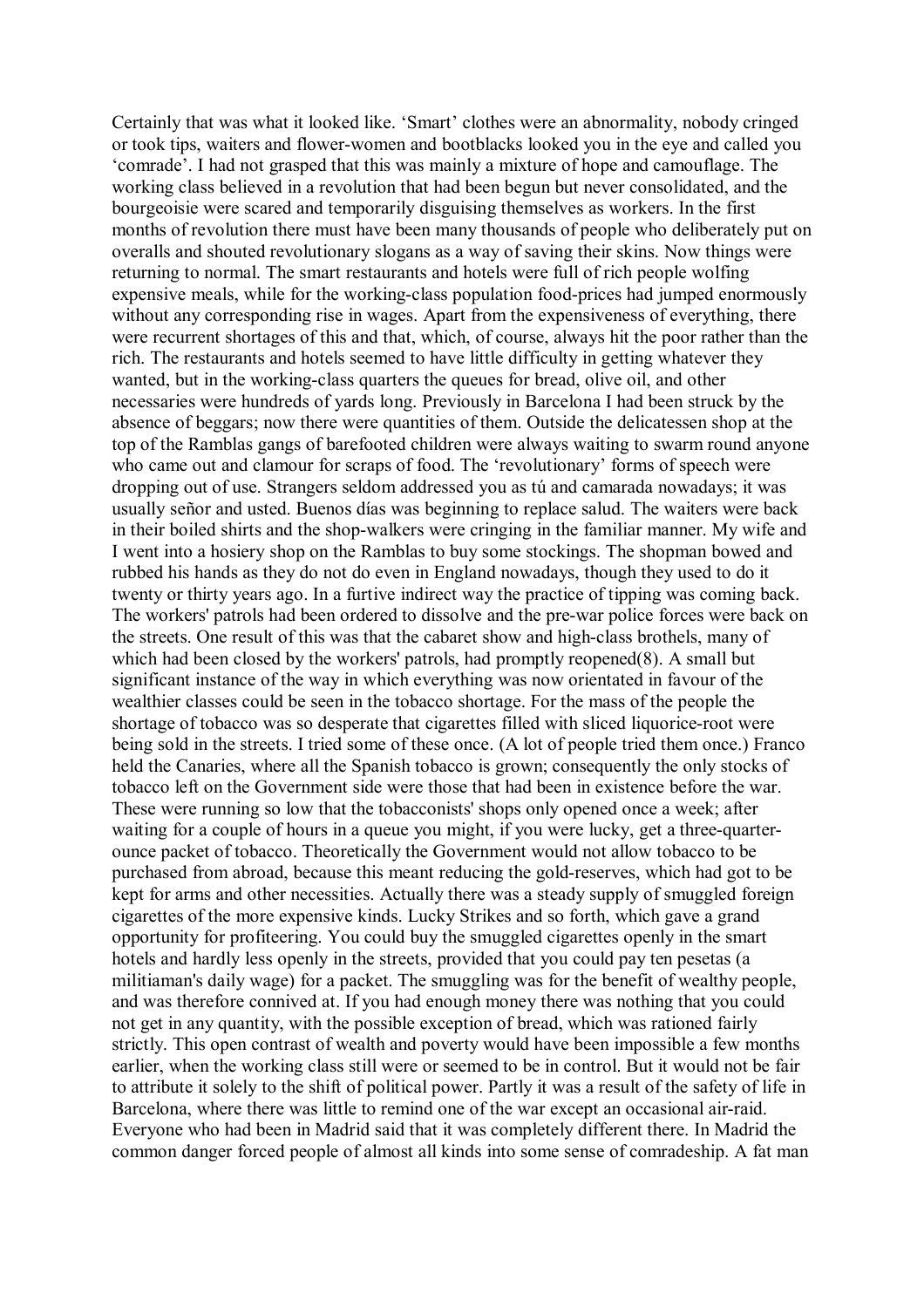eating quails while children are begging for bread is a disgusting sight, but you are less likely to see it when you are within sound of the guns.

A day or two after the street-fighting I remember passing through one of the fashionable streets and coming upon a confectioner's shop with a window full of pastries and bonbons of the most elegant kinds, at staggering prices. It was the kind of shop you see in Bond Street or the Rue de la Paix. And I remember feeling a vague horror and amazement that money could still be wasted upon such things in a hungry war-stricken country. But God forbid that I should pretend to any personal superiority. After several months of discomfort I had a ravenous desire for decent food and wine, cocktails, American cigarettes, and so forth, and I admit to having wallowed in every luxury that I had money to buy. During that first week, before the street-fighting began, I had several preoccupations which interacted upon one another in a curious way. In the first place, as I have said, I was busy making myself as comfortable as I could. Secondly, thanks to over-eating and over-drinking, I was slightly out of health all that week. I would feel a little unwell, go to bed for half a day, get up and eat another excessive meal, and then feel ill again. At the same time I was making secret negotiations to buy a revolver. I badly wanted a revolver — in trench-fighting much more useful than a rifle — and they were very difficult to get hold of. The Government issued them to policemen and Popular Army officers, but refused to issue them to the militia; you had to buy them, illegally, from the secret stores of the Anarchists. After a lot of fuss and nuisance an Anarchist friend managed to procure me a tiny 26-mm. automatic pistol, a wretched weapon, useless at more than five yards but better than nothing. And besides all this I was making preliminary arrangements to leave the P.O.U.M. militia and enter some other unit that would ensure my being sent to the Madrid front.

I had told everyone for a long time past that I was going to leave the P.O.U.M. As far as my purely personal preferences went I would have liked to join the Anarchists. If one became a member of the C.N.T. it was possible to enter the F.A.I. militia, but I was told that the F.A.I. were likelier to send me to Teruel than to Madrid. If I wanted to go to Madrid I must join the International Column, which meant getting a recommendation from a member of the Communist Party. I sought out a Communist friend, attached to the Spanish Medical Aid, and explained my case to him. He seemed very anxious to recruit me and asked me, if possible, to persuade some of the other I.L.P. Englishmen to come with me. If I had been in better health I should probably have agreed there and then. It is hard to say now what difference this would have made. Quite possibly I should have been sent to Albacete before the Barcelona fighting started; in which case, not having seen the fighting at close quarters, I might have accepted the official version of it as truthful. On the other hand, if I had been in Barcelona during the fighting, under Communist orders but still with a sense of personal loyalty to my comrades in the P.O.U.M., my position would have been impossible. But I had another week's leave due to me and I was very anxious to get my health back before returning to the line. Also — the kind of detail that is always deciding one's destiny — I had to wait while the boot-makers made me a new pair of marching boots. (The entire Spanish army had failed to produce a pair of boots big enough to fit me.) I told my Communist friend that I would make definite arrangements later. Meanwhile I wanted a rest. I even had a notion that we — my wife and I — might go to the seaside for two or three days. What an idea! The political atmosphere ought to have warned me that that was not the kind of thing one could do nowadays.

For under the surface-aspect of the town, under the luxury and growing poverty, under the seeming gaiety of the streets, with their flower-stalls, their many-coloured flags, their propaganda-posters, and thronging crowds, there was an unmistakable and horrible feeling of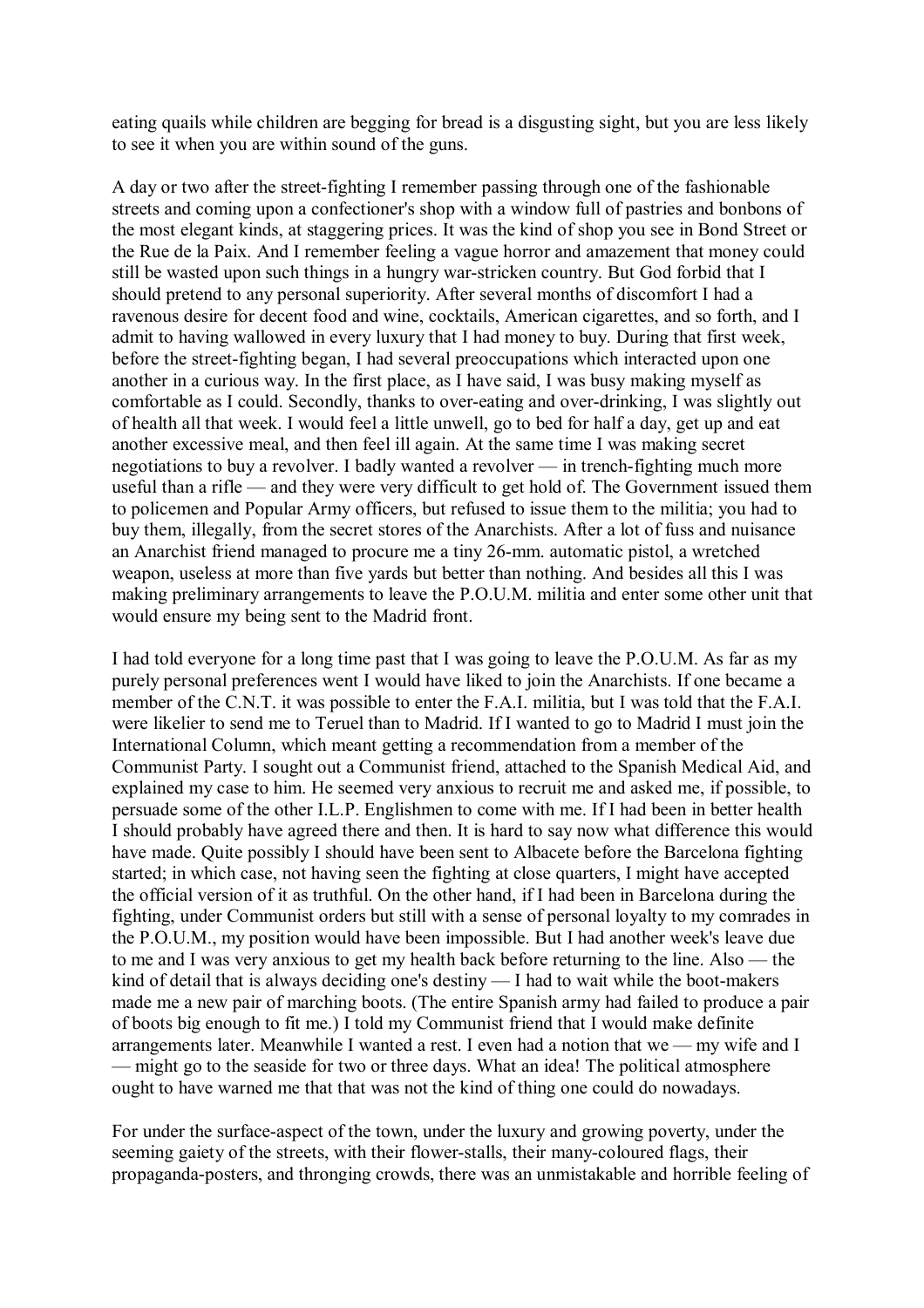political rivalry and hatred. People of all shades of opinion were saying forebodingly: 'There's going to be trouble before long.' The danger was quite simple and intelligible. It was the antagonism between those who wished the revolution to go forward and those who wished to check or prevent it — ultimately, between Anarchists and Communists. Politically there was now no power in Catalonia except the P.S.U.C. and their Liberal allies. But over against this there was the uncertain strength of the C.N.T., less well-armed and less sure of what they wanted than their adversaries, but powerful because of their numbers and their predominance in various key industries. Given this alignment of forces there was bound to be trouble. From the point of view of the P.S.U.C.—controlled Generalite, the first necessity, to make their position secure, was to get the weapons out of the C.N.T. workers' hands. As I have pointed out earlier, the move to break up the party militias was at bottom a manoeuvre towards this end. At the same time the pre-war armed police forces. Civil Guards, and so forth, had been brought back into use and were being heavily reinforced and armed. This could mean only one thing. The Civil Guards, in particular, were a gendarmerie of the ordinary continental type, who for nearly a century past had acted as the bodyguards of the possessing class. Meanwhile a decree had been issued that all arms held by private persons were to be surrendered. Naturally this order had not been obeyed; it was clear that the Anarchists' weapons could only be taken from them by force. Throughout this time there were rumours, always vague and contradictory owing to newspaper censorship, of minor clashes that were occurring all over Catalonia. In various places the armed police forces had made attacks on Anarchist strongholds. At Puigcerda, on the French frontier, a band of Carabineros were sent to seize the Customs Office, previously controlled by Anarchists and Antonio Martin, a well-known Anarchist, was killed. Similar incidents had occurred at Figueras and, I think, at Tarragona. In Barcelona there' had been a series of more or less unofficial brawls in the working-class suburbs. C.N.T. and U.G.T. members had been murdering one another for some time past; on several occasions the murders were followed by huge, provocative funerals which were quite deliberately intended to stir up political hatred. A short time earlier a C.N.T. member had been murdered, and the C.N.T. had turned out in hundreds of thousands to follow the cortege. At the end of April, just after I got to Barcelona, Roldan, a prominent member of the U.G.T., was murdered, presumably by someone in the C.N.T. The Government ordered all shops to close and staged ah enormous funeral procession, largely of Popular Army troops, which took two hours to pass a given point. From the hotel window I watched it without enthusiasm. It was obvious that the socalled funeral was merely a display of strength; a little more of this kind of thing and there might be bloodshed. The same night my wife and I were woken by a fusillade of shots from the Plaza de Cataluña, a hundred or two hundred yards away. We learned next day that it was a C.N.T. man being bumped off, presumably by someone in the U.G.T. It was of course distinctly possible that all these murders were committed by agents provocateurs. One can gauge the attitude of the foreign capitalist Press towards the Communist-Anarchist feud by the fact that Roldan's murder was given wide publicity, while the answering murder was carefully unmentioned.

The 1st of May was approaching, and there was talk of a monster demonstration in which both the C.N.T. and the U.G.T. were to take part. The C.N.T. leaders, more moderate than many of their followers, had long been working for a reconciliation with the U.G.T.; indeed the keynote of their policy was to try and form the two blocks of unions into one huge coalition. The idea was that the C.N.T. and U.G.T. should march together and display their solidarity. But at the last moment the demonstration was called off. It was perfectly clear that it would only lead to rioting. So nothing happened on 1 May. It was a queer state of affairs. Barcelona, the so-called revolutionary city, was probably the only city in non-Fascist Europe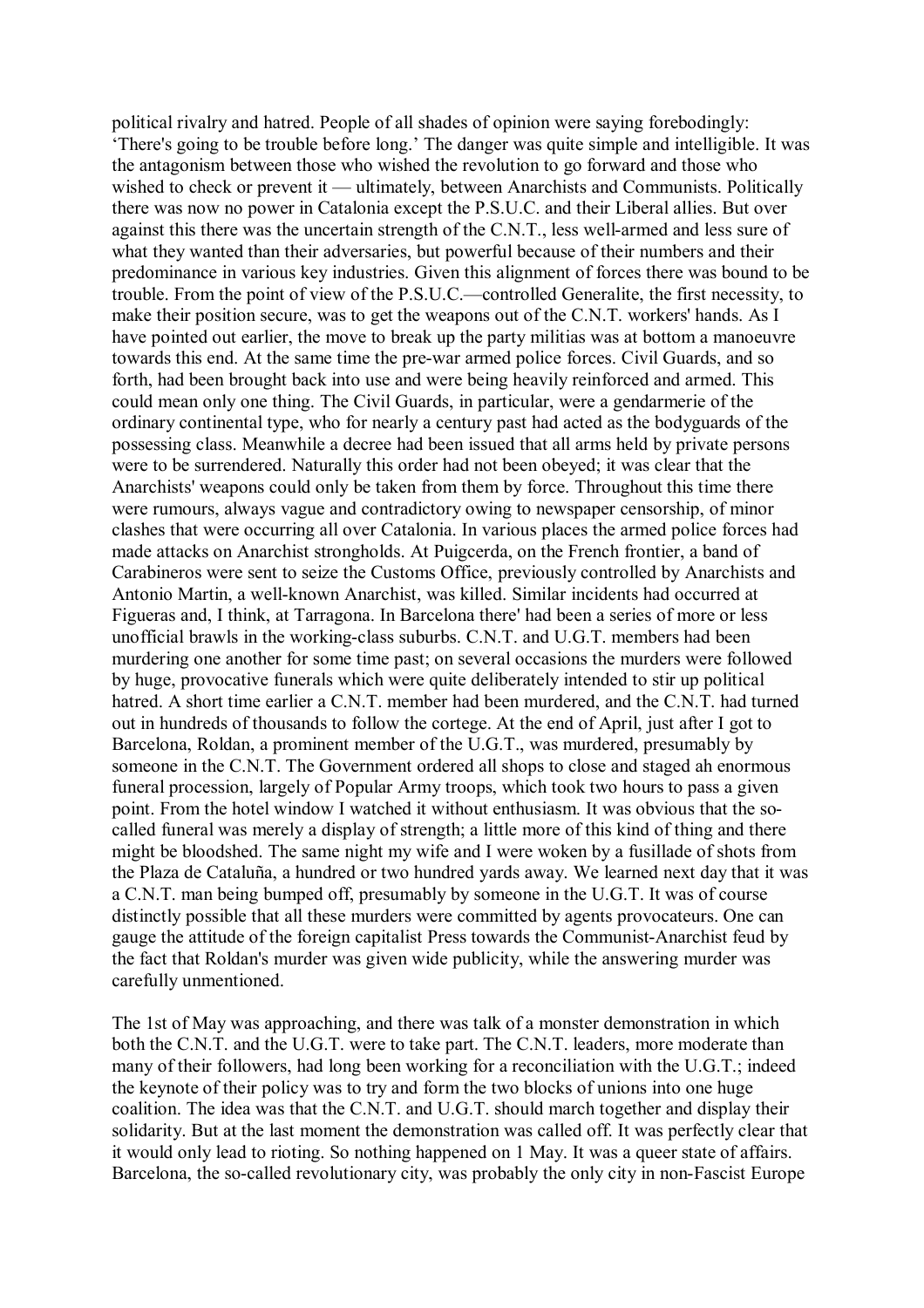that had no celebrations that day. But I admit I was rather relieved. The I.L.P. contingent was expected to march in the P.O.U.M. section of the procession, and everyone expected trouble. The last thing I wished for was to be mixed up in some meaningless street-fight. To be marching up the street behind red flags inscribed with elevating slogans, and then to be bumped off from an upper window by some total stranger with a sub-machine-gun — that is not my idea of a useful way to die.

8) The workers' patrols are said to have closed 75 per cent of the brothels.

## **Chapter 10**

About midday on 3 May a friend crossing the lounge of the hotel said casually: 'There's been some kind of trouble at the Telephone Exchange, I hear.' For some reason I paid no attention to it at the time.

That afternoon, between three and four, I was half-way down the Ramblas when I heard several rifle-shots behind me. I turned round and saw some youths, with rifles in their hands and the red and black handkerchiefs of the Anarchists round their throats, edging up a sidestreet that ran off the Ramblas northward. They were evidently exchanging shots with someone in a tall octagonal tower — a church, I think — that commanded the side-street. I thought instantly: 'It's started!' But I thought it without any very great feeling of surprise for days past everyone had been expecting 'it' to start at any moment. I realized that I must get back to the hotel at once and see if my wife was all right. But the knot of Anarchists round the opening of the side-street were motioning the people back and shouting to them not to cross the line of fire. More shots rang out. The bullets from the tower were flying across the street and a crowd of panic-stricken people was rushing down the Ramblas, away from the firing; up and down the street you could hear snap — snap — snap as the shopkeepers slammed the steel shutters over their windows. I saw two Popular Army officers retreating cautiously from tree to tree with their hands on their revolvers. In front of me the crowd was surging into the Metro station in the middle of the Ramblas to take cover. I immediately decided not to follow them. It might mean being trapped underground for hours.

At this moment an American doctor who had been with us at the front ran up to me and grabbed me by the arm. He was greatly excited.

'Come on, we must get down to the Hotel Falcón.' (The Hotel Falcón was a sort of boardinghouse maintained by the P.O.U.M. and used chiefly by militiamen on leave.) 'The P.O.U.M. chaps will be meeting there. The trouble's starting. We must hang together.'

'But what the devil is it all about?' I said.

The doctor was hauling me along by the arm. He was too excited to give a very clear statement. It appeared that he had been in the Plaza de Cataluña when several lorry-loads of armed Civil Guards had driven up to the Telephone Exchange, which was operated mainly by C.N.T. workers, and made a sudden assault upon it. Then some Anarchists had arrived and there had been a general affray. I gathered that the 'trouble' earlier in the day had been a demand by the Government to hand over the Telephone Exchange, which, of course, was refused.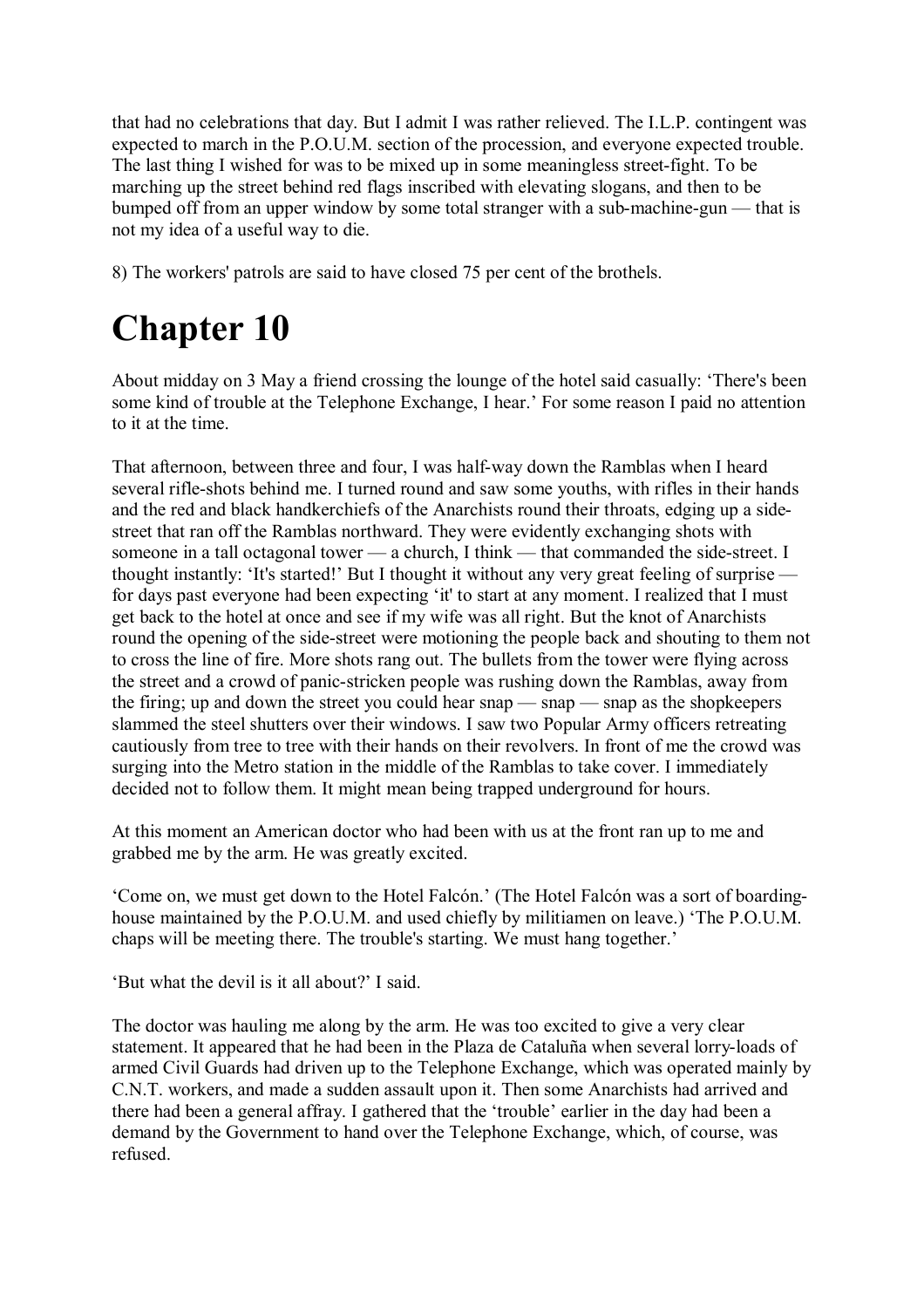As we moved down the street a lorry raced past us from the opposite direction. It was full of Anarchists with rifles in their hands. In front a ragged youth was lying on a pile of mattresses behind a light machine-gun. When we got to the Hotel Falcón, which was at the bottom of the Ramblas, a crowd of people was seething in the entrance-hall; there was a great confusion, nobody seemed to know what we were expected to do, and nobody was armed except the handful of Shock Troopers who usually acted as guards for the building. I went across to the Comité Local of the P.O.U.M., which was almost opposite. Upstairs, in the room where militiamen normally went to draw their pay, another crowd was seething. A tall, pale, rather handsome man of about thirty, in civilian clothes, was trying to restore order and handing out belts and cartridge-boxes from a pile in the corner. There seemed to be no rifles as yet. The doctor had disappeared — I believe there had already been casualties and a call for doctors but another Englishman had arrived. Presently, from an inner office, the tall man and some others began bringing out armfuls of rifles and handing them round. The other Englishman and myself, as foreigners, were slightly under suspicion and at first nobody would give us a rifle. Then a militiaman whom I had known at the front arrived and recognized me, after which we were given rifles and a. few clips of cartridges, somewhat grudgingly.

There was a sound of firing in the distance and the streets were completely empty of people. Everyone said that it was impossible to go up the Ramblas. The Civil Guards had seized buildings in commanding positions and were letting fly at everyone who passed. I would have risked it and gone back to the hotel, but there was a vague idea floating round that the Comité Local was likely to be attacked at any moment and we had better stand by. All over the building, on the stairs, and on the pavement outside, small knots of people were standing and talking excitedly. No one seemed to have a very clear idea of what was happening. All I could gather was that the Civil Guards had attacked the Telephone Exchange and seized various strategic spots that commanded other buildings belonging to the workers. There was a general impression that the Civil Guards were 'after' the C.N.T. and the working class generally. It was noticeable that, at this stage, no one seemed to put the blame on the Government. The poorer classes in Barcelona looked upon the Civil Guards as something rather resembling the Black and Tans, and it seemed to be taken for granted that they had started this attack on their own initiative. Once I heard how things stood I felt easier in my mind. The issue was clear enough. On one side the C.N.T., on the other side the police. I have no particular love for the idealized 'worker' as he appears in the bourgeois Communist's mind, but when I see an actual flesh-and-blood worker in conflict with his natural enemy, the policeman, I do not have to ask myself which side I am on.

A long time passed and nothing seemed to be happening at our end of the town. It did not occur to me that I could ring up the hotel and find out whether my wife was all right; I took it for granted that the Telephone Exchange would have stopped working — though, as a matter of fact, it was only out of action for a couple of hours. There seemed to be about three hundred people in the two buildings. Predominantly they were people of the poorest class, from the back-streets down by the quays; there was a number of women among them, some of them carrying babies, and a crowd of little ragged boys. I fancy that many of them had no notion what was happening and had simply fled into the P.O.U.M. buildings for protection. There was also a number of militiamen on leave, and a sprinkling of foreigners. As far as I could estimate, there were only about sixty rifles between the lot of us. The office upstairs was ceaselessly besieged by a crowd of people who were demanding rifles and being told that there were none left. The younger militia boys, who seemed to regard the whole affair as a kind of picnic, were prowling round and trying to wheedle or steal rifles from anyone who had them. It was not long before one of them got my rifle away from me by a clever dodge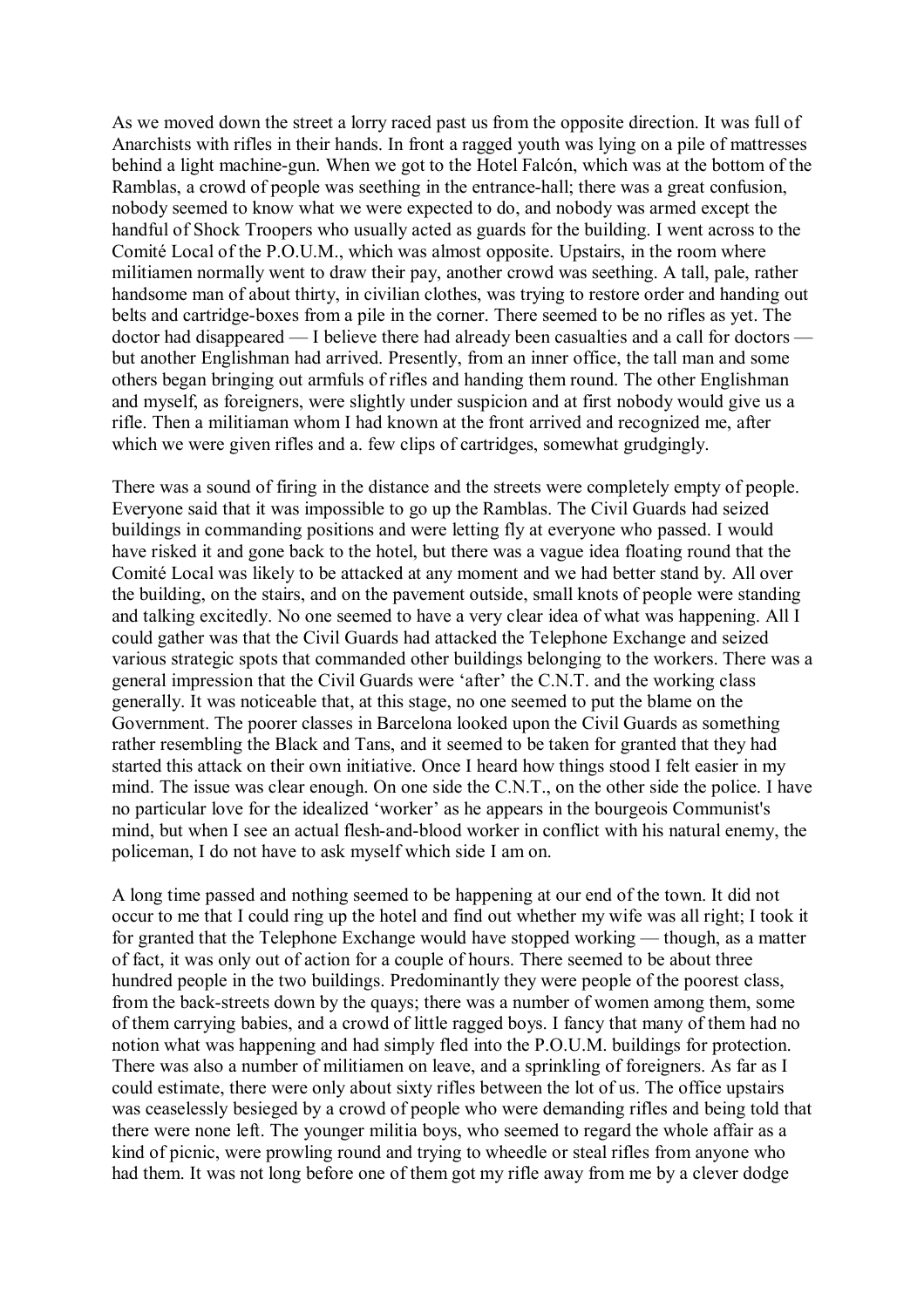and immediately made himself scarce. So I was unarmed again, except for my tiny automatic pistol, for which I had only one clip of cartridges.

It grew dark, I was getting hungry, and seemingly there was no food in the Falcón. My friend and I slipped out to his hotel, which was not far away, to get some dinner. The streets were utterly dark and silent, not a soul stirring, steel shutters drawn over all the shop windows, but no barricades built yet. There was a great fuss before they would let us into the hotel, which was locked and barred. When we got back I learned that the Telephone Exchange was working and went to the telephone in the office upstairs to ring up my wife. Characteristically, there was no telephone directory in the building, and I did not know the number of the Hotel Continental; after a searching from room to room for about an hour I came upon a guide-book which gave me the number. I could not make contact with my wife, but I managed to get hold of John McNair, the I.L.P. representative in Barcelona. He told me that all was well, nobody had been shot, and asked me if we were all right at the Comite Local. I said that we should be all right if we had some cigarettes. I only meant this as a joke; nevertheless half an hour later McNair appeared with two packets of Lucky Strike. He had braved the pitch-dark streets, roamed by Anarchist patrols who had twice stopped him at the pistol's point and examined his papers. I shall not forget this small act of heroism. We were very glad of the cigarettes.

They had placed armed guards at most of the windows, and in the street below a little group of Shock Troopers were stopping and questioning the few passers-by. An Anarchist patrol car drove up, bristling with weapons. Beside the driver a beautiful dark-haired girl of about eighteen was nursing a sub-machine-gun across her knees. I spent a long time wandering about the building, a great rambling place of which it was impossible to learn the geography. Everywhere was the usual litter, the broken furniture and torn paper that seem to be the inevitable products of revolution. All over the place people were sleeping; on a broken sofa in a passage two poor women from the quayside were peacefully snoring. The place had been a cabaret-theatre before the P.O.U.M. took it over. There were raised stages in several of the rooms; on one of them was a desolate grand piano. Finally I discovered what I was looking for — the armoury. I did not know how this affair was going to turn out, and I badly wanted a weapon. I had heard it said so often that all the rival parties, P.S.U.C., P.O.U.M., and C.N.T.—F.A.I. alike, were hoarding arms in Barcelona, that I could not believe that two of the principal P.O.U.M. buildings contained only the fifty or sixty rifles that I had seen. The room which acted as an armoury was unguarded and had a flimsy door; another Englishman and myself had no difficulty in prizing it open. When we got inside we found that what they had told us was true — there were no more weapons. All we found there were about two dozen small-bore rifles of an obsolete pattern and a few shot-guns, with no cartridges for any of them. I went up to the office and asked if they had any spare pistol ammunition; they had none. There were a few boxes of bombs, however, which one of the Anarchist patrol cars had brought us. I put a couple in one of my cartridge-boxes. They were a crude type of bomb, ignited by rubbing a sort of match at the top and very liable to go off of their own accord.

People were sprawling asleep all over the floor. In one room a baby was crying, crying ceaselessly. Though this was May the night was getting cold. On one of the cabaret-stages the curtains were still up, so I ripped a curtain down with my knife, rolled myself up in it, and had a few hours' sleep. My sleep was disturbed, I remember, by the thought of those beastly bombs, which might blow me into the air if I rolled on them too vigorously. At three in the morning the tall handsome man who seemed to be in command woke me up, gave me a rifle, and put me on guard at one of the windows. He told me that Salas, the Chief of Police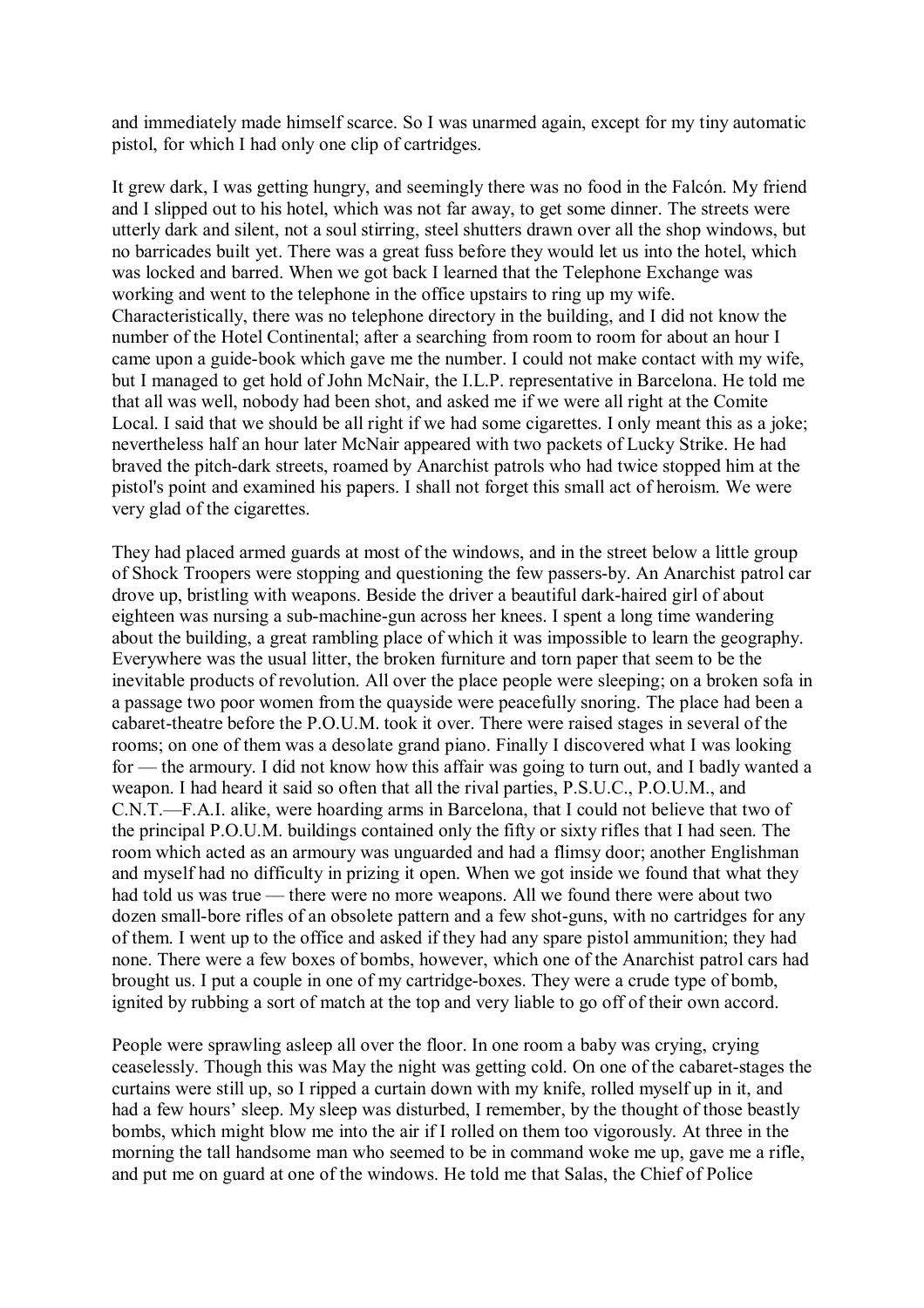responsible for the attack on the Telephone Exchange, had been placed under arrest. (Actually, as we learned later, he had only been deprived of his post. Nevertheless the news confirmed the general impression that the Civil Guards had acted without orders.) As soon as it was dawn the people downstairs began building two barricades, one outside the Comite Local and the other outside the Hotel Falcón. The Barcelona streets are paved with square cobbles, easily built up into a wall, and under the cobbles is a kind of shingle that is good for filling sand-bags. The building of those barricades was a strange and wonderful sight; I would have given something to be able to photograph it. With the kind-of passionate energy that Spaniards display when they have definitely decided to begin upon any job of work, long lines of men, women, and quite small children were tearing up the cobblestones, hauling them along in a hand-cart that had been found somewhere, and staggering to and fro under heavy sacks of sand. In the doorway of the Comité Local a German-Jewish girl, in a pair of militiaman's trousers whose knee-buttons just reached her ankles, was watching with a smile. In a couple of hours the barricades were head-high, with riflemen posted at the loopholes, and behind one barricade a fire was burning and men were frying eggs.

They had taken my rifle away again, and there seemed to be nothing that one could usefully do. Another Englishman and myself decided to go back to the Hotel Continental. There was a lot of firing in the distance, but seemingly none in the Ramblas. On the way up we looked in at the food-market. A very few stalls had opened; they were besieged by a crowd of people from the working-class quarters south of the Ramblas. Just as we got there, there was a heavy crash of rifle-fire outside, some panes of glass in the roof were shivered, and the crowd went flying for the back exits. A few stalls remained open, however; we managed to get a cup of coffee each and buy a wedge of goat's-milk cheese which I tucked in beside my bombs. A few days later I was very glad of that cheese.

At the street-corner where I had seen the Anarchists begin. firing the day before a barricade was now standing. The man behind it (I was on the other side of the street) shouted to me to be careful. The Civil Guards in the church tower were firing indiscriminately at everyone who passed. I paused and then crossed the opening at a run; sure enough, a bullet cracked past me, uncomfortably close. When I neared the P.O.U.M. Executive Building, still on the other side of the road, there were fresh shouts of warning from some Shock Troopers standing in the doorway — shouts which, at the moment, I did not understand. There were trees and a newspaper kiosk between myself and the building (streets of this type in Spain have a broad walk running down the middle), and I could not see what they were pointing at. I went up to the Continental, made sure that all was well, washed my face, and then went back to the P.O.U.M. Executive Building (it was about a hundred yards down the street) to ask for orders. By this time the roar of rifle and machine-gun fire from various directions was almost comparable to the din of a battle. I had just found Kopp and was asking him what we were supposed to do when there was a series of appalling crashes down below. The din was so loud that I made sure someone must be firing at us with a field-gun. Actually it was only hand-grenades, which make double their usual noise when they burst among stone buildings.

Kopp glanced out of the window, cocked his stick behind his back, said: 'Let us investigate,' and strolled down the stairs in his usual unconcerned manner, I following. Just inside the doorway a group of Shock Troopers were bowling bombs down the pavement as though playing skittles. The bombs were bursting twenty yards away with a frightful, ear-splitting crash which was mixed up with the banging of rifles. Half across the street, from behind the newspaper kiosk, a head — it was the head of an American militiaman whom I knew well was sticking up, for all the world like a coconut at a fair. It was only afterwards that I grasped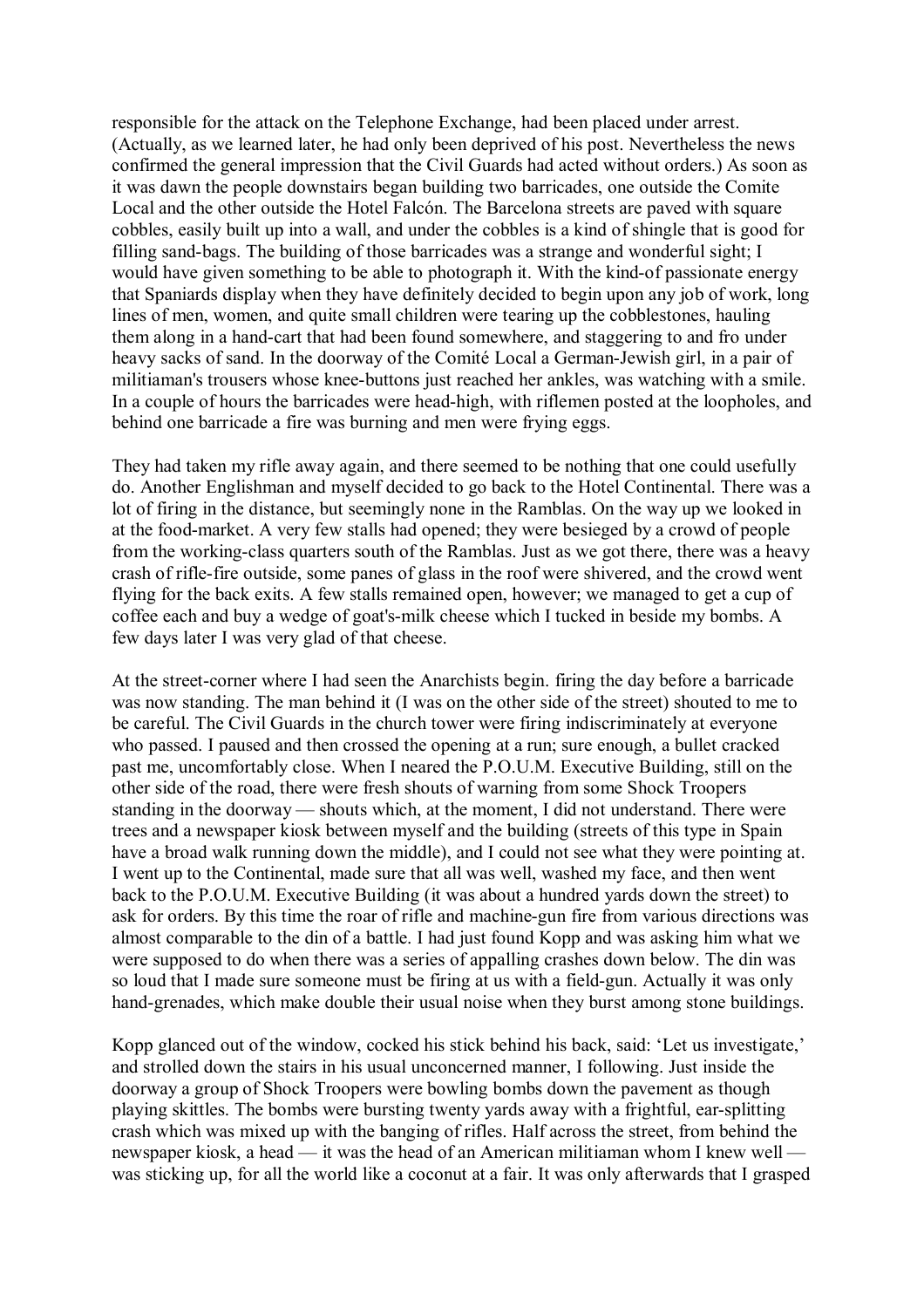what was really happening. Next door to the P.O.U.M. building there was a café with a hotel above it, called the Café Moka. The day before twenty or thirty armed Civil Guards had entered the café and then, when the fighting started, had suddenly seized the building and barricaded themselves in. Presumably they had been ordered to seize the café as a preliminary to attacking the P.O.U.M. offices later. Early in the morning they had attempted to come out, shots had been exchanged, and one Shock Trooper was badly wounded and a Civil Guard killed. The Civil Guards had fled back into the café, but when the American came down the street they had opened fire on him, though he was not armed. The American had flung himself behind the kiosk for cover, and the Shock Troopers were flinging bombs at the Civil Guards to drive them indoors again.

Kopp took in the scene at a glance, pushed his way forward and hauled back a red-haired German Shock Trooper who was just drawing the pin out of a bomb with his teeth. He shouted to everyone to stand back from the doorway, and told us in several languages that we had got to avoid bloodshed. Then he stepped out on to the pavement and, in sight of the Civil Guards, ostentatiously took off his pistol and laid it on the ground. Two Spanish militia officers did the same, and the three of them walked slowly up to the doorway where the Civil Guards were huddling. It was a thing I would not have done for twenty pounds. They were walking, unarmed, up to men who were frightened out of their wits and had loaded guns in their hands. A Civil Guard, in shirt-sleeves and livid with fright, came out of the door to parley with Kopp. He kept pointing in an agitated manner at two unexploded bombs that were lying on the pavement. Kopp came back and told us we had better touch the bombs off. Lying there, they were a danger to anyone who passed. A Shock Trooper fired his rifle at one of the bombs and burst it, then fired at the other and missed. I asked him to give me his rifle, knelt down and let fly at the second bomb. I also missed it, I am sorry to say. This was the only shot I fired during the disturbances. The pavement was covered with broken glass from the sign over the Café Moka, and two cars that were parked outside, one of them Kopp's official car, had been riddled with bullets and their windscreens smashed by bursting bombs.

Kopp took me upstairs again and explained the situation. We had got to defend the P.O.U.M. buildings if they were attacked, but the P.O.U.M. leaders had sent instructions that we were to stand on the defensive and not open fire if we could possibly avoid it. Immediately opposite there was a cinematograph, called the Poliorama, with a museum above it, and at the top, high above the general level of the roofs, a small observatory with twin domes. The domes commanded the street, and a few men posted up there with rifles could prevent any attack on the P.O.U.M. buildings. The caretakers at the cinema were C.N.T. members and would let us come and go. As for the Civil Guards in the Café Moka, there would be no trouble with them; they did not want to fight and would be only too glad to live and let live. Kopp repeated that our orders were not to fire unless we were fired on ourselves or our buildings attacked. I gathered, though he did not say so, that the P.O.U.M. leaders were furious at being dragged into this affair, but felt that they had got to stand by the C.N.T.

They had already placed guards in the observatory. The next three days and nights I spent continuously on the roof of the Poliorama, except for brief intervals when I slipped across to the hotel for meals. I was in no danger, I suffered from nothing worse than hunger and boredom, yet it was one of the most unbearable periods of my whole life. I think few experiences could be more sickening, more disillusioning, or, finally, more nerve-racking than those evil days of street warfare.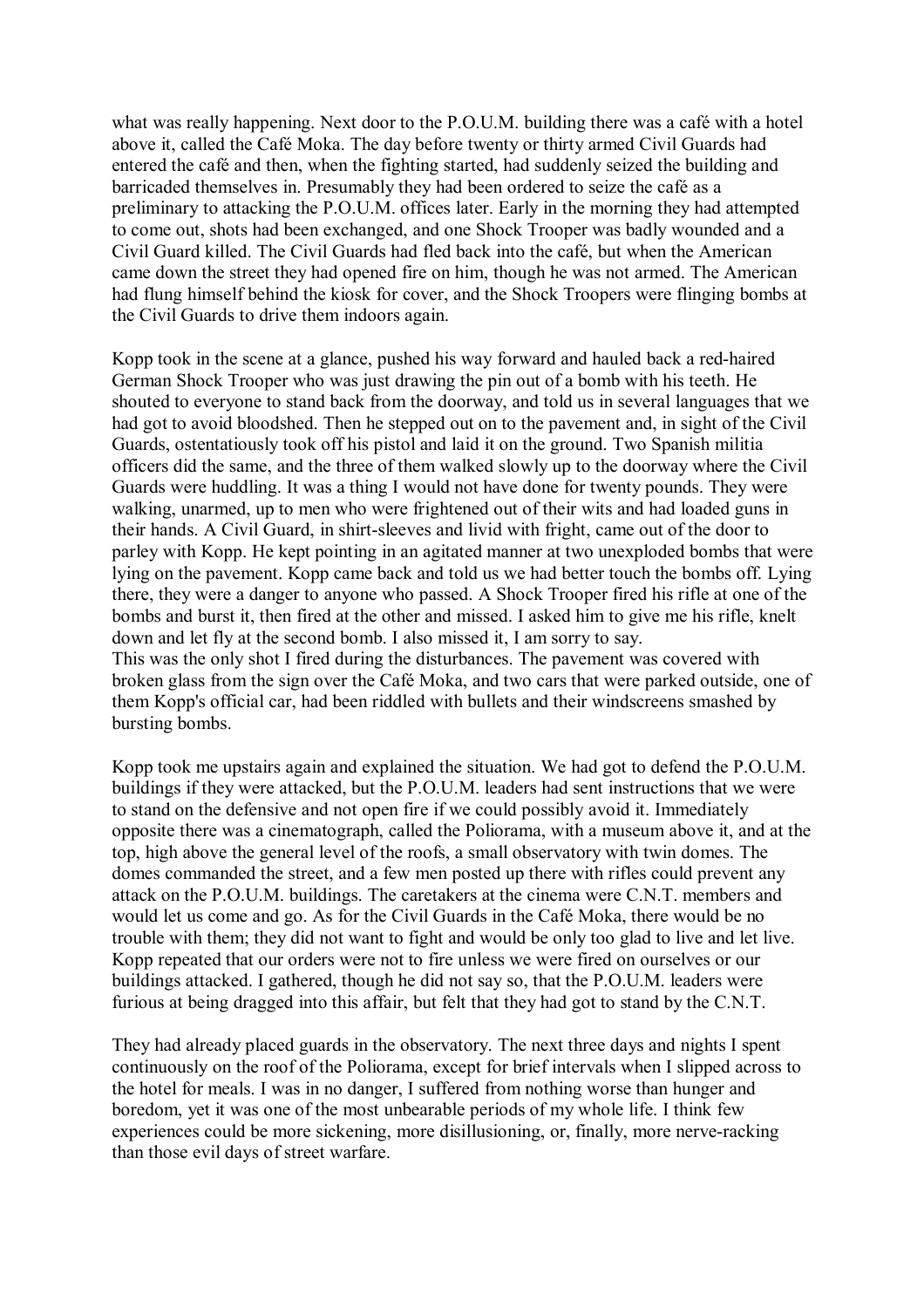I used to sit on the roof marvelling at the folly of it all. From the little windows in the observatory you could see for miles around — vista after vista of tall slender buildings, glass domes, and fantastic curly roofs with brilliant green and copper tiles; over to eastward the glittering pale blue sea — the first glimpse of the sea that I had had since coming to Spain. And the whole huge town of a million people was locked in a sort of violent inertia, a nightmare of noise without movement. The sunlit streets were quite empty. Nothing was happening except the streaming of bullets from barricades and sand-bagged windows. Not a vehicle was stirring in the streets; here and there along the Ramblas the trams stood motionless where their drivers had jumped out of them when the fighting started. And all the while the devilish noise, echoing from thousands of stone buildings, went on and on and on, like a tropical rainstorm. Crack-crack, rattle-rattle, roar — sometimes it died away to a few shots, sometimes it quickened to a deafening fusillade, but it never stopped while daylight lasted, and punctually next dawn it started again.

What the devil was happening, who was fighting whom, and who was winning, was at first very difficult to discover. The people of Barcelona are so used to street-fighting and so familiar with the local geography that they knew by a kind of instinct which political party will hold which streets and which buildings. A foreigner is at a hopeless disadvantage. Looking out from the observatory, I could grasp that the Ramblas, which is one of the principal streets of the town, formed a dividing line. To the right of the Ramblas the workingclass quarters were solidly Anarchist; to the left a confused fight was going on among the tortuous by-streets, but on that side the P.S.U.C. and the Civil Guards were more or less in control. Up at our end of the Ramblas, round the Plaza de Cataluña, the position was so complicated that it would have been quite unintelligible if every building had not flown a party flag. The principal landmark here was the Hotel Colón, the headquarters of the P.S.U.C., dominating the Plaza de Cataluña. In a window near the last 0 but one in the huge 'Hotel Colón' that sprawled across its face they had a machine-gun that could sweep the square with deadly effect. A hundred yards to the right of us, down the Ramblas, the J.S.U., the youth league of the P.S.U.C. (corresponding to the Young Communist League in England), were holding a big department store whose sandbagged side-windows fronted our observatory. They had hauled down their red flag and hoisted the Catalan national flag. On the Telephone Exchange, the starting-point of all the trouble, the Catalan national flag and the Anarchist flag were flying side by side. Some kind of temporary compromise had been arrived at there, the exchange was working uninterruptedly and there was no\* firing from the building.

In our position it was strangely peaceful. The Civil Guards in the Café Moka had drawn down the steel curtains and piled up the café furniture to make a barricade. Later half a dozen of them came on to the roof, opposite to ourselves, and built another barricade of mattresses, over which they hung a Catalan national flag. But it was obvious that they had no wish to start a fight. Kopp had made a definite agreement with them: if they did not fire at us we would not fire at them. He had grown quite friendly with the Civil Guards by this time, and had been to visit them several times in the Café Moka. Naturally they had looted everything drinkable the café possessed, and they made Kopp a present of fifteen bottles of beer. In return Kopp had actually given them one of our rifles to make up for one they had somehow lost on the previous day. Nevertheless, it was a queer feeling sitting on that roof. Sometimes I was merely bored with the whole affair, paid no attention to the hellish noise, and spent hours reading a succession of Penguin Library books which, luckily, I had bought a few days earlier; sometimes I was very conscious of the armed men watching me fifty yards away. It was a little like being in the trenches again; several times I caught myself, from force of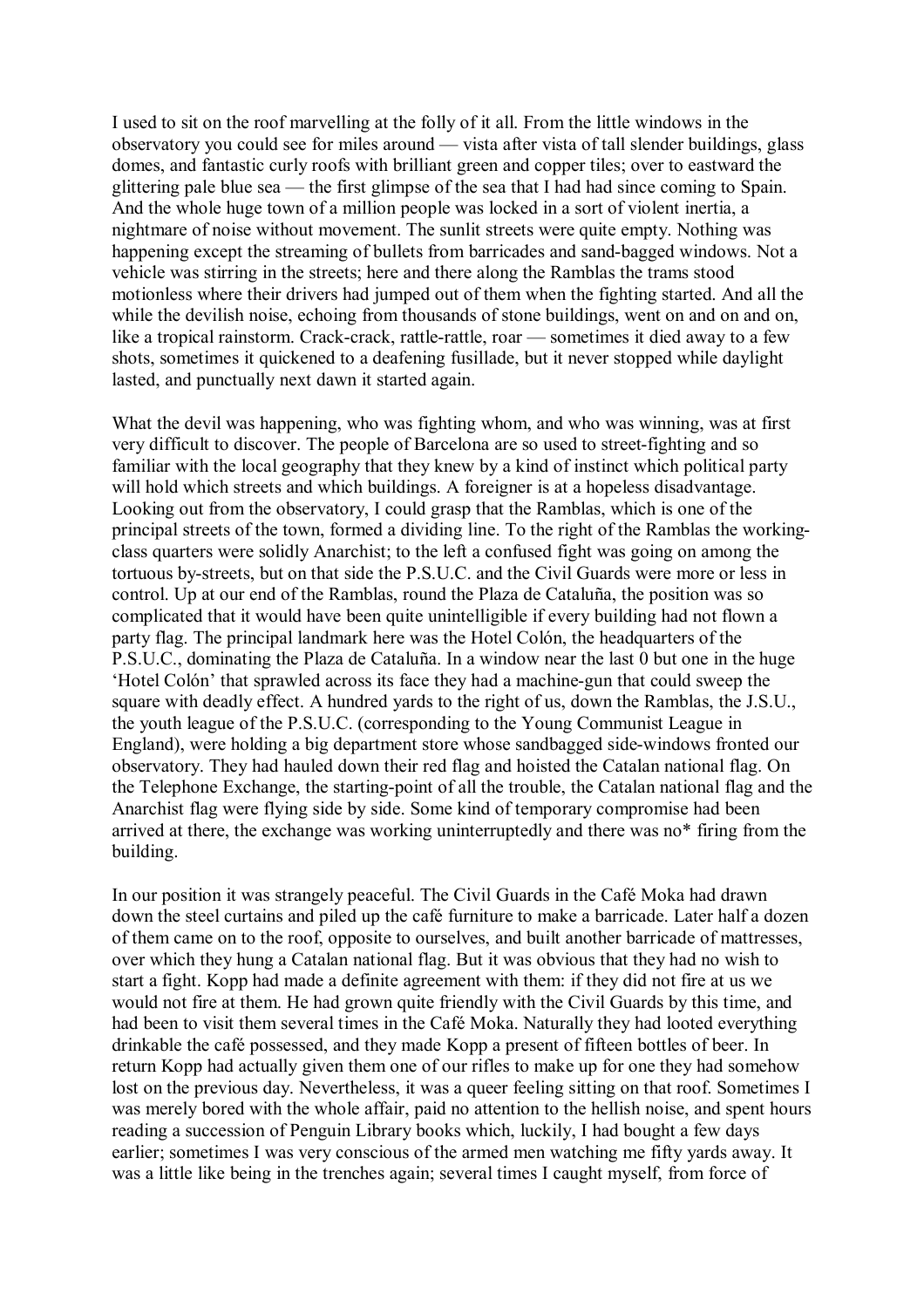habit, speaking of the Civil Guards as 'the Fascists'. There were generally about six of us up there. We placed a man on guard in each of the observatory towers, and the rest of us sat on the lead roof below, where there was no cover except a stone palisade. I was well aware that at any moment the Civil Guards might receive telephone orders to open fire. They had agreed to give us warning before doing so, but there was no certainty that they would keep to their agreement. Only once, however, did trouble look like starting. One of the Civil Guards opposite knelt down and began firing across the barricade. I was on guard in the observatory at the time. I trained my rifle on him and shouted across:

'Hi! Don't you shoot at us!' 'What?' 'Don't you fire at us or we'll fire back!' 'No, no! I wasn't firing at you. Look — down there!'

He motioned with his rifle towards the side-street that ran past the bottom of our building. Sure enough, a youth in blue overalls, with a rifle in his hand, was dodging round the corner. Evidently he had just taken a shot at the Civil Guards on the roof.

'I was firing at him. He fired first.' (I believe this was true.) 'We don't want to shoot you. We're only workers, the same as you are.' He made the anti-Fascist salute, which I returned. I shouted across: 'Have you got any more beer left?' 'No, it's all gone.'

The same day, for no apparent reason, a man in the J.S.U. building farther down the street suddenly raised his rifle and let fly at me when I was leaning out of the window. Perhaps I made a tempting mark. I did not fire back. Though he was only a hundred yards away the bullet went so wide that it did not even hit the roof of the observatory. As usual, Spanish standards of marksmanship had saved me. I was fired at several times from this building.

The devilish racket of firing went on and on. But so far as I could see, and from all I heard, the fighting was defensive on both sides. People simply remained in their buildings or behind their barricades and blazed away at the people opposite. About half a mile away from us there was a street where some of the main offices of the C.N.T. and the U.G.T. were almost exactly facing one another; from that direction the volume of noise was terrific. I passed down that street the day after the fighting was over and the panes of the shop-windows were like sieves. (Most of the shopkeepers in Barcelona had their windows criss-crossed with strips of paper, so that when a bullet hit a pane it did not shiver to pieces.) Sometimes the rattle of rifle and machine-gun fire was punctuated by the crash of hand-grenades. And at long intervals, perhaps a dozen times in all, there were tremendously heavy explosions which at the time I could not account for; they sounded like aerial bombs, but that was impossible, for there were no aeroplanes about. I was told afterwards — quite possibly it was true — that agents provocateurs were touching off masses of explosive in order to increase the general noise and panic. There was, however, no artillery-fire. I was listening for this, for if the guns began to fire it would mean that the affair was becoming serious (artillery is the determining factor in street warfare). Afterwards there were wild tales in the newspapers about batteries of guns firing in the streets, but no one was able to point to a building that had been hit by a shell. In any case the sound of gunfire is unmistakable if one is used to it.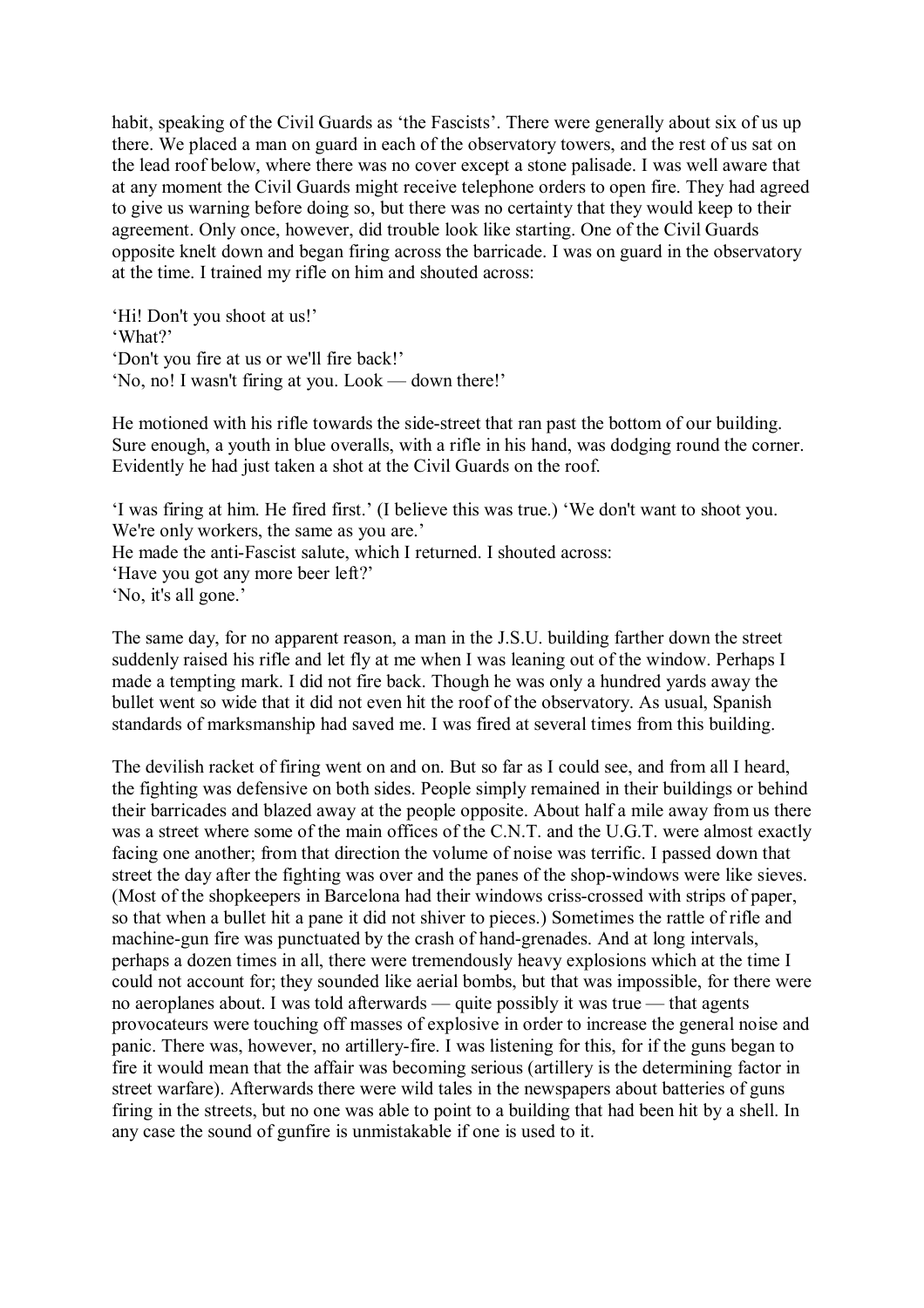Almost from the start food was running short. With difficulty and under cover of darkness (for the Civil Guards were constantly sniping into the Ramblas) food was brought from the Hotel Falcón for the fifteen or twenty militiamen who were in the P.O.U.M. Executive Building, but there was barely enough to go round, and as many of us as possible went to the Hotel Continental for our meals. The Continental had been 'collectivized' by the Generalite and not, like most of the hotels, by the C.N.T. or U.G.T., and it was regarded as neutral ground. No sooner had the fighting started than the hotel filled to the brim with a most extraordinary collection of people. There were foreign journalists, political suspects of every shade, an American airman in the service of the Government, various Communist agents, including a fat, sinister-looking Russian, said to be an agent of the Ogpu, who was nicknamed Charlie Chan and wore attached to his waist-band a revolver and a neat little bomb, some families of well-to-do Spaniards who looked like Fascist sympathizers, two or three wounded men from the International Column, a gang of lorry drivers from. some huge French lorries which had been carrying a load of oranges back to France and had been held up by the fighting, and a number of Popular Army officers. The Popular Army, as a body, remained neutral throughout the fighting, though a few soldiers slipped away from the barracks and took part as individuals; on the Tuesday morning I had seen a couple of them at the P.O.U.M. barricades. At the beginning, before the food-shortage became acute and the newspapers began stirring up hatred, there was a tendency to regard the whole affair as a joke. This was the kind of thing that happened every year in Barcelona, people were saying. George Tioli, an Italian journalist, a great friend of ours, came in with his trousers drenched with blood. He had gone out to see what was happening and had been binding up a wounded man on the pavement when someone playfully tossed a hand-grenade at him, fortunately not wounding him seriously. I remember his remarking that the Barcelona paving-stones ought to be numbered; it would save such a lot of trouble in building and demolishing barricades. And I remember a couple of men from the International Column sitting in my room at the hotel when I came in tired, hungry, and dirty after a night on guard. Their attitude was completely neutral. If they had been good party-men they would, I suppose, have urged me to change sides, or even have pinioned me and taken away the bombs of which my pockets were full; instead they merely commiserated with me for having to spend my leave in doing guard-duty on a roof. The general attitude was: 'This is only a dust-up between the Anarchists and the police — it doesn't mean anything.' In spite of the extent of the fighting and the number of casualties I believe this was nearer the truth than the official version which represented the affair as a planned rising.

It was about Wednesday (5 May) that a change seemed to come over things. The shuttered streets looked ghastly. A very few pedestrians, forced abroad for one reason or another, crept to and fro, flourishing white handkerchiefs, and at a spot in the middle of the Ramblas that was safe from bullets some men were crying newspapers to the empty street. On Tuesday Solidaridad Obrera, the Anarchist paper, had described the attack on the Telephone Exchange as a 'monstrous provocation' (or words to that effect), but on Wednesday it changed its tune and began imploring everyone to go back to work. The Anarchist leaders were broadcasting the same message. The office of La Batalla, the P.O.U.M. paper, which was not defended, had been raided and seized by the Civil Guards at about the same time as the Telephone Exchange, but the paper was being printed, and a few copies distributed, from another address. I urged everyone to remain at the barricades. People were divided in their minds and wondering uneasily how the devil this was going to end. I doubt whether anyone left the barricades as yet, but everyone was sick of the meaningless fighting, which could obviously lead to no real decision, because no one wanted this to develop into a full-sized civil war which might mean losing the war against Franco. I heard this fear expressed on all sides. So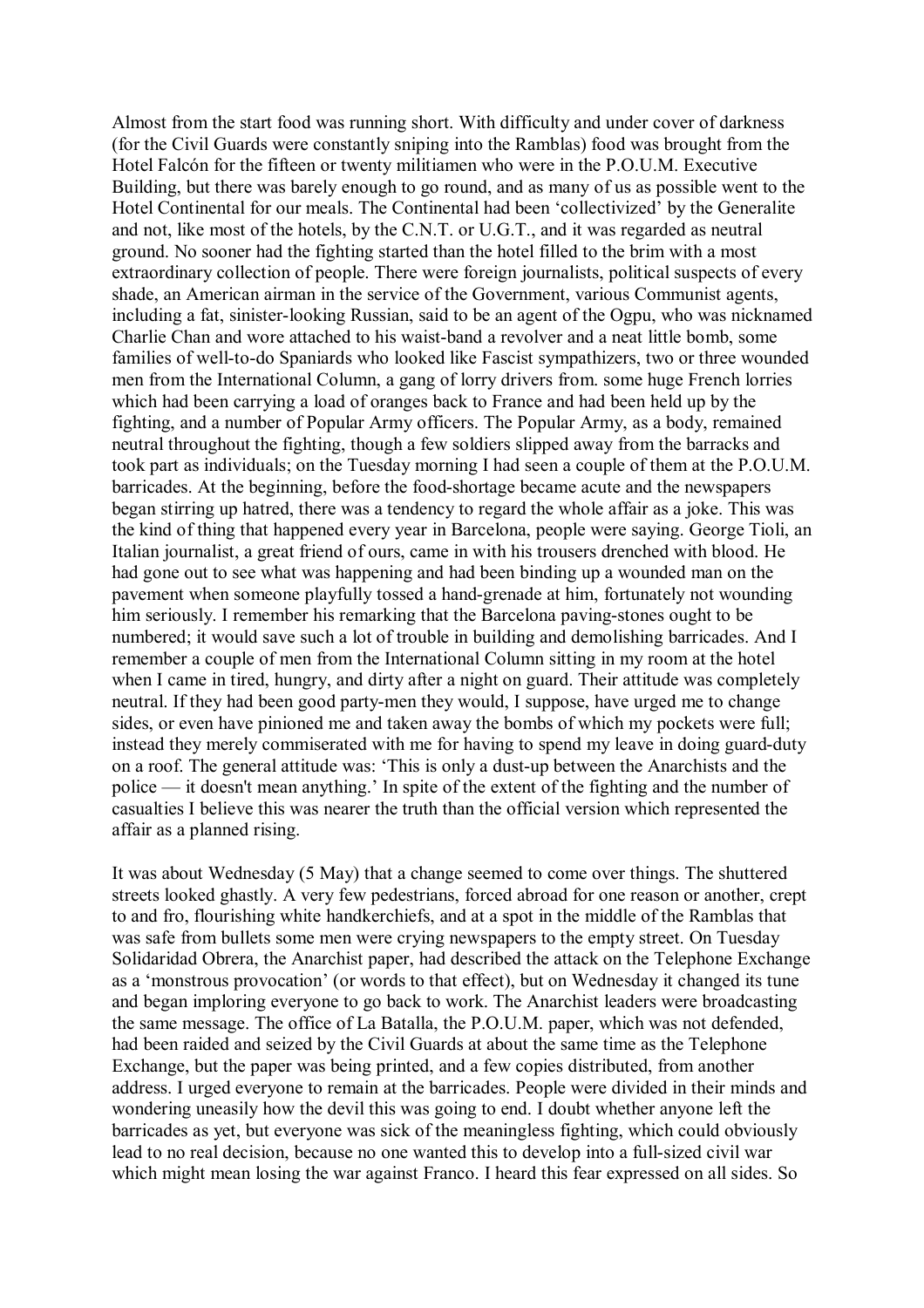far as one could gather from what people were saying at the time the C.N.T. rank and file wanted, and had wanted from the beginning, only two things: the handing back of the Telephone Exchange and the disarming of the hated Civil Guards. If the Generalite had promised to do these two things, and also promised to put an end to the food profiteering, there is little doubt that the barricades would have been down in two hours. But it was obvious that the Generalite was not going to give in. Ugly rumours were flying round. It was said that the Valencia Government was sending six thousand men to occupy Barcelona, and that five thousand Anarchist and P.O.U.M. troops had left the Aragon front to oppose them. Only the first of these rumours was true. Watching from the observatory tower we saw the low grey shapes of warships closing in upon the harbour. Douglas Moyle, who had been a sailor, said that they looked like British destroyers. As a matter of fact they were British destroyers, though we did not learn this till afterwards.

That evening we heard that on the Plaza de Espana four hundred Civil Guards had surrendered and handed their arms to the Anarchists; also the news was vaguely filtering through that in the suburbs (mainly working-class quarters) the C.N.T. were in control. It looked as though we were winning. But the same evening Kopp sent for me and, with a grave face, told me that according to information he had just received the Government was about to outlaw the P.O.U.M. and declare a state of war upon it. The news gave me a shock. It was the first glimpse I had had of the interpretation that was likely to be put upon this affair later on. I dimly foresaw that when the fighting ended the entire blame would be laid upon the P.O.U.M., which was the weakest party and therefore the most suitable scapegoat. And meanwhile our local neutrality was at an end. If the Government declared war upon us we had no choice but to defend ourselves, and here at the Executive building we could be certain that the Civil Guards next door would get orders to attack us. Our only chance was to attack them first. Kopp was waiting for orders on the telephone; if we heard definitely that the P.O.U.M. was outlawed we must make preparations at once to seize the Café Moka.

I remember the long, nightmarish evening that we spent in fortifying the building. We locked the steel curtains across the front entrance and behind them built a barricade of slabs of stone left behind by the workmen who had been making some alterations. We went over our stock of weapons. Counting the six rifles that were on the roof of the Poliorama opposite, we had twenty-one rifles, one of them defective, about fifty rounds of ammunition for each rifle, and a few dozen bombs; otherwise nothing except a few pistols and revolvers. About a dozen men, mostly Germans, had volunteered for the attack on the Café Moka, if it came off. We should attack from the roof, of course, some time in the small hours, and take them by surprise; they were more numerous, but our morale was better, and no doubt we could storm the place, though people were bound to be killed in doing so. We had no food in the building except a few slabs of chocolate, and the rumour had gone round that 'they' were going to cut off the water supply. (Nobody knew who 'they' were. It might be the Government that controlled the waterworks, or it might be the C.N.T. — nobody knew.) We spent a long time filling up every basin in the lavatories, every bucket we could lay hands on, and, finally, the fifteen beer bottles, now empty, which the Civil Guards had given to Kopp.

I was in a ghastly frame of mind and dog-tired after about sixty hours without much sleep. It was now late into the night. People were sleeping all over the floor behind the barricade downstairs. Upstairs there was a small room, with a sofa in it, which we intended to use as a dressing-station, though, needless to say, we discovered that there was neither iodine nor bandages in the building. My wife had come down from the hotel in case a nurse should be needed. I lay down on the sofa, feeling that I would like half an hour's rest before the attack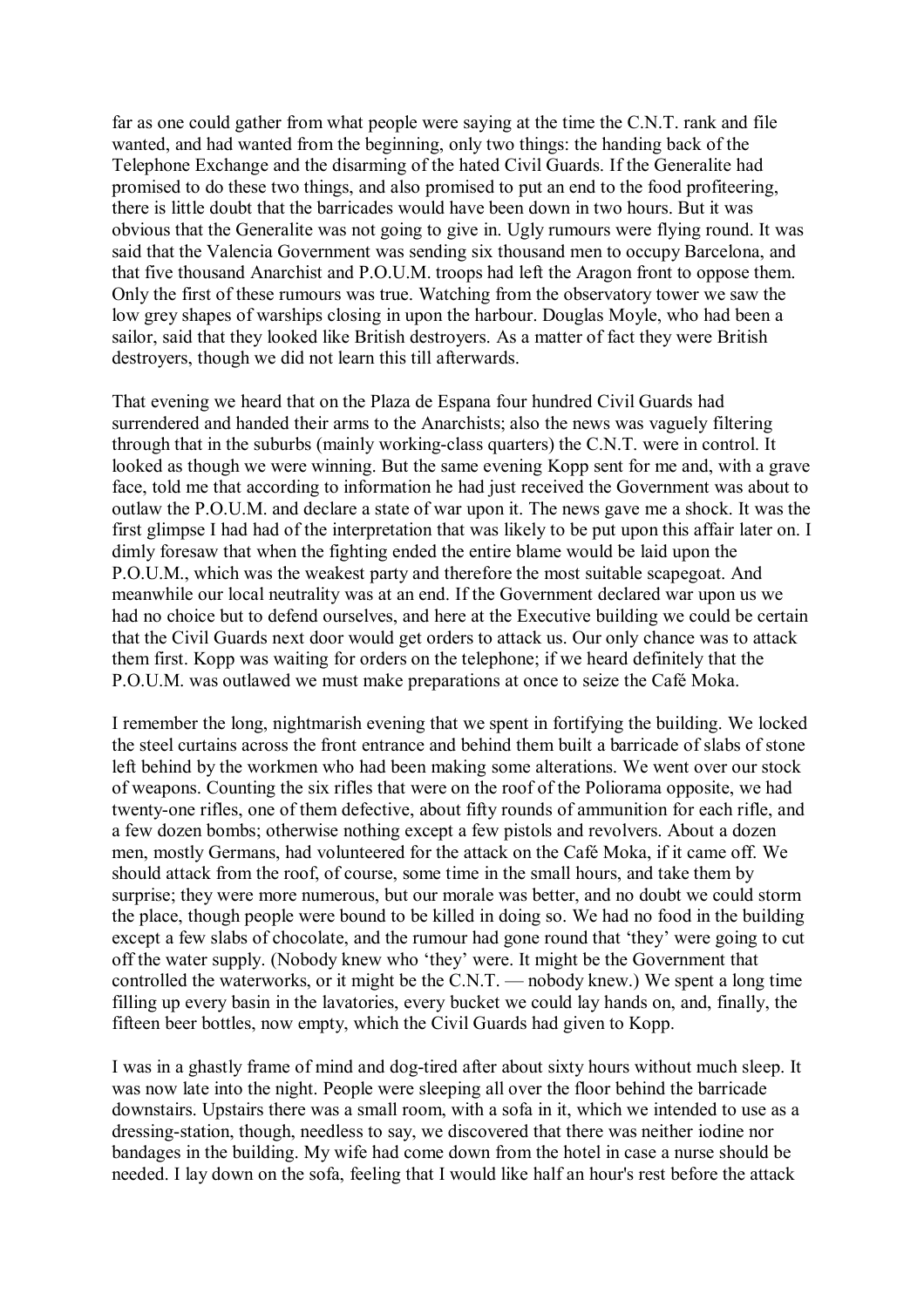on the Moka, in which I should presumably be killed. I remember the intolerable discomfort caused by my pistol, which was strapped to my belt and sticking into the small of my back. And the next thing I remember is waking up with a jerk to find my wife standing beside me. It was broad daylight, nothing had happened, the Government had not declared war on the P.O.U.M., the water had not been cut off, and except for the sporadic firing in the streets everything was normal. My wife said that she had not had the heart to wake me and had slept in an arm-chair in one of the front rooms.

That afternoon there was a kind of armistice. The firing died away and with surprising suddenness the streets filled with people. A few shops began to pull up their shutters, and the market was packed with a huge crowd clamouring for food, though the stalls were almost empty. It was noticeable, however, that the trams did not start running. The Civil Guards were still behind their barricades in the Moka; on neither side were the fortified buildings evacuated. Everyone was rushing round and trying to buy food. And (MI every side you heard the same anxious questions: 'Do you think it's stopped? Do you think it's going to start again?' 'It' — the fighting — was now thought of as some kind of natural calamity, like a hurricane or an earthquake, which was happening to us all alike and which we had no power of stopping. And sure enough, almost immediately — I suppose there must really have been several hours' truce, but they seemed more like minutes than hours — a sudden crash of riflefire, like a June cloud-burst, sent everyone scurrying; the steel shutters snapped into place, the streets emptied like magic, the barricades were manned, and 'it' had started again. ;

I went back to my post on the roof with a feeling of concentrated disgust and fury. When you are taking part in events like these you are, I suppose, in a small way, making history, and you ought by rights to feel like a historical character. But you never do, because at such times the physical details always outweigh everything else. Throughout the fighting I never made the correct 'analysis' of the situation that was so glibly made by journalists hundreds of miles away. What I was chiefly thinking about was not the rights and wrongs of this miserable internecine scrap, but simply the discomfort and boredom of sitting day and night on that intolerable roof, and the hunger which was growing worse and worse — for none of us had had a proper meal since Monday. It was in my mind all the while that I should have to go back to the front as soon as this business was over. It was infuriating. I had been a hundred and fifteen days in the line and had come back to Barcelona ravenous for a bit of rest and comfort; and instead I had to spend my time sitting on a roof opposite Civil Guards as bored as myself, who periodically waved to me and assured me that they were 'workers' (meaning that they hoped I would not shoot them), but who would certainly open fire if they got the order to do so. If this was history it did not feel like it. It was more like a bad period at the front, when men were short and we had to do abnormal hours of guard-duty; instead of being heroic one just had to stay at one's post, bored, dropping with sleep, and completely uninterested as to what it was all about.

Inside the hotel, among the heterogeneous mob who for the most part had not dared to put their noses out of doors, a horrible atmosphere of suspicion had grown up. Various people were infected with spy mania and were creeping round whispering that everyone else was a spy of the Communists, or the Trotskyists, or the Anarchists, or what-not. The fat Russian agent was cornering all the foreign refugees in turn and explaining plausibly that this whole affair was an Anarchist plot. I watched him with some interest, for it was the first time that I had seen a person whose profession was telling lies — unless one counts journalists. There was something repulsive in the parody of smart hotel life that was still going on behind shuttered windows amid the rattle of rifle-fire. The front dining-room had been abandoned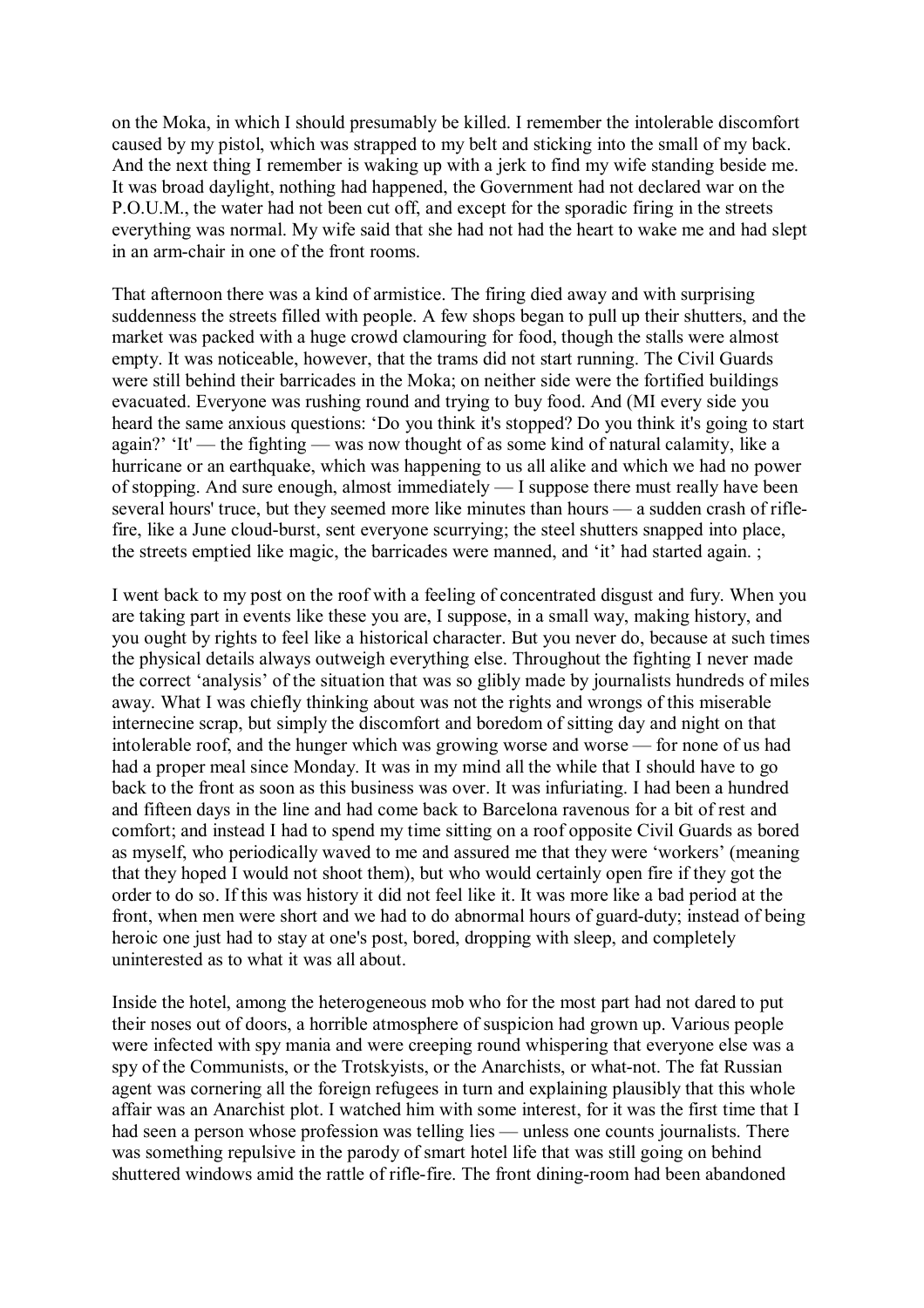after a bullet came through the window and chipped a pillar, and the guests were crowded into a darkish room at the back, where there were never quite enough tables to go round. The waiters were reduced in numbers — some of them were C.N.T. members and had joined in the general strike — and had dropped their boiled shirts for the time being, but meals were still being served with a pretence of ceremony. There was, however, practically nothing to eat. On that Thursday night the principal dish at dinner was one sardine each. The hotel had had no bread for days, and even the wine was running so low that we were drinking older and older wines at higher and higher prices. This shortage of food went on for several days after the fighting was over. Three days running, I remember, my wife and I breakfasted off a little piece of goat's-milk cheese with no bread and nothing to drink. The only thing that was plentiful was oranges. The French lorry drivers brought quantities of their oranges into the hotel. They were a tough-looking bunch; they had with them some flashy Spanish girls and a huge porter in a black blouse. At any other time the little snob of a hotel manager would have done his best to make them uncomfortable, in fact would have refused to have them on the premises, but at present they were popular because, unlike the rest of us, they had a private store of bread which everyone was trying to cadge from them.

I spent that final night on the roof, and the next day it did really look as though the fighting was coming to an end. I do not think there was much firing that day — the Friday. No one seemed to know for certain whether the troops from Valencia were really coining; they arrived that evening, as a matter of fact. The Government was broadcasting half-soothing, half-threatening messages, asking everyone to go home and saying that after a certain hour anyone found carrying arms would be arrested. Not much attention was paid to the Government's broadcasts, but everywhere the people were fading away from the barricades. I have no doubt that it was mainly the food shortage that was responsible. From every side you heard the same remark: 'We have no more food, we must go back to work.' On the other hand the Civil Guards, who could count on getting their rations so long as there was any food in the town, were able to stay at their posts. By the afternoon the streets were almost normal, though the deserted barricades were still standing; the Ramblas were thronged with people, the shops nearly all open, and — most reassuring of all — the trams that had stood so long in frozen blocks jerked into motion and began running. The Civil Guards were still holding the Café Moka and had not taken down their barricades, but some of them brought chairs out and sat on the pavement with their rifles across their knees. I winked at one of them as I went past and got a not unfriendly grin; he recognized me, of course. Over the Telephone Exchange the Anarchist flag had been hauled down and only the Catalan flag was flying. That meant that the workers were definitely beaten; I realized — though, owing to my political ignorance, not so clearly as I ought to have done — that when the Government felt more sure of itself there would be reprisals. But at the time I was not interested in that aspect of things. All I felt was a profound relief that the devilish din of firing was over, and that one could buy some food and have a bit of rest and peace before going back to the front.

It must have been late that evening that the troops from Valencia first appeared in the streets. They were the Assault Guards, another formation similar to the Civil Guards and the Carabineros (i.e. a formation intended primarily for police work), and the picked troops of the Republic. Quite suddenly they seemed to spring up out of the ground; you saw them everywhere patrolling the streets in groups of ten — tall men in grey or blue uniforms, with long rifles slung over their shoulders, and a sub-machine-gun to each group. Meanwhile there was a delicate job to be done. The six rifles which we had used for the guard in the observatory towers were still lying there, and by hook or by crook we had got to get them back to the P.O.U.M. building. It was only a question of getting them across the street. They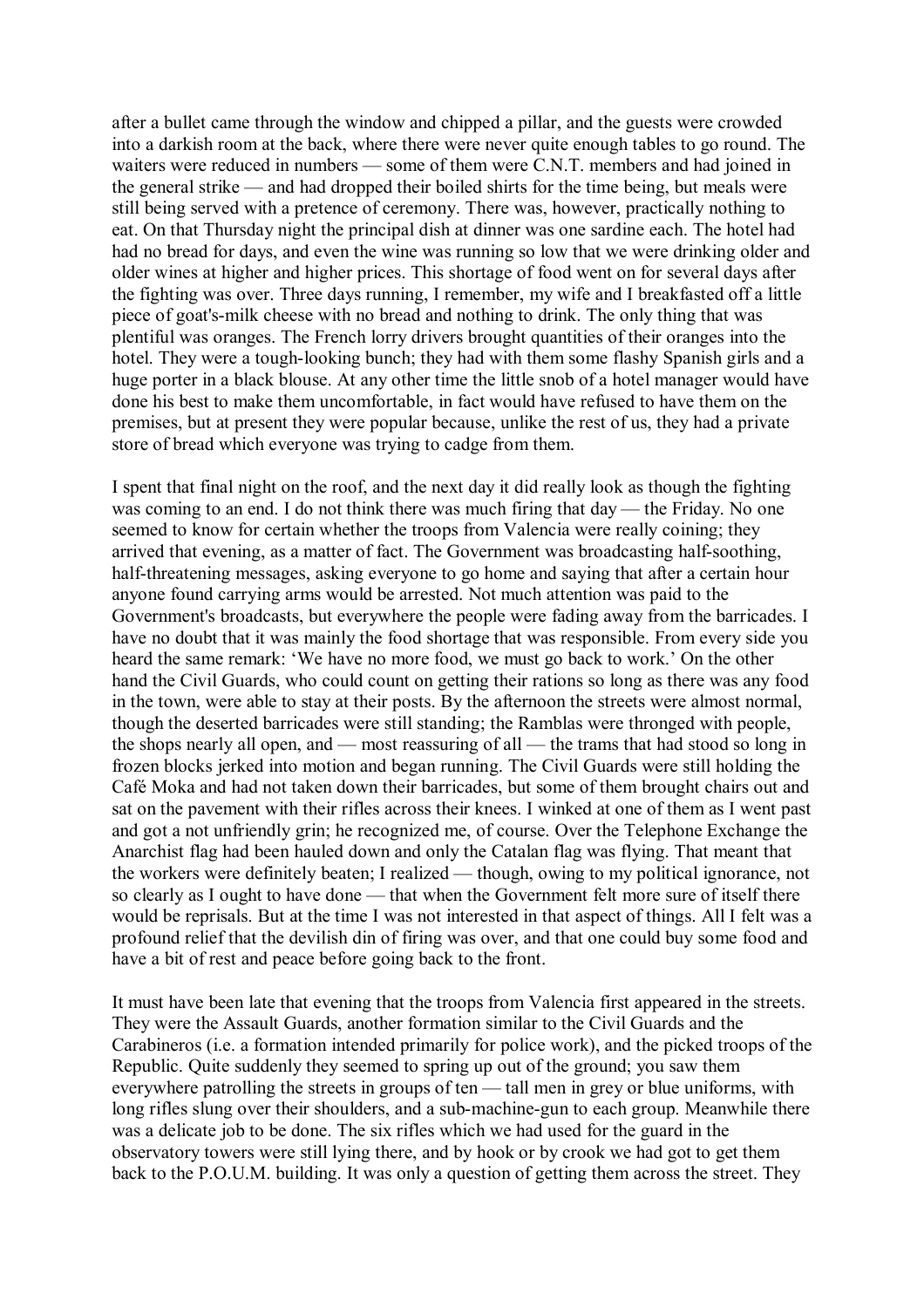were part of the regular armoury of the building, but to bring them into the street was to contravene the Government's order, and if we were caught with them in our hands we should certainly be arrested — worse, the rifles would be confiscated. With only twenty-one rifles in the building we could not afford to lose six of them. After a lot of discussion as to the best method, a red-haired Spanish boy and myself began to smuggle them out. It was easy enough to dodge the Assault Guard patrols; the danger was the Civil Guards in the Moka, who were well aware that we had rifles in the observatory and might give the show away if they saw us carrying them across. Each of us partially undressed and slung a rifle over the left shoulder, the butt under the armpit, the barrel down the trouser-leg. It was unfortunate that they were long Mausers. Even a man as tall as I am cannot wear a long Mauser down his trouser-leg without discomfort. It was an intolerable job getting down the corkscrew staircase of the observatory with a completely rigid left leg. Once in the street, we found that the only way to move was with extreme slowness, so slowly that you did not have to bend your knees. Outside the picture-house I saw a group of people staring at me with great interest as I crept along at tortoise-speed. I have often wondered what they thought was the matter with me. Wounded in the war, perhaps. However, all the rifles were smuggled across without incident.

Next day the Assault Guards were everywhere, walking the streets like conquerors. There was no doubt that the Government was simply making a display of force in order to overawe a population which it already knew would not resist; if there had been any real fear of further outbreaks the Assault Guards would have been kept in barracks and not scattered through the streets in small bands. They were splendid troops, much the best I had seen in Spain, and, though I suppose they were in a sense 'the enemy', I could not help liking the look of them. But it was with a sort of amazement that I watched them strolling to and fro. I was used to the ragged, scarcely-armed militia on the Aragon front, and I had not known that the Republic possessed troops like these. It was not only that they were picked men physically, it was their weapons that most astonished me. All of them were armed with brand-new rifles of the type known as 'the Russian rifle' (these rifles were sent to Spain by the U.S.S.R., but were, I believe, manufactured in America). I examined one of them. It was a far from perfect rifle, but vastly better than the dreadful old blunderbusses we had at the front. The Assault Guards had one submachine-gun between ten men and an automatic pistol each; we at the front had approximately one machine-gun between fifty men, and as for pistols and revolvers, you could only procure them illegally. As a matter of fact, though I had not noticed it till now, it was the same everywhere. The Civil Guards and Carabineros, who were not intended for the front at all, were better armed and far better clad than ourselves. I suspect it is the same in all wars — always the same contrast between the sleek police in the rear and the ragged soldiers in the line. On the whole the Assault Guards got on very well with the population after the first day or two. On the first day there was a certain amount of trouble because some of the Assault Guards — acting on instructions, I suppose — began behaving in a provocative manner. Bands of them boarded trams, searched the passengers, and, if they had C.N.T. membership cards in their pockets, tore them up and stamped on them. This led to scuffles with armed Anarchists, and one or two people were killed. Very soon, however, the Assault Guards dropped their conquering air and relations became more friendly. It was noticeable that most of them had picked up a girl after a day or two.

The Barcelona fighting had given the Valencia Government the long-wanted excuse to assume fuller control of Catalonia. The workers' militias were to be broken-up and redistributed among the Popular Army. The Spanish Republican flag was flying all over Barcelona — the first time I had seen it, I think, except over a Fascist trench. In the workingclass quarters the barricades were being pulled down, rather fragmentarily, for it is a lot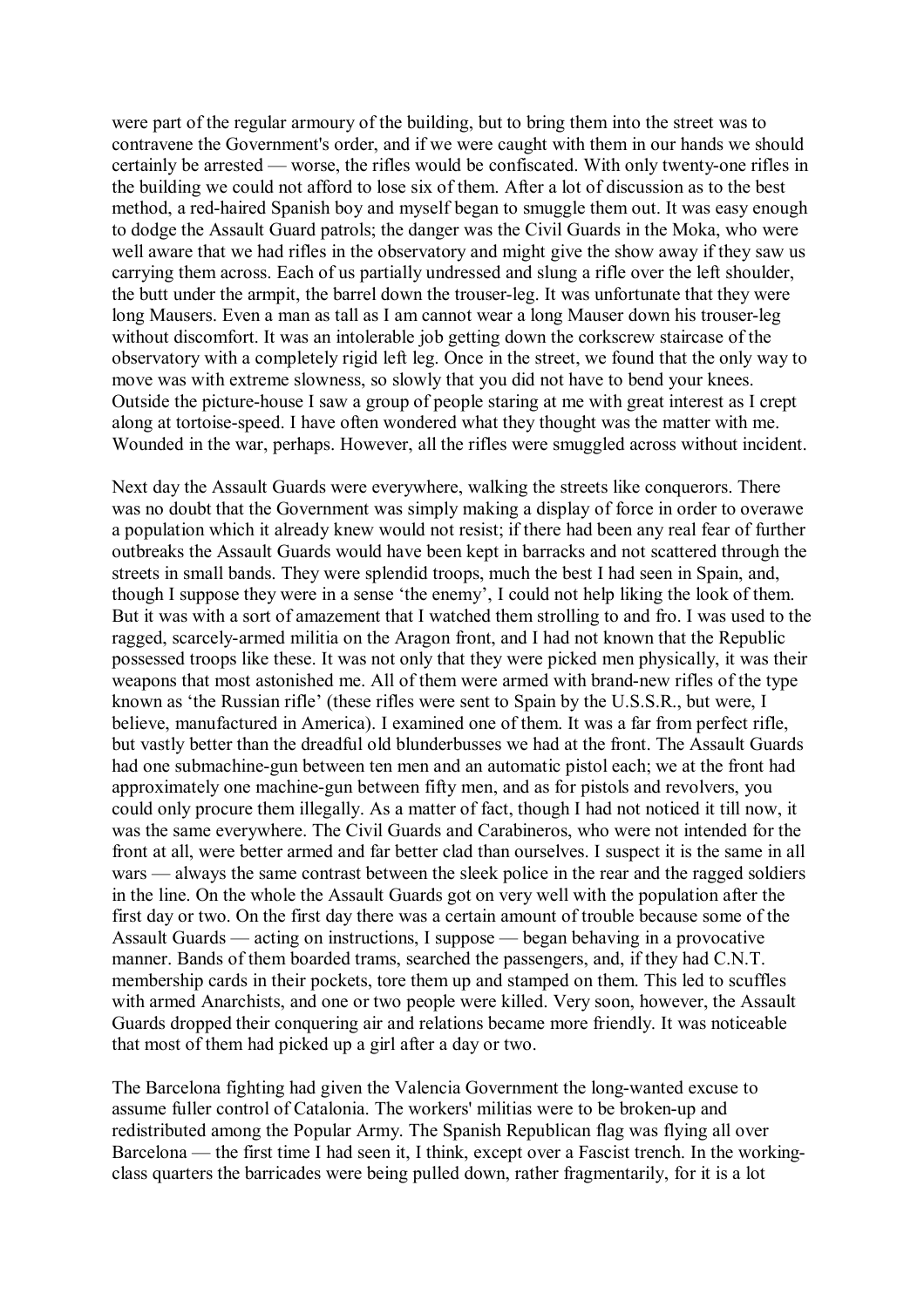easier to build a barricade than to put the stones back. Outside the P.S.U.C. buildings the barricades were allowed to remain standing, and indeed many were standing as late as June. The Civil Guards were still occupying strategic points. Huge seizures of arms were being made from C.N.T. strongholds, though I have no doubt a good many escaped seizure. La Batalla was still appearing, but it was censored until the front page was almost completely blank. The P.S.U.C. papers were un-censored and were publishing inflammatory articles demanding the suppression of the P.O.U.M. The P.O.U.M. was declared to be a disguised Fascist organization, and a cartoon representing the P.O.U.M. as a figure slipping off" a mask marked with the hammer and sickle and revealing a hideous, maniacal face marked with the swastika, was being circulated all over the town by P.S.U.C. agents. Evidently the official version of the Barcelona fighting was already fixed upon: it was to be represented as a 'fifth column' Fascist rising engineered solely by the P.O.U.M.

In the hotel the horrible atmosphere of suspicion and hostility had grown worse now that the fighting was over. In the face of the accusations that were being flung about it was impossible to remain neutral. The posts were working again, the foreign Communist papers were beginning to arrive, and their accounts of the fighting were not only violently partisan but, of course, wildly inaccurate as to facts. I think some of the Communists on the spot, who had seen what was actually happening, were dismayed by the interpretation that was being put upon events, but naturally they had to stick to their own side. Our Communist friend approached me once again and asked me whether I would not transfer into the International Column.

I was rather surprised. 'Your papers are saying I'm a Fascist,' I said. 'Surely I should be politically suspect, coming from the P.O.U.M."

'Oh, that doesn't matter. After all, you were only acting under orders.'

I had to tell him that after this affair I could not join any Communist-controlled unit. Sooner or later it might mean being used against the Spanish working class. One could not tell when this kind of thing would break out again, and if I had to use my rifle at all in such an affair I would use it on the side of the working class and not against them. He was very decent about it. But from now on the whole atmosphere was changed. You could not, as before, 'agree to differ' and have drinks with a man who was supposedly your political opponent. There were some ugly wrangles in the hotel lounge. Meanwhile the jails were already full and overflowing. After the fighting was over the Anarchists had, of course, released their prisoners, but the Civil Guards had not released theirs, and most of them were thrown into prison and kept there without trial, in many cases for months on end. As usual, completely innocent people were being arrested owing to police bungling. I mentioned earlier that Douglas Thompson was wounded about the beginning of April. Afterwards we had lost touch with him, as usually happened when a man was wounded, for wounded men were frequently moved from one hospital to another. Actually he was at Tarragona hospital and was sent back to Barcelona about the time when the fighting started. On the Tuesday morning I met him in the street, considerably bewildered by the firing that was going on all round. He asked the question everyone was asking:

'What the devil is this all about?'

I explained as well as I could. Thompson said promptly:

'I'm going to keep out of this. My arm's still bad. I shall go back to my hotel and stay there.'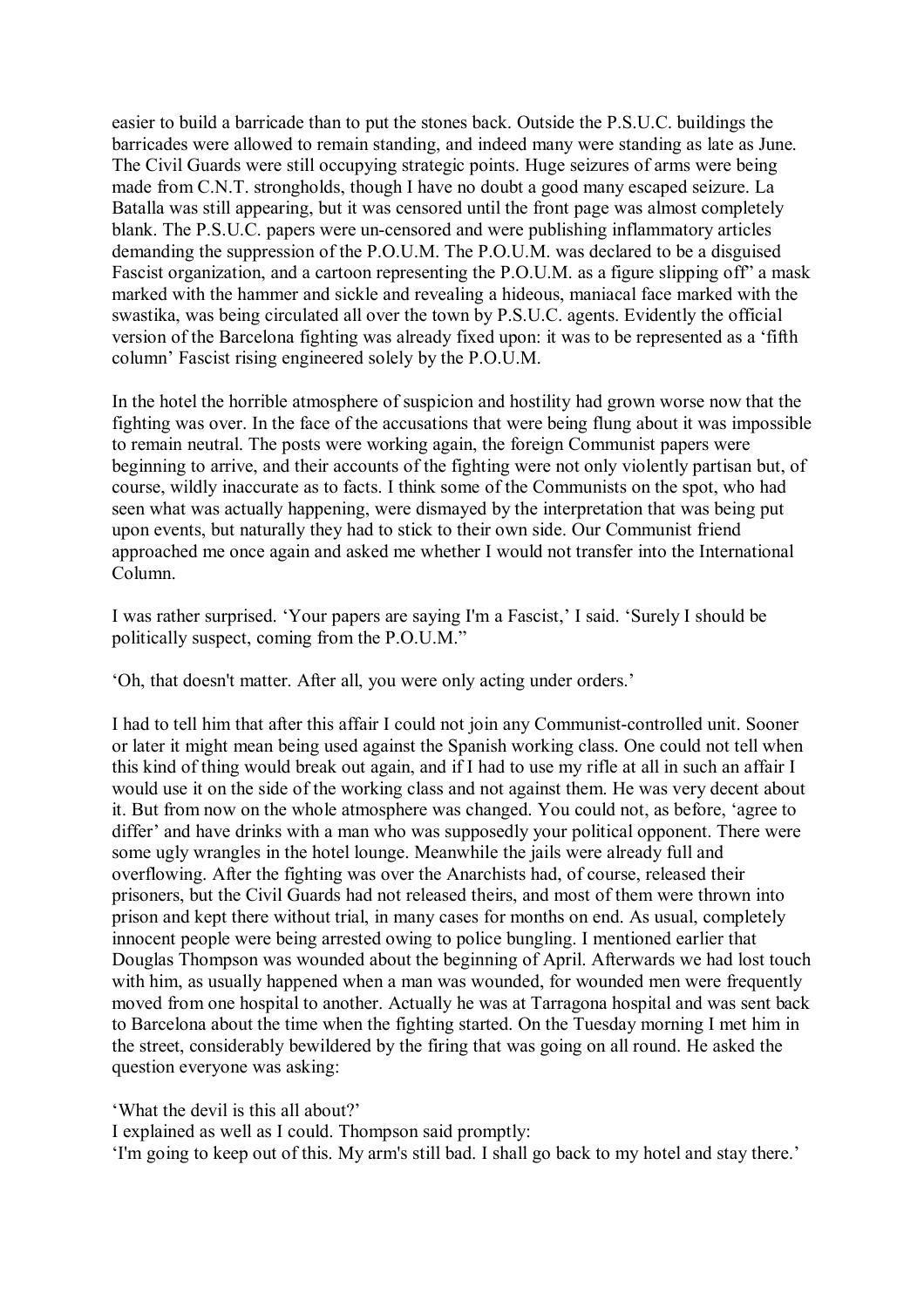He went back to his hotel, but unfortunately (how important it is in street-fighting to understand the local geography!) it was a hotel in a part of the town controlled by the Civil Guards. The place was raided and Thompson was arrested, flung into jail, and kept for eight days in a cell so full of people that nobody had room to lie down. There were many similar cases. Numerous foreigners with doubtful political records were on the run, with the police on their track and in constant fear of denunciation. It was worst for the Italians and Germans, who had no passports and were generally wanted by the secret police in their own countries. If they were arrested they were liable to be deported to France, which might mean being sent back to Italy or Germany, where God knew what horrors were awaiting them. One or two foreign women hurriedly regularized their position by 'marrying' Spaniards. A German girl who had no papers at all dodged the police by posing for several days as a man's mistress. I remember the look of shame and misery on the poor girl's face when I accidentally bumped into her coming out of the man's bedroom. Of course she was not his mistress, but no doubt she thought I thought she was. You had all the while a hateful feeling that someone hitherto your friend might be denouncing you to the secret police. The long nightmare of the fighting, the noise, the lack of food and sleep, the mingled strain and boredom of sitting on the roof and wondering whether in another minute I should be shot myself or be obliged to shoot somebody else had put my nerves on edge. I had got to the point when every time a door banged I grabbed for my pistol. On the Saturday morning there was an uproar of shots outside and everyone cried out: 'It's starting again!' I ran into the street to find that it was only some Assault Guards shooting a mad dog. No one who was in Barcelona then, or for months later, will forget the horrible atmosphere produced by fear, suspicion, hatred, censored newspapers, crammed jails, enormous food queues, and prowling gangs of armed men.

I have tried to give some idea of what it felt like to be in the middle of the Barcelona fighting; yet I do not suppose I have succeeded in conveying much of the strangeness of that time. One of the things that stick in my mind when I look back is the casual contacts one made at the time, the sudden glimpses of non-combatants to whom the whole thing was simply a meaningless uproar. I remember the fashionably-dressed woman I saw strolling down the Ramblas, with a shopping-basket over her arm and leading a white poodle, while the rifles cracked and roared a street or two away. It is conceivable that she was deaf. And the man I saw rushing across the completely empty Plaza de Cataluña, brandishing a white handkerchief in each hand. And the large party of people all dressed in black who kept trying for about an hour to cross the Plaza de Cataluña and always failing. Every time they emerged from the side-street at the corner the P.S.U.C. machine-gunners in the Hotel Colón opened fire and drove them back — I don't know why, for they were obviously unarmed. I have since thought that they may have been a funeral party. And the little man who acted as caretaker at the museum over the Poliorama and who seemed to regard the whole affair as a social occasion. He was so pleased to have the English visiting him — the English were so simpático, he said. He hoped we would all come and see him again when the trouble was over; as a matter of fact I did go and see him. And the other little man, sheltering in a doorway, who jerked his head in a pleased manner towards the hell of firing on the Plaza de Cataluña and said (as though remarking that it was a fine morning): 'So we've got the nineteenth of July back again!' And the people in the shoe-shop who were making my marching-boots. I went there before the fighting, after it was over, and, for a very few minutes, during the brief armistice on 5 May. It was an expensive shop, and the shop-people were U.G.T. and may have been P.S.U.C. members — at any rate they were politically on the other side and they knew that I was serving with the P.O.U.M. Yet their attitude was completely indifferent. 'Such a pity, this kind of thing, isn't it? And so bad for business. What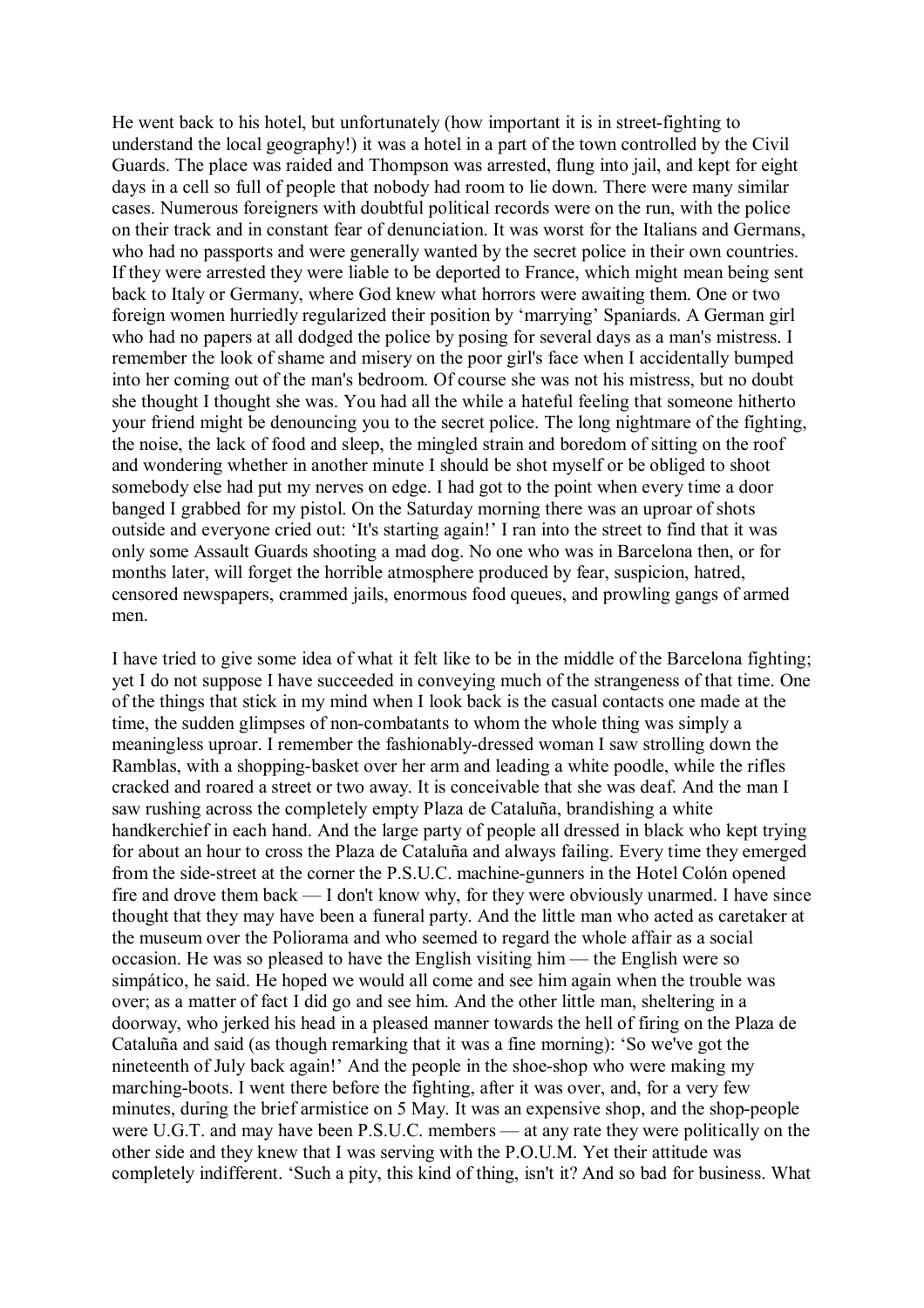a pity it doesn't stop! As though there wasn't enough of that kind of thing at the front!' etc., etc. There must have been quantities of people, perhaps a majority of the inhabitants of Barcelona, who regarded the whole affair without a nicker of interest, or with no more interest than they would have felt in an air-raid.

In this chapter I have described only my personal experiences. In the next chapter I must discuss as best I can the larger issues — what actually happened and with what results, what were the rights and wrongs of the affair, and who if anyone was responsible. So much political capital has been made out of the Barcelona fighting that it is important to try and get a balanced view of it. An immense amount, enough to fill many books, has already been written on the subject, and I do not suppose I should exaggerate if I said that nine-tenths of it is untruthful. Nearly all the newspaper accounts published at the time were manufactured by journalists at a distance, and were not only inaccurate in their facts but intentionally misleading. As usual, only one side of the question has been allowed to get to the wider public. Like everyone who was in Barcelona at the time. I saw only what was happening in my immediate neighbourhood, but I saw and heard quite enough to be able to contradict many of the lies that have been circulated. As before, if you are not interested in political controversy and the mob of parties and sub-parties with their confusing names (rather like the names of the generals in a Chinese war), please skip. It is a horrible thing to have to enter into the details of inter-party polemics; it is like diving into a cesspool. But it is necessary to try and establish the truth, so far as it is possible. This squalid brawl in a distant city is more important than might appear at first sight.

## **Chapter 11**

It will never be possible to get a completely accurate and unbiased account of the Barcelona fighting, because the necessary records do not exist. Future historians will have nothing to go upon except a mass of accusations and party propaganda. I myself have little data beyond what I saw with my own eyes and what I have learned from other eyewitnesses whom I believe to be reliable. I can, however, contradict some of the more flagrant lies and help to get the affair into some kind of perspective.

First of all, what actually happened?

For some time past there had been tension throughout Catalonia. In earlier chapters of this book I have given some account of the struggle between Communists and Anarchists. By May 1937 things had reached a point at which some kind of violent outbreak could be regarded as inevitable. The immediate cause of friction was the Government's order to surrender all private weapons, coinciding with the decision to build up a heavily-armed 'nonpolitical' police-force from which trade union members were to be excluded. The meaning of this was obvious to everyone; and it was also obvious that the next move would be the taking over of some of the key industries controlled by the C.N.T. In addition there was a certain amount of resentment among the working classes because of the growing contrast of wealth and poverty and a general vague feeling that the revolution had been sabotaged. Many people were agreeably surprised when there was no rioting on i May. On 3 May the Government decided to take over the Telephone Exchange, which had been operated since the beginning of the war mainly by C.N.T. workers; it was alleged that it was badly run and that official calls were being tapped. Salas, the Chief of Police (who may or may not have been exceeding his orders), sent three lorry-loads of armed Civil Guards to seize the building, while the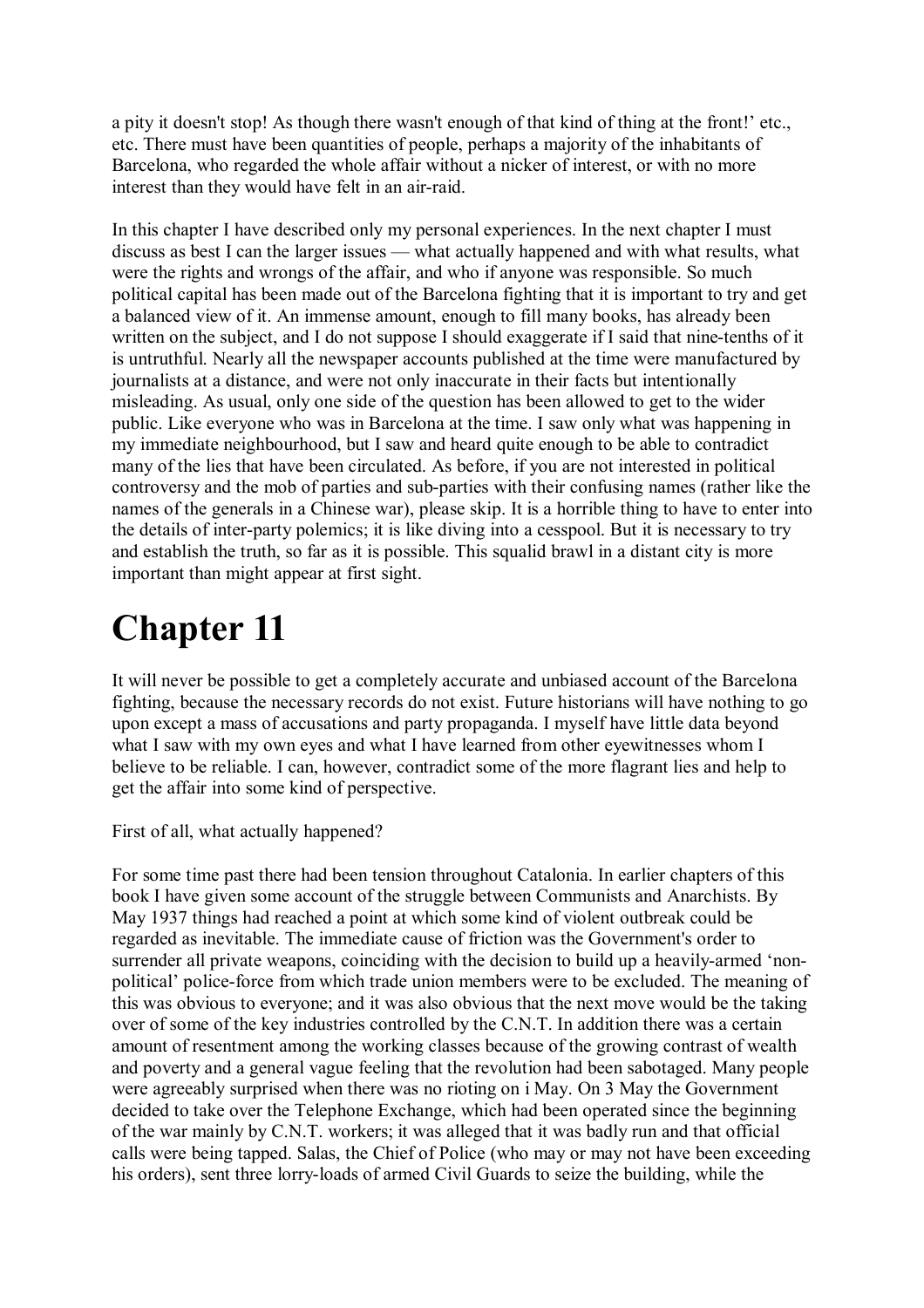streets outside were cleared by armed police in civilian clothes. At about the same time bands of Civil Guards seized various other buildings in strategic spots. Whatever the real intention may have been, there was a widespread belief that this was the signal for a general attack on the C.N.T. by the Civil Guards and the P.S.U.C. (Communists and Socialists). The word flew round the town that the workers' buildings were being attacked, armed Anarchists appeared on the streets, work ceased, and fighting broke out immediately. That night and the next morning barricades were built all over the town, and there was no break in the fighting until the morning of 6 May. The fighting was, however, mainly defensive on both sides. Buildings were besieged, but, so far as I know, none were stormed, and there was no use of artillery. Roughly speaking, the C.N.T.—F.A.I.—P.O.U.M. forces held the working-class suburbs, and the armed police-forces and the P.S.U.C. held the central and official portion of the town. On 6 May there was an armistice, but fighting soon broke out again, probably because of premature attempts by Civil Guards to disarm C.N.T. workers. Next morning, however, the people began to leave the barricades of their own accord. Up till, roughly, the night of 5 May the C.N.T. had had the better of it, and large numbers of Civil Guards had surrendered. But there was no generally accepted leadership and no fixed plan — indeed, so far as one could judge, no plan at all except a vague determination to resist the Civil Guards. The official leaders of the C.N.T. had joined with those of the U.G.T. in imploring everyone to go back to work; above all, food was running short. In such circumstances nobody was sure enough of the issue to go on fighting. By the afternoon of 7 May conditions were almost normal. That evening six thousand Assault Guards, sent by sea from Valencia, arrived and took control of the town. The Government issued an order for the surrender of all arms except those held by the regular forces, and during the next few days large numbers of arms were seized. The casualties during the fighting were officially given out as four hundred killed and about a thousand wounded. Four hundred killed is possibly an exaggeration, but as there is no way of verifying this we must accept it as accurate.

Secondly, as to the after-effects of the fighting. Obviously it is impossible to say with any certainty what these were. There is no evidence that the outbreak had any direct effect upon the course of the war, though obviously it must have had if it continued even a few days longer. It was made the excuse for bringing Catalonia under the direct control of Valencia, for hastening the break-up of the militias, and for the suppression of the P.O.U.M., and no doubt it also had its share in bringing down the Caballero Government. But we may take it as certain that these things would have happened in any case. The real question is whether the C.N.T. workers who came into the street gained or lost by showing fight on this occasion. It is pure guesswork, but my own opinion is that they gained more than they lost. The seizure of the Barcelona Telephone Exchange was simply one incident in a long process. Since the previous year direct power had been gradually manoeuvred out of the hands of the syndicates, and the general movement was away from working-class control and towards centralized control, leading on to State capitalism or, possibly, towards the reintroduction of private capitalism. The fact that at this point there was resistance probably slowed the process down. A year after the outbreak of war the Catalan workers had lost much of their power, but their position was still comparatively favourable. It might have been much less so if they had made it clear that they would lie down under no matter what provocation. There are occasions when it pays better to fight and be beaten than not to fight at all.

Thirdly, what purpose, if any, lay behind the outbreak? Was it any kind of coup d'état or revolutionary attempt? Did it definitely aim at overthrowing the Government? Was it preconcerted at all?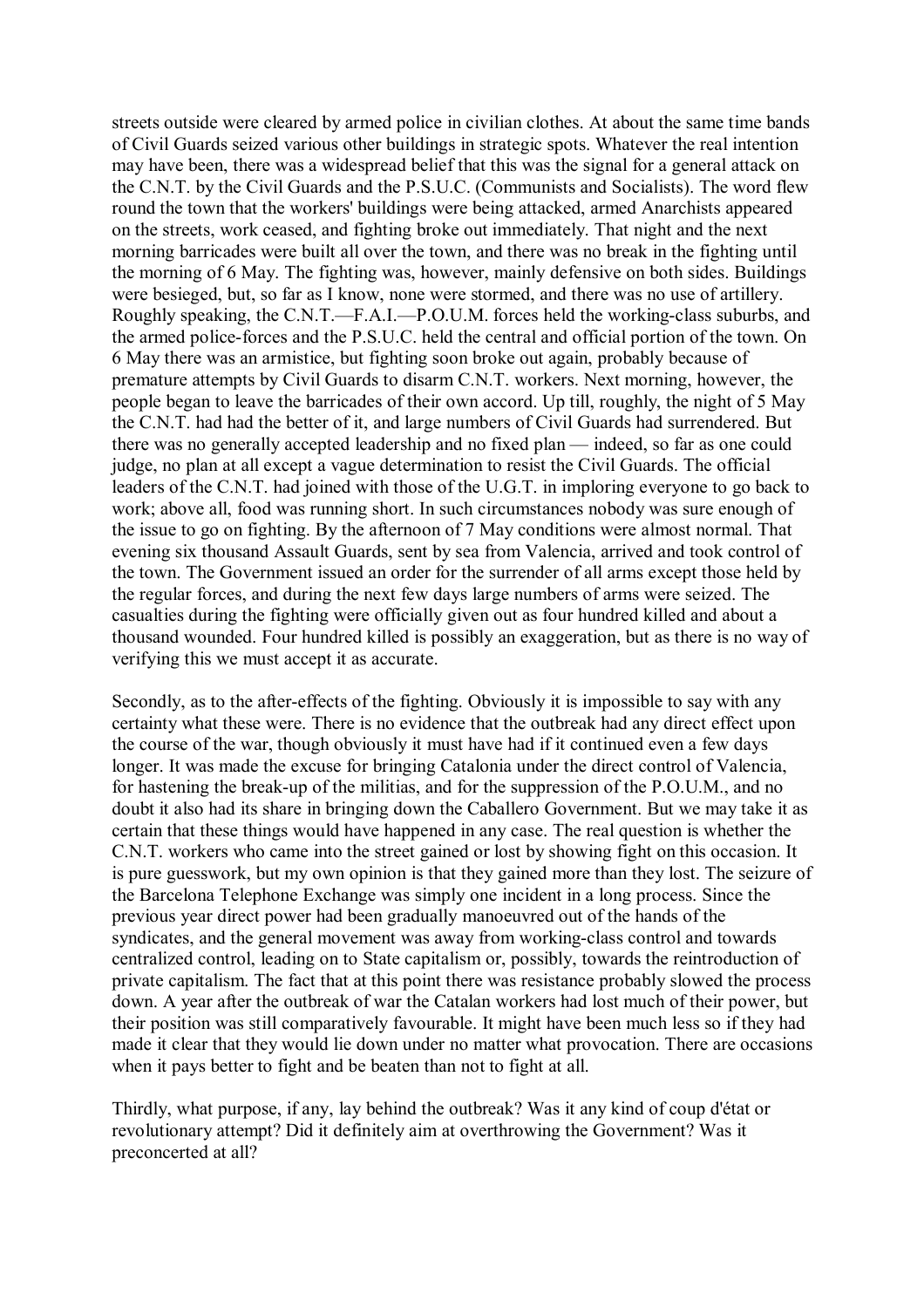My own opinion is that the fighting was only preconcerted in the sense that everyone expected it. There were no signs of any very definite plan on either side. On the Anarchist side the action was almost certainly spontaneous, for it was an affair mainly of the rank and file. The people came into the streets and their political leaders followed reluctantly, or did not follow at all. The only people who even talked in a revolutionary strain were the Friends of Durruti, a small extremist group within the F.A.I., and the P.O.U.M. But once again they were following and not leading. The Friends of Durruti distributed some kind of revolutionary leaflet, but this did not appear until 5 May and cannot be said to have started the fighting, which had started of its own accord two days earlier. The official leaders of the C.N.T. disowned the whole affair from the start. There were a number of reasons for this. To begin with, the fact that the C.N.T. was still represented in the Government and the Generalite ensured that its leaders would be more conservative than their followers. Secondly, the main object of the C.N.T. leaders was to form an alliance with the U.G.T., and the fighting was bound to widen the split between C.N.T. and U.G.T., at any rate for the time being. Thirdly — though this was not generally known at the time — the Anarchist leaders feared that if things went beyond a certain point and the workers took possession of the town, as they were perhaps in a position to do on 5 May, there would be foreign intervention. A British cruiser and two British destroyers had closed in upon the harbour, and no doubt there were other warships not far away. The English newspapers gave it out that these ships were proceeding to Barcelona 'to protect British interests', but in fact they made no move to do so; that is, they did not land any men or take off any refugees. There can be no certainty about this, but it was at least inherently likely that the British Government, which had not raised a finger to save the Spanish Government from Franco, would intervene quickly enough to save it from its own working class.

The P.O.U.M. leaders did not disown the affair, in fact they encouraged their followers to remain at the barricades and even gave their approval (in La Batalla, 6 May) to the extremist leaflet issued by the Friends of Durruti. (There is great uncertainty about this leaflet, of which no one now seems able to produce a copy.) In some of the foreign papers it was described as an 'inflammatory poster' which was 'plastered' all over the town. There was certainly no such poster. From comparison of various reports I should say that the leaflet called for (i) The formation of a revolutionary council (junta), (ii) The shooting of those responsible for the attack on the Telephone Exchange, (iii) The disarming of the Civil Guards. There is also some uncertainty as to how far La Batalla expressed agreement with the leaflet. I myself did not see the leaflet or La Batalla of that date. The only handbill I saw during the fighting was one issued by the tiny group of Trotskyists ('Bolshevik-Leninists') on 4 May. This merely said: 'Everyone to the barricades — general strike of all industries except war industries.' (In other words, it merely demanded what was happening already.) But in reality the attitude of the P.O.U.M. leaders was hesitating. They had never been in favour of insurrection until the war against Franco was won; on the other hand the workers had come into the streets, and the P.O.U.M. leaders took the rather pedantic Marxist line that when the workers are on the streets it is the duty of the revolutionary parties to be with them. Hence, in spite of uttering revolutionary slogans about the 'reawakening of the spirit of 19 July', and so forth, they did their best to limit the workers' action to the defensive. They never, for instance, ordered an attack on any building; they merely ordered their followers to remain on guard and, as I mentioned in the last chapter, not to fire when it could be avoided. La Batalla also issued instructions that no troops were to leave the front(9). As far as one can estimate it, I should say that the responsibility of the P.O.U.M. amounts to having urged everyone to remain at the barricades, and probably to having persuaded a certain number to remain there longer than they would otherwise have done. Those who were in personal touch with the P.O.U.M.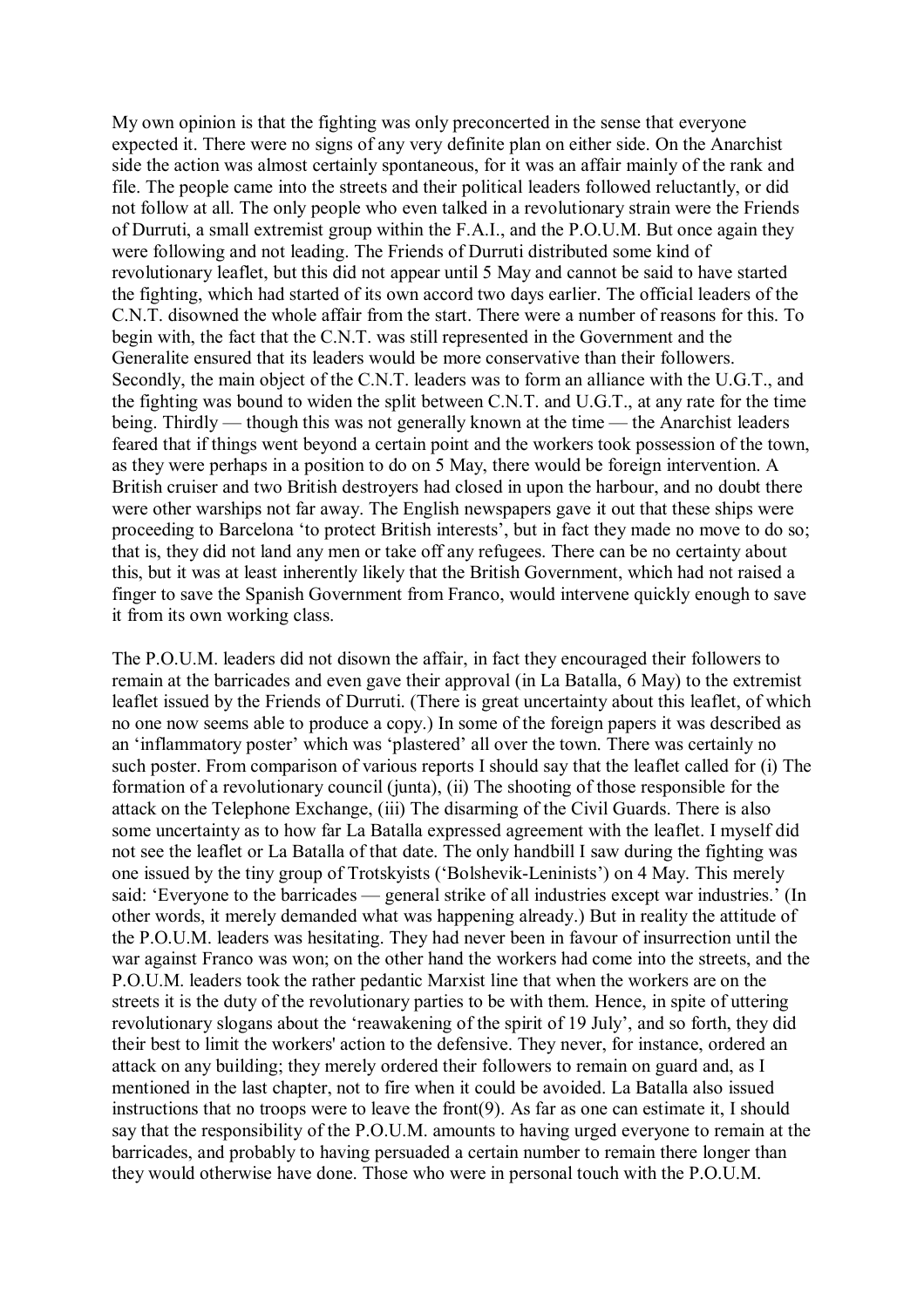leaders at the time (I myself was not) have told me that they were in reality dismayed by the whole business, but felt that they had got to associate themselves with it. Afterwards, of course, political capital was made out of it in the usual manner. Gorkin, one of the P.O.U.M. leaders, even spoke later of 'the glorious days of May'. From the propaganda point of view this may have been the right line; certainly the P.O.U.M. rose somewhat in numbers during the brief period before its suppression. Tactically it was probably a mistake to give countenance to the leaflet of the Friends of Durruti, which was a very small organization and normally hostile to the P.O.U.M. Considering the general excitement and the things that were being said on both sides, the leaflet did not in effect mean much more than 'Stay at the barricades', but by seeming to approve of it while Solidaridad Obrera, the Anarchist paper, repudiated it, the P.O.U.M. leaders made it easy for the Communist press to say afterwards that the fighting was a kind of insurrection engineered solely by the P.O.U.M. However, we may be certain that the Communist press would have said this in any case. It was nothing compared with the accusations that were made both before and afterwards on less evidence. The C.N.T. leaders did not gain much by their more cautious attitude; they were praised for their loyalty but were levered out of both the Government and the Generalite as soon as the opportunity arose.

So far as one could judge from what people were saying at the time, there was no real revolutionary intention anywhere. The people behind the barricades were ordinary C.N.T. workers, probably with a sprinkling of U.G.T. workers among them, and what they were attempting was not to overthrow the Government but to resist what they regarded, rightly or wrongly, as an attack by the police. Their action was essentially defensive, and I doubt whether it should be described, as it was in nearly all the foreign newspapers, as a 'rising'. A rising implies aggressive action and a definite plan. More exactly it was a riot — a very bloody riot, because both sides had fire-arms in their hands and were willing to use them.

But what about the intentions on the other side? If it was not an Anarchist coup d'état, was it perhaps a Communist coup d'état — a planned effort to smash the power of the C.N.T. at one blow?

I do not believe it was, though certain things might lead one to suspect it. It is significant that something very similar (seizure of the Telephone Exchange by armed police acting under orders from Barcelona) happened in Tarragona two days later. And in Barcelona the raid on the Telephone Exchange was not an isolated act. In various parts of the town bands of Civil Guards and P.S.U.C. adherents seized buildings in strategic spots, if not actually before the fighting started, at any rate with surprising promptitude. But what one has got to remember is that these things were happening in Spain and not in England. Barcelona is a town with a long history of street-fighting. In such places things happen quickly, the factions are readymade, everyone knows the local geography, and when the guns begin to shoot people take their places almost as in a fire-drill. Presumably those responsible for the seizure of the Telephone Exchange expected trouble — though not on the scale that actually happened and had made ready to meet it. But it does not follow that they were planning a general attack on the C.N.T. There are two reasons why I do not believe that either side had made preparations for large-scale fighting:

(i) Neither side had brought troops to Barcelona beforehand. The fighting was only between those who were in Barcelona already, mainly civilians and police.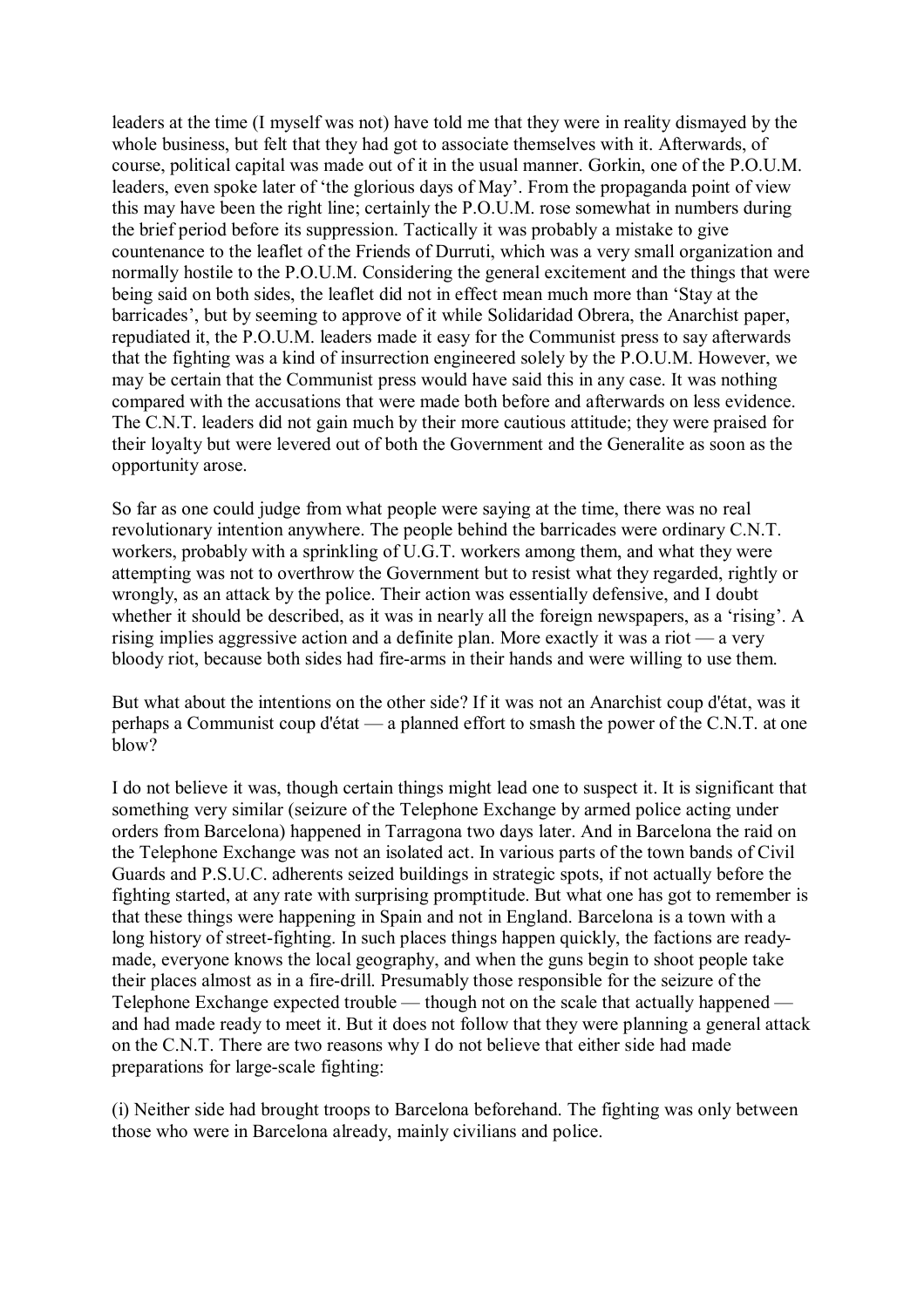(ii) The food ran short almost immediately. Anyone who has served in Spain knows that the one operation of war that Spaniards really perform really well is that of feeding their troops. It is most unlikely that if either side had contemplated a week or two of street-fighting and a general strike they would not have stored food beforehand.

Finally, as to the rights and wrongs of the affair.

A tremendous dust was kicked up in the foreign anti-Fascist press, but, as usual, only one side of the case has had anything like a hearing. As a result the Barcelona fighting has been represented as an insurrection by disloyal Anarchists and Trotskyists who were 'stabbing the Spanish Government in the back', and so forth. The issue was not quite so simple as that. Undoubtedly when you are at war with a deadly enemy it is better not to begin fighting among yourselves; but it is worth remembering that it takes two to make a quarrel and that people do not begin building barricades unless they have received something that they regard as a provocation.

The trouble sprang naturally out of the Government's order to the Anarchists to surrender their arms. In the English press this was translated into English terms and took this form: that arms were desperately needed on the Aragon front and could not be sent there because the unpatriotic Anarchists were holding them back. To put it like this is to ignore the conditions actually existing in Spain. Everyone knew that both the Anarchists and the P.S.U.C. were hoarding arms, and when the fighting broke out in Barcelona this was made clearer still; both sides produced arms in abundance. The Anarchists were well aware that even if they surrendered their arms, the P.S.U.C., politically the main power in Catalonia, would still retain theirs; and this in fact was what happened after the fighting was over. Meanwhile actually visible on the streets, there were quantities of arms which would have been very welcome at the front, but which were being retained for the 'non-political' police forces in the rear. And underneath this there was the irreconcilable difference between Communists and Anarchists, which was bound to lead to some kind of struggle sooner or later. Since the beginning of the war the Spanish Communist Party had grown enormously in numbers and captured most of the political power, and there had come into Spain thousands of foreign Communists, many of whom were openly expressing their intention of 'liquidating' Anarchism as soon as the war against Franco was won. In the circumstances one could hardly expect the Anarchists to hand over the weapons which they had got possession of in the summer of 1936.

The seizure of the Telephone Exchange was simply the match that fired an already existing bomb. It is perhaps just conceivable that those responsible imagined that it would not lead to trouble. Company, the Catalan President, is said to have declared laughingly a few days earlier that the Anarchists would put up with anything(10). But certainly it was not a wise action. For months past there had been a long series of armed clashes between Communists and Anarchists in various parts of Spain. Catalonia and especially Barcelona was in a state of tension that had already led to street affrays, assassinations, and so forth. Suddenly the news ran round the city that armed men were attacking the buildings that the workers had captured in the July fighting and to which they attached great sentimental importance. One must remember that the Civil Guards were not loved by the working-class population. For generations past la guardia had been simply an appendage of the landlord and the boss, and the Civil Guards were doubly hated because they were suspected, quite justly, of being of very doubtful loyalty against the Fascists(11). It is probable that the emotion that brought people into the streets in the first few hours was much the same emotion as had led them to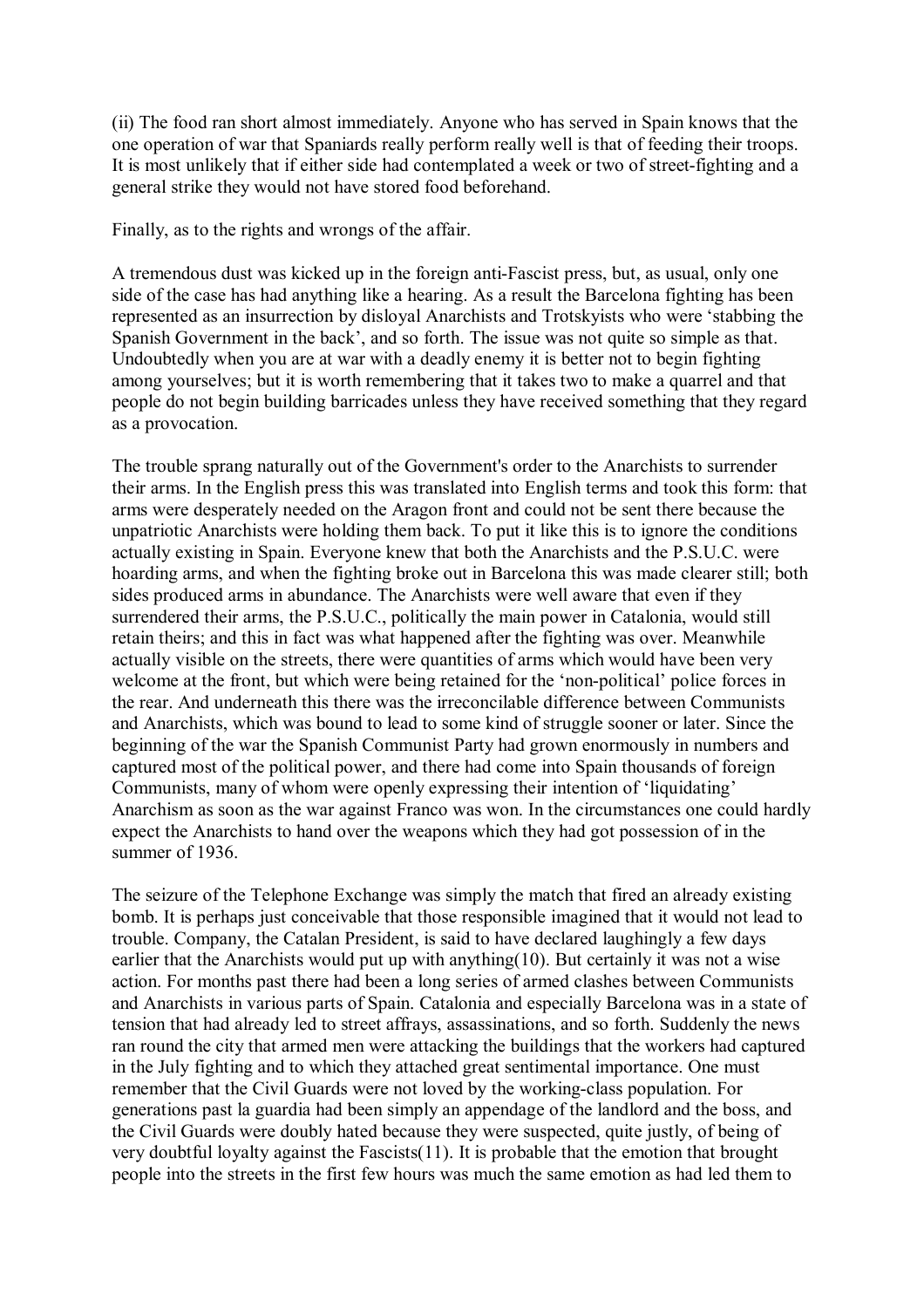resist the rebel generals at the beginning of the war. Of course it is arguable that the C.N.T. workers ought to have handed over the Telephone Exchange without protest. One's opinion here will be governed by one's attitude on the question of centralized government and working-class control. More relevantly it may be said: 'Yes, very likely the C.N.T. had a case. But, after all, there was a war on, and they had no business to start a fight behind the lines.' Here I agree entirely. Any internal disorder was likely to aid Franco. But what actually precipitated the fighting? The Government may or may not have had the right to seize the Telephone Exchange; the point is that in the actual circumstances it was bound to lead to a fight. It was a provocative action, a gesture which said in effect, and presumably was meant to say: 'Your power is at an end — we are taking over.' It was not common sense to expect anything but resistance. If one keeps a sense of proportion one must realize that the fault was not — could not be, in a matter of this kind — entirely on one side. The reason why a onesided version has been accepted is simply that the Spanish revolutionary parties have no footing in the foreign press. In the English press, in particular, you would have to search for a long time before finding any favourable reference, at any period of the war, to the Spanish Anarchists. They have been systematically denigrated, and, as I know by my own experience, it is almost impossible to get anyone to print anything in their defence.

I have tried to write objectively about the Barcelona fighting, though, obviously, no one can be completely objective on a question of this kind. One is practically obliged to take sides, and it must be clear enough which side I am on. Again, I must inevitably have made mistakes of fact, not only here but in other parts of this narrative. It is very difficult to write accurately about the Spanish war, because of the lack of non-propagandist documents. I warn everyone against my bias, and I warn everyone against my mistakes. Still, I have done my best to be honest. But it will be seen that the account I have given is completely different from that which appeared in the foreign and especially the Communist press. It is necessary to examine the Communist version, because it was published all over the world, has been supplemented at short intervals ever since, and is probably the most widely accepted one. In the Communist and pro-Communist press the entire blame for the Barcelona fighting was laid upon the P.O.U.M. The affair was represented not as a spontaneous outbreak, but as a deliberate, planned insurrection against the Government, engineered solely by the P.O.U.M. with the aid of a few misguided 'uncontrollables'. More than this, it was definitely a Fascist plot, carried out under Fascist orders with the idea of starting civil war in the rear and thus paralysing the Government. The P.O.U.M. was 'Franco's Fifth Column' — a 'Trotskyist' organization working in league with the Fascists. According to the Daily Worker (11 May):

*The German and Italian agents, who poured into Barcelona ostensibly to 'prepare' the notorious 'Congress of the Fourth International', had one big task. It was this: They were — in cooperation with the local Trotskyists — to prepare a situation of disorder and bloodshed, in which it would be possible for the Germans and Italians to declare that they were 'unable to exercise naval control of the Catalan coasts effectively because of the disorder prevailing in Barcelona' and were, therefore, 'unable to do otherwise than land forces in Barcelona'.*

*In other words, what was being prepared was a situation in which the German and Italian Governments could land troops or marines quite openly on the Catalan coasts, declaring that they were doing so 'in order to preserve order'. ...*

*The instrument for all this lay ready to hand for the Germans and Italians in the shape of the Trotskyist organization known as the P.O.U.M.*

*The P.O.U.M., acting in cooperation with well-known criminal elements, and with certain*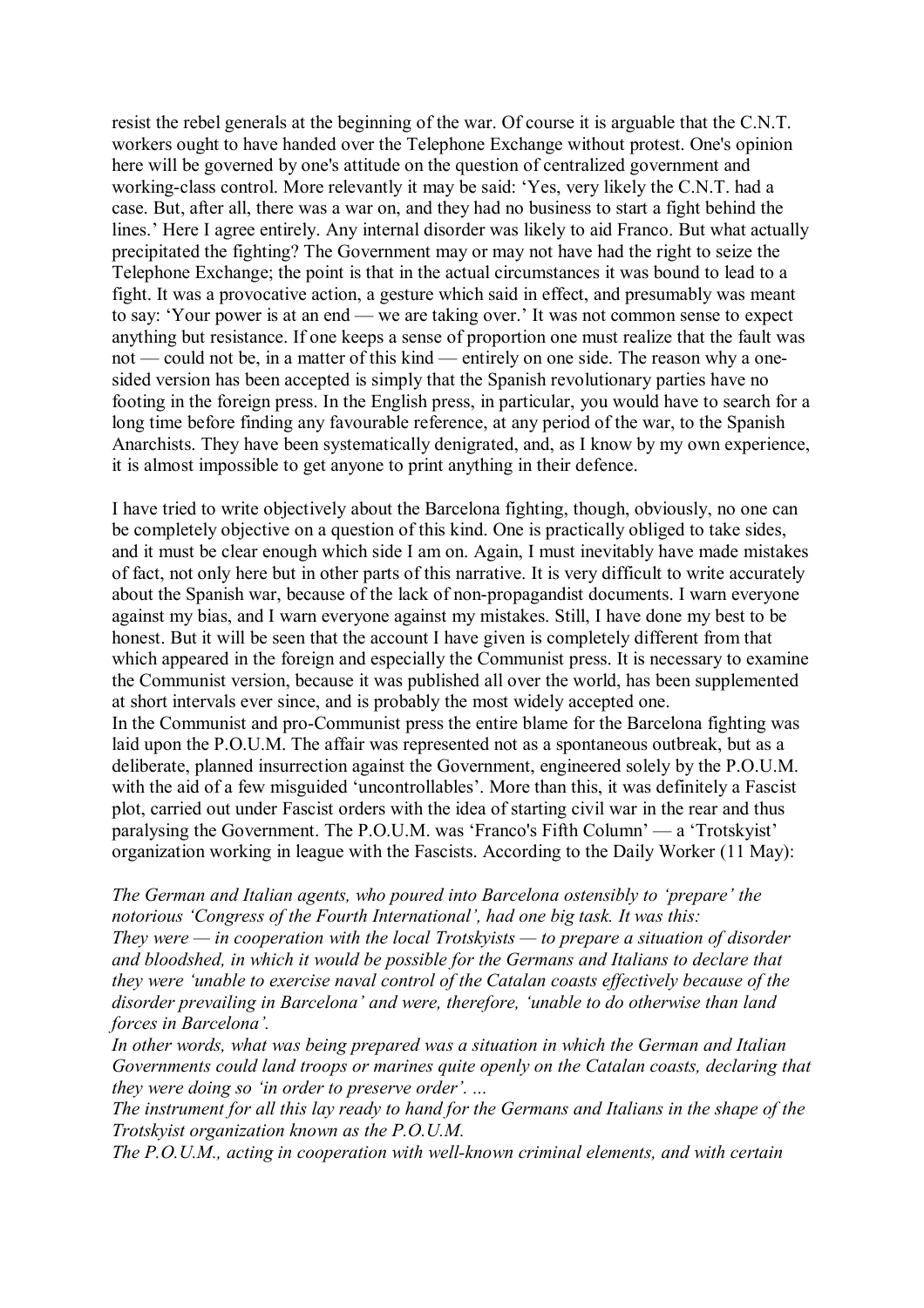#### *other deluded persons in the Anarchist organizations planned, organized, and led the attack in the rearguard, accurately timed to coincide with the attack on the front at Bilbao, etc., etc.*

Later in the article the Barcelona fighting becomes 'the P.O.U.M. attack', and in another article in the same issue it is stated that there is 'no doubt that it is at the door of the P.O.U.M. that the responsibility for the bloodshed in Catalonia must be laid'. Inprecor (29 May) states that those who erected the barricades in Barcelona were 'only members of the P.O.U.M. organized from that party for this purpose'.

I could quote a great deal more, but this is clear enough. The P.O.U.M. was wholly responsible and the P.O.U.M. was acting under Fascist orders. In a moment I will give some more extracts from the accounts that appeared in the Communist press; it will be seen that they are so self-contradictory as to be completely worthless. But before doing so it is worth pointing to several a priori reasons why this version of the May fighting as a Fascist rising engineered by the P.O.U.M. is next door to incredible.

(i) The P.O.U.M. had not the numbers or influence to provoke disorders of this magnitude. Still less had it the power to call a general strike. It was a political organization with no very definite footing in the trade unions, and it would have been hardly more capable of producing a strike throughout Barcelona than (say) the English Communist Party would be of producing a general strike throughout Glasgow. As I said earlier, the attitude of the P.O.U.M. leaders may have helped to prolong the fighting to some extent; but they could not have originated it even if they had wanted to.

(ii) The alleged Fascist plot rests on bare assertion and all the evidence points in the other direction. We are told that the plan was for the German and Italian Governments to land troops in Catalonia; but no German or Italian troopships approached the coast. As to the 'Congress of the Fourth International' and the 'German and Italian agents', they are pure myth. So far as I know there had not even been any talk of a Congress of the Fourth International. There were vague plans for a Congress of the P.O.U.M. and its brother-parties (English I.L.P., German S.A.P., etc., etc.); this had been tentatively fixed for some time in July — two months later — and not a single delegate had yet arrived. The 'German and Italian agents' have no existence outside the pages of the Daily Worker. Anyone who crossed the frontier at that time knows that it was not so easy to 'pour' into Spain, or out of it, for that matter.

(iii) Nothing happened either at Lerida, the chief stronghold of the P.O.U.M., or at the front. It is obvious that if the P.O.U.M. leaders had wanted to aid the Fascists they would have ordered their militia to walk out of the line and let the Fascists through. But nothing of the kind was done or suggested. Nor were any extra men brought out of the line beforehand, though it would have been easy enough to smuggle, say, a thousand or two thousand men back to Barcelona on various pretexts. And there was no attempt even at indirect sabotage of the front. The transport of food, munitions, and so forth continued as usual; I verified this by inquiry afterwards. Above all, a planned rising of the kind suggested would have needed months of preparation, subversive propaganda among the militia, and so forth. But there was no sign or rumour of any such thing. The fact that the militia at the front played no part in the 'rising' should be conclusive. If the P.O.U.M. were really planning a coup d'état it is inconceivable that they would not have used the ten thousand or so armed men who were the only striking force they had.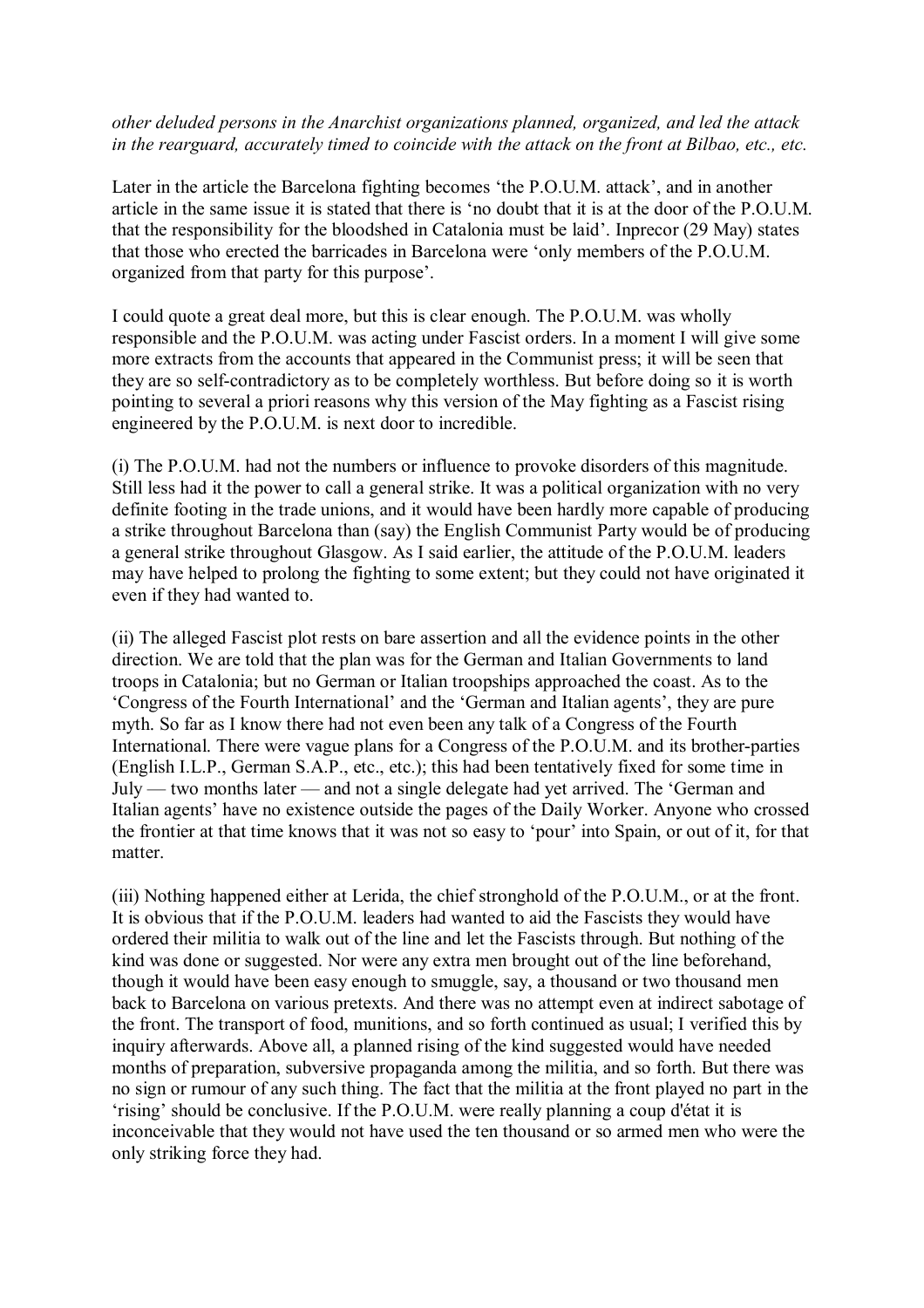It will be clear enough from this that the Communist thesis of a P.O.U.M. 'rising' under Fascist orders rests on less than no evidence. I will add a few more extracts from the Communist press. The Communist accounts of the opening incident, the raid on the Telephone Exchange, are illuminating; they agree in nothing except in putting the blame on the other side. It is noticeable that in the English Communist papers the blame is put first upon the Anarchists and only later upon the P.O.U.M. There is a fairly obvious reason for this. Not everyone in England has heard of 'trotskyism', whereas every English-speaking person shudders at the name of 'Anarchist'. Let it once be known that 'Anarchists' are implicated, and the right atmosphere of prejudice is established; after that the blame can safely be transferred to the 'Trotskyists'. The Daily Worker begins thus (6 May):

### *A minority gang of Anarchists on Monday and Tuesday seized and attempted to hold the telephone and telegram buildings, and started firing into the street.*

There is nothing like starting off with a reversal of roles. The Civil Guards attack a building held by the C.N.T.; so the C.N.T. are represented as attacking their own building attacking themselves, in fact. On the other hand, the Daily Worker of 11 May states:

*The Left Catalan Minister of Public Security, Aiguade, and the United Socialist General Commissar of Public Order, Rodrigue Salas, sent the armed republican police into the Telef6nica building to disarm the employees there, most of them members of C.N.T. unions.*

This does not seem to agree very well with the first statement; nevertheless the Daily Worker contains no admission that the first statement was wrong. The Daily Worker of 11 May states that the leaflets of the Friends of Durruti, which were disowned by the C.N.T., appeared on 4 May and 5 May, during the fighting. Inprecor (22 May) states that they appeared on 3 May, before the fighting, and adds that 'in view of these facts' (the appearance of various leaflets):

*The police, led by the Prefect of Police in person, occupied the central telephone exchange in the afternoon of 3 May. The police were shot at while discharging their duty. This was the signal for the provocateurs to begin shooting affrays all over the city.*

And here is Inprecor for 29 May:

*At three o'clock in the afternoon the Commissar for Public Security, Comrade Salas, went to the Telephone Exchange, which on the previous night had been occupied by 50 members of the P.O.U.M. and various uncontrollable elements.*

This seems rather curious. The occupation of the Telephone Exchange by 50 P.O.U.M. members is what one might call a picturesque circumstance, and one would have expected somebody to notice it at the time. Yet it appears that it was discovered only three or four weeks later. In another issue of Inprecor the 50 P.O.U.M. members become 50 P.O.U.M. militiamen. It would be difficult to pack together more contradictions than are contained in these few short passages. At one moment the C.N.T. are attacking the Telephone Exchange, the next they are being attacked there; a leaflet appears before the seizure of the Telephone Exchange and is the cause of it, or, alternatively, appears afterwards and is the result of it; the people in the Telephone Exchange are alternatively C.N.T. members and P.O.U.M. members — and so on. And in a still later issue of the Daily Worker (3 June) Mr J. R. Campbell informs us that the Government only seized the Telephone Exchange because the barricades were already erected!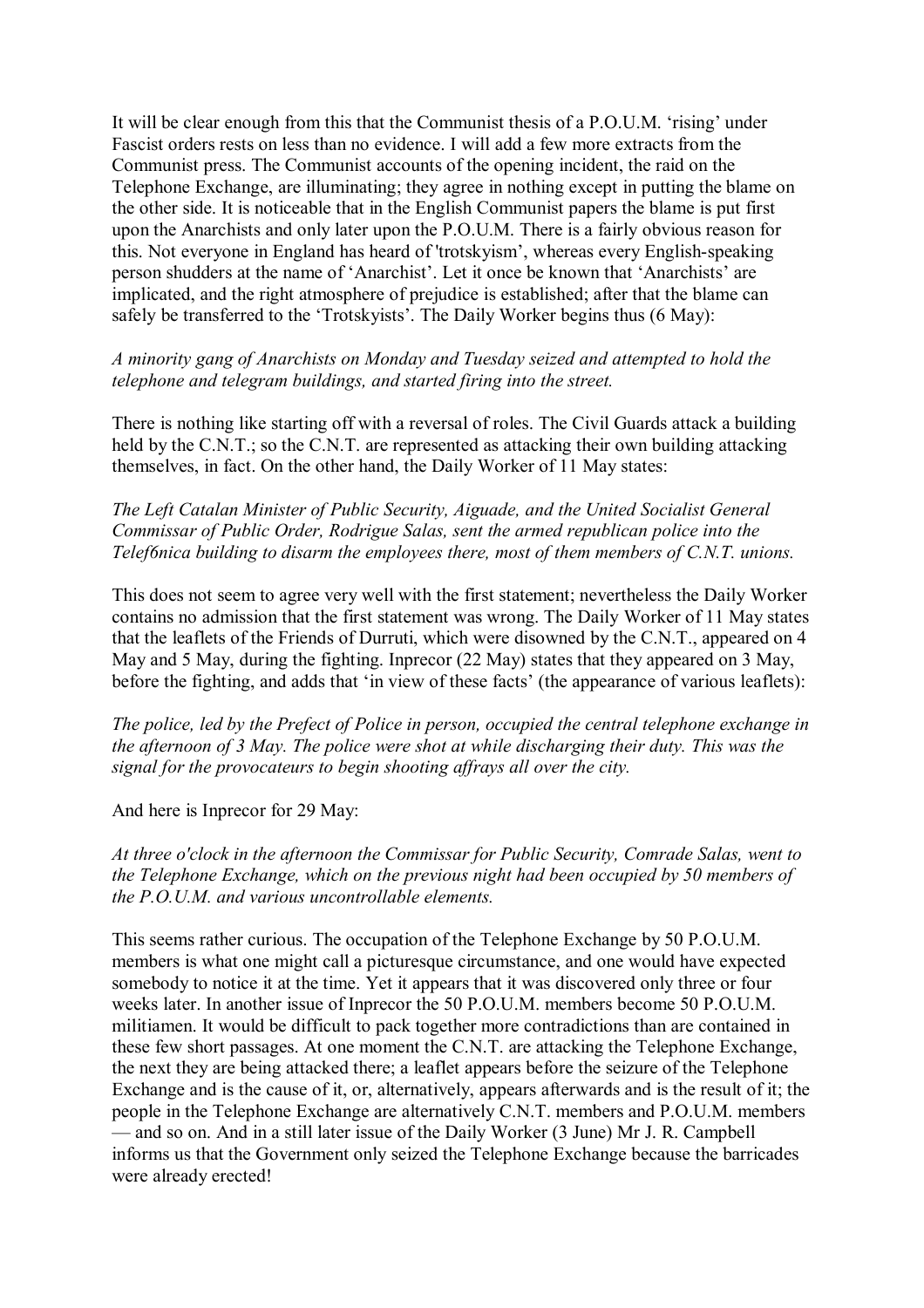For reasons of space I have taken only the reports of one incident, but the same discrepancies run all through the accounts in the Communist press. In addition there are various statements which are obviously pure fabrication. Here for instance is something quoted by the Daily Worker (7 May) and said to have been issued by the Spanish Embassy in Paris:

*A significant feature of the uprising has been that the old monarchist flag was flown from the balcony of various houses in Barcelona, doubtless in the belief that those who took part in the rising had become masters of the situation.*

The Daily Worker very probably reprinted this statement in good faith, but those responsible for it at the Spanish Embassy must have been quite deliberately lying. Any Spaniard would understand the internal situation better than that. A monarchist flag in Barcelona! It was the one thing that could have united the warring factions in a moment. Even the Communists on the spot were obliged to smile when they read about it. It is the same with the reports in the various Communist papers upon the arms supposed to have been used by the P.O.U.M. during the 'rising'. They would be credible only if one knew nothing whatever of the facts. In the Daily Worker of 17 May Mr Frank Pitcairn states:

*There were actually all sorts of arms used by them in the outrage. There were the arms which they have been stealing for months past, and hidden, and there were arms such as tanks, which they stole from the barracks just at the beginning of the rising. It is clear that scores of machine-guns and several thousand rifles are still in their possession.*

#### Inprecor (29 May) also states:

*On 3 May the P.O.U.M. had at its disposal some dozens of machine-guns and several thousand rines. ... On the Plaza de España the Trotskyists brought into action batteries of '75' guns which were destined for the front in Aragon and which the militia had carefully concealed on their premises.*

Mr Pitcairn does not tell us how and when it became dear that the P.O.U.M. possessed scores of machine-guns and several thousand rifles. I have given an estimate of the arms which were at three of the principal P.O.U.M. buildings — about eighty rifles, a few bombs, and no machine-guns; i.e. about sufficient for the armed guards which, at that time, all the political parties placed on their buildings. It seems strange that afterwards, when the P.O.U.M. was suppressed and all its buildings seized, these thousands of weapons never came to light; especially the tanks and field-guns, which are not the kind of thing that can be hidden up the chimney. But what is revealing in the two statements above is the complete ignorance they display of the local circumstances. According to Mr Pitcairn the P.O.U.M. stole tanks 'from the barracks'. He does not tell us which barracks. The P.O.U.M. militiamen who were in Barcelona (now comparatively few, as direct recruitment to the party militias had ceased) shared the Lenin Barracks with a considerably larger number of Popular Army troops. Mr Pitcaim is asking us to believe, therefore, that the P.O.U.M. stole tanks with the connivance of the Popular Army. It is the same with the 'premises' on which the 75-mm. guns were concealed. There is no mention of where these 'premises' were. Those batteries of guns, firing on the Plaza de España, appeared in many newspaper reports, but I think we can say with certainty that they never existed. As I mentioned earlier, I heard no artillery-fire during the fighting, though the Plaza de España was only a mile or so away. A few days later I examined the Plaza de España and could find no buildings that showed marks of shell-fire. And an eye-witness who was in that neighbourhood throughout the fighting declares that no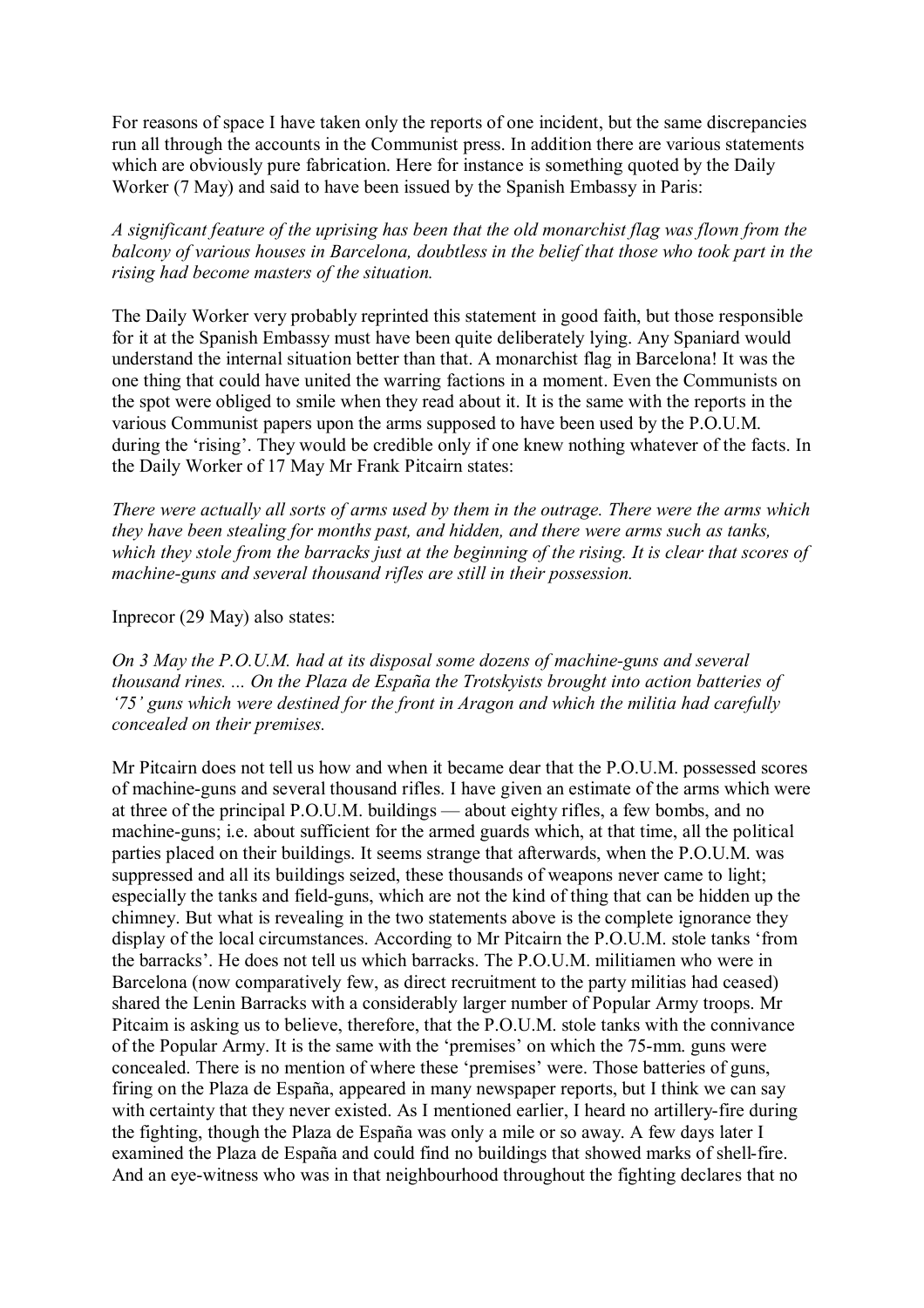guns ever appeared there. (Incidentally, the tale of the stolen guns may have originated with Antonov-Ovseenko, the Russian Consul-General. He, at any rate, communicated it to a wellknown English journalist, who afterwards repeated it in good faith in a weekly paper. Antonov-Ovseenko has since been 'purged'. How this would affect his credibility I do not know.) The truth is, of course, that these tales about tanks, field-guns, and so forth have only been invented because otherwise it is difficult to reconcile the scale of the Barcelona fighting with the P.O.U.M.'s small numbers. It was necessary to claim that the P.O.U.M. was wholly responsible for the fighting; it was also necessary to claim that it was an insignificant party with no following and 'numbered only a few thousand members', according to Inprecor. The only hope of making both statements credible was to pretend that the P.O.U.M. had all the weapons of a modern mechanized army.

It is impossible to read through the reports in the Communist Press without realizing that they are consciously aimed at a public ignorant of the facts and have no other purpose than to work up prejudice. Hence, for instance, such statements as Mr Pitcairn's in the Daily Worker of 11 May that the 'rising' was suppressed by the Popular Army. The idea here is to give outsiders the impression that all Catalonia was solid against the 'Trotskyists'. But the Popular Army remained neutral throughout the fighting; everyone in Barcelona knew this, and it is difficult to believe that Mr Pitcairn did not know it too. Or again, the juggling in the Communist Press with the figures for killed and wounded, with the object of exaggerating the scale of the disorders. Diaz, General Secretary of the Spanish Communist Party, widely quoted in the Communist Press, gave the numbers as 900 dead and 2500 wounded. The Catalan Minister of Propaganda, who was hardly likely to underestimate, gave the numbers as 400 killed and 1000 wounded. The Communist Party doubles the bid and adds a few more hundreds for luck.

The foreign capitalist newspapers, in general, laid the blame for the fighting upon the Anarchists, but there were a few that followed the Communist line. One of these was the English News Chronicle, whose correspondent, Mr John Langdon-Davies, was in Barcelona at the tune\* I quote portions of his article here:

### **A TROTSKYIST REVOLT**

*. . . This has not been an Anarchist uprising. It is a frustrated putsch of the 'Trotskyist' P.O.U.M., working through their controlled organizations, 'Friends of Durruti' and Libertarian Youth. . . . The tragedy began on Monday afternoon when the Government sent armed police into the Telephone Building, to disarm the workers there, mostly C.N.T. men. Grave irregularities in the service had been a scandal for some time. A large crowd gathered in the Plaza de Cataluña outside, while the C.N.T. men resisted, retreating floor by floor to the top of the building. . . . The incident was very obscure, but word went round that the Government was out against the Anarchists. The streets filled with armed men. . . . By nightfall every workers' centre and Government building was barricaded, and at ten o'clock the first volleys were fired and the first ambulances began ringing their way through the streets. By dawn all Barcelona was under fire. ... As the day wore on and the dead mounted to over a hundred, one could make a guess at what was happening. The Anarchist C.N.T. and Socialist U.G.T. were not technically 'out in the street'. So long as they remained behind the barricades they were merely watchfully waiting, an attitude which included the right to shoot at anything armed in the open street. . . (the) genera] bursts were invariably aggravated by pacos — hidden solitary men, usually Fascists, shooting from roof-tops at nothing in particular, but doing all they could to add to the general panic.. . . By Wednesday evening,*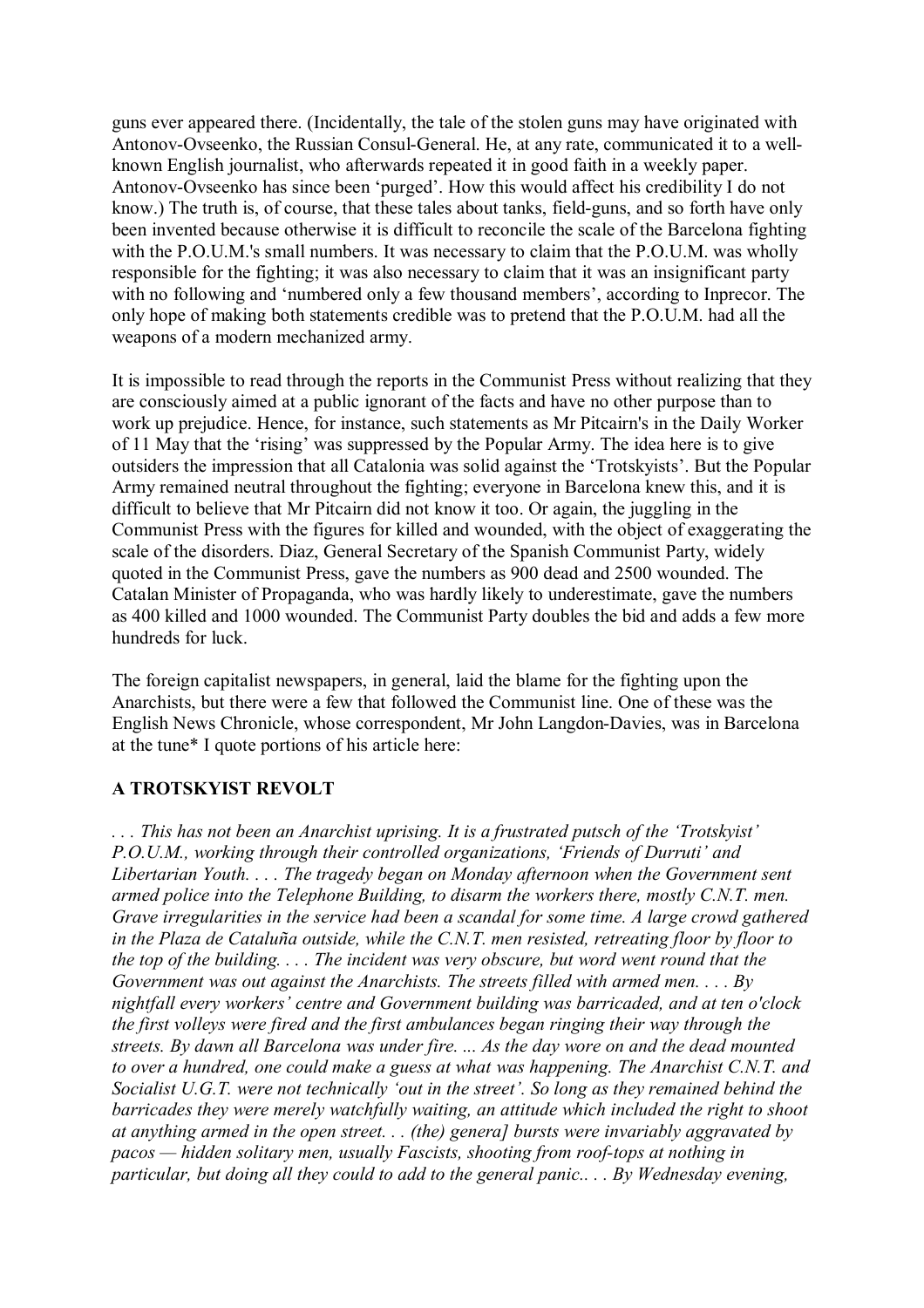*however, it began to be clear who was behind the revolt. All the walls had been plastered with an inflammatory poster calling for an immediate revolution and for the shooting of Republican and Socialist leaders. It was signed by the 'Friends of Durruti'. On Thursday morning the Anarchists daily denied all knowledge or sympathy with it, but La Batalla, the P.O.U.M. paper, reprinted the document with the highest praise. Barcelona, the first city of Spain, was plunged into bloodshed by agents provocateurs using this subversive organization.*

This does not agree very completely with the Communist versions I have quoted above, but it will be seen that even as it stands it is self-contradictory. First the affair is described as 'a Trotskyist revolt', then it is shown to have resulted from a raid on the Telephone building and the general belief that the Government was 'out against' the Anarchists. The city is barricaded and both C.N.T. and U.G.T. are behind the barricades; two days afterwards the inflammatory poster (actually a leaflet) appears, and this is declared by implication to have started the whole business — effect preceding cause. But there is a piece of very serious misrepresentation here. Mr Langdon-Davies describes the Friends of Durruti and Libertarian Youth as 'controlled organizations' of the P.O.U.M. Both were Anarchist organizations and had no connexion with the P.O.U.M. The Libertarian Youth was the youth league of the Anarchists, corresponding to the J.S.U. of the P.S.U.C., etc. The Friends of Durruti was a small organization within the F.A.I., and was in general bitterly hostile to the P.O.U.M. So far as I can discover, there was no one who was a member of both. It would be about equally true to say that the Socialist League is a 'controlled organization' of the English Liberal Party. Was Mr Langdon-Davies unaware of this? If he was, he should have written with more caution about this very complex subject.

I am not attacking Mr Langdon-Davies's good faith; but admittedly he left Barcelona as soon as the fighting was over, i.e. at the moment when he could have begun serious inquiries, and throughout his report there are clear signs that he has accepted the official version of a 'Trotskyist revolt' without sufficient verification. This is obvious even in the extract I have quoted. 'By nightfall' the barricades are built, and 'at ten o'clock' the first volleys are fired. These are not the words of an eye-witness. From this you would gather that it is usual to wait for your enemy to build a barricade before beginning to shoot at him. The impression given is that some hours elapsed between the building of the barricades and the firing of the first volleys; whereas — naturally — it was the other way about. I and many others saw the first volleys fired early in the afternoon. Again, there are the solitary men, 'usually Fascists', who are shooting from the roof-tops. Mr Langdon-Davies does not explain how he knew that these men were Fascists. Presumably he did not climb on to the roofs and ask them. He is simply repeating what he has been told and, as it fits in with the official version, is not questioning it. As a matter of fact, he indicates one probable source of much of his information by an incautious reference to the Minister of Propaganda at the beginning of his article. Foreign journalists in Spain were hopelessly at the mercy of the Ministry of Propaganda, though one would think that the very name of this ministry would be a sufficient warning. The Minister of Propaganda was, of course, about as likely to give an objective account of the Barcelona trouble as (say) the late Lord Carson would have been to give an objective account of the Dublin rising of 1916.

I have given reasons for thinking that the Communist version of the Barcelona fighting cannot be taken seriously. In addition I must say something about the general charge that the P.O.U.M. was a secret Fascist organization in the pay of Franco and Hitler.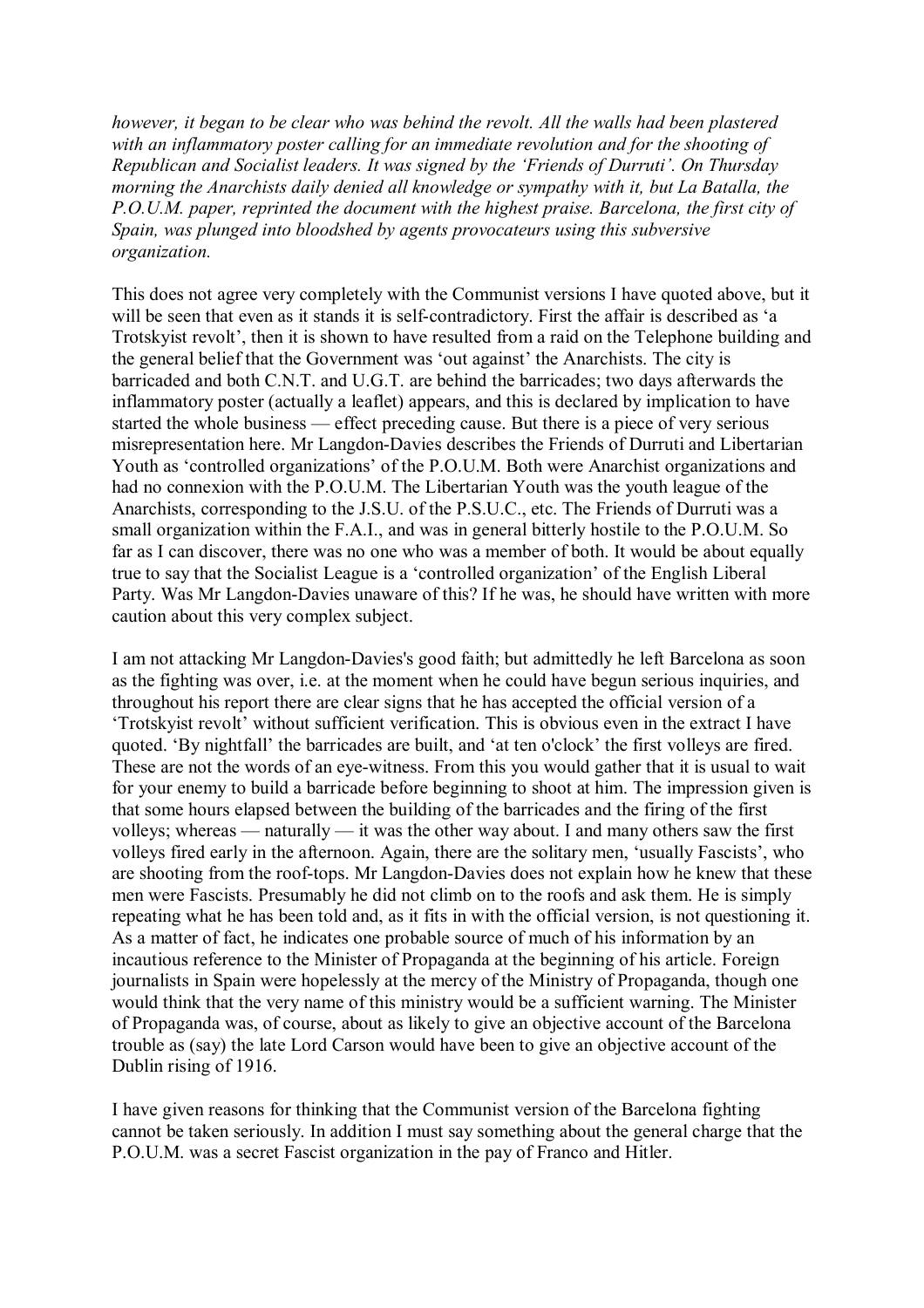This charge was repeated over and over in the Communist Press, especially from the beginning of 1937 onwards. It was part of the world-wide drive of the official Communist Party against 'Trotskyism', of which the P.O.U.M. was supposed to be representative in Spain. 'Trotskyism', according to Frente Rojo (the Valencia Communist paper) 'is not a political doctrine. Trotskyism is an official capitalist organization, a Fascist terrorist band occupied in crime and sabotage against the people.' The P.O.U.M. was a 'Trotskyist' organization in league with the Fascists and part of 'Franco's Fifth Column'. What was noticeable from the start was that no evidence was produced in support of this accusation; the thing was simply asserted with an air of authority. And the attack was made with the maximum of personal libel and with complete irresponsibility as to any effects it might have upon the war. Compared with the job of libelling the P.O.U.M., many Communist writers appear to have considered the betrayal of military secrets unimportant. In a February number of the Daily Worker, for instance, a writer (Winifred Bates) is allowed to state that the P.O.U.M. had only half as many troops on its section of the front as it pretended. This was not true, but presumably the writer believed it to be true. She and the Daily Worker were perfectly willing, therefore, to hand to the enemy one of the most important pieces of information that can be handed through the columns of a newspaper. In the New Republic Mr Ralph Bates stated that the P.O.U.M. troops were 'playing football with the Fascists in no man's land' at a time when, as a matter of fact, the P.O.U.M. troops were suffering heavy casualties and a number of my personal friends were killed and wounded. Again, there was the malignant cartoon which was widely circulated, first in Madrid and later in Barcelona, representing the P.O.U.M. as slipping off a mask marked with the hammer and sickle and revealing a face marked with the swastika. Had the Government not been virtually under Communist control it would never have permitted a thing of this kind to be circulated in wartime. It was a deliberate blow at the morale not only of the P.O.U.M. militia, but of any others who happened to be near them; for it is not encouraging to be told that the troops next to you in the line are traitors. As a matter of fact, I doubt whether the abuse that was heaped upon them from the rear actually had the effect of demoralizing the P.O.U.M. militia. But certainly it was calculated to do so, and those responsible for it must be held to have put political spite before anti-Fascist unity.

The accusation against the P.O.U.M. amounted to this: that a body of some scores of thousands of people, almost entirely working class, besides numerous foreign helpers and sympathizers, mostly refugees from Fascist countries, and thousands of militia, was simply a vast spying organization in Fascist pay. The thing was opposed to common sense, and the past history of the P.O.U.M. was enough to make it incredible. All the P.O.U.M. leaders had revolutionary histories behind them. Some of them had been mixed up in the 1934 revolt, and most of them had been imprisoned for Socialist activities under the Lerroux Government or the monarchy. In 1936 its then leader, Joaquin Maurín, was one of the deputies who gave warning in the Cortes of Franco's impending revolt. Some time after the outbreak of war he was taken prisoner by the Fascists while trying to organize resistance in Franco's rear. When the revolt broke out the P.O.U.M. played a conspicuous part in resisting it, and in Madrid, in particular, many of its members were killed in the street-fighting. It was one of the first bodies to form columns of militia in Catalonia and Madrid. It seems almost impossible to explain these as the actions of a party in Fascist pay. A party in Fascist pay would simply have joined in on the other side.

Nor was there any sign of pro-Fascist activities during the war. It was arguable — though finally I do not agree — that by pressing for a more revolutionary policy the P.O.U.M. divided the Government forces and thus aided the Fascists;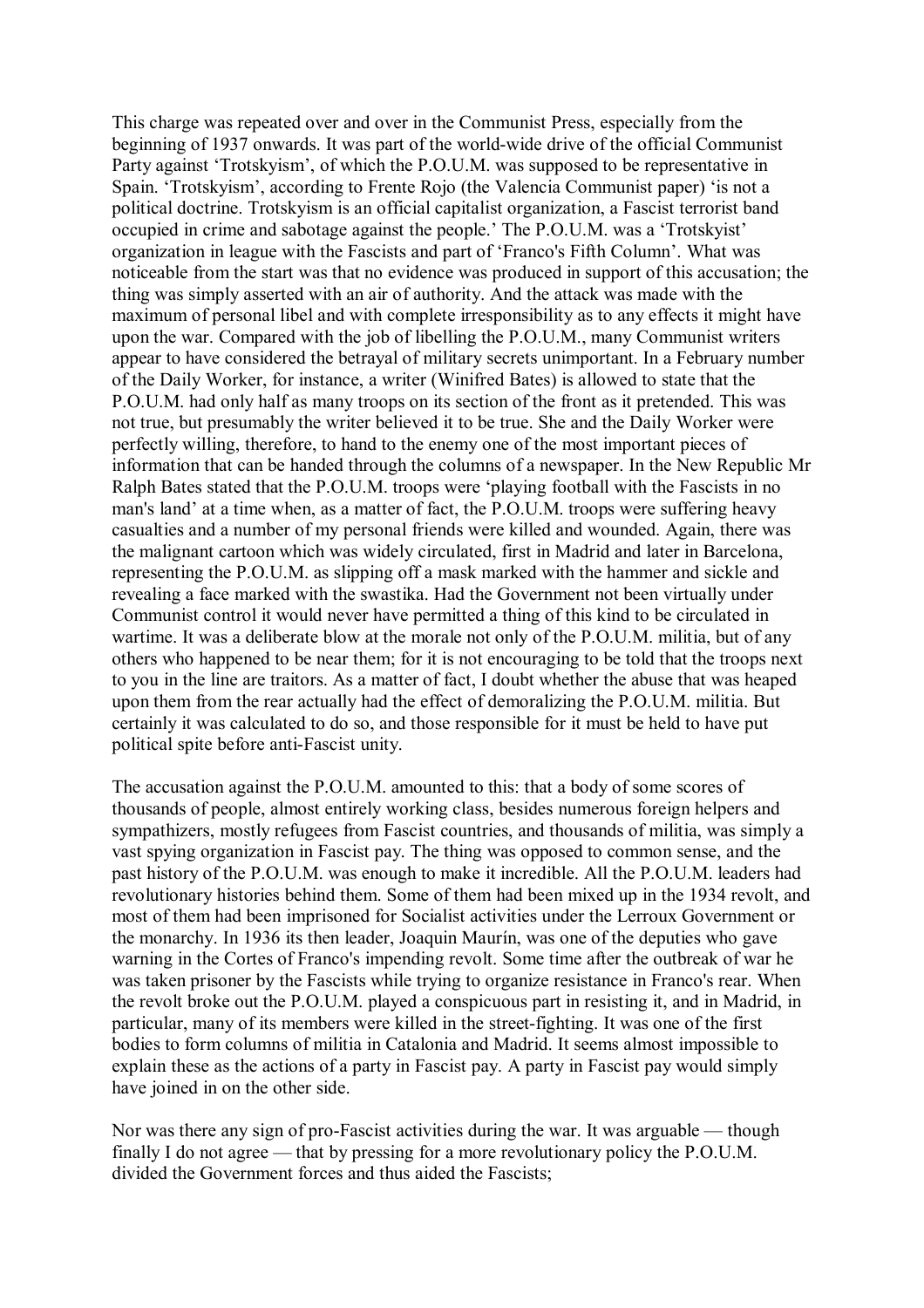I think any Government of reformist type would be justified in regarding a party like the P.O.U.M. as a nuisance. But this is a very different matter from direct treachery. There is no way of explaining why, if the P.O.U.M. was really a Fascist body, its militia remained loyal. Here were eight or ten thousand men holding important parts of the line during the intolerable conditions of the winter of 1936-7. Many of them were in the trenches four or five months at a stretch. It is difficult to see why they did not simply walk out of the line or go over to the enemy. It was always in their power to do so, and at times the effect might have been decisive. Yet they continued to fight, and it was shortly after the P.O.U.M. was suppressed as a political party, when the event was fresh in everyone's mind, that the militia — not yet redistributed among the Popular Army — took part in the murderous attack to the east of Huesca when several thousand men were killed in one or two days. At the very least one would have expected fraternization with the enemy and a constant trickle of deserters. But, as I have pointed out earlier, the number of desertions was exceptionally small. Again, one would have expected pro-Fascist propaganda, 'defeatism', and so forth. Yet there was no sign of any such thing. Obviously there must have been Fascist spies and agents provocateurs in the P.O.U.M. ; they exist in all Left-wing parties; but there is no evidence that there were more of them there than elsewhere.

It is true that some of the attacks in the Communist Press said, rather grudgingly, that only the P.O.U.M. leaders were in Fascist pay, and not the rank and file. But this was merely an attempt to detach the rank and file from their leaders. The nature of the accusation implied that ordinary members, militiamen, and so forth, were all in the plot together; for it was obvious that if Nin, Gorkin, and the others were really in Fascist pay, it was more likely to be known to their followers, who were in contact with them, than to journalists in London, Paris, and New York. And in any case, when the P.O.U.M. was suppressed the Communistcontrolled secret police acted on the assumption that all were guilty alike, and arrested everyone connected with the P.O.U.M. whom they could lay hands on, including even wounded men, hospital nurses, wives of P.O.U.M. members, and in some cases, even children.

Finally, on 15-16 June, the P.O.U.M. was suppressed and declared an illegal organization. This was one of the first acts of the Negrín Government which came into office in May. When the Executive Committee of the P.O.U.M. had been thrown into jail, the Communist Press produced what purported to be the discovery of an enormous Fascist plot. For a while the Communist Press of the whole world was flaming with this kind of thing (Daily Worker, 21 June, summarizing various Spanish Communist papers):

#### **SPANISH TROTSKYISTS PLOT WITH FRANCO**

*Following the arrest of a large number of leading Trotskyists in Barcelona and elsewhere . . . there became known, over the weekend, details of one of the most ghastly pieces of espionage ever known in wartime, and the ugliest revelation of Trotskyist treachery to date. . . Documents in the possession of the police, together with the full confession of no less than 200 persons under arrest, prove, etc. etc.*

What these revelations 'proved' was that the P.O.U.M. leaders were transmitting military secrets to General Franco by radio, were in touch with Berlin, and were acting in collaboration with the secret Fascist organization in Madrid. In addition there were sensational details about secret messages in invisible ink, a mysterious document signed with the letter N. (standing for Nin), and so on and so forth.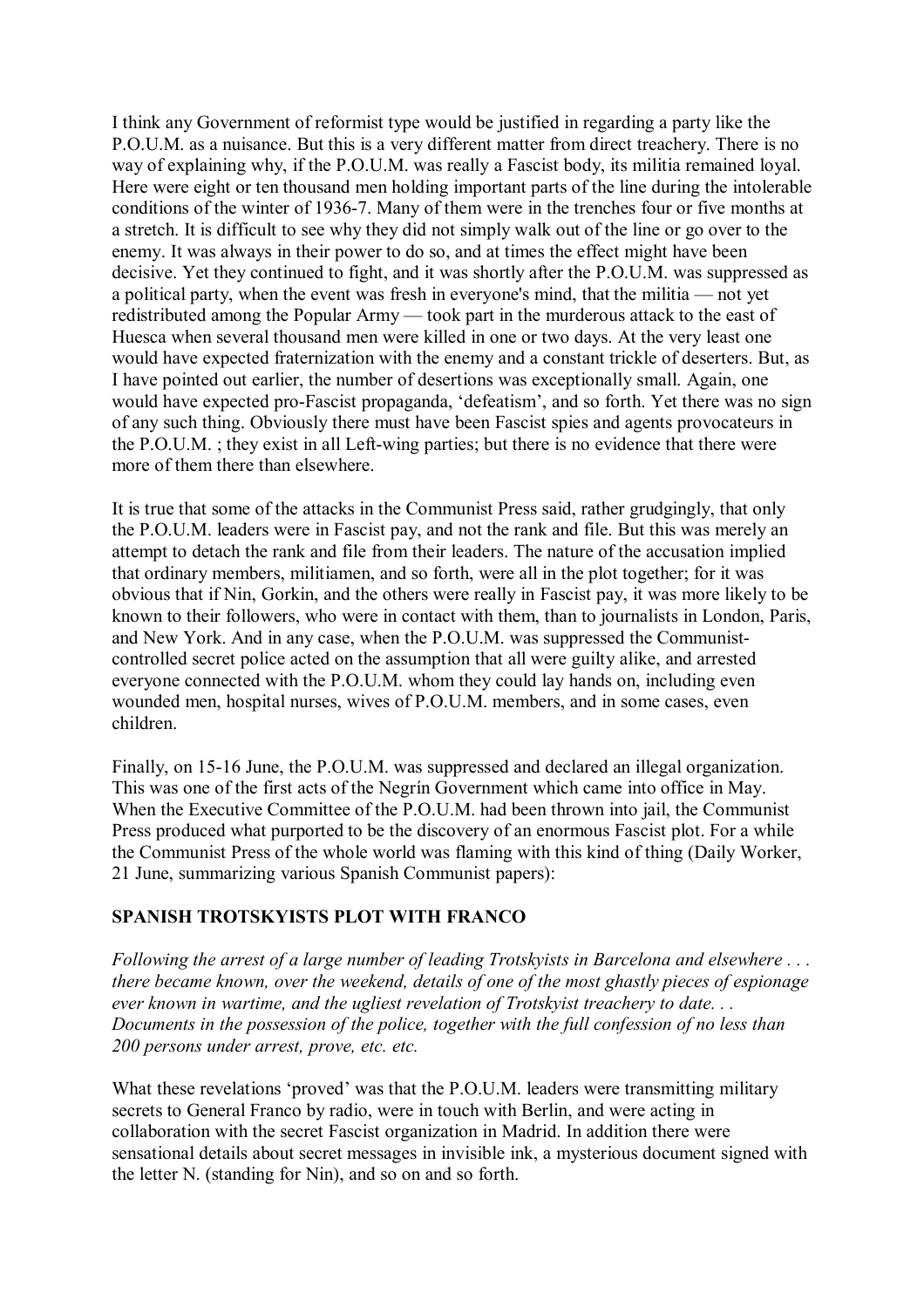But the final upshot was this: six months after the event, as I write, most of the P.O.U.M. leaders are still in jail, but they have never been brought to trial, and the charges of communicating with Franco by radio, etc., have never even been formulated. Had they really been guilty of espionage they would have been tried and shot in a week, as so many Fascist spies had been previously. But not a scrap of evidence was ever produced except the unsupported statements in the Communist Press. As for the two hundred 'full confessions', which, if they had existed, would have been enough to convict anybody, they have never been heard of again. They were, in fact, two hundred efforts of somebody's imagination.

More than this, most of the members of the Spanish Government have disclaimed all belief in the charges against the P.O.U.M. Recently the cabinet decided by five to two in favour of releasing anti-Fascist political prisoners; the two dissentients being the Communist ministers. In August an international delegation headed by James Maxton M.P., went to Spain to inquire into the charges against the P.O.U.M. and the disappearance of Andrés Nin. Prieto, the Minister of National Defence, Irujo, the Minister of Justice, Zugazagoitia, Minister of the Interior, Ortega y Gasset, the Procureur-General, Prat García, and others all repudiated any belief in the P.O.U.M. leaders being guilty of espionage. Irujo added that he had been through the dossier of the case, that none of the so-called pieces of evidence would bear examination, and that the document supposed to have been signed by Nin was 'valueless' — i.e. a forgery. Prieto considered the P.O.U.M. leaders to be responsible for the May fighting in Barcelona, but dismissed the idea of their being Fascist spies. 'What is most grave', he added, 'is that the arrest of the P.O.U.M. leaders was not decided upon by the Government, and the police carried out these arrests on their own authority. Those responsible are not the heads of the police, but their entourage, which has been infiltrated by the Communists according to their usual custom.' He cited other cases of illegal arrests by the police. Irujo likewise declared that the police had become 'quasi-independent' and were in reality under the control of foreign Communist elements. Prieto hinted fairly broadly to the delegation that the Government could not afford to offend the Communist Party while the Russians were supplying arms. When another delegation, headed by John McGovern M.P., went to Spain in December, they got much the same answers as before, and Zugazagoitia, the Minister of the Interior, repeated Prieto's hint in even plainer terms. 'We have received aid from Russia and have had to permit certain actions which we did not like.' As an illustration of the autonomy of the police, it is interesting to learn that even with a signed order from the Director of Prisons and the Minister of Justice, McGovern and the others could not obtain admission to one of the 'secret prisons' maintained by the Communist Party in Barcelona(12).

I think this should be enough to make the matter clear. The accusation of espionage against the P.O.U.M. rested solely upon articles in the Communist press and the activities of the Communist-controlled secret police. The P.O.U.M. leaders, and hundreds or thousands of their followers, are still in prison, and for six months past the Communist press has continued to clamour for the execution of the 'traitors' But Negrín and the others have kept their heads and refused to stage a wholesale massacre of'trotskyists'. Considering the pressure that has been put upon them, it is greatly to their credit that they have done so. Meanwhile, in face of what I have quoted above, it becomes very difficult to believe that the P.O.U.M. was really a Fascist spying organization, unless one also believes that Maxton, Mc-Govern, Prieto, Irujo, Zugazagoitia, and the rest are all in Fascist pay together.

Finally, as to the charge that the P.O.U.M. was 'Trotskyist'. This word is now flung about with greater and greater freedom, and it is used in a way that is extremely misleading and is often intended to mislead. It is worth stopping to define it. The word Trotskyist is used to mean three distinct things: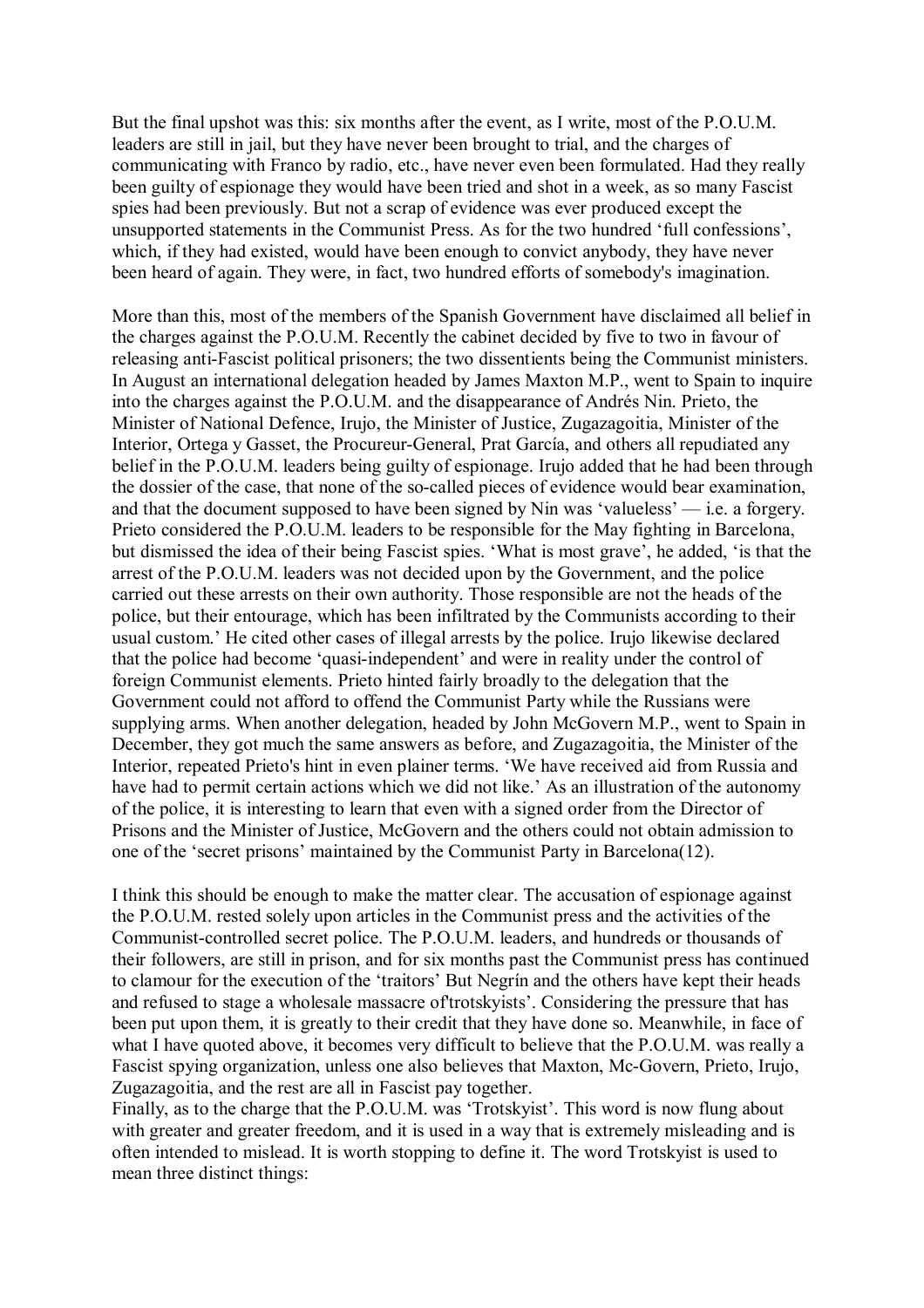(i) One who, like Trotsky, advocates 'world revolution' as against 'Socialism in a single country'. More loosely, a revolutionary extremist.

(ii) A member of the actual organization of which Trotsky is head.

(iii) A disguised Fascist posing as a revolutionary who acts especially by sabotage in the U.S.S.R., but, in general, by splitting and undermining the Left-wing forces.

In sense (i) the P.O.U.M. could probably be described as Trotskyist. So can the English I.L.P., the German S.A.P., the Left Socialists in France, and so on. But the P.O.U.M. had no connexion with Trotsky or the Trotskyist ('Bolshevik-Lenninist') organization. When the war broke out the foreign Trotskyists who came to Spain (fifteen or twenty in number) worked at first for the P.O.U.M., as the party nearest to their own viewpoint, but without becoming party-members; later Trotsky ordered his followers to attack the P.O.U.M. policy, and the Trotskyists were purged from the party offices, though a few remained in the militia. Nin, the P.O.U.M. leader after Maurín's capture by the Fascists, was at one time Trotsky's secretary, but had left him some years earlier and formed the P.O.U.M. by the amalgamation of various Opposition Communists with an earlier party, the Workers' and Peasants' Bloc. Nin's onetime association with Trotsky has been used in the Communist press to show that the P.O.U.M. was really Trotskyist.

By the same line of argument it could be shown that the English Communist Party is really a Fascist organization, because of Mr John Strachey's one-time association with Sir Oswald Mosley.

In sense (ii), the only exactly defined sense of the word, the P.O.U.M. was certainly not Trotskyist. It is important to make this distinction, because it is taken for granted by the majority of Communists that a Trotskyist in sense (ii) is invariably a Trotskyist in sense (iii) — i.e. that the whole Trotskyist organization is simply a Fascist spying-machine. 'Trotskyism' only came into public notice in the time of the Russian sabotage trials, and to call a man a Trotskyist is practically equivalent to calling him a murderer, agent provocateur, etc. But at the same time anyone who criticizes Communist policy from a Left-wing standpoint is liable to be denounced as a Trotskyist. Is it then asserted that everyone professing revolutionary extremism is in Fascist pay?

In practice it is or is not, according to local convenience. When Maxton went to Spain with the delegation I have mentioned above, Verdad, Frente Rojo, and other Spanish Communist papers instantly denounced him as a 'Trotsky-Fascist', spy of the Gestapo, and so forth. Yet the English Communists were careful not to repeat this accusation. In the English Communist press Maxton becomes merely a 'reactionary enemy of the working class', which is conveniently vague. The reason, of course, is simply that several sharp lessons have given the English Communist press a wholesome dread of the law of libel. The fact that the accusation was not repeated in a country where it might have to be proved is sufficient confession that it is a lie.

It may seem that I have discussed the accusations against the P.O.U.M. at greater length than was necessary. Compared with the huge miseries of a civil war, this kind of internecine squabble between parties, with its inevitable injustices and false accusations, may appear trivial. It is not really so. I believe that libels and press-campaigns of this kind, and the habits of mind they indicate, are capable of doing the most deadly damage to the anti-Fascist cause.

Anyone who has given the subject a glance knows that the Communist tactic of dealing with political opponents by means of trumped-up accusations is nothing new. Today the key-word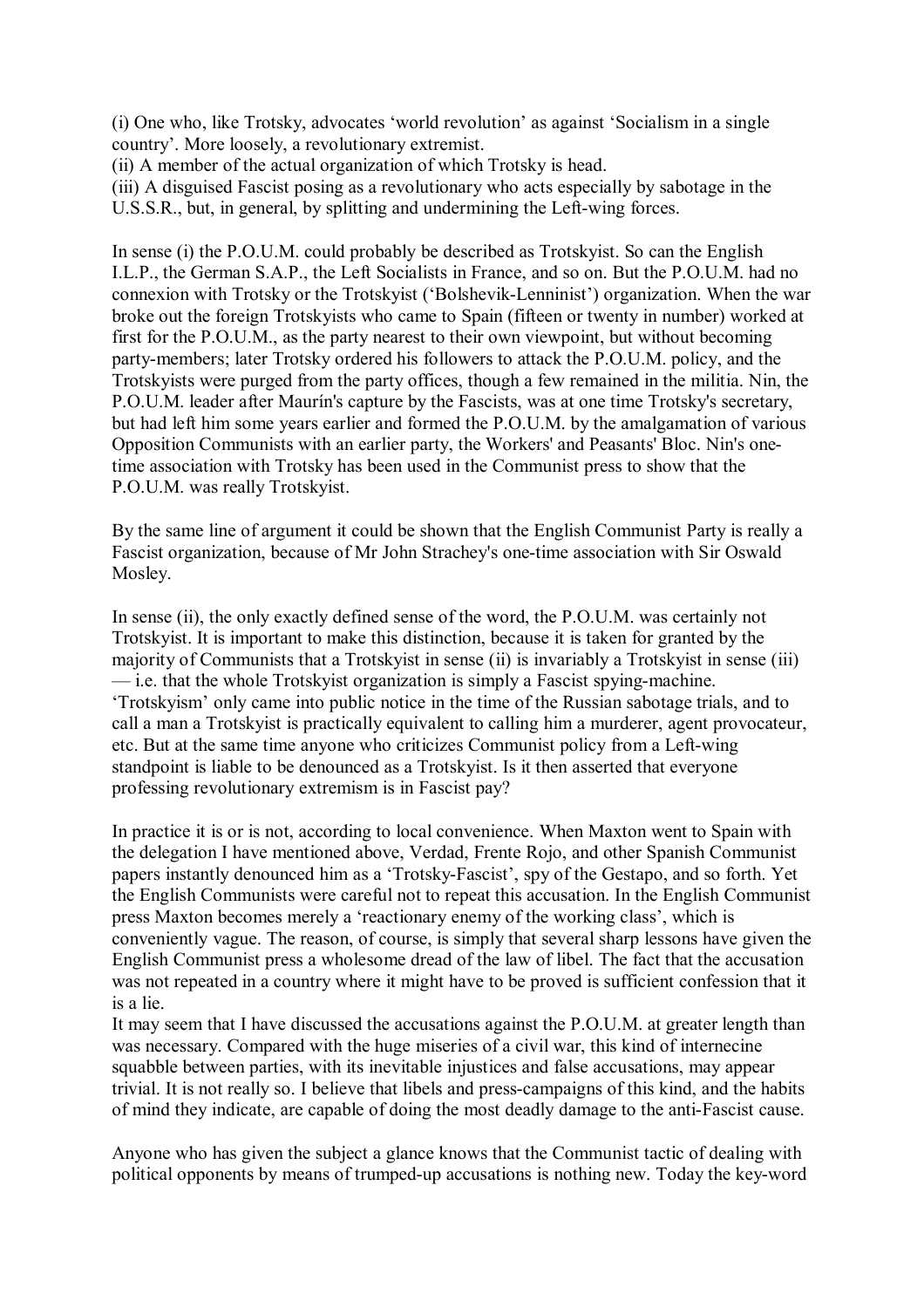is 'Trotsky-Fascist'; yesterday it was 'Social-Fascist'. It is only six or seven years since the Russian State trials 'proved' that the leaders of the Second International, including, for instance, Leon Blum and prominent members of the British Labour Party, were hatching a huge plot for the military invasion of the U.S.S.R. Yet today the French Communists are glad enough to accept Blum as a leader, and the English Communists are raising heaven and earth to get inside the Labour Party. I doubt whether this kind of thing pays, even from a sectarian point of view. And meanwhile there is no possible doubt about the hatred and dissension that the 'Trotsky-Fascist' accusation is causing. Rank-and-file Communists everywhere are led away on a senseless witch-hunt after 'Trotskyists', and parties of the type of the P.O.U.M. are driven back into the terribly sterile position of being mere anti-Communist parties. There is already the beginning of a dangerous split in the world working-class movement. A few more libels against life-long Socialists, a few more frame-ups like the charges against the P.O.U.M., and the split may become irreconcilable. The only hope is to keep political controversy on a plane where exhaustive discussion is possible. Between the Communists and those who stand or claim to stand to the Left of them there is a real difference. The Communists hold that Fascism can be beaten by alliance with sections of the capitalist class (the Popular Front); their opponents hold that this manoeuvre simply gives Fascism new breeding-grounds. The question has got to be settled; to make the wrong decision may be to land ourselves in for centuries of semi-slavery. But so long as no argument is produced except a scream of 'Trotsky-Fascist!' the discussion cannot even begin. It would be impossible for me, for instance, to debate the rights and wrongs of the Barcelona fighting with a Communist Party member, because no Communist — that is to say, no 'good' Communist — could admit that I have given a truthful account of the facts. If he followed his party 'line\* dutifully he would have to declare that I am lying or, at best, that I am hopelessly misled and that anyone who glanced at the Daily Worker headlines a thousand miles from the scene of events knows more of what was happening in Barcelona than I do. In such circumstances there can be no argument; the necessary minimum of agreement cannot be reached. What purpose is served by saying that men like Maxton are in Fascist pay? Only the purpose of making serious discussion impossible. It is as though in the middle of a chess tournament one competitor should suddenly begin screaming that the other is guilty of arson or bigamy. The point that is really at issue remains untouched. Libel settles nothing.

9) A recent number of Inprecor states the exact opposite — that La Batalla orders the P.O.U.M. troops to leave the front! The point can easily be settled by referring to La Batalla of the date named.

10) New Statesman (14 May).

11) At the outbreak of war the Civil Guards had everywhere sided with the stronger party. On several occasions later in the war, e.g. at Santander, the local Civil Guards went over to the Fascists in a body.

12) For reports on the two delegations see Le Populaire (7 September), Lalèche (18 September), Report on the Maxton delegation published by Independent News (219 Rue Saint-Denis, Paris), and McGovern's pamphlet Terror in Spain.

# **Chapter 12**

It must have been three days after the Barcelona fighting ended that we returned to the front. After the fighting — more particularly after the slanging-match in the newspapers — it was difficult to think about this war in quite the same naively idealistic manner as before. I suppose there is no one who spent more than a few weeks in Spain without being in some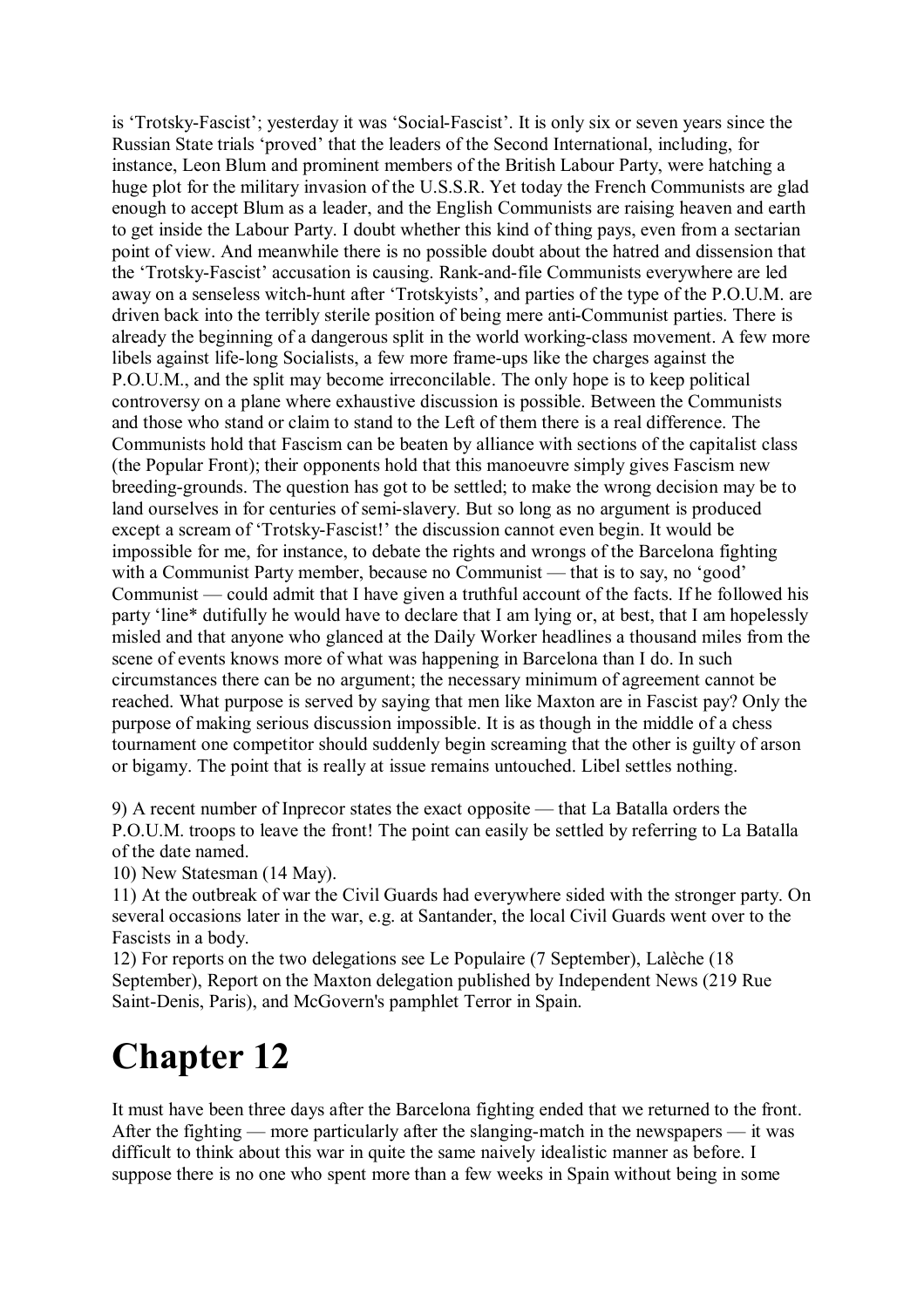degree disillusioned. My mind went back to the newspaper correspondent whom I had met my first day in Barcelona, and who said to me: 'This war is a racket the same as any other.' The remark had shocked me deeply, and at that time (December) I do not believe it was true; it was not true even now, in May; but it was becoming truer. The fact is that every war suffers a kind of progressive degradation with every month that it continues, because such things as individual liberty and a truthful press are simply not compatible with military efficiency.

One could begin now to make some kind of guess at what was likely to happen. It was easy to see that the Caballero Government would fall and be replaced by a more Right-wing Government with a stronger Communist influence (this happened a week or two later), which would set itself to break the power of the trade unions once and for all. And afterwards, when Franco was beaten — and putting aside the huge problems raised by the reorganization of Spain — the prospect was not rosy. As for the newspaper talk about this being a 'war for democracy', it was plain eyewash. No one in his senses supposed that there was any hope of democracy, even as we understand it in England or France, in a country so divided and exhausted as Spain would be when the war was over. It would have to be a dictatorship, and it was clear that the chance of a working-class dictatorship had passed. That meant that the general movement would be in the direction of some kind of Fascism. Fascism called, no doubt, by some politer name, and — because this was Spain — more human and less efficient than the German or Italian varieties. The only alternatives were an infinitely worse dictatorship by Franco, or (always a possibility) that the war would end with Spain divided up, either by actual frontiers or into economicszones.

Whichever way you took it it was a depressing outlook. But it did not follow that the Government was not worth fighting for as against the more naked and developed Fascism of Franco and Hitler. Whatever faults the post-war Government might have, Franco's regime would certainly be worse. To the workers — the town proletariat — it might in the end make very little difference who won, but Spain is primarily an agricultural country and the peasants would almost certainly benefit by a Government victory. Some at least of the seized lands would remain in their possession, in which case there would also be a distribution of land in the territory that had been Franco's, and the virtual serfdom that had existed in some parts of Spain was not likely to be restored. The Government in control at the end of the war would at any rate be anti-clerical and anti-feudal. It would keep the Church in check, at least for the time being, and would modernize the country — build roads, for instance, and promote education and public health; a certain amount had been done in this direction even during the war. Franco, on the other hand, in so far as he was not merely the puppet of Italy and Germany, was tied to the big feudal landlords and stood for a stuffy clerico-military reaction. The Popular Front might be a swindle, but Franco was an anachronism. Only millionaires or romantics could want him to win.

Moreover, there was the question of the international prestige of Fascism, which for a year or two past had been haunting me like a nightmare. Since 1930 the Fascists had won all the victories; it was time they got a beating, it hardly mattered from whom. If we could drive Franco and his foreign mercenaries into the sea it might make an immense improvement in the world situation, even if Spain itself emerged with a stifling dictatorship and all its best men in jail. For that alone the war would have been worth winning.

This was how I saw things at the time. I may say that I now think much more highly of the Negrín Government than I did when it came into office. It has kept up the difficult fight with splendid courage, and it has shown more political tolerance than anyone expected. But I still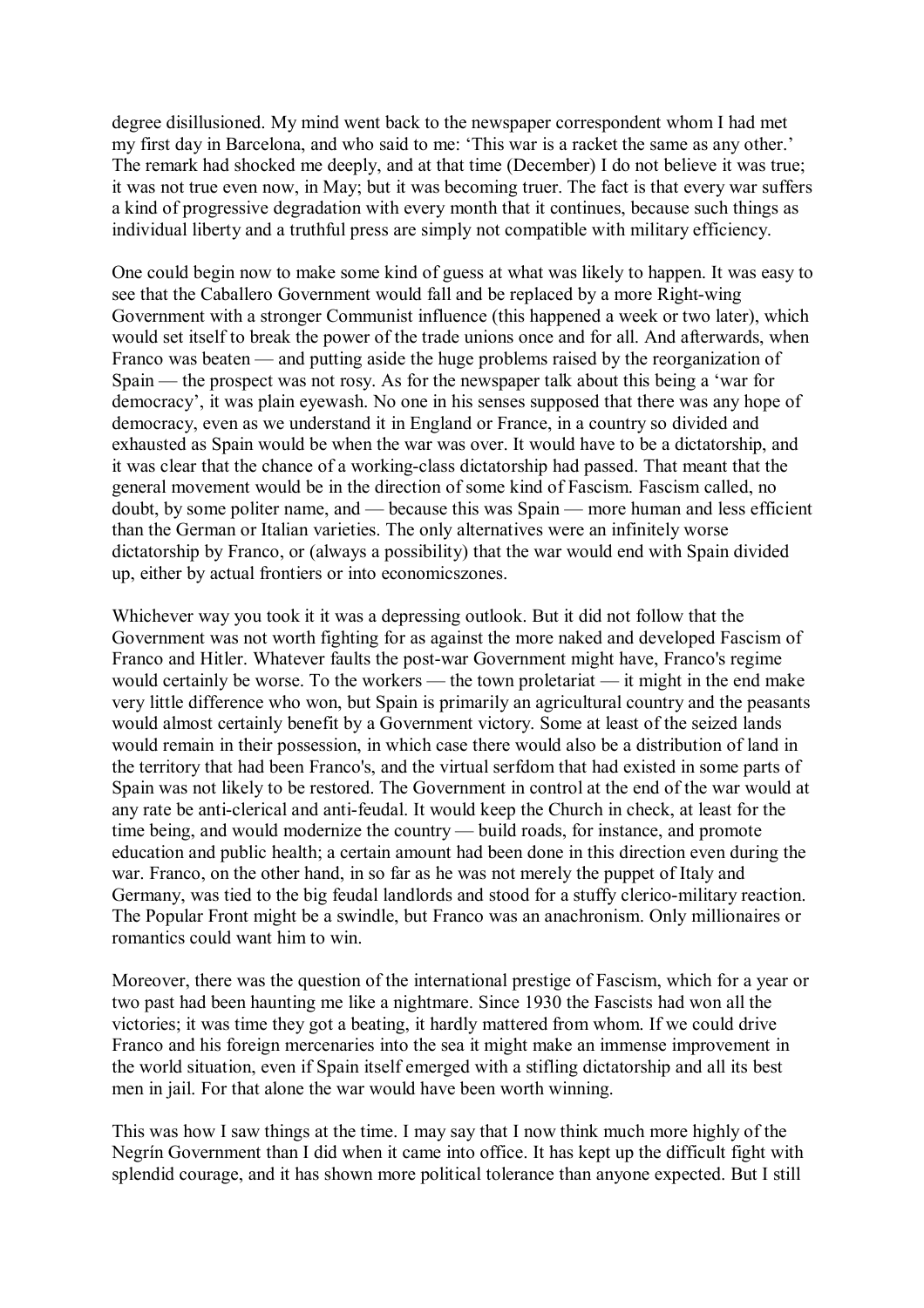believe that — unless Spain splits up, with unpredictable consequences — the tendency of the post-war Government is bound to be Fascistic. Once again I let this opinion stand, and take the chance that time will do to me what it does to most prophets.

We had just reached the front when we heard that Bob Smillie, on his way back to England, had been arrested at the frontier, taken down to Valencia, and thrown into jail. Smillie had been in Spain since the previous October. He had worked for several months at the P.O.U.M. office and had then joined the militia when the other I.L.P. members arrived, on the understanding that he was to do three months at the front before going back to England to take part in a propaganda tour. It was some time before we could discover what he had been arrested for. He was being kept incommunicado, so that not even a lawyer could see him. In Spain there is — at any rate in practice — no habeas corpus, and you can be kept in jail for months at a stretch without even being charged, let alone tried. Finally we learned from a released prisoner that Smillie had been arrested for 'carrying arms'. The 'arms', as I happened to know, were two hand-grenades of the primitive type used at the beginning of the war, which he had been taking home to show off at his lectures, along with shell splinters and other souvenirs. The charges and fuses had been removed from them — they were mere cylinders of steel and completely harmless. It was obvious that this was only a pretext and that he had been arrested because of his known connexion with the P.O.U.M. The Barcelona fighting had only just ended and the authorities were, at that moment, extremely anxious not to let anyone out of Spain who was in a position to contradict the official version. As a result people were liable to be arrested at the frontier on more or less frivolous pretexts. Very possibly the intention, at the beginning, was only to detain Smillie for a few days. But the trouble is that, in Spain, once you are in jail you generally stay there, with or without trial.

We were still at Huesca, but they had placed us further to the right, opposite the Fascist redoubt which we had temporarily captured a few weeks earlier. I was now acting as teniente — corresponding to second-lieutenant in the British Army, I suppose — in command of about thirty men, English and Spanish. They had sent my name in for a regular commission; whether I should get it was uncertain. Previously the militia officers had refused to accept regular commissions, which meant extra pay and conflicted with the equalitarian ideas of the militia, but they were now obliged to do so. Benjamin had already been gazetted captain and Kopp was in process of being gazetted major. The Government could not, of course, dispense with the militia officers, but it was not confirming any of them in a higher rank than major, presumably in order to keep the higher commands for Regular Army officers and the new officers from the School of War. As a result, in our division, the agth, and no doubt in many others, you had the queer temporary situation of the divisional commander, the brigade commanders, and the battalion commanders all being majors.

There was not much happening at the front. The battle round the Jaca road had died away and did not begin again till mid June. In our position the chief trouble was the snipers. The Fascist trenches were more than a hundred and fifty yards away, but they were on higher ground and were on two sides of us, our line forming a right-angle salient. The corner of the salient was a dangerous spot; there had always been a toll of sniper casualties there. From time to time the Fascists let fly at us with a rifle-grenade or some similar weapon. It made a ghastly crash unnerving, because you could not hear it coming in time to dodge — but was not really dangerous; the hole it blew in the ground was no bigger than a wash-tub. The nights were pleasantly warm, the days blazing hot, the mosquitoes were becoming a nuisance, and in spite of the clean clothes we had brought from Barcelona we were almost immediately lousy. Out in the deserted orchards in no man's land the cherries were whitening on the trees. For two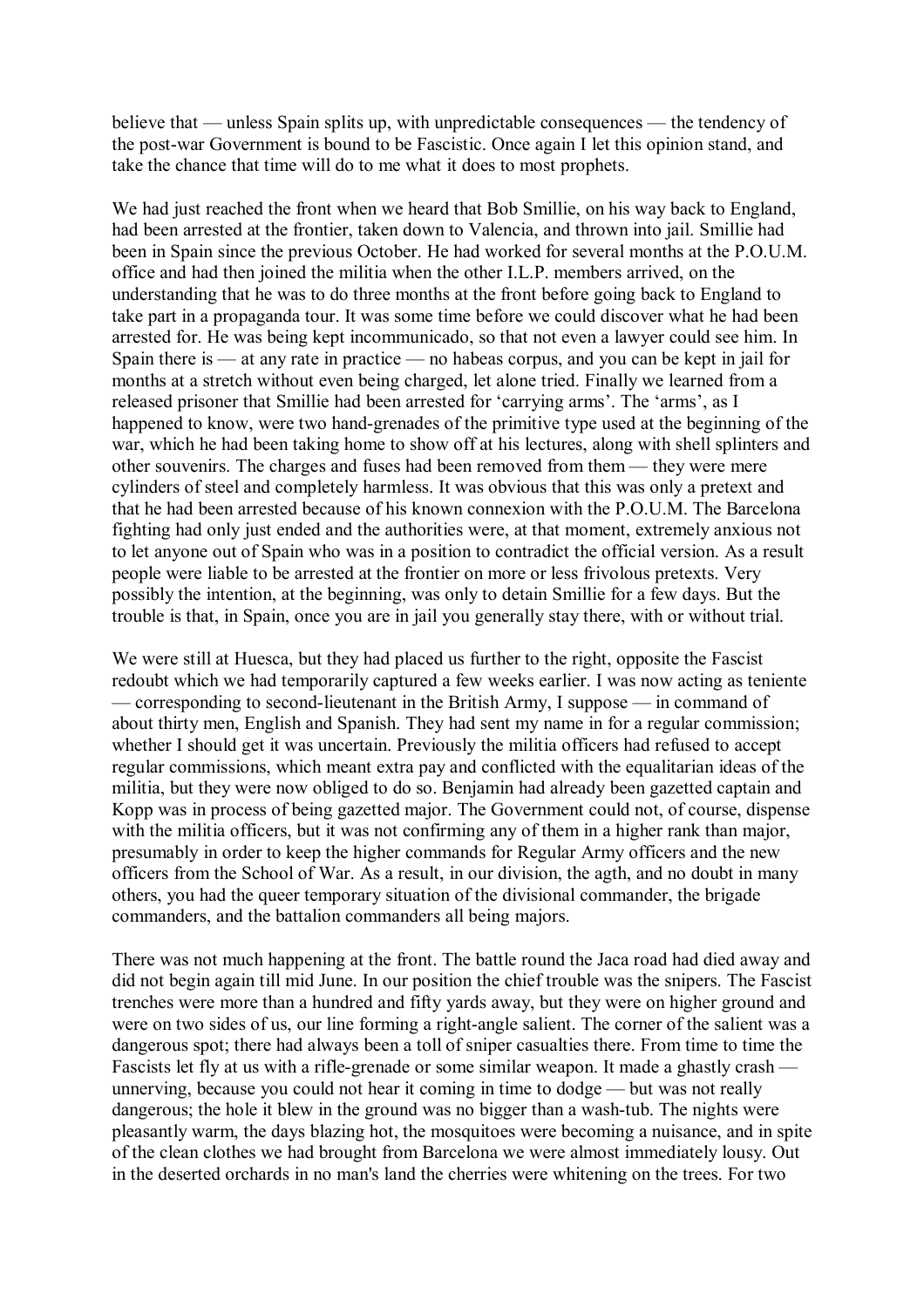days there were torrential rains, the dug-outs flooded, and the parapet sank a foot; after that there were more days of digging out the sticky clay with the wretched Spanish spades which have no handles and bend like tin spoons.

They had promised us a trench-mortar for the company; I was looking forward to it gready. At nights we patrolled as usual — more dangerous than it used to be, because the Fascist trenches were better manned and they had grown more alert; they had scattered tin cans just outside their wire and used to open up with the machine-guns when they heard a clank. In the daytime we sniped from no man's land. By crawling a hundred yards you could get to a ditch, hidden by tall grasses, which commanded a gap in the Fascist parapet. We had set up a riflerest in the ditch. If you waited long enough you generally saw a khaki-clad figure slip hurriedly across the gap. I had several shots. I don't know whether I hit anyone — it is most unlikely; I am a very poor shot with a rifle. But it was rather fun, the Fascists did not know where the shots were coming from, and I made sure I would get one of them sooner or later. However, the dog it was that died — a Fascist sniper got me instead. I had been about ten days at the front when it happened. The whole experience of being hit by a bullet is very interesting and I think it is worth describing in detail.

It was at the corner of the parapet, at five o'clock in the morning. This was always a dangerous time, because we had the dawn at our backs, and if you stuck your head above the parapet it was clearly outlined against the sky. I was talking to the sentries preparatory to changing the guard. Suddenly, in the very middle of saying something, I felt  $-$  it is very hard to describe what I felt, though I remember it with the utmost vividness.

Roughly speaking it was the sensation of being at the centre of an explosion. There seemed to be a loud bang and a blinding flash of light all round me, and I felt a tremendous shock — no pain, only a violent shock, such as you get from an electric terminal; with it a sense of utter weakness, a feeling of being stricken and shrivelled up to nothing. The sand-bags in front of me receded into immense distance. I fancy you would feel much the same if you were struck by lightning. I knew immediately that I was hit, but because of the seeming bang and flash I thought it was a rifle nearby that had gone off accidentally and shot me. All this happened in a space of time much less than a second. The next moment my knees crumpled up and I was falling, my head hitting the ground with a violent bang which, to my relief, did not hurt. I had a numb, dazed feeling, a consciousness of being very badly hurt, but no pain in the ordinary sense.

The American sentry I had been talking to had started forward. 'Gosh! Are you hit?' People gathered round. There was the usual fuss — 'Lift him up! Where's he hit? Get his shirt open!' etc., etc. The American called for a knife to cut my shirt open. I knew that there was one in my pocket and tried to get it out, but discovered that my right arm was paralysed. Not being in pain, I felt a vague satisfaction. This ought to please my wife, I thought; she had always wanted me to be wounded, which would save me from being killed when the great battle came. It was only now that it occurred to me to wonder where I was hit, and how badly; I could feel nothing, but I was conscious that the bullet had struck me somewhere in the front of the body. When I tried to speak I found that I had no voice, only a faint squeak, but at the second attempt I managed to ask where I was hit. In the throat, they said. Harry Webb, our stretcher-bearer, had brought a bandage and one of the little bottles of alcohol they gave us for field-dressings. As they lifted me up a lot of blood poured out of my mouth, and I heard a Spaniard behind me say that the bullet had gone clean through my neck. I felt the alcohol, which at ordinary times would sting like the devil, splash on to the wound as a pleasant coolness.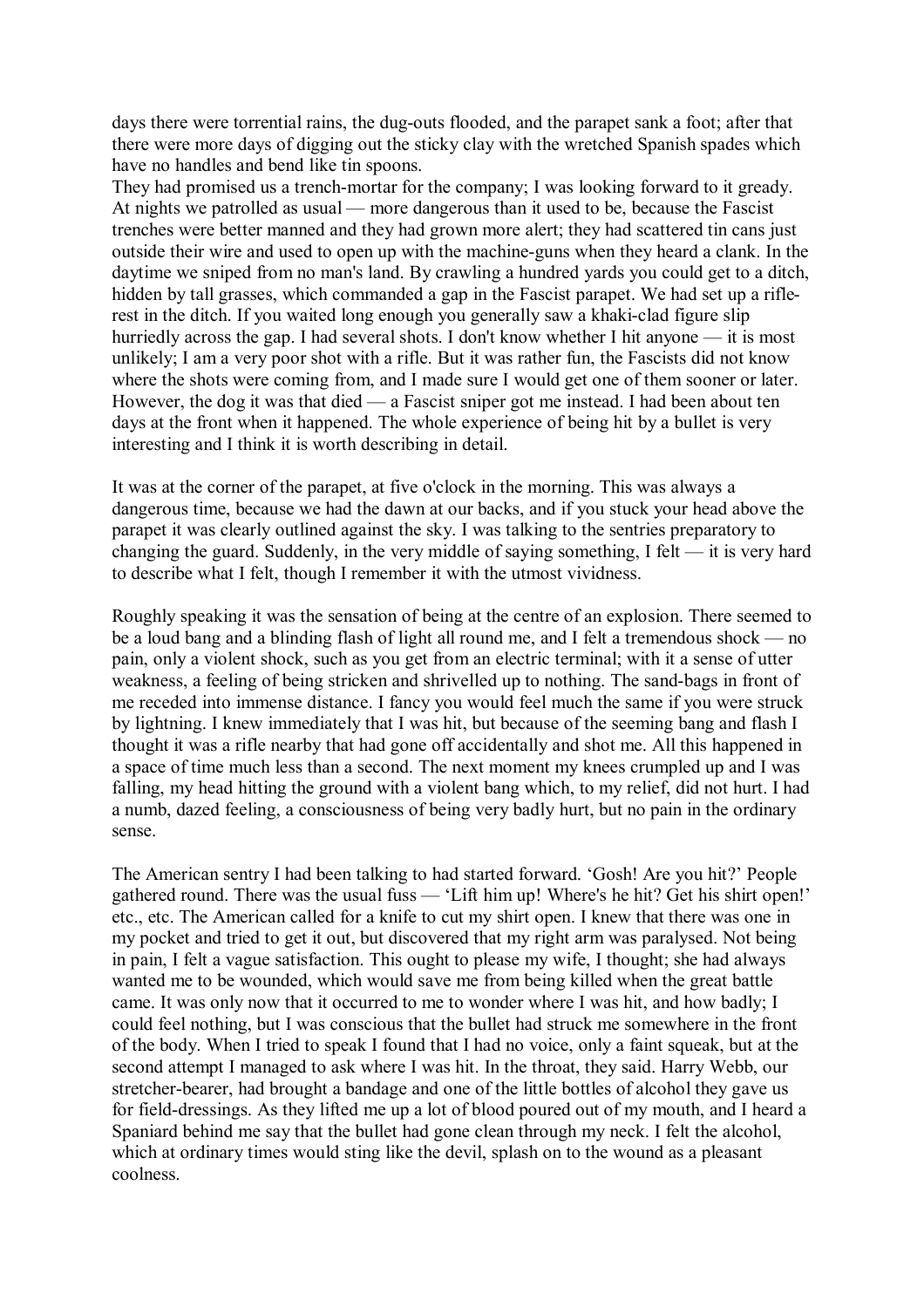They laid me down again while somebody fetched a stretcher. As soon as I knew that the bullet had gone clean through my neck I took it for granted that I was done for. I had never heard of a man or an animal getting a bullet through the middle of the neck and surviving it. The blood was dribbling out of the comer of my mouth. 'The artery's gone,' I thought. I wondered how long you last when your carotid artery is cut; not many minutes, presumably. Everything was very blurry. There must have been about two minutes during which I assumed that I was killed. And that too was interesting — I mean it is interesting to know what your thoughts would be at such a time. My first thought, conventionally enough, was for my wife. My second was a violent resentment at having to leave this world which, when all is said and done, suits me so well. I had time to feel this very vividly. The stupid mischance infuriated me. The meaninglessness of it! To be bumped off, not even in battle, but in this stale comer of the trenches, thanks to a moment's carelessness! I thought, too, of the man who had shot me — wondered what he was like, whether he was a Spaniard or a foreigner, whether he knew he had got me, and so forth. I could not feel any resentment against him. I reflected that as he was a Fascist I would have killed him if I could, but that if he had been taken prisoner and brought before me at this moment I would merely have congratulated him on his good shooting. It may be, though, that if you were really dying your thoughts would be quite different.

They had just got me on to the stretcher when my paralysed right arm came to life and began hurting damnably. At the time I imagined that I must have broken it in falling; but the pain reassured me, for I knew that your sensations do not become more acute when you are dying. I began to feel more normal and to be sorry for the four poor devils who were sweating and slithering with the stretcher on their shoulders. It was a mile and a half to the ambulance, and vile going, over lumpy, slippery tracks. I knew what a sweat it was, having helped to carry a wounded man down a day or two earlier. The leaves of the silver poplars which, in places, fringed our trenches brushed against my face; I thought what a good thing it was to be alive in a world where silver poplars grow. But all the while the pain in my arm was diabolical, making me swear and then try not to swear, because every time I breathed too hard the blood bubbled out of my mouth.

The doctor re-bandaged the wound, gave me a shot of morphia, and sent me off to Sietamo. The hospitals at Sietamo were hurriedly constructed wooden huts where the wounded were, as a rule, only kept for a few hours before being sent on to Barbastro or Lerida. I was dopey from morphia but still in great pain, practically unable to move and swallowing blood constantly. It was typical of Spanish hospital methods that while I was in this state the untrained nurse tried to force the regulation hospital meal — a huge meal of soup, eggs, greasy stew, and so forth — down my throat and seemed surprised when I would not take it. I asked for a cigarette, but this was one of the periods of tobacco famine and there was not a cigarette in the place. Presently two comrades who had got permission to leave the line for a few hours appeared at my bedside.

'Hullo! You're alive, are you? Good. We want your watch and your revolver and your electric torch. And your knife, if you've got one.'

They made off with all my portable possessions. This always happened when a man was wounded — everything he possessed was promptly divided up; quite rightly, for watches, revolvers, and so forth were precious at the front and if they went down the line in a wounded man's kit they were certain to be stolen somewhere on the way.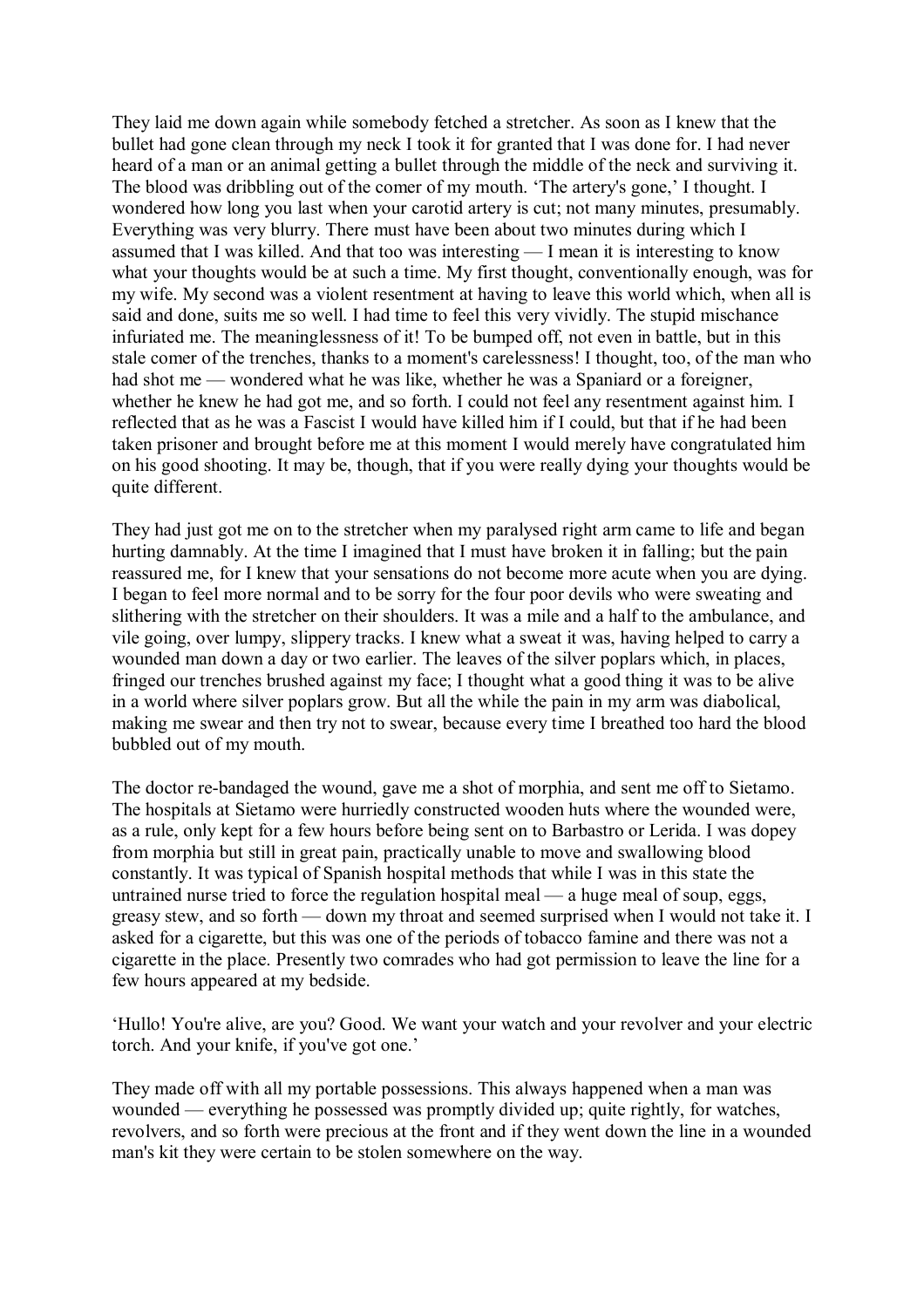By the evening enough sick and wounded had trickled in to make up a few ambulance-loads, and they sent us on to Barbastro. What a journey! It used to be said that in this war you got well if you were wounded in the extremities, but always died of a wound in the abdomen. I now realized why. No one who was liable to bleed internally could have survived those miles of jolting over metal roads that had been smashed to pieces by heavy lorries and never repaired since the war began. Bang, bump, wallop! It took me back to my early childhood and a dreadful thing called the Wiggle-Woggle at the White City Exhibition. They had forgotten to tie us into the stretchers. I had enough strength in my left arm to hang on, but one poor wretch was spilt on to the floor and suffered God knows what agonies. Another, a walking case who was sitting in the corner of the ambulance, vomited all over the place. The hospital in Barbastro was very crowded, the beds so close together that they were almost touching. Next morning they loaded a number of us on to the hospital train and sent us down to Lerida.

I was five or six days in Lerida. It was a big hospital, with sick, wounded, and ordinary civilian patients more or less jumbled up together. Some of the men in my ward had frightful wounds. In the next bed to me there was a youth with black hair who was suffering from some disease or other and was being given medicine that made his urine as green as emerald. His bed-bottle was one of the sights of the ward. An English-speaking Dutch Communist, having heard that there was an Englishman in the hospital, befriended me and brought me English newspapers. He had been ter-ribly wounded in the October fighting, and had somehow managed to settle down at Lerida hospital and had married one of the nurses. Thanks to his wound, one of his legs had shrivelled till it was no thicker than my arm. Two militiamen on leave, whom I had met my first week at the front, came in to see a wounded friend and recognized me. They were kids of about eighteen. They stood awkwardly beside my bed, trying to think of something to say, and then, as a way of demonstrating that they were sorry I was wounded, suddenly took all the tobacco out of their pockets, gave it to me, and fled before I could give it back. How typically Spanish! I discovered afterwards that you could not buy tobacco anywhere in the town and what they had given me was a week's ration.

After a few days I was able to get up and walk about with my arm in a sling. For some reason it hurt much more when it hung down. I also had, for the time being, a good deal of internal pain from the damage I had done myself in falling, and my voice had disappeared almost completely, but I never had a moment's pain from the bullet wound itself. It seems this is usually the case. The tremendous shock of a bullet prevents sensation locally; a splinter of shell or bomb, which is jagged and usually hits you less hard, would probably hurt like the devil. There was a pleasant garden in the hospital grounds, and in it was a pool with goldfishes and some small dark grey fish — bleak, I think. I used to sit watching them for hours. The way things were done at Lerida gave me an insight into the hospital system on the Aragon front — whether it was the same on other fronts I do not know. In some ways the hospitals were very good. The doctors were able men and there seemed to be no shortage of drugs and equipment. But there were two bad faults on account of which, I have no doubt, hundreds or thousands of men have died who might have been saved.

One was the fact that all the hospitals anywhere near the front line were used more or less as casualty clearing-stations. The result was that you got no treatment there unless you were too badly wounded to be moved. In theory most of the wounded were sent straight to Barcelona or Tarragona, but owing to the lack of transport they were often a week or ten days in getting there. They were kept hanging about at Sietamo, Barbastro, Monzon, Lerida, and other places, and meanwhile they were getting no treatment except an occasional clean bandage,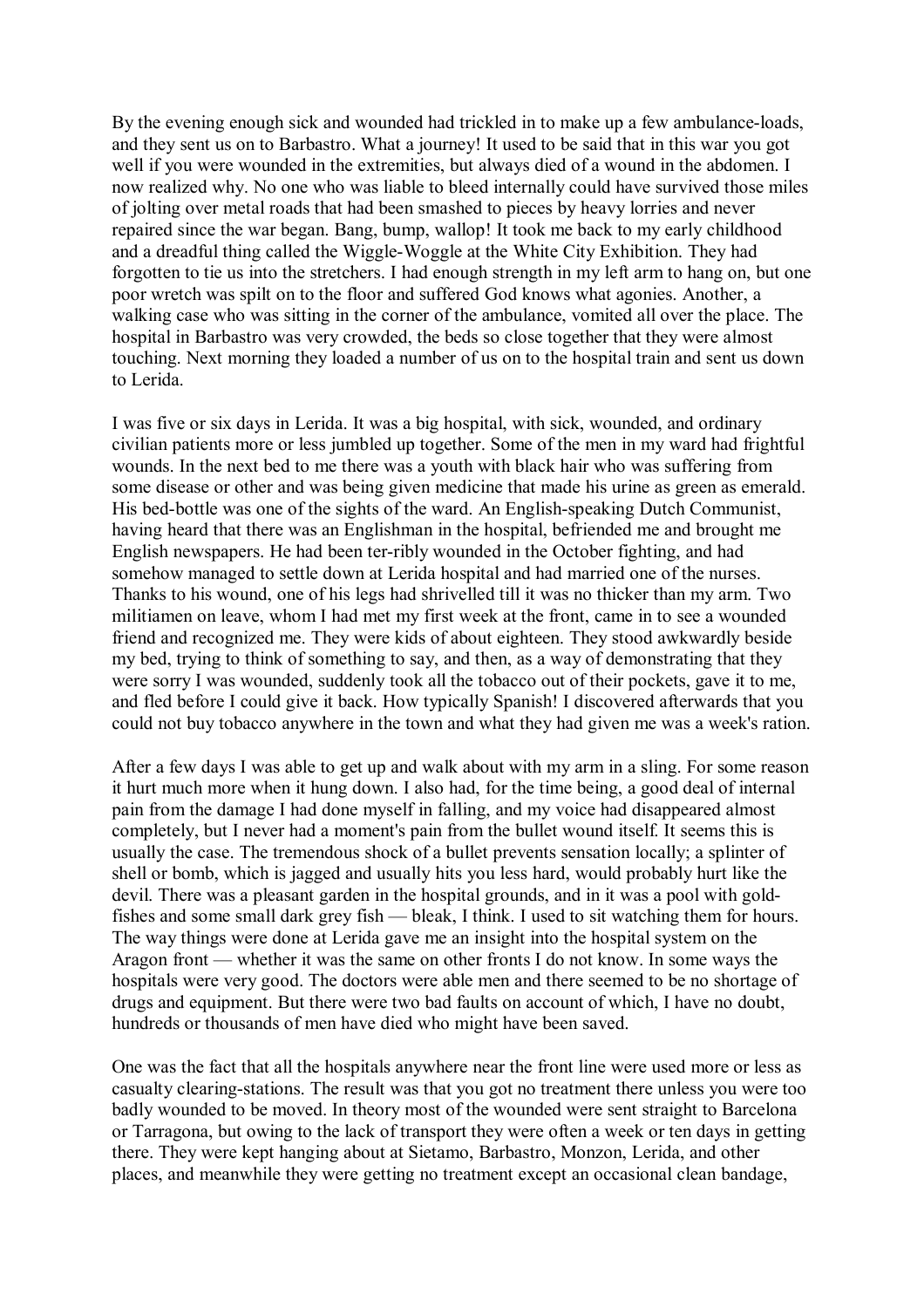sometimes not even that. Men with dreadful shell wounds, smashed bones, and so forth, were swathed in a sort of casing made of bandages and plaster of Paris; a description of the wound was written in pencil on the outside, and as a rule the casing was not removed till the man reached Barcelona or Tarragona ten days later. It was almost impossible to get one's wound examined on the way; the few doctors could not cope with the work, and they simply walked hurriedly past your bed, saying: 'Yes, yes, they'll attend to you at Barcelona.' There were always rumours that the hospital train was leaving for Barcelona mañana. The other fault was the lack of competent nurses. Apparently there was no supply of trained nurses in Spain, perhaps because before the war this work was done chiefly by nuns. I have no complaint against the Spanish nurses, they always treated me with the greatest kindness, but there is no doubt that they were terribly ignorant. All of them knew how to take a temperature, and some of them knew how to tie a bandage, but that was about all. The result was that men who were too ill to fend for themselves were often shamefully neglected. The nurses would let a man remain constipated for a week on end, and they seldom washed those who were too weak to wash themselves. I remember one poor devil with a smashed arm telling me that he had been three weeks without having his face washed. Even beds were left unmade for days together. The food in all the hospitals was very good — too good, indeed. Even more in Spain than elsewhere it seemed to be the tradition to stuff sick people with heavy food. At Lerida the meals were terrific. Breakfast, at about six in the morning, consisted of soup, an omelette, stew, bread, white wine, and coffee, and lunch was even larger — this at a time when most of the civil population was seriously underfed. Spaniards seem not to recognize such a thing as a light diet. They give the same food to sick people as to well ones — always the same rich, greasy cookery, with everything sodden in olive oil.

One morning it was announced that the men in my ward were to be sent down to Barcelona today. I managed to send a wire to my wife, telling her that I was coming, and presently they packed us into buses and took us down to the station. It was only when the train was actually starting that the hospital orderly who travelled with us casually let fall that we were not going to Barcelona after all, but to Tarragona. I suppose the engine-driver had changed his mind. 'Just like Spain!' I thought. But it was very Spanish, too, that they agreed to hold up the train while I sent another wire, and more Spanish still that the wire never got there.

They had put us into ordinary third-class carriages with wooden seats, and many of the men were badly wounded and had only got out of bed for the first time that morning. Before long, what with the heat and the jolting, half of them were in a state of collapse and several vomited on the floor. The hospital orderly threaded his way among the corpse-like forms that sprawled everywhere, carrying a large goatskin bottle full of water which he squirted into this mouth or that. It was beastly water; I remember the taste of it still. We got into Tarragona as the sun was getting low. The line runs along the shore a stone's throw from the sea. As our train drew into the station a troop-train full of men from the International Column was drawing out, and a knot of people on the bridge were waving to them. It was a very long train, packed to bursting-point with men, with field-guns lashed on the open trucks and more men clustering round the guns. I remember with peculiar vividness the spectacle of that train passing in the yellow evening light; window after window full of dark, smiling faces, the long tilted barrels of the guns, the scarlet scarves fluttering — all this gliding slowly past us against a turquoise-coloured sea.

'Extranjeros — foreigners,' said someone. 'They're Italians. 'Obviously they were Italians. No other people could have grouped themselves so picturesquely or returned the salutes of the crowd with so much grace — a grace that was none the less because about half the men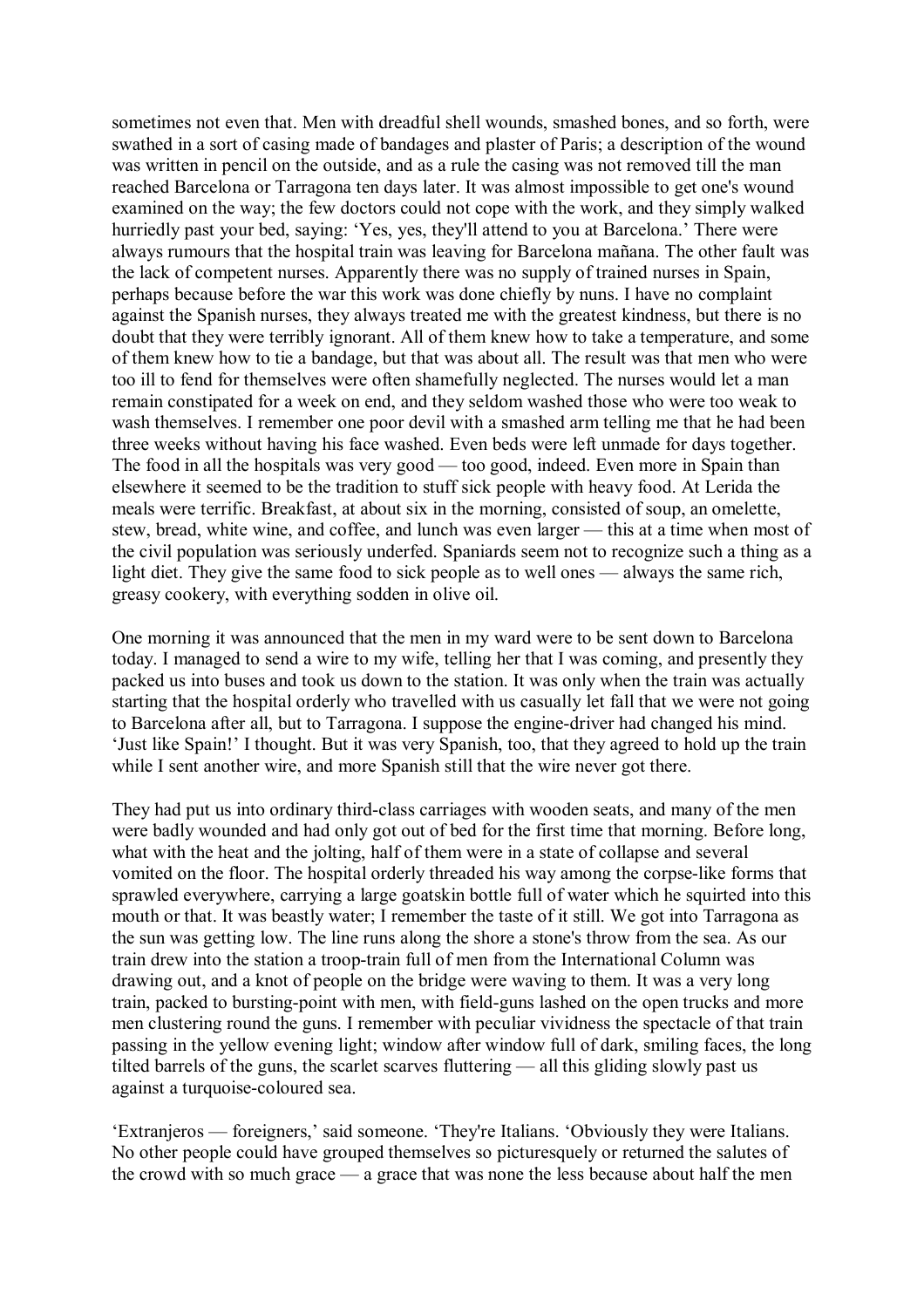on the train were drinking out of up-ended wine bottles. We heard afterwards that these were some of the troops who won the great victory at Guadalajara in March; they had been on leave and were being transferred to the Aragon front. Most of them, I am afraid, were killed at Huesca only a few weeks later. The men who were well enough to stand had moved across the carriage to cheer the Italians as they went past. A crutch waved out of the window; bandaged forearms made the Red Salute. It was like an allegorical picture of war; the trainload of fresh men gliding proudly up the line, the maimed men sliding slowly down, and all the while the guns on the open trucks making one's heart leap as guns always do, and reviving that pernicious feeling, so difficult to get rid of, that war is glorious after all.

The hospital at Tarragona was a very big one and full of wounded from all fronts. What wounds one saw there! They had a way of treating certain wounds which I suppose was in accordance with the latest medical practice, but which was peculiarly horrible to look at. This was to leave the wound completely open and unbandaged, but protected from flies by a net of butter-muslin, stretched over wires. Under the muslin you would see the red jelly of a halfhealed wound. There was one man wounded in the face and throat who had his head inside a sort of spherical helmet of butter-muslin; his mouth was closed up and he breathed through a little tube that was fixed between his lips. Poor devil, he looked so lonely, wandering to and fro, looking at you through his muslin cage and unable to speak. I was three or four days at Tarragona. My strength was coming back, and one day, by going slowly, I managed to walk down as far as the beach. It was queer to see the seaside life going on almost as usual; the smart cafés along the promenade and the plump local bourgeoisie bathing and sunning themselves in deck-chairs as though there had not been a war within a thousand miles. Nevertheless, as it happened, I saw a bather drowned, which one would have thought impossible in that shallow and tepid sea.

Finally, eight or nine days after leaving the front, I had my wound examined. In the surgery where newly-arrived cases were examined, doctors with huge pairs of shears were hacking away the breast-plates of plaster in which men with smashed ribs, collar-bones, and so forth had been cased at the dressing-stations behind the line; out of the neck-hole of the huge clumsy breast-plate you would see protruding an anxious, dirty face, scrubby with a week's beard. The doctor, a brisk, handsome man of about thirty, sat me down in a chair, grasped my tongue with a piece of rough gauze, pulled it out as far as it would go, thrust a dentist's mirror down my throat, and told me to say 'Eh!' After doing this till my tongue was bleeding and my eyes running with water, he told me that one vocal cord was paralysed.

- 'When shall I get my voice back?' I said.
- 'Your voice? Oh, you'll never get your voice back,' he said cheerfully.

However, he was wrong, as it turned out. For about two months I could not speak much above a whisper, but after that my voice became normal rather suddenly, the other vocal cord having 'compensated'. The pain in my arm was due to the bullet having pierced a bunch of nerves at the back of the neck. It was a shooting pain like neuralgia, and it went on hurting continuously for about a month, especially at night, so that I did not get much sleep. The fingers of my right hand were also semi-paralysed. Even now, five months afterwards, my forefinger is still numb — a queer effect for a neck wound to have.

The wound was a curiosity in a small way and various doctors examined it with much clicking of tongues and 'Que suerte! Qye suerte!' One of them told me with an air of authority that the bullet had missed the artery by 'about a millimetre'. I don't know how he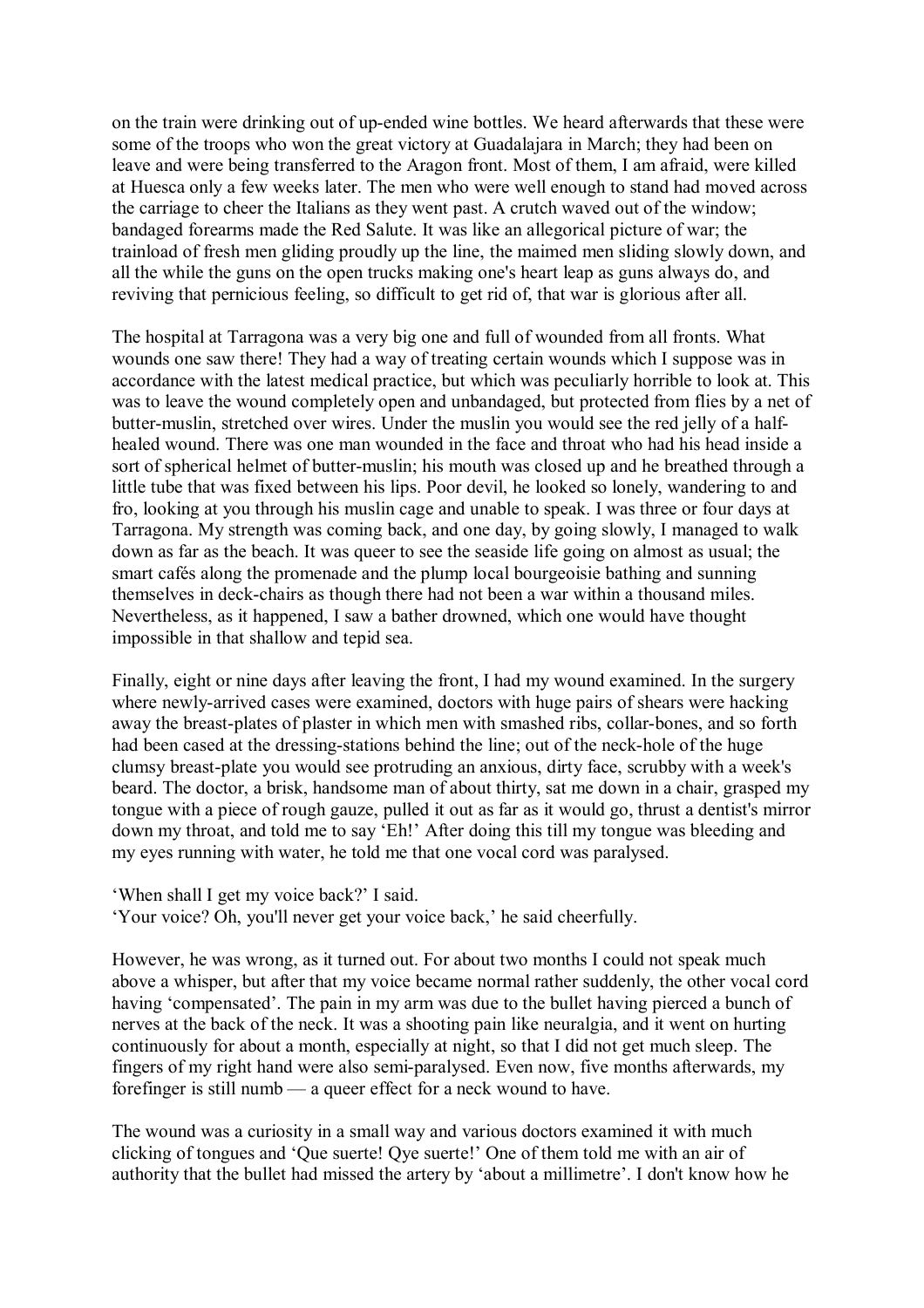knew. No one I met at this time — doctors, nurses, practicantes, or fellow-patients — failed to assure me that a man who is hit through the neck and survives it is the luckiest creature alive. I could not help thinking that it would be even luckier not to be hit at all.

# **Chapter 13**

In Barcelona, during all those last weeks I spent there, there was a peculiar evil feeling in the air — an atmosphere of suspicion, fear, uncertainty, and veiled hatred. The May fighting had left ineradicable after-effects behind it. With the fall of the Caballero Government the Communists had come definitely into power, the charge of internal order had been handed over to Communist ministers, and no one doubted that they would smash their political rivals as soon as they got a quarter of a chance Nothing was happening as yet, I myself had not even any mental picture of what was going to happen; and yet there was a perpetual vague sense of danger, a consciousness of some evil thing that was impending. However little you were actually conspiring, the atmosphere forced you to feel like a conspirator. You seemed to spend all your time holding whispered conversations in corners of cafés and wondering whether that person at the next table was a police spy.

Sinister rumours of all kinds were flying round, thanks to the Press censorship. One was that the Negrín-Prieto Government was planning to compromise the war. At the time I was inclined to believe this, for the Fascists were closing in on Bilbao and the Government was visibly doing nothing to save it. Basque flags were displayed all over the town, girls rattled collecting-boxes in the cafés, and there were the usual broadcasts about 'heroic defenders', but the Basques were getting no real assistance. It was tempting to believe that the Government was playing a double game. Later events have proved, that I was quite wrong here, but it seems probable that Bilbao could have been saved if a little more energy had been shown. An offensive on the Aragon front, even an unsuccessful one, would have forced Franco to divert part of his army; as it was the Government did not begin any offensive action till it was far too late — indeed, till about the time when Bilbao fell. The C.N.T. was distributing in huge numbers a leaflet saying: 'Be on your guard!' and hinting that 'a certain Party' (meaning the Communists) was plotting a coup d'état. There was also a widespread fear that Catalonia was going to be invaded. Earlier, when we went back to the front, I had seen the powerful defences that were being constructed scores of miles behind the front line, and fresh bomb-proof shelters were being dug all over Barcelona. There were frequent scares of air-raids and sea-raids; more often than not these were false alarms, but every time the sirens blew the lights all over the town blacked out for hours on end and timid people dived for the cellars. Police spies were everywhere. The jails were still crammed with prisoners left over from the May fighting, and others — always, of course. Anarchist and P.O.U.M. adherents — were disappearing into jail by ones and twos. So far as one could discover, no one was ever tried or even charged — not even charged with anything so definite as 'Trotskyism'; you were simply flung into jail and kept there, usually incommunicado. Bob Smillie was still in jail in Valencia. We could discover nothing except that neither the I.L.P. representative on the spot nor the lawyer who had been engaged, was permitted to see him. Foreigners from the International Column and other militias were getting into jail in larger and larger numbers. Usually they were arrested as deserters. It was typical of the general situation that nobody now knew for certain whether a militiaman was a volunteer or a regular soldier. A few months earlier anyone enlisting in the militia had been told that he was a volunteer and could, if he wished, get his discharge papers at any time when he was due for leave. Now it appeared that the Government had changed its mind, a militiaman was a regular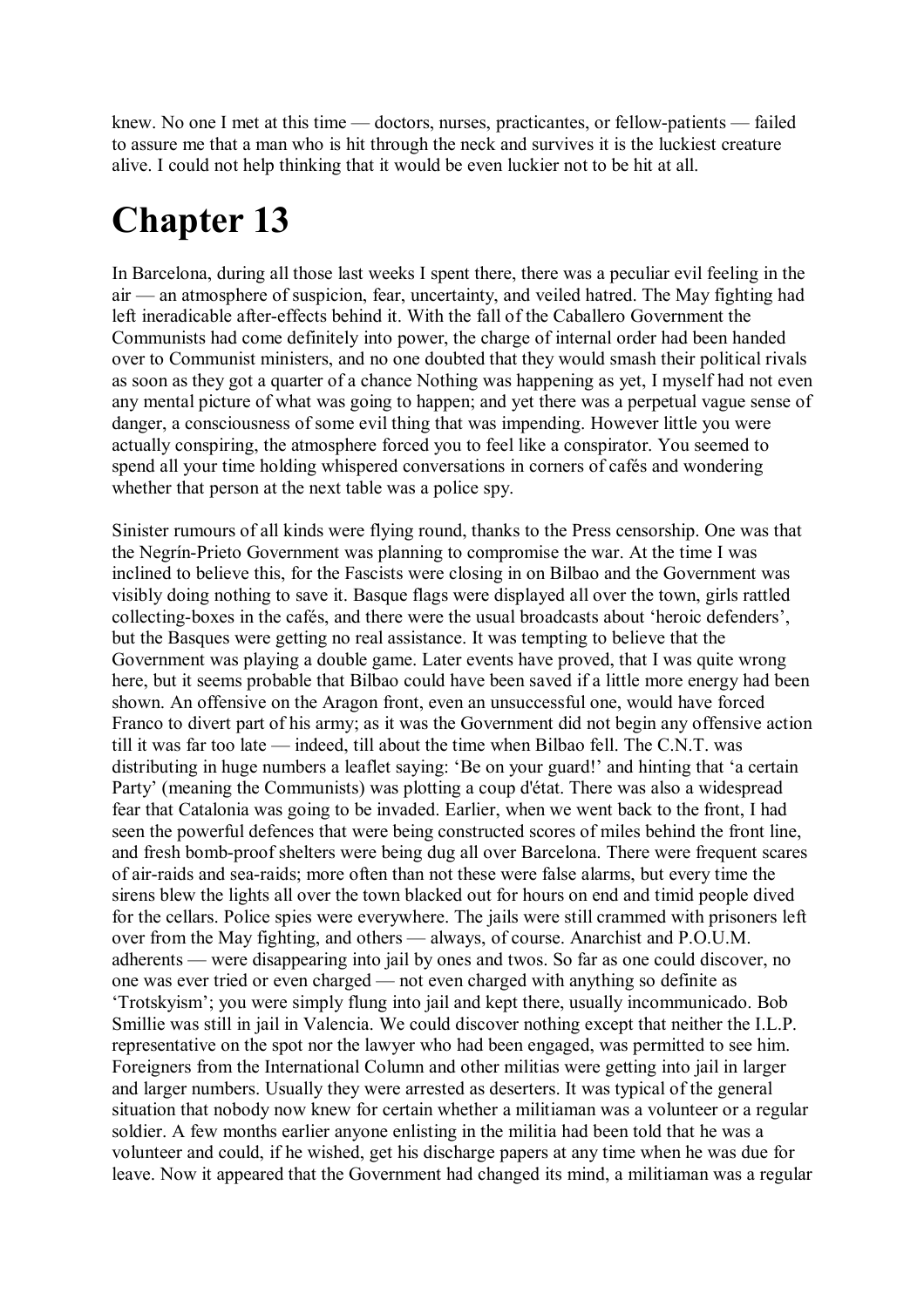soldier and counted as a deserter if he tried to go home. But even about this no one seemed certain. At some parts of the front the authorities were still issuing discharges. At the frontier these were sometimes recognized, sometimes not; if not, you were promptly thrown into jail. Later the number of foreign 'deserters' in jail swelled into hundreds, but most of them were repatriated when a fuss was made in their own countries.

Bands of armed Assault Guards roamed everywhere in the streets, the Civil Guards were still holding cafés and other buildings in strategic spots, and many of the P.S.U.C. buildings were still sandbagged and barricaded. At various points in the town there were posts manned by Civil Guards of Carabineros who stopped passers-by and demanded their papers. Everyone warned me not to show my P.O.U.M. militiaman's card but merely to show my passport and my hospital ticket. Even to be known to have served in the P.O.U.M. militia was vaguely dangerous. P.O.U.M. militiamen who were wounded or on leave were penalized in petty ways — it was made difficult for them to draw their pay, for instance. La Batalla was still appearing, but it was censored almost out of existence, and Solidaridad and the other Anarchist papers were also heavily censored. There was a new rule that censored portions of a newspaper must not be left blank but filled up with other matter; as a result it was often impossible to tell when something had been cut out.

The food shortage, which had fluctuated throughout the War, was in one of its bad stages. Bread was scarce and the cheaper sorts were being adulterated with rice; the bread the soldiers were getting in the barracks was dreadful stuff like putty. Milk and sugar were very scarce and tobacco almost non-existent, except for the expensive smuggled cigarettes. There was an acute shortage of olive oil, which Spaniards use for half a dozen different purposes. The queues of women waiting to buy olive oil were controlled by mounted Civil Guards who sometimes amused themselves by backing their horses into the queue and trying to make them tread on the women's toes. A minor annoyance of the time was the lack of small change. The silver had been withdrawn and as yet no new coinage had been issued, so that there was nothing between the ten-centime piece and the note for two and a half pesetas, and all notes below ten pesetas were very scarce(13). For the poorest people this meant an aggravation of the food shortage. A woman with only a ten-peseta note in her possession might wait for hours in a queue outside the grocery and then be unable to buy anything after all because the grocer had no change and she could not afford to spend the whole note.

It is not easy to convey the nightmare atmosphere of that time — the peculiar uneasiness produced by rumours that were always changing, by censored newspapers, and the constant presence of armed men. It is not easy to convey it because, at the moment, the thing essential to such an atmosphere does not exist in England. In England political intolerance is not yet taken for granted. There is political persecution in a petty way; if I were a coal-miner I would not care to be known to the boss as a Communist; but the 'good party man', the gangstergramophone of continental politics, is still a rarity, and the notion of 'liquidating' or 'eliminating' everyone who happens to disagree with you does not yet seem natural. It seemed only too natural in Barcelona. The 'Stalinists' were in the saddle, and therefore it was a matter of course that every 'Trotskyist' was in danger. The thing everyone feared was a thing which, after all, did not happen — a fresh outbreak of street-fighting, which, as before, would be blamed on the P.O.U.M. and the Anarchists. There were times when I caught my ears listening for the first shots. It was as though some huge evil intelligence were brooding over the town. Everyone noticed it and remarked upon it. And it was queer how everyone expressed it in almost the same words: 'The atmosphere of this place — it's horrible. Like being in a lunatic asylum.' But perhaps I ought not to say everyone. Some of the English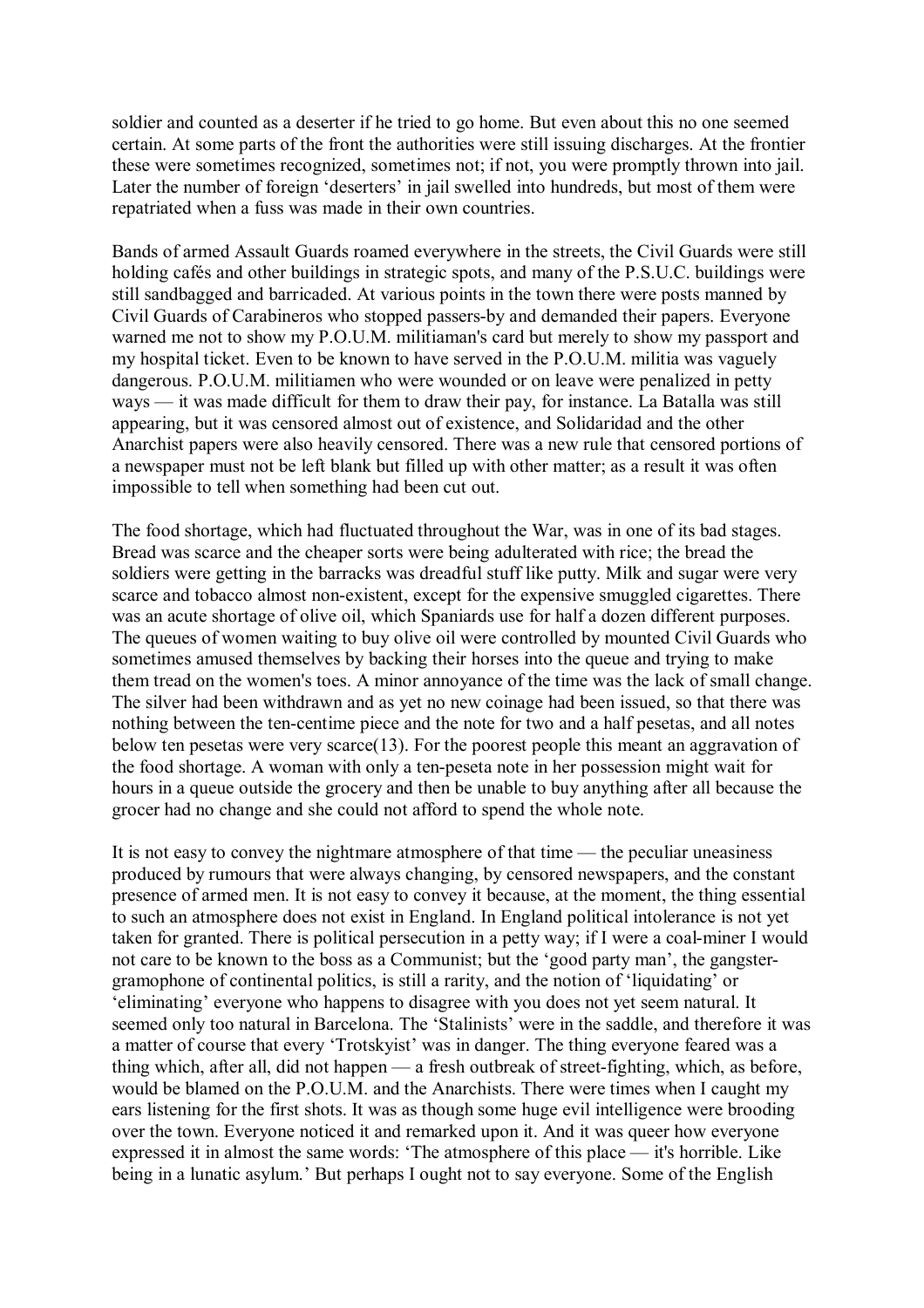visitors who flitted briefly through Spain, from hotel to hotel, seem not to have noticed that there was anything wrong with the general atmosphere. The Duchess of Atholl writes, I notice (Sunday Express, 17 October 1937):

*I was in Valencia, Madrid, and Barcelona . . . perfect order prevailed in all three towns without any display of force. All the hotels in which I stayed were not only 'normal' and 'decent', but extremely comfortable, in spite of the shortage of butter and coffee.*

It is a peculiarity of English travellers that they do not really believe in the existence of anything outside the smart hotels. I hope they found some butter for the Duchess of Atholl.

I was at the Sanatorium Maurín, one of the sanatoria run by the P.O.U.M. It was in the suburbs near Tibidabo, the queer-shaped mountain that rises abruptly behind Barcelona and is traditionally supposed to have been the hill from which Satan showed Jesus the countries of the earth (hence its name). The house had previously belonged to some wealthy bourgeois and had been seized at the time of the revolution. Most of the men there had either been invalided out of the line or had some wound that had permanently disabled them amputated limbs, and so forth. There were several other Englishmen there: Williams, with a damaged leg, and Stafford Cottman, a boy of eighteen, who had been sent back from the trenches with suspected tuberculosis, and Arthur Clinton, whose smashed left arm was still strapped on to one of those huge wire contraptions, nicknamed aeroplanes, which the Spanish hospitals were using. My wife was still staying at the Hotel Continental, and I generally came into Barcelona in the daytime. In the morning I used to attend the General Hospital for electrical treatment of my arm. It was a queer business — a series of prickly electric shocks that made the various sets of muscles jerk up and down — but it seemed to do some good; the use of my fingers came back and the pain grew somewhat less. Both of us had decided that the best thing we could do was to go back to England as soon as possible. I was extremely weak, my voice was gone, seemingly for good, and the doctors told me that at best it would be several months before I was fit to fight. I had got to start earning some money sooner or later, and there did not seem much sense in staying in Spain and eating food that was needed for other people. But my motives were mainly selfish. I had an overwhelming desire to get away from it all; away from the horrible atmosphere of political suspicion and hatred, from streets thronged by armed men, from air-raids, trenches, machine-guns, screaming trams, milkless tea, oil cookery, and shortage of cigarettes — from almost everything that I had learnt to associate with Spain.

The doctors at the General Hospital had certified me medically unfit, but to get my discharge I had to see a medical board at one of the hospitals near the front and then go to Sietamo to get my papers stamped at the P.O.U.M. militia headquarters. Kopp had just come back from the front, full of jubilation. He had just been in action and said that Huesca was going to be taken at last. The Government had brought troops from the Madrid front and were concentrating thirty thousand men, with aeroplanes in huge numbers. The Italians I had seen going up the line from Tarragona had attacked on the Jaca road but had had heavy casualties and lost two tanks. However, the town was bound to fall, Kopp said. (Alas! It didn't. The attack was a frightful mess-up and led to nothing except an orgy of lying in the newspapers.) Meanwhile Kopp had to go down to Valencia for an interview at the Ministry of War. He had a letter from General Pozas, now commanding the Army of the East — the usual letter, describing Kopp as a 'person of all confidence' and recommending him for a special appointment in the engineering section (Kopp had been an engineer in civil life). He left for Valencia the same day as I left for Sietamo — 15 June.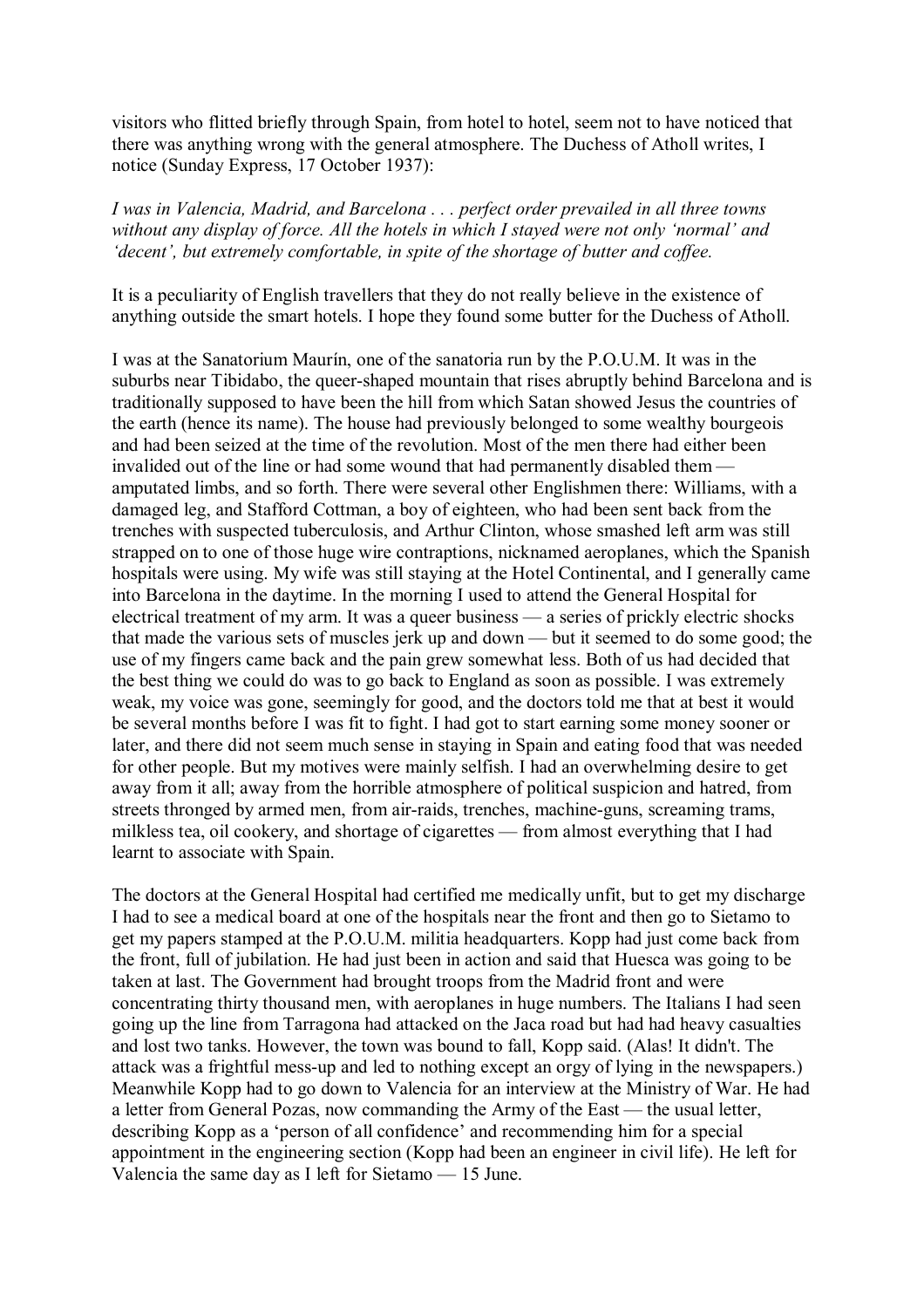It was five days before I got back to Barcelona. A lorry-load of us reached Sietamo about midnight, and as soon as we got to the P.O.U.M. headquarters they lined us up and began handling out rifles and cartridges, before even taking our names. It seemed that the attack was beginning and they were likely to call for reserves at any moment. I had my hospital ticket in my pocket, but I could not very well refuse to go with the others. I kipped down on the ground, with a cartridge-box for a pillow, in a mood of deep dismay. Being wounded had spoiled my nerve for the time being — I believe this usually happens — and the prospect of being under fire frightened me horribly. However, there was a bit of mañana, as usual, we were not called out after all, and next morning I produced my hospital ticket and went in search of my discharge. It meant a series of confused, tiresome journeys. As usual they bandied one to and fro from hospital to hospital — Sietamo, Barbastro, Monzon, then back to Sietamo to get my discharge stamped, then down the line again via Barbastro and Lerida and the convergence of troops on Huesca had monopolized all the transport and disorganized everything. I remember sleeping in queer places — once in a hospital bed, but once in a ditch, once on a very narrow bench which I fell off in the middle of the night, and once in a sort of municipal lodging-house in Barbastro. As soon as you got away from the railroad there was no way of travelling except by jumping chance lorries. You had to wait by the roadside for hours, sometimes three or four hours at a stretch, with knots of disconsolate peasants who carried bundles full of ducks and rabbits, waving to lorry after lorry. When finally you struck a lorry that was not chock full of men, loaves of bread, or ammunition-boxes the bumping over the vile roads wallowed you to pulp. No horse has ever thrown me so high as those lorries used to throw me. The only way of travelling was to crowd all together and cling to one another. To my humiliation I found that I was still too weak to climb on to a lorry without being helped.

I slept a night at Monzon Hospital, where I went to see my medical board. In the next bed to me there was an Assault Guard, wounded over the left eye. He was friendly and gave me cigarettes. I said: 'In Barcelona we should have been shooting one another,' and we laughed over this. It was queer how the general spirit seemed to change when you got anywhere near the front line. All or nearly all of the vicious hatred of the political parties evaporated. During all the time I was at the front I never once remember any P.S.U.C. adherent showing me hostility because I was P.O.U.M. That kind of thing belonged in Barcelona or in places even remoter from the war. There were a lot of Assault Guards in Sietamo. They had been sent on from Barcelona to take part in the attack on Huesca. The Assault Guards were a corps not intended primarily for the front, and many of them had not been under fire before. Down in Barcelona they were lords of the street, but up here they were quintos (rookies) and palled up with militia children of fifteen who had been in the line for months.

At Monzon Hospital the doctor did the usual tongue-pulling and mirror-thrusting business, assured me in the same cheerful manner as the others that I should never have a voice again, and signed my certificate. While I waited to be examined there was going on inside the surgery some dreadful operation without anaesthetics — why without anaesthetics I do not know. It went on and on, scream after scream, and when I went in there were chairs flung about and on the floor were pools of blood and urine.

The details of that final journey stand out in my mind with strange clarity. I was in a different mood, a more observing mood, than I had been in for months past. I had got my discharge, stamped with the seal of the 29th Division, and the doctor's certificate in which I was 'declared useless'. I was free to go back to England; consequently I felt able, almost for the first time, to look at Spain. I had a day to put in to Barbastro, for there was only one train a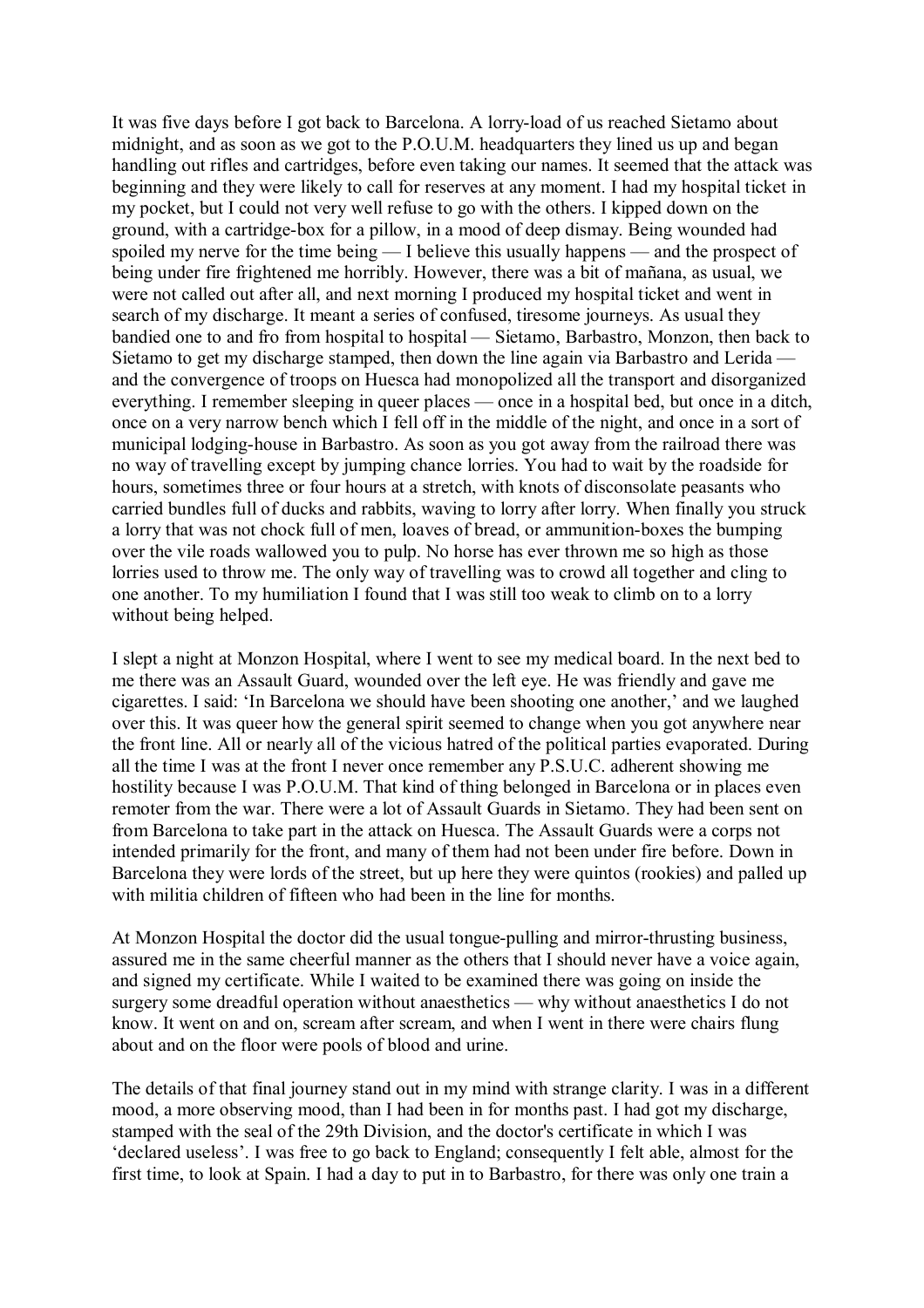day. Previously I had seen Barbastro in brief glimpses, and it had seemed to me simply a part of the war — a grey, muddy, cold place, full of roaring lorries and shabby troops. It seemed queerly different now.

Wandering through it I became aware of pleasant tortuous streets, old stone bridges, wine shops with great oozy barrels as tall as a man, and intriguing semi-subterranean shops where men were making cartwheels, daggers, wooden spoons, and goatskin water-bottles. I watched a man making a skin bottle and discovered with great interest, what I had never known before, that they are made with the fur inside and the fur is not removed, so that you are really drinking distilled goat's hair. I had drunk out of them for months without knowing this. And at the back of the town there was a shallow jade-green river, and rising out of it a perpendicular cliff of rock, with houses built into the rock, so that from your bedroom window you could spit straight into the water a hundred feet below. Innumerable doves lived in the holes in the cliff. And in Lerida there were old crumbling buildings upon whose cornices thousands upon thousands of swallows had built their nests, so that at a little distance the crusted pattern of nests was like some florid moulding of the rococo period. It was queer how for nearly six months past I had had no eyes for such things. With my discharge papers in my pocket I felt like a human being again, and also a little like a tourist. For almost the first time I felt that I was really in Spain, in a country that I had longed all my life to visit. In the quiet back streets of Lerida and Barbastro I seemed to catch a momentary glimpse, a sort of far-off rumour of the Spain that dwells in everyone's imagination. White sierras, goatherds, dungeons of the Inquisition, Moorish palaces, black winding trains of mules, grey olive trees and groves of lemons, girls in black mantillas, the wines of Malaga and Alicante, cathedrals, cardinals, bull-fights, gypsies, serenades — in short, Spain. Of all Europe it was the country that had had most hold upon my imagination. It seemed a pity that when at last I had managed to come here I had seen only this north-eastern corner, in the middle of a confused war and for the most part in winter.

It was late when I got back to Barcelona, and there were no taxis. It was no use trying to get to the Sanatorium Maurín, which was right outside the town, so I made for the Hotel Continental, stopping for dinner on the way. I remember the conversation I had with a very fatherly waiter about the oak jugs, bound with copper, in which they served the wine. I said I would like to buy a set of them to take back to England. The waiter was sympathetic. 'Yes, beautiful, were they not? But impossible to buy nowadays. Nobody was manufacturing them any longer — nobody was manufacturing anything. This war — such a pity!' We agreed that the war was a pity. Once again I felt like a tourist. The waiter asked me gently, had I liked Spain; would I come back to Spain? Oh, yes, I should come back to Spain. The peaceful quality of this conversation sticks in my memory, because of what happened immediately afterwards.

When I got to the hotel my wife was sitting in the lounge. She got up and came towards me in what struck me as a very unconcerned manner; then she put an arm round my neck and, with a sweet smile for the benefit of the other people in the lounge, hissed in my ear:

'Get out!' 'What?' 'Get out of here at once!' 'What?' 'Don't keep standing here! You must get outside quickly!' 'What? Why? What do you mean?'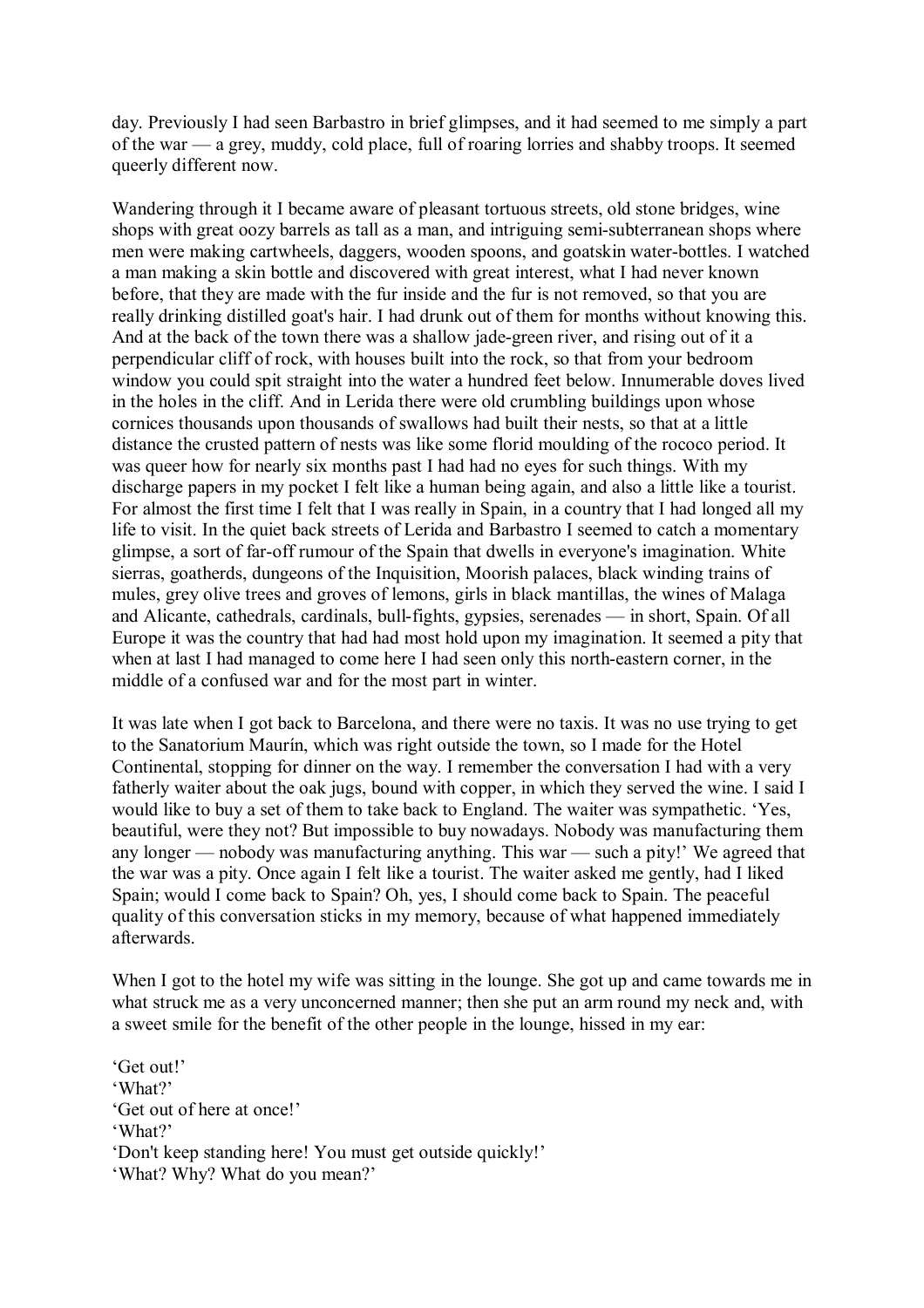She had me by the arm and was already leading me towards the stairs. Half-way down we met a Frenchman — I am not going to give his name, for though he had no connexion with the P.O.U.M. he was a good friend to us all during the trouble. He looked at me with a concerned face.

'Listen! You mustn't come in here. Get out quickly and hide yourself before they ring up the police.'

And behold! at the bottom of the stairs one of the hotel staff, who was a P.O.U.M. member (unknown to the management, I fancy), slipped furtively out of the lift and told me in broken English to get out. Even now I did not grasp what had happened.

'What the devil is all this about?' I said, as soon as we were on the pavement.

'Haven't you heard?'

'No. Heard what? I've heard nothing.'

'The P.O.U.M.'s been suppressed. They've seized all the buildings. Practically everyone's in prison. And they say they're shooting people already.'

So that was it. We had to have somewhere to talk. All the big cafés on the Ramblas were thronged with police, but we found a quiet café in a side street. My wife explained to me what had happened while I was away.

On 15 June the police had suddenly arrested Andrés Nin in his office, and the same evening had raided the Hotel Falcón and arrested all the people in it, mostly militiamen on leave. The place was converted immediately into a prison, and in a very little while it was filled to the brim with prisoners of all kinds. Next day the P.O.U.M. was declared an illegal organization and all its offices, book-stalls, sanatoria, Red Aid centres, and so forth were seized. Meanwhile the police were arresting everyone they could lay hands on who was known to have any connexion with the P.O.U.M. Within a day or two all or almost all of the forty members of the Executive Committee were in prison. Possibly one or two had escaped into hiding, but the police were adopting the trick (extensively used on both sides in this war) of seizing a man's wife as a hostage if he disappeared. There was no way of discovering how many people had been arrested. My wife had heard that it was about four hundred in Barcelona alone. I have since thought that even at that time the numbers must have been greater. And the most fantastic people had been arrested. In some cases the police had even gone to the length of dragging wounded militiamen out of the hospitals.

It was all profoundly dismaying. What the devil was it all about? I could understand their suppressing the P.O.U.M., but what were they arresting people for? For nothing, so far as one could discover. Apparently the suppression of the P.O.U.M. had a retrospective effect; the P.O.U.M. was now illegal, and therefore one was breaking the law by having previously belonged to it. As usual, none of the arrested people had been charged. Meanwhile, however, the Valencia Communist papers were naming with the story of a huge 'Fascist plot', radio communication with the enemy, documents signed in invisible ink, etc., etc. I have dealt with this story earlier. The significant thing was that it was appearing only in the Valencia papers; I think I am right in saying that there was not a single word about it, or about the suppression of the P.O.U.M., in any Barcelona papers, Communist, Anarchist, or Republican. We first learned the precise nature of the charges against the P.O.U.M. leaders not from any Spanish paper but from the English papers that reached Barcelona a day or two later. What we could not know at this time was that the Government was not responsible for the charge of treachery and espionage, and that members of the Government were later to repudiate it. We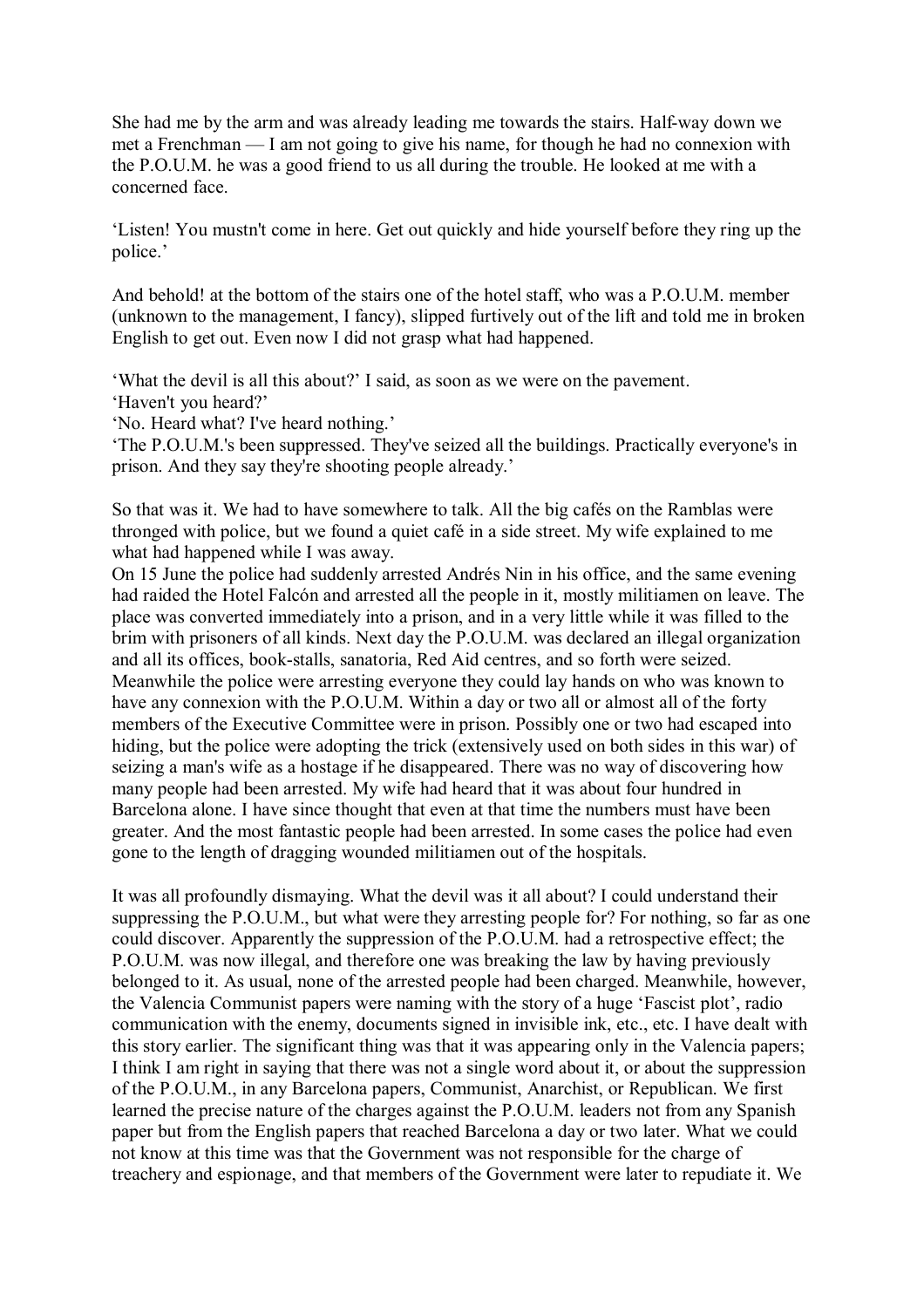only vaguely knew that the P.O.U.M. leaders, and presumably all the rest of us, were accused of being in Fascist pay. And already the rumours were flying round that people were being secretly shot in jail. There was a lot of exaggeration about this, but it certainly happened in some cases, and there is not much doubt that it happened in the case of Nin. After his arrest Nin was transferred to Valencia and thence to Madrid, and as early as 21 June the rumour reached Barcelona that he had been shot. Later the rumour took a more definite shape: Nin had been shot in prison by the secret police and his body dumped into the street. This story came from several sources, including Federico Montsenys, an ex-member of the Government. From that day to this Nin has never been heard of alive again. When, later, the Government were questioned by delegates from various countries, they shilly-shallied and would say only that Nin had disappeared and they knew nothing of his whereabouts. Some of the newspapers produced a tale that he had escaped to Fascist territory. No evidence was given in support of it, and Irujo, the Minister of Justice, later declared that the Espagne news-agency had falsified his official communiqué(14). In any case it is most unlikely that a political prisoner of Nin's importance would be allowed to escape. Unless at some future time he is produced alive, I think we must take it that he was murdered in prison.

The tale of arrests went on and on, extending over months, until the number of political prisoners, not counting Fascists, swelled into thousands. One noticeable thing was the autonomy of the lower ranks of the police. Many of the arrests were admittedly illegal, and various people whose release had been ordered by the Chief of Police were re-arrested at the jail gate and carried off to 'secret prisons'. A typical case is that of Kurt Landau and his wife. They were arrested about 17 June, and Landau immediately 'disappeared'. Five months later his wife was still in jail, untried and without news of her husband. She declared a hungerstrike, after which the Minister of Justice, sent word to assure her that her husband was dead. Shortly afterwards she was released, to be almost immediately re-arrested and flung into prison again. And it was noticeable that the police, at any rate at first, seemed completely indifferent as to any effect their actions might have upon the war. They were quite ready to arrest military officers in important posts without getting permission beforehand. About the end of June José Rovira, the general commanding the 29th Division, was arrested somewhere near the front line by a party of police who had been sent from Barcelona. His men sent a delegation to protest at the Ministry of War. It was found that neither the Ministry of War, nor Ortega, the chief of Police, had even been informed of Rovira's arrest. In the whole business the detail that most sticks in my throat, though perhaps it is not of great importance, is that all news of what was happening was kept from the troops at the front. As you will have seen, neither I nor anyone else at the front had heard anything about the suppression of the P.O.U.M. All the P.O.U.M. militia headquarters, Red Aid centres, and so forth were functioning as usual, and as late as 20 June and as far down the line as Lerida, only about 100 miles from Barcelona, no one had heard what was happening. All word of it was kept out of the Barcelona papers (the Valencia papers, which were running the spy stories, did not reach the Aragon front), and no doubt one reason for arresting all the P.O.U.M. militiamen on leave in Barcelona was to prevent them from getting back to the front with the news. The draft with which I had gone up the line on 15 June must have been about the last to go. I am still puzzled to know how the thing was kept secret, for the supply lorries and so forth were still passing to and fro; but there is no doubt that it was kept secret, and, as I have since learned from a number of others, the men in the front line heard nothing till several days later. The motive for all this is clear enough. The attack on Huesca was beginning, the P.O.U.M. militia was still a separate unit, and it was probably feared that if the men knew what was happening they would refuse to fight. Actually nothing of the kind happened when the news arrived. In the intervening days there must have been numbers of men who were killed without ever learning that the newspapers in the rear were calling them Fascists. This kind of thing is a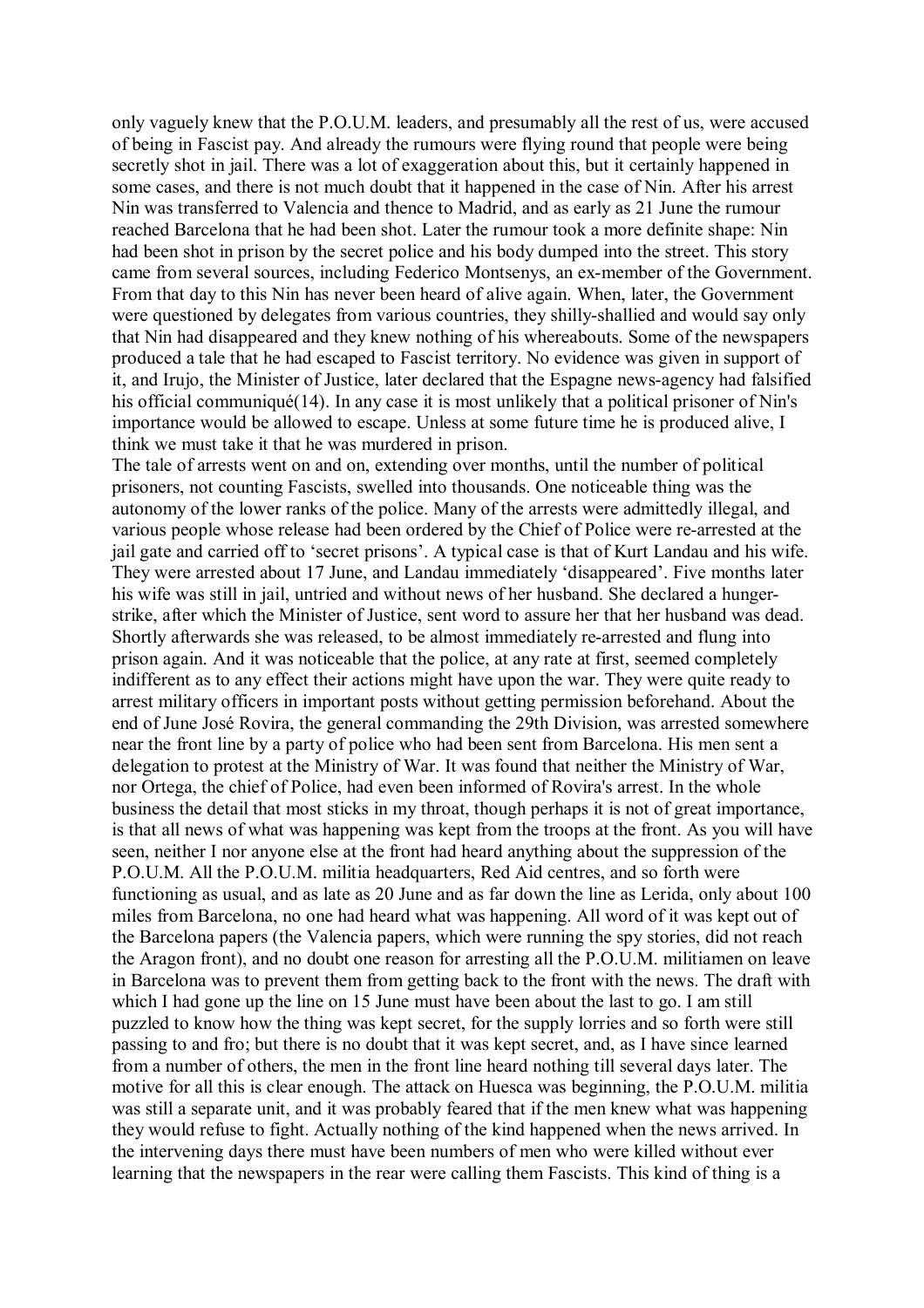little difficult to forgive. I know it was the usual policy to keep bad news from the troops, and perhaps as a rule that is justified. But it is a different matter to send men into battle and not even tell them that behind their backs their party is being suppressed, their leaders accused of treachery, and their friends and relatives thrown into prison.

My wife began telling me what had happened to our various friends. Some of the English and other foreigners had got across the frontier. Williams and Stafford Cottman had not been arrested when the Sanatorium Maurín was raided, and were in hiding somewhere. So was John Mc-Nair, who had been in France and had re-entered Spain after the P.O.U.M. was declared illegal — a rash thing to do, but he had not cared to stay in safety while his comrades were in danger. For the rest it was simply a chronicle of 'They've got so and so' and 'They've got so and so'. They seemed to have 'got' nearly everyone. It took me aback to hear that they had also 'got' George Kopp.

'What! Kopp? I thought he was in Valencia.'

It appeared that Kopp had come back to Barcelona; he had a letter from the Ministry of War to the colonel commanding the engineering operations on the eastern front. He knew that the P.O.U.M. had been suppressed, of course, but probably it did not occur to him that the police could be such fools as to arrest him when he was on his way to the front on an urgent military mission. He had come round to the Hotel Continental to fetch his kit-bags; my wife had been out at the time, and the hotel people had managed to detain him with some lying story while they rang up the police. I admit I was angry when I heard of Kopp's arrest. He was my personal friend, I had served under him for months, I had been under fire with him, and I knew his history. He was a man who had sacrificed everything — family, nationality, livelihood — simply to come to Spain and fight against Fascism. By leaving Belgium without permission and joining a foreign army while he was on the Belgian Army reserve, and, earlier, by helping to manufacture munitions illegally for the Spanish Government, he had piled up years of imprisonment for himself if he should ever return to his own country. He had been in the line since October 1936, had worked his way up from militiaman to major, had been in action I do not know how many times, and had been wounded once. During the May trouble, as I had seen for myself, he had prevented fighting locally and probably saved ten or twenty lives. And all they could do in return was to fling him into jail. It is waste of time to be angry, but the stupid malignity of this kind of thing does try one's patience.

Meanwhile they had not 'got' my wife. Although she had remained at the Continental the police had made no move to arrest her. It was fairly obvious that she was being used as a decoy duck. A couple of nights earlier, however, in the small hours of the morning, six of the plain-clothes police had invaded our room at the hotel and searched it. They had seized every scrap of paper we possessed, except, fortunately, our passports and cheque-book. They had taken my diaries, all our books, all the press-cuttings that had been piling up for months past (I have often wondered what use those press-cuttings were to them), all my war souvenirs, and all our letters. (Incidentally, they took away a number of letters I had received from readers. Some of them had not been answered, and of course I have not the addresses. If anyone who wrote to me about my last book, and did not get an answer, happens to read these lines, will he please accept this as an apology?) I learned afterwards that the police had also seized various belongings that I had left at the Sanatorium Maunn. They even carried off a bundle of my dirty linen. Perhaps they thought it had messages written on it in invisible ink.

It was obvious that it would be safer for my wife to stay at the hotel, at any rate for the time being. If she tried to disappear they would be after her immediately. As for myself, I should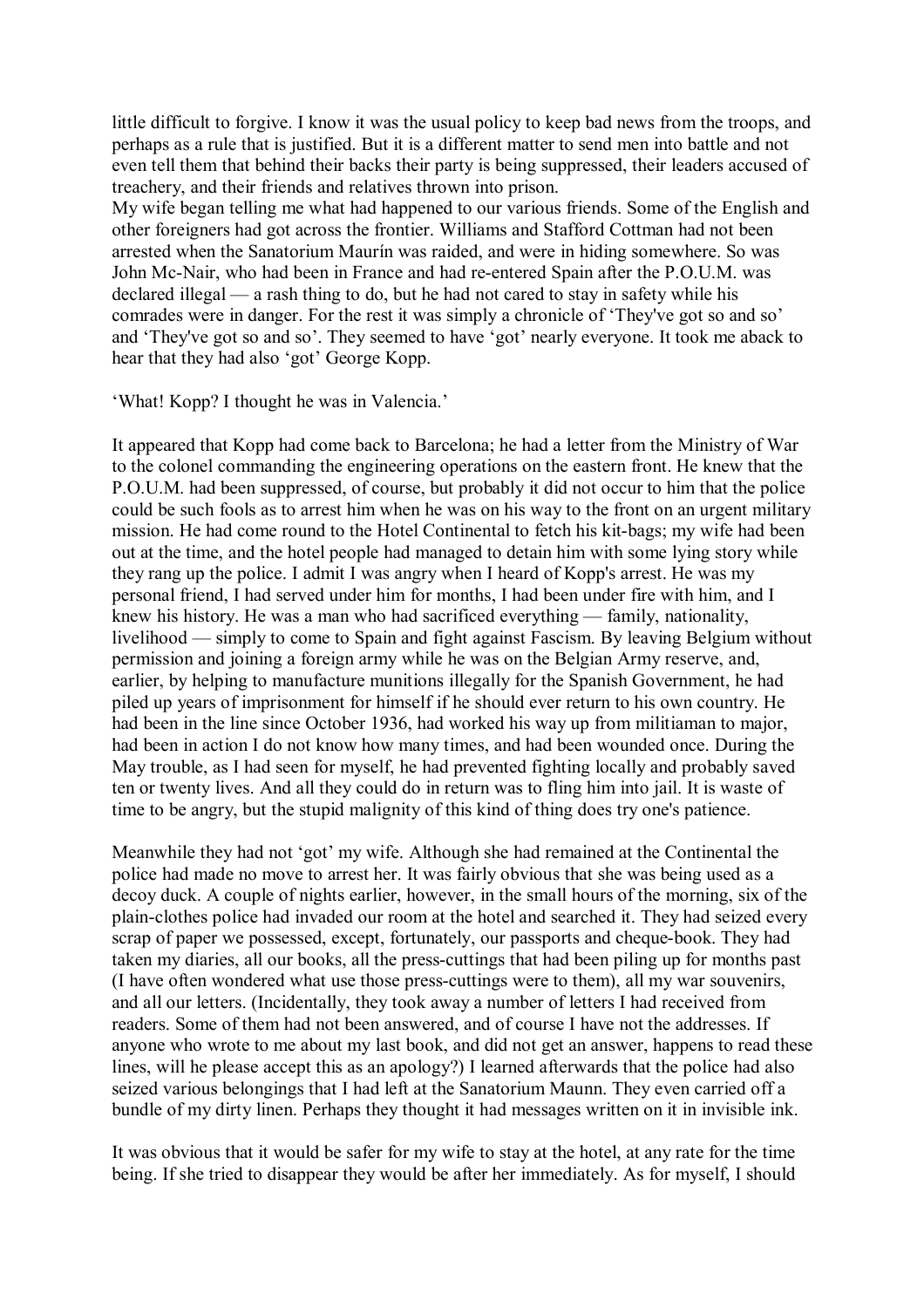have to go straight into hiding. The prospect revolted me. In spite of the innumerable arrests it was almost impossible for me to believe that I was in any danger. The whole thing seemed too meaningless. It was the same refusal to take this idiotic onslaught seriously that had led Kopp into jail. I kept saying, but why should anyone want to arrest me? What had I done? I was not even a party member of the P.O.U.M. Certainly I had carried arms during the May fighting, but so had (at a guess) forty or fifty thousand people. Besides, I was badly in need of a proper night's sleep. I wanted to risk it and go back to the hotel. My wife would not hear of it. Patiently she explained the state of affairs. It did not matter what I had done or not done. This was not a round-up of criminals; it was merely a reign of terror. I was not guilty of any definite act, but I was guilty of 'Trotskyism'. The fact that I had served in the P.O.U.M. militia was quite enough to get me into prison. It was no use hanging on to the English notion that you are safe so long as you keep the law. Practically the law was what the police chose to make it. The only thing to do was to lie low and conceal the fact that I had anything to do with the P.O.U.M. We went through the papers in my pockets. My wife made me tear up my militiaman's card, which had P.O.U.M. on it in big letters, also a photo of a group of militiamen with a P.O.U.M. flag in the background; that was the kind of thing that got you arrested nowadays. I had to keep my discharge papers, however. Even these were a danger, for they bore the seal of the 29th Division, and the police would probably know that the 29th Division was the P.O.U.M.; but without them I could be arrested as a deserter.

The thing we had got to think of now was getting out of Spain. There was no sense in staying here with the certainty of imprisonment sooner or later. As a matter of fact both of us would greatly have liked to stay, just to see what happened. But I foresaw that Spanish prisons would be lousy places (actually they were a lot worse than I imagined), once in prison you never knew when you would get out, and I was in wretched health, apart from the pain in my arm. We arranged to meet next day at the British Consulate, where Cottman and McNair were also coming. It would probably take a couple of days to get our passports in order. Before leaving Spain you had to have your passport stamped in three separate places — by the Chief of Police, by the French Consul, and by the Catalan immigration authorities. The Chief of Police was the danger, of course. But perhaps the British Consul could fix things up without letting it be known that we had anything to do with the P.O.U.M. Obviously there must be a list of foreign 'Trotskyist' suspects, and very likely our names were on it, but with luck we might get to the frontier before the list. There was sure to be a lot of muddle and mañana. Fortunately this was Spain and not Germany. The Spanish secret police had some of the spirit of the Gestapo, but not much of its Competence.

So we parted. My wife went back to the hotel and I wandered off into the darkness to find somewhere to sleep. I remember feeling sulky and bored. I had so wanted a night in bed! There was nowhere I could go, no house where I could take refuge. The P.O.U.M. had practically no underground organization. No doubt the leaders had always realized that the party was likely to be suppressed, but they had never expected a wholesale witch-hunt of this description. They had expected it so little, indeed, that they were actually continuing the alterations to the P.O.U.M. buildings (among other things they were constructing a cinema in the Executive Building, which had previously been a bank) up to the very day when the P.O.U.M. was suppressed. Consequently the rendezvous and hiding-places which every revolutionary party ought to possess as a matter of course did not exist. Goodness knows how many people — people whose homes had been raided by the police — were sleeping in the streets that night. I had had five days of tiresome journeys, sleeping in impossible places, my arm was hurting damnably, and now these fools were chasing me to and fro and I had got to sleep on the ground again. That was about as far as my thoughts went. I did not make any of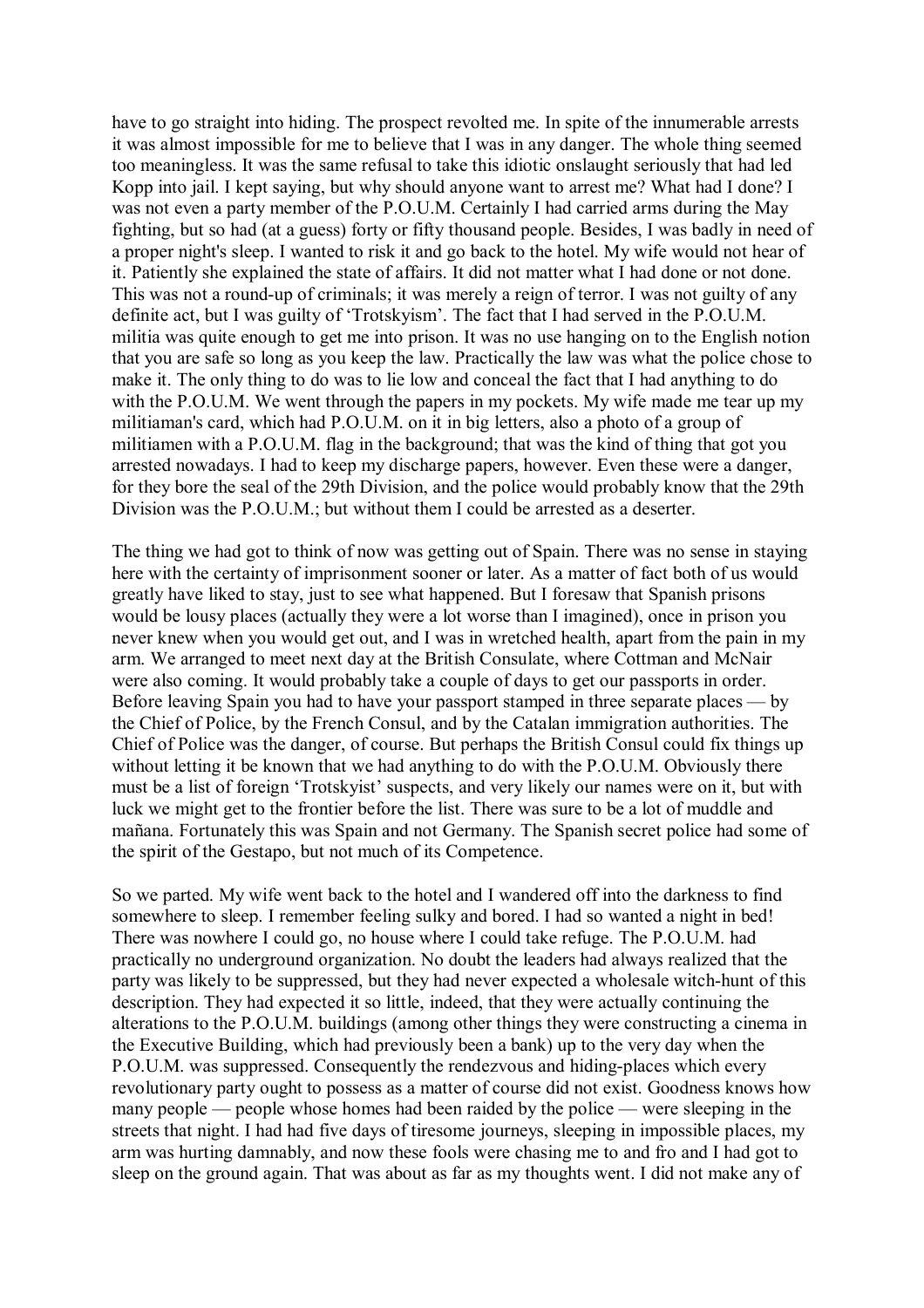the correct political reflections. I never do when things are happening. It seems to be always the case when I get mixed up in war or politics — I am conscious of nothing save physical discomfort and a deep desire for this damned nonsense to be over. Afterwards I can see the significance of events, but while they are happening I merely want to be out of them — an ignoble trait, perhaps.

I walked a long way and fetched up somewhere near the General Hospital. I wanted a place where I could lie down without some nosing policeman finding me and demanding my papers. I tried an air-raid shelter, but it was newly dug and dripping with damp. Then I came upon the ruins of a church that had been gutted and burnt in the revolution. It was a mere shell, four roofless walls surrounding piles of rubble. In the half-darkness I poked about and found a kind of hollow where I could lie down. Lumps of broken masonry are not good to lie on, but fortunately it was a warm night and I managed to get several hours' sleep.

- 13) The purchasing value of the peseta was about fourpence.
- 14) See the reports of the Maxton delegation which I referred to in Chapter II.

## **Chapter 14**

The worst of being wanted by the police in a town like Barcelona is that everything opens so late. When you sleep out of doors you always wake about dawn, and none of the Barcelona cafés opens much before nine. It was hours before I could get a cup of coffee or a shave. It seemed queer, in the barber's shop, to see the Anarchist notice still on the wall, explaining that tips were prohibited. 'The Revolution has struck off our chains,' the notice said. I felt like telling the barbers that their chains would soon be back again if they didn't look out.

I wandered back to the centre of the town. Over the P.O.U.M. buildings the red flags had been torn down, Republican flags were floating in their place, and knots of armed Civil Guards were lounging in the doorways. At the Red Aid centre on the corner of the Plaza de Gataluna the police had amused themselves by smashing most of the windows. The P.O.U.M. book-stalls had been emptied of books and the notice-board farther down the Ramblas had been plastered with an anti-P.O.U.M. cartoon — the one representing the mask and the Fascist face beneath. Down at the bottom of the Ramblas, near the quay, I came upon a queer sight; a row of militiamen, still ragged and muddy from the front, sprawling exhaustedly on the chairs placed there for the bootblacks. I knew who they were — indeed, I recognized one of them. They were P.O.U.M. militiamen who had come down the line on the previous day to find that the P.O.U.M. had been suppressed, and had had to spend the night in the streets because their homes had been raided. Any P.O.U.M. militiaman who returned to Barcelona at this time had the choice of going straight into hiding or into jail — not a pleasant reception after three or four months in the line.

It was a queer situation that we were in. At night one was a hunted fugitive, but in the daytime one could live an almost normal life. Every house known to harbour P.O.U.M. supporters was — or at any rate was likely to be — under observation, and it was impossible to go to a hotel or boarding-house, because it had been decreed that on the arrival of a stranger the hotel-keeper must inform the police immediately. Practically this meant spending the night out of doors. In the daytime, on the other hand, in a town the size of Barcelona, you were fairly safe. The streets were thronged by Civil Guards, Assault Guards, Carabineros, and ordinary police, besides God knows how many spies in plain clothes; still, they could not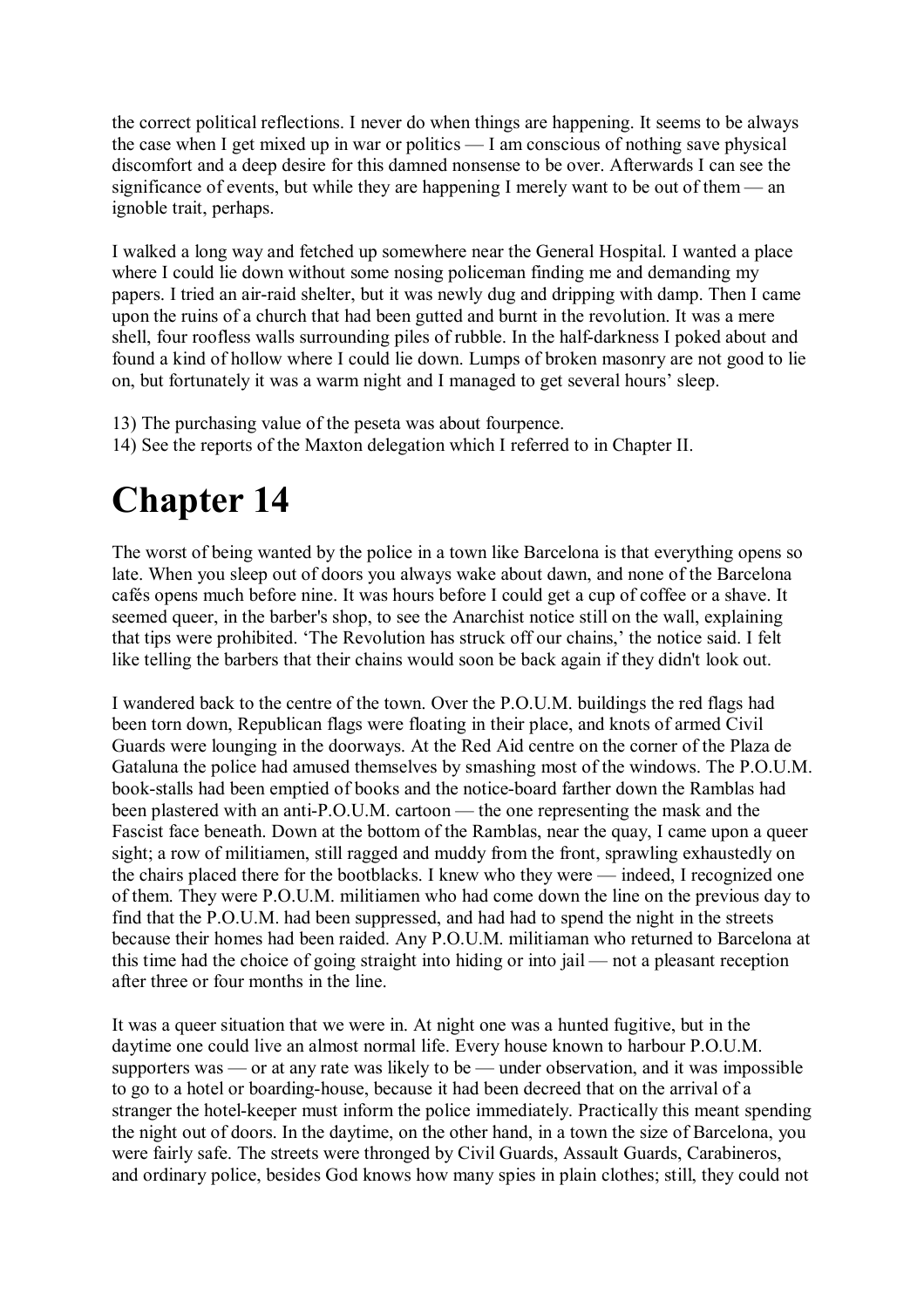stop everyone who passed, and if you looked normal you might escape notice. The thing to do was to avoid hanging round P.O.U.M. buildings and going to cafés and restaurants where the waiters knew you by sight. I spent a long time that day, and the next, in having a bath at one of the public baths. This struck me as a good way of putting in the time and keeping out of sight. Unfortunately the same idea occurred to a lot of people, and a few days later — after I left Barcelona — the police raided one of the public baths and arrested a number of 'Trotskyists' in a state of nature.

Half-way up the Ramblas I ran into one of the wounded men from the Sanatorium Maurín. We exchanged the sort of invisible wink that people were exchanging at that time, and managed in an unobtrusive way to meet in a café farther up the street. He had escaped arrest when the Maurín was raided, but, like the others, had been driven into the street. He was in shirt-sleeves — had had to flee without his jacket — and had no money. He described to me how one of the Civil Guards had torn the large coloured portrait of Maurín from the wall and kicked it to pieces. Maurín (one of the founders of the P.O.U.M.) was a prisoner in the hands of the Fascists and at that time was believed to have been shot by them.

I met my wife at the British Consulate at ten o'clock. McNair and Cottman turned up shortly afterwards. The first thing they told me was that Bob Smillie was dead. He had died in prison at Valencia — of what, nobody knew for certain. He had been buried immediately, and the I.L.P. representative on the spot, David Murray, had been refused permission to see his body.

Of course I assumed at once that Smillie had been shot. It was what everyone believed at the time, but I have since thought that I may have been wrong. Later the cause of his death was given out as appendicitis, and we heard afterwards from another prisoner who had been released that Smillie had certainly been ill in prison. So perhaps the appendicitis story was true. The refusal to let Murray see his body may have been due to pure spite. I must say this, however. Bob Smillie was only twenty-two years old and physically he was one of the toughest people I have met. He was, I think, the only person I knew, English or Spanish, who went three months in the trenches without a day's illness. People so tough as that do not usually die of appendicitis if they are properly looked after. But when you saw what the Spanish jails were like — the makeshift jails used for political prisoners — you realized how much chance there was of a sick man getting proper attention. The jails were places that could only be described as dungeons. In England you would have to go back to the eighteenth century to find anything comparable. People were penned together in small rooms where there was barely space for them to lie down, and often they were kept in cellars and other dark places. This was not as a temporary measure — there were cases of people being kept four and five months almost without sight of daylight. And they were fed on a filthy and insufficient diet of two plates of soup and two pieces of bread a day. (Some months later, however, the food seems to have improved a little.) I am not exaggerating; ask any political suspect who was imprisoned in Spain. I have had accounts of the Spanish jails from a number of separate sources, and they agree with one another too well to be disbelieved; besides, I had a few glimpses into one Spanish jail myself. Another English friend who was imprisoned later writes that his experiences in jail 'make Smillie's case easier to understand'. Smillie's death is not a thing I can easily forgive. Here was this brave and gifted boy, who had thrown up his career at Glasgow University in order to come and fight against Fascism, and who, as I saw for myself, had done his job at the front with faultless courage and willingness; and all they could find to do with him was to fling him into jail and let him die like a neglected animal. I know that in the middle of a huge and bloody war it is no use making too much fuss over an individual death. One aeroplane bomb in a crowded street causes more suffering than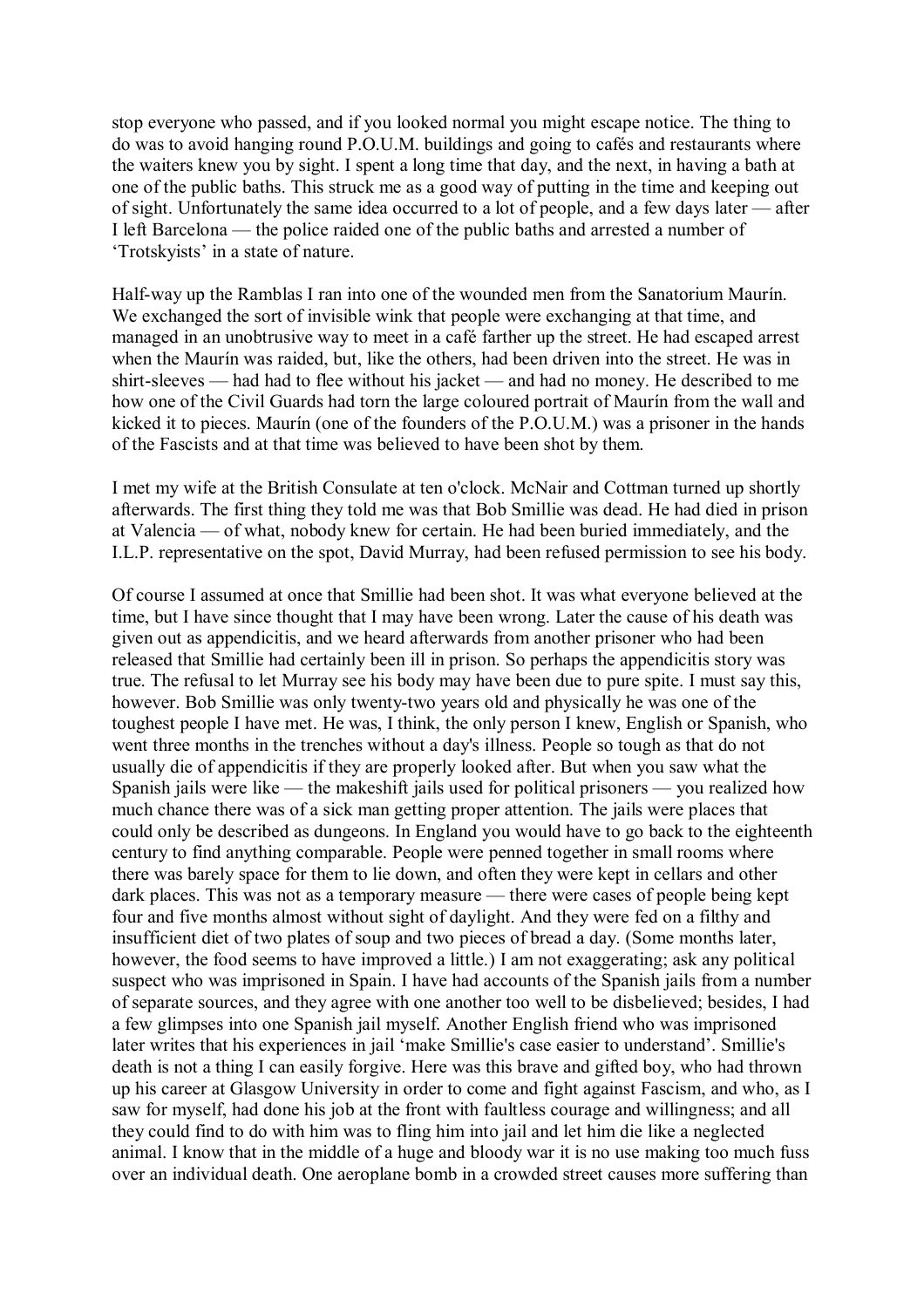quite a lot of political persecution. But what angers one about a death like this is its utter pointlessness. To be killed in battle — yes, that is what one expects; but to be flung into jail, not even for any imaginary offence, but simply owing to dull blind spite, and then left to die in solitude — that is a different matter. I fail to see how this kind of thing — and it is not as though Smillie's case were exceptional — brought victory any nearer.

My wife and I visited Kopp that afternoon. You were allowed to visit prisoners who were not incommunicado, though it was not safe to do so more than once or twice. The police watched the people who came and went, and if you visited the jails too often you stamped yourself as a friend of 'Trotskyists' and probably ended in jail yourself. This had already happened to a number of people.

Kopp was not incommunicado and we got a permit to see him without difficulty. As they led us through the steel doors into the jail, a Spanish militiaman whom I had known at the front was being led out between two Civil Guards. His eye met mine; again the ghostly wink. And the first person we saw inside was an American militiaman who had left for home a few days earlier; his papers were in good order, but they had arrested him at the frontier all the same, probably because he was still wearing corduroy breeches and was therefore identifiable as a militiaman. We walked past one another as though we had been total strangers. That was dreadful. I had known him. for months, had shared a dug-out with him, he had helped to carry me down the line when I was wounded; but it was the only thing one could do. The blue-clad guards were snooping everywhere. It would be fatal to recognize too many people.

The so-called jail was really the ground floor of a shop. Into two rooms each measuring about twenty feet square, close on a hundred people were penned. The place had the real eighteenth-century Newgate Calendar appearance, with its frowsy dirt, its huddle of human bodies, its lack of furniture — just the bare stone floor, one bench, and a few ragged blankets — and its murky light, for the corrugated steel shutters had been drawn over the windows. On the grimy walls revolutionary slogans — 'Visca P.O.U.M.!' 'Viva la Revolucion!' and so forth — had been scrawled. The place had been used as a dump for political prisoners for months past. There was a deafening racket of voices. This was the visiting hour, and the place was so packed with people that it was difficult to move. Nearly all of them were of the poorest of the working-class population. You saw women undoing pitiful packets of food which they had brought for their imprisoned men-folk. There were several of the wounded men from the Sanatorium Maurín among the prisoners. Two of them had amputated legs; one of them had been brought to prison without his crutch and was hopping about on one foot. There was also a boy of not more than twelve; they were even arresting children, apparently. The place had the beastly stench that you always get when crowds of people are penned together without proper sanitary arrangements.

Kopp elbowed his way through the crowd to meet us. His plump fresh-coloured face looked much as usual, and in that filthy place he had kept his uniform neat and had even contrived to shave. There was another officer in the uniform of the Popular Army among the prisoners. He and Kopp saluted as they struggled past one another; the gesture was pathetic, somehow. Kopp seemed in excellent spirits. 'Well, I suppose we shall all be shot,' he said cheerfully. The word 'shot' gave me a sort of inward shudder. A bullet had entered my own body recently and the feeling of it was fresh in my memory; it is not nice to think of that happening to anyone you know well. At that time I took it for granted that all the principal people in the P.O.U.M., and Kopp among them, would be shot. The first rumour of Nin's death had just filtered through, and we knew that the P.O.U.M. were being accused of treachery and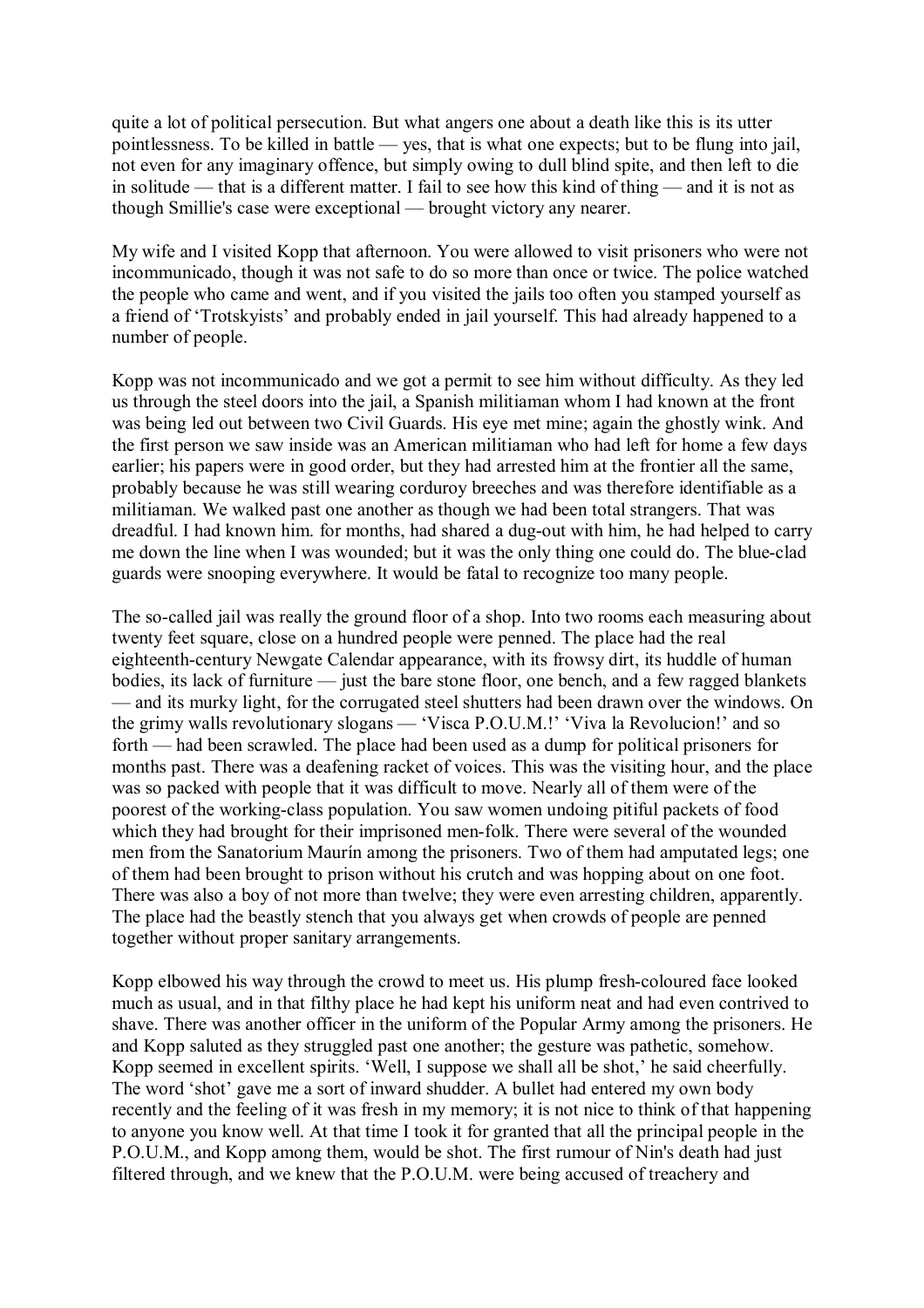espionage. Everything pointed to a huge frame-up trial followed by a massacre of leading 'Trotskyists.' It is a terrible thing to see your friend in jail and to know yourself impotent to help him. For there was nothing that one could do; useless even to appeal to the Belgian authorities, for Kopp had broken the law of his own country by coming here. I had to leave most of the talking to my wife; with my squeaking voice I could not make myself heard in the din. Kopp was telling us about the friends he had made among the other prisoners, about the guards, some of whom were good fellows, but some of whom abused and beat the more timid prisoners, and about the food, which was 'pig-wash'. Fortunately we had thought to bring a packet of food, also cigarettes. Then Kopp began telling us about the papers that had been taken from him when he was arrested. Among them was his letter from the Ministry of War, addressed to the colonel commanding engineering operations in the Army of the East. The police had seized it and refused to give it back; it was said to be lying in the Chief of Police's office. It might make a very great difference if it were recovered.

I saw instantly how important this might be. An official letter of that kind, bearing the recommendation of the Ministry of War and of General Pozas, would establish Kopp's bona fides. But the trouble was to prove that the letter existed; if it were opened in the Chief of Police's office one could be sure that some nark or other would destroy it. There was only one person who might possibly be able to get it back, and that was the officer to whom it was addressed. Kopp had already thought of this, and he had written a letter which he wanted me to smuggle out of the jail and post. But it was obviously quicker and surer to go in person. I left my wife with Kopp, rushed out, and, after a long search, found a taxi. I knew that time was everything. It was now about half past five, the colonel would probably leave his office at six, and by tomorrow the letter might be God knew where — destroyed, perhaps, or lost somewhere in the chaos of documents that was presumably piling up as suspect after suspect was arrested. The colonel's office was at the War Department down by the quay. As I hurried up the steps the Assault Guard on duty at the door barred the way with his long bayonet and demanded 'papers'. I waved my discharge ticket at him; evidently he could not read, and he let me pass, impressed by the vague mystery of 'papers'. Inside, the place was a huge complicated warren running round a central courtyard, with hundreds of offices on each floor; and, as this was Spain, nobody had the vaguest idea where the office I was looking for was. I kept repeating: 'El coronel —, jefe de ingenieros, Ejército de Este!' People smiled and shrugged their shoulders gracefully. Everyone who had an opinion sent me in a different direction; up these stairs, down those, along interminable passages which turned out to be blind alleys. And time was slipping away. I had the strangest sensation of being in a nightmare: the rushing up and down flights of stairs, the mysterious people coming and going, the glimpses through open doors of chaotic offices with papers strewn everywhere and typewriters clicking; and time slipping away and a life perhaps in the balance.

However, I got there in time, and slightly to my surprise I was granted a hearing. I did not see Colonel —, but his aide-de-camp or secretary, a little slip of an officer in smart uniform, with large and squinting eyes, came out to interview me in the ante-room. I began to pour forth my story. I had come on behalf of my superior officer. Major Jorge Kopp, who was on an urgent mission to the front and had been arrested by mistake. The letter to Colonel — was of a confidential nature and should be recovered without delay. I had served with Kopp for months, he was an officer of the highest character, obviously his arrest was a mistake, the police had confused him with someone else, etc., etc., etc. I kept piling it on about the urgency of Kopp's mission to the front, knowing that this was the strongest point. But it must have sounded a strange tale, in my villainous Spanish which elapsed into French at every crisis. The worst was that my voice gave out almost at once and it was only by violent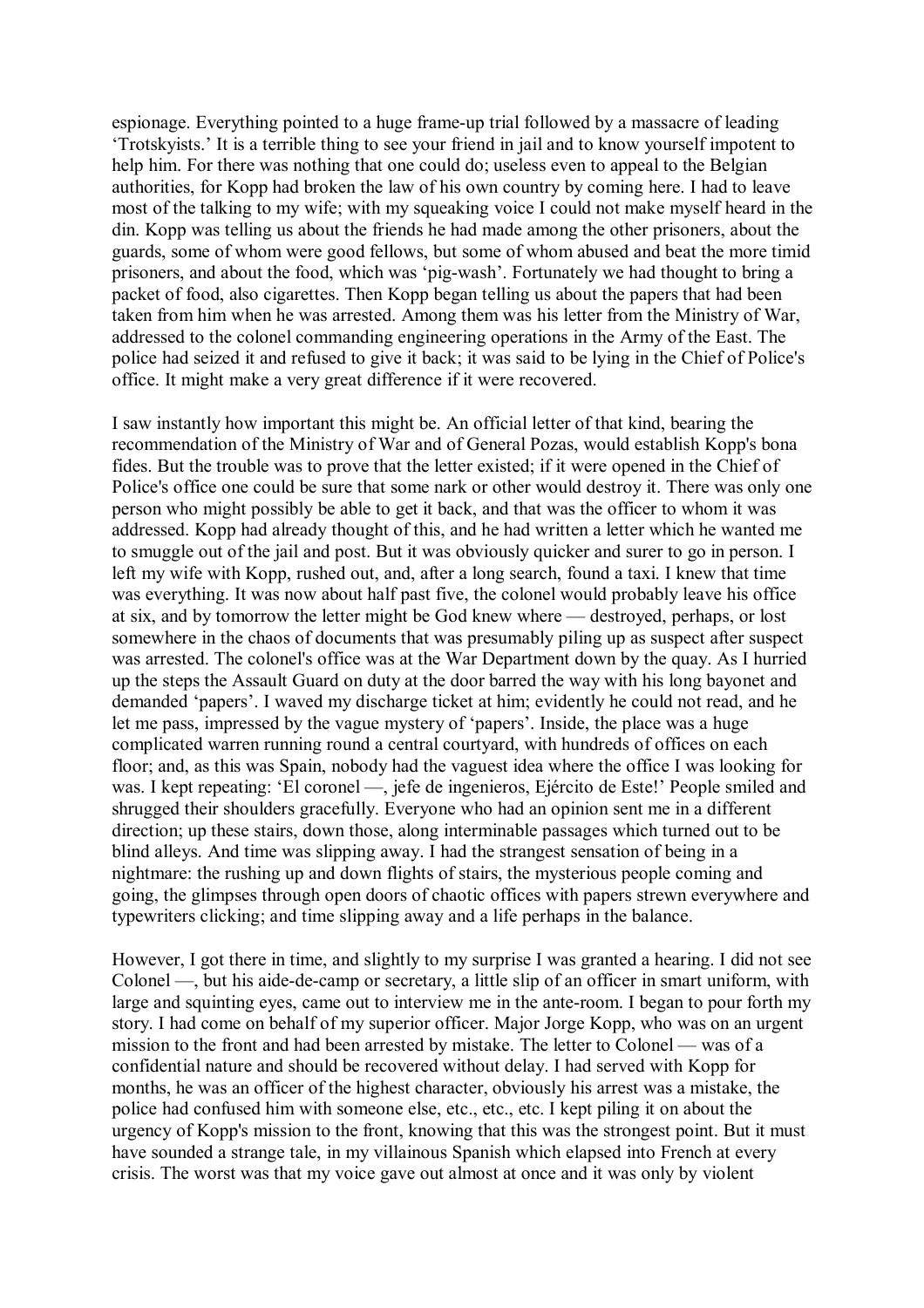straining that I could produce a sort of croak. I was in dread that it would disappear altogether and the little officer would grow tired of trying to listen to me. I have often wondered what he thought was wrong with my Voice — whether he thought I was drunk or merely suffering from a guilty conscience.

However, he heard me patiently, nodded his head a great number of times, and gave a guarded assent to what I said. Yes, it sounded as though there might have been a mistake. Clearly the matter should be looked into. Mañana — I protested. Not mañana! The matter was urgent; Kopp was due at the front already. Again the officer seemed to agree. Then came the question I was dreading:

'This Major Kopp — what force was he serving in?' The terrible word had to come out: 'In the P.O.U.M. militia.' 'POUM!'

I wish I could convey to you the shocked alarm in his voice. You have got to remember how the P.O.U.M. was regarded at that moment. The spy-scare was at its height; probably all good Republicans did believe for a day or two that the P.O.U.M. was a huge spying organization in German pay. To have to say such a thing to an officer in the Popular Army was like going into the Cavalry Club immediately after the Red Letter scare and announcing yourself a Communist. His dark eyes moved obliquely across my face. Another long pause, then he said slowly:

'And you say you were with him at the front. Then you were serving in the P.O.U.M. militia yourself?'

'Yes.'

He turned and dived into the colonel's room. I could hear an agitated conversation. 'It's all up,' I thought. We should never get Kopp's letter back. Moreover I had had to confess that I was in the P.O.U.M. myself, and no doubt they would ring up the police and get me arrested, just to add another Trotskyist to the bag. Presently, however, the officer reappeared, fitting on his cap, and sternly signed to me to follow. We were going to the Chief of Police's office. It was a long way, twenty minutes' walk. The little officer marched stiffly in front with a military step. We did not exchange a single word the whole way. When we got to the Chief of Police's office a crowd of the most dreadful-looking scoundrels, obviously police narks, informers, and spies of every kind, were hanging about outside the door. The little officer went in; there was a long, heated conversation. You could hear voices furiously raised; you pictured violent gestures, shrugging of the shoulders, hangings on the table. Evidently the police were refusing to give the letter up. At last, however, the officer emerged, flushed, but carrying a large official envelope. It was Kopp's letter. We had won a tiny victory — which, as it turned out, made not the slightest difference. The letter was duly delivered, but Kopp's military superiors were quite unable to get him out of jail.

The officer promised me that the letter should be delivered. But what about Kopp? I said. Could we not get him released? He shrugged his shoulders. That was another matter. They did not know what Kopp had been arrested for. He would only tell me that the proper inquiries would be made. There was no more to be said; it was time to part. Both of us bowed slightly. And then there happened a strange and moving thing. The little officer hesitated a moment, then stepped across, and shook hands with me.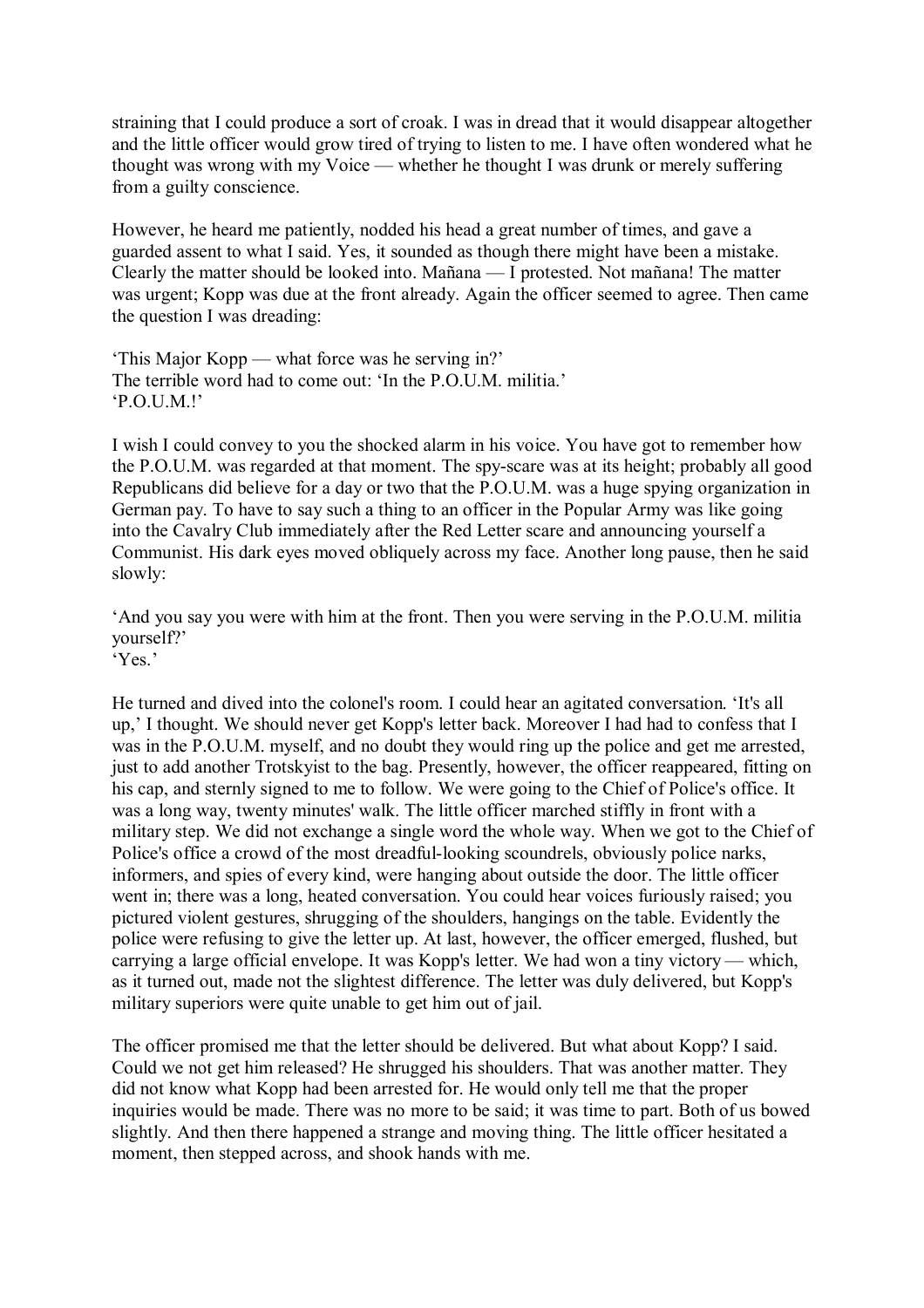I do not know if I can bring home to you how deeply that action touched me. It sounds a small thing, but it was not. You have got to realize what was the feeling of the time — the horrible atmosphere of suspicion and hatred, the lies and rumours circulating everywhere, the posters screaming from the hoardings that I and everyone like me was a Fascist spy. And you have got to remember that we were standing outside the Chief of Police's office, in front of that filthy gang of tale-bearers and agents provocateurs, any one of whom might know that I was 'wanted' by the police. It was like publicly shaking hands with a German during the Great War. I suppose he had decided in some way that I was not really a Fascist spy; still, it was good of him to shake hands.

I record this, trivial though it may sound, because it is somehow typical of Spain — of the flashes of magnanimity that you get from Spaniards in the worst of circumstances. I have the most evil memories of Spain, but I have very few bad memories of Spaniards. I only twice remember even being seriously angry with a Spaniard, and on each occasion, when I look back, I believe I was in the wrong myself. They have, there is no doubt, a generosity, a species of nobility, that do not really belong to the twentieth century. It is this that makes one hope that in Spain even Fascism may take a comparatively loose and bearable form. Few Spaniards possess the damnable efficiency and consistency that a modern totalitarian state needs. There had been a queer little illustration of this fact a few nights earlier, when the police had searched my wife's room. As a matter of fact that search was a very interesting business, and I wish I had seen it, though perhaps it is as well that I did not, for I might not have kept my temper.

The police conducted the search in the recognized Ogpu or Gestapo style. In the small hours of the morning there was a pounding on the door, and six men marched in, switched on the light, and immediately took up various positions about the room, obviously agreed upon beforehand. They then searched both rooms (there was a bathroom attached) with inconceivable thoroughness. They sounded the walls, took up the mats, examined the floor, felt the curtains, probed under the bath and the radiator, emptied every drawer and suitcase and felt every garment and held it up to the light. They impounded all papers, including the contents of the waste-paper basket, and all our books into the bargain. They were thrown into ecstasies of suspicion by finding that we possessed a French translation of Hitler's Mein Kampf. If that had been the only book they found our doom would have been sealed. It is obvious that a person who reads Mein Kampf must be a Fascist. The next moment, however, they came upon a copy of Stalin's pamphlet. Ways of Liquidating Trotskyists and other Double Dealers, which reassured them somewhat. In one drawer there was a number of packets of cigarette papers. They picked each packet to pieces and examined each paper separately, in case there should be messages written on them. Altogether they were on the job for nearly two hours. Yet all this time they never searched the bed. My wife was lying in bed all the while; obviously there might have been half a dozen sub-machine-guns under the mattress, not to mention a library ofTrotskyist documents under the pillow. Yet the detectives made no move to touch the bed, never even looked underneath it. I cannot believe that this is a regular feature of the Ogpu routine. One must remember that the police were almost entirely under Communist control, and these men were probably Communist Party members themselves. But they were also Spaniards, and to turn a woman out of bed was a little too much for them. This part of the job was silently dropped, making the whole search meaningless.

That night McNair, Cottman, and I slept in some long grass at the edge of a derelict buildinglot. It was a cold night for the time of year and no one slept much. I remember the long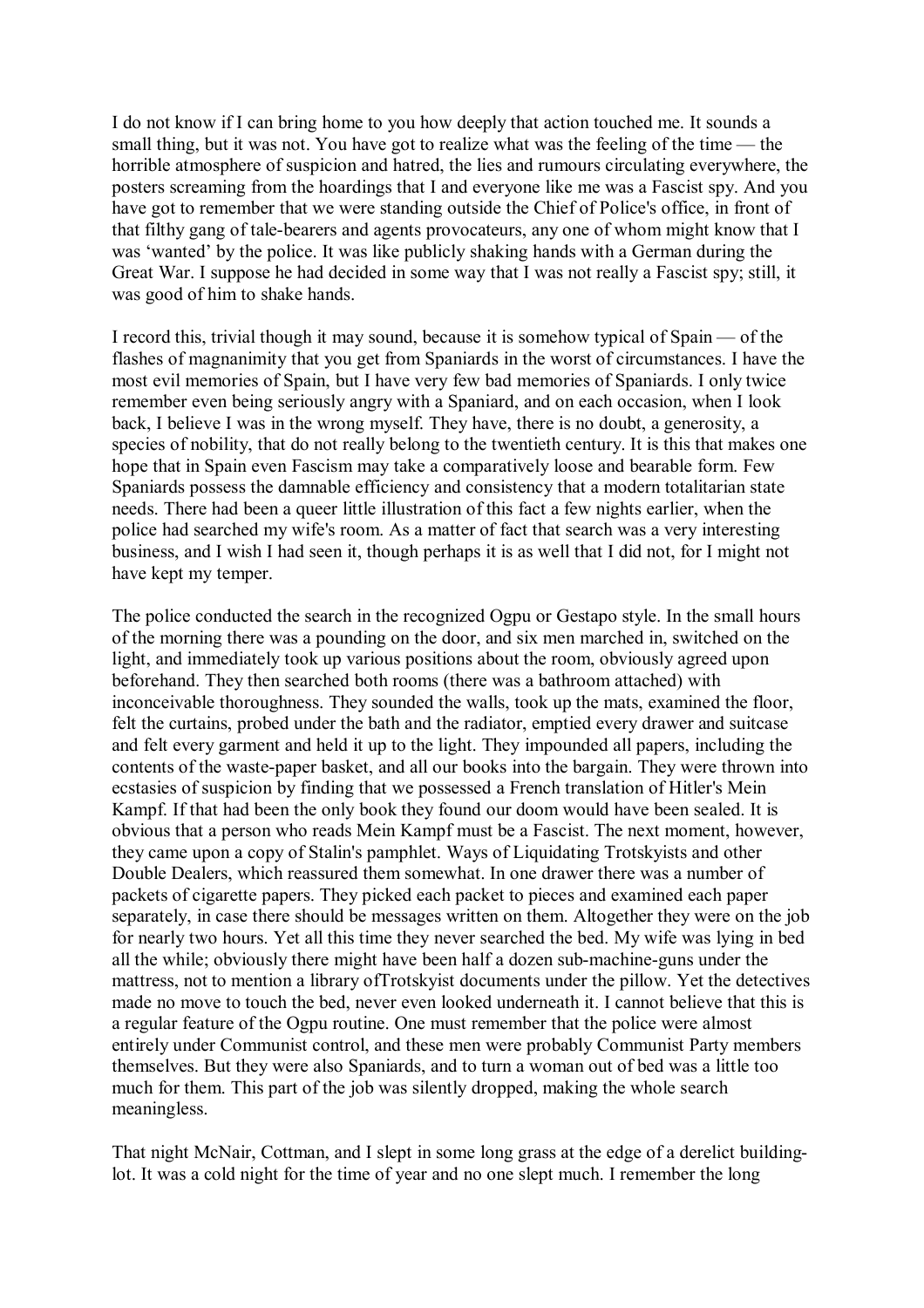dismal hours of loitering about before one could get a cup of coffee. For the first time since I had been in Barcelona I went to have a look at the cathedral — a modern cathedral, and one of the most hideous buildings in the world. It has four crenellated spires exactly the shape of hock bottles. Unlike most of the churches in Barcelona it was not damaged during the revolution — it was spared because of its 'artistic value', people said. I think the Anarchists showed bad taste in not blowing it up when they had the chance, though they did hang a red and black banner between its spires. That afternoon my wife and I went to see Kopp for the last time. There was nothing that we could do for him, absolutely nothing, except to say good-bye and leave money with Spanish friends who would take him food and cigarettes. A little while later, however, after we had left Barcelona, he was placed incommunicado and not even food could be sent to him. That night, walking down the Ramblas, we passed the Café Moka, which the Civil Guards were still holding in force. On an impulse I went in and spoke to two of them who were leaning against the counter with their rifles slung over their shoulders. I asked them if they knew which of their comrades had been on duty here at the time of the May fighting. They did not know, and, with the usual Spanish vagueness, did not know how one could find out. I said that my friend Jorge Kopp was in prison and would perhaps be put on trial for something in connexion with the May fighting; that the men who were on duty here would know that he had stopped the fighting and saved some of their lives; they ought to come forward and give evidence to that effect. One of the men I was talking to was a dull, heavy-looking man who kept shaking his head because he could not hear my voice in the din of the traffic. But the other was different. He said he had heard of Kopp's action from some of his comrades; Kopp was buen chico (a good fellow). But even at the time I knew that it was all useless. If Kopp were ever tried, it would be, as in all such trials, with faked evidence. If he has been shot (and I am afraid it is quite likely), that will be his epitaph: the buen chico of the poor Civil Guard who was part of a dirty system but had remained enough of a human being to know a decent action when he saw one.

It was an extraordinary, insane existence that we were leading. By night we were criminals, but by day we were prosperous English visitors — that was our pose, anyway. Even after a night in the open, a shave, a bath, and a shoe-shine do wonders with your appearance. The safest thing at present was to look as bourgeois as possible. We frequented the fashionable residential quarter of the town, where our faces were not known, went to expensive restaurants, and were very English with the waiters. For the first time in my life I took to writing things on walls. The passage-ways of several smart restaurants had 'Visca P.O.U.M.!' scrawled on them as large as I could write it. All the while, though I was technically in hiding, I could not feel myself in danger. The whole thing seemed too absurd. I had the ineradicable English belief that 'they' cannot arrest you unless you have broken the law. It is a most dangerous belief to have during a political pogrom. There was a warrant out for McNair's arrest, and the chances were that the rest of us were on the list as well. The arrests, raids, searchings were continuing without pause; practically everyone we knew, except those who were still at the front, was in jail by this time. The police were even boarding the French ships that periodically took off refugees and seizing suspected 'Trotskyists'. Thanks to the kindness of the British consul, who must have had a very trying time during that week, we had managed to get our passports into order. The sooner we left the better. There was a train that was due to leave for Port Bou at half past seven in the evening and might normally be expected to leave at about half past eight. We arranged that my wife should order a taxi beforehand and then pack her bags, pay her bill, and leave the hotel at the last possible moment. If she gave the hotel people too much notice they would be sure to send for the police. I got down to the station at about seven to find that the train had already gone — it had left at ten to seven. The engine-driver had changed his mind, as usual. Fortunately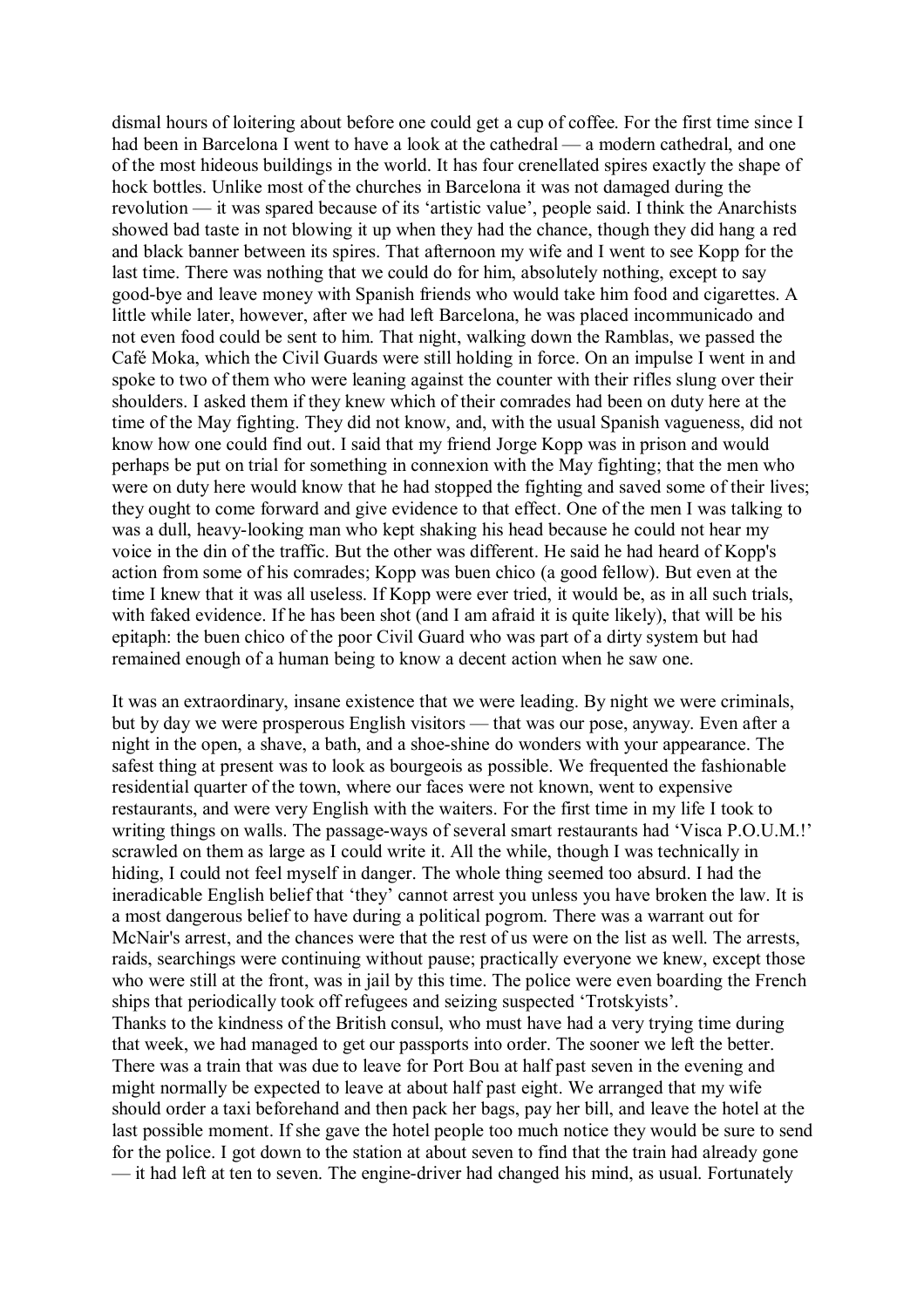we managed to warn my wife in time. There was another train early the following morning. McNair, Cottman, and I had dinner at a little restaurant near the station and by cautious questioning discovered that the restaurant-keeper was a C.N.T. member and friendly. He let us a three-bedded room and forgot to warn the police. It was the first time in five nights that I had been able to sleep with my clothes off.

Next morning my wife slipped out of the hotel successfully. The train was about an hour late in starting. I filled in the time by writing a long letter to the Ministry of War, telling them about Kopp's case — that without a doubt he had been arrested by mistake, that he was urgently needed at the front, that countless people would testify that he was innocent of any offence, etc., etc., etc. I wonder if anyone read that letter, written on pages torn out of a notebook in wobbly handwriting (my fingers were still partly paralysed) and still more wobbly Spanish. At any rate, neither this letter nor anything else took effect. As I write, six months after the event, Kopp (if he has not been shot) is still in jail, untried and uncharged. At the beginning we had two or three letters from him, smuggled out by released prisoners and posted in France. They all told the same story — imprisonment in filthy dark dens, bad and insufficient food, serious illness due to the conditions of imprisonment, and refusal of medical attention. I have had all this confirmed from several other sources, English and French. More recently he disappeared into one of the 'secret prisons' with which it seems impossible to make any kind of communication. His case is the case of scores or hundreds of foreigners and no one knows how many thousands of Spaniards.

In the end we crossed the frontier without incident. The train had a first class and a diningcar, the first I had seen in Spain. Until recently there had been only one class on the trains in Catalonia. Two detectives came round the train taking the names of foreigners, but when they saw us in the dining-car they seemed satisfied that we were respectable. It was queer how everything had changed. Only six months ago, when the Anarchists still reigned, it was looking like a proletarian that made you respectable. On the way down from Perpignan to Cerberes a French commercial traveller in my carriage had said to me in all solemnity: 'You mustn't go into Spain looking like that. Take off that collar and tie. They'll tear them off you in Barcelona.' He was exaggerating, but it showed how Catalonia was regarded. And at the frontier the Anarchist guards had turned back a smartly dressed Frenchman and his wife, solely — I think — because they looked too bourgeois. Now it was the other way about; to look bourgeois was the one salvation. At the passport office they looked us up in the cardindex of suspects, but thanks to the inefficiency of the police our names were not listed, not even McNair's. We were searched from head to foot, but we possessed nothing incriminating, except my discharge-papers, and the carabineros who searched me did not know that the 29th Division was the P.O.U.M. So we slipped through the barrier, and after just six months I was on French soil again. My only souvenirs of Spain were a goatskin water-bottle and one of those tiny iron lamps in which the Aragon peasants bum olive oil — lamps almost exactly the shape of the terra-cotta lamps that the Romans used two thousand years ago — which I had picked up in some ruined hut, and which had somehow got stuck in my luggage.

After all, it turned out that we had come away none too soon. The very first newspaper we saw announced McNair's arrest for espionage. The Spanish authorities had been a little premature in announcing this. Fortunately, 'Trotskyism' is not extraditable.

I wonder what is the appropriate first action when you come from a country at war and set foot on peaceful soil. Mine was to rush to the tobacco-kiosk and buy as many cigars and cigarettes as I could stuff" into my pockets. Then we all went to the buffet and had a cup of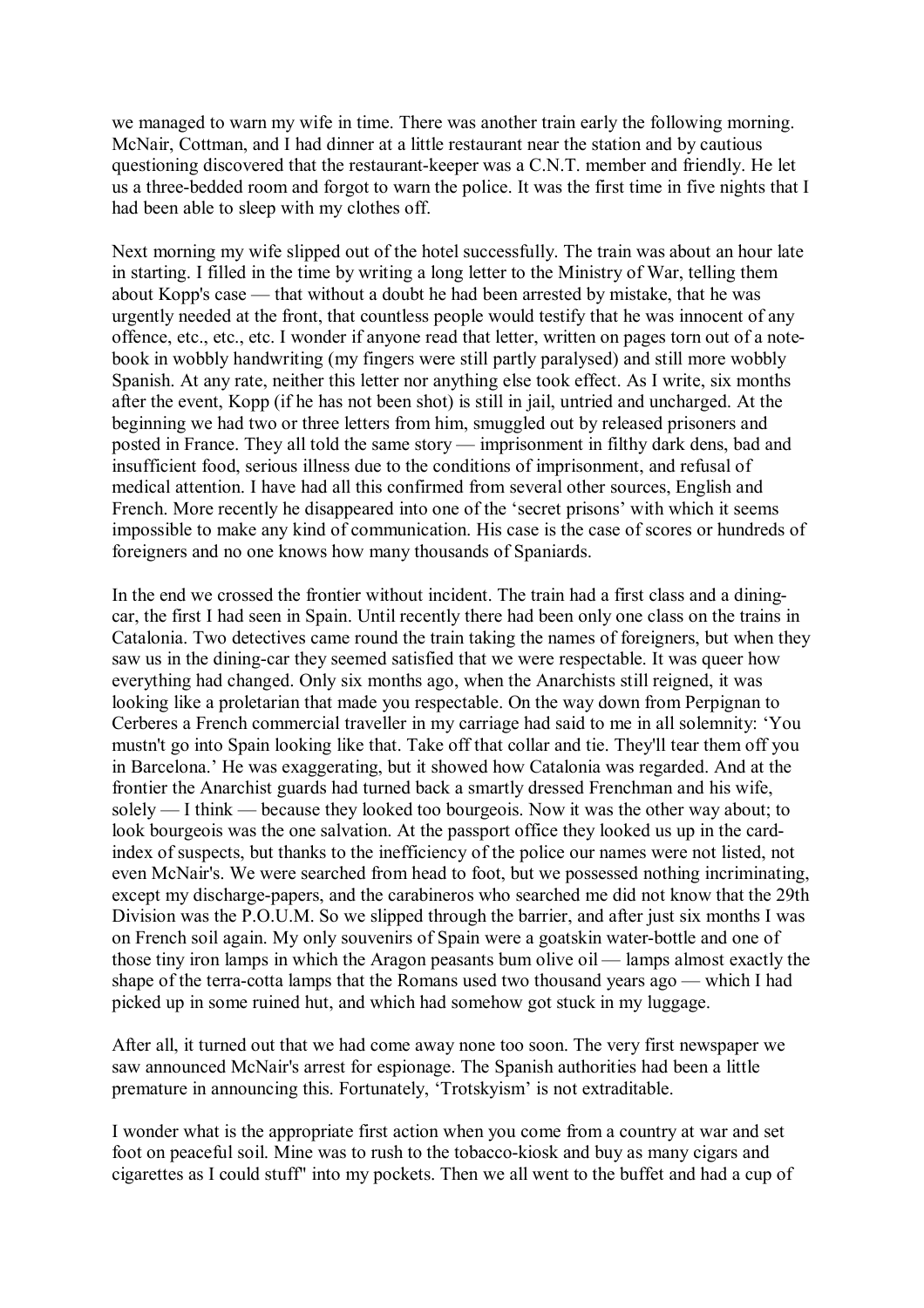tea, the first tea with fresh milk in it that we had had for many months. It was several days before I could get used to the idea that you could buy cigarettes whenever you wanted them. I always half-expected to see the tobacconists' doors barred and the forbidding notice 'No hay tabaco' in the window.

McNair and Cottman were going on to Paris. My wife and I got off the train at Banyuls, the first station up the line, feeling that we would like a rest. We were not too well received in Banyuls when they discovered that we had come from Barcelona. Quite a number of times I was involved in the same conversation: 'You come from Spain? Which side were you fighting on? The Government? Oh!' — and then a marked coolness. The little town seemed solidly pro-Franco, no doubt because of the various Spanish Fascist refugees who had arrived there from time to time. The waiter at the café I frequented was a pro-Franco Spaniard and used to give me lowering glances as he served me with an aperitif. It was otherwise in Perpignan, which was stiff with Government partisans and where all the different factions were caballing against one another almost as in Barcelona. There was one café where the word 'P.O.U.M.' immediately procured you French friends and smiles from the waiter.

I think we stayed three days in Banyuls. It was a strangely restless time. In this quiet fishingtown, remote from bombs, machine-guns, food-queues, propaganda, and intrigue, we ought to have felt profoundly relieved and thankful. We felt nothing of the kind. The things we had seen in Spain did not recede and fall into proportion now that we were away from them; instead they rushed back upon us and were far more vivid than before. We thought, talked, dreamed incessantly of Spain. For months past we had been telling ourselves that 'when we get out of Spain' we would go somewhere beside the Mediterranean and be quiet for a little while and perhaps do a little fishing, but now that we were here it was merely a bore and a disappointment. It was chilly weather, a persistent wind blew off the sea, the water was dull and choppy, round the harbour's edge a scum of ashes, corks, and fish-guts bobbed against the stones. It sounds like lunacy, but the thing that both of us wanted was to be back in Spain. Though it could have done no good to anybody, might indeed have done serious harm, both of us wished that we had stayed to be imprisoned along with the others. I suppose I have failed to convey more than a little of what those months in Spain meant to me. I have recorded some of the outward events, but I cannot record the feeling they have left me with. It is all mixed up with sights, smells, and sounds that cannot be conveyed in writing: the smell of the trenches, the mountain dawns stretching away into inconceivable distances, the frosty crackle of bullets, the roar and glare of bombs; the clear cold light of the Barcelona mornings, and the stamp of boots in the barrack yard, back in December when people still believed in the revolution; and the food-queues and the red and black flags and the faces of Spanish militiamen; above all the faces of militiamen — men whom I knew in the line and who are now scattered Lord knows where, some killed in battle, some maimed, some in prison — most of them, I hope, still safe and sound. Good luck to them all; I hope they win their war and drive all the foreigners out of Spain, Germans, Russians, and Italians alike. This war, in which I played so ineffectual a part, has left me with memories that are mostly evil, and yet I do not wish that I had missed it. When you have had a glimpse of such a disaster as this — and however it ends the Spanish war will turn out to have been an appalling disaster, quite apart from the slaughter and physical suffering — the result is not necessarily disillusionment and cynicism. Curiously enough the whole experience has left me with not less but more belief in the decency of human beings. And I hope the account I have given is not too misleading. I believe that on such an issue as this no one is or can be completely truthful. It is difficult to be certain about anything except what you have seen with your own eyes, and consciously or unconsciously everyone writes as a partisan. In case I have not said